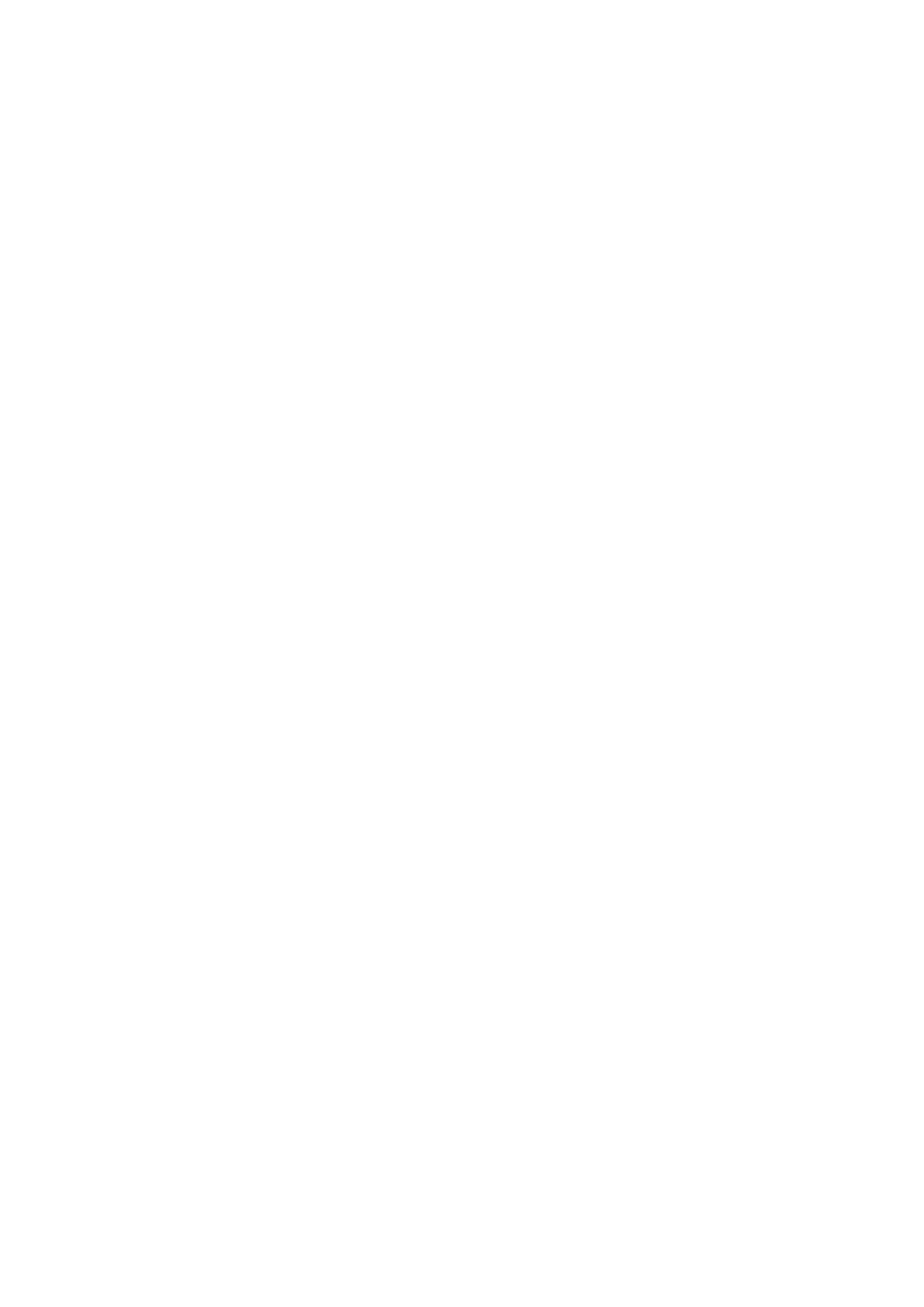| I.    |                                                                                                                |  |
|-------|----------------------------------------------------------------------------------------------------------------|--|
|       |                                                                                                                |  |
|       |                                                                                                                |  |
|       |                                                                                                                |  |
|       |                                                                                                                |  |
|       |                                                                                                                |  |
|       |                                                                                                                |  |
|       |                                                                                                                |  |
|       | II. LIFETIME RISKS TO THE POPULATION FROM THE FUKUSHIMA<br>DAIICHI NUCLEAR POWER STATION RADIATION EXPOSURE 11 |  |
|       |                                                                                                                |  |
|       | B. Calculation of lifetime excess risk and lifetime fractional risk estimates 12                               |  |
|       |                                                                                                                |  |
|       | D. Lifetime thyroid cancer risk (without a thyroid screening programme)  17                                    |  |
|       |                                                                                                                |  |
|       | F. Lifetime risk of all solid cancer (excluding thyroid cancer and nonmelanoma                                 |  |
|       | III. LEUKAEMIA AND THYROID CANCER RISKS TO AGES 30 OR 40 YEARS  23                                             |  |
|       |                                                                                                                |  |
|       | B. Statistical power to detect thyroid cancer risk (in the absence of a screening                              |  |
|       |                                                                                                                |  |
|       | V. THYROID CANCERS DIAGNOSED IN THE FUKUSHIMA HEALTH                                                           |  |
|       |                                                                                                                |  |
|       |                                                                                                                |  |
|       |                                                                                                                |  |
|       | VI. STATISTICAL POWER TO DETECT EXCESS RISKS AMONG WORKERS 32                                                  |  |
| VII.  |                                                                                                                |  |
| VIII. |                                                                                                                |  |
|       |                                                                                                                |  |
|       |                                                                                                                |  |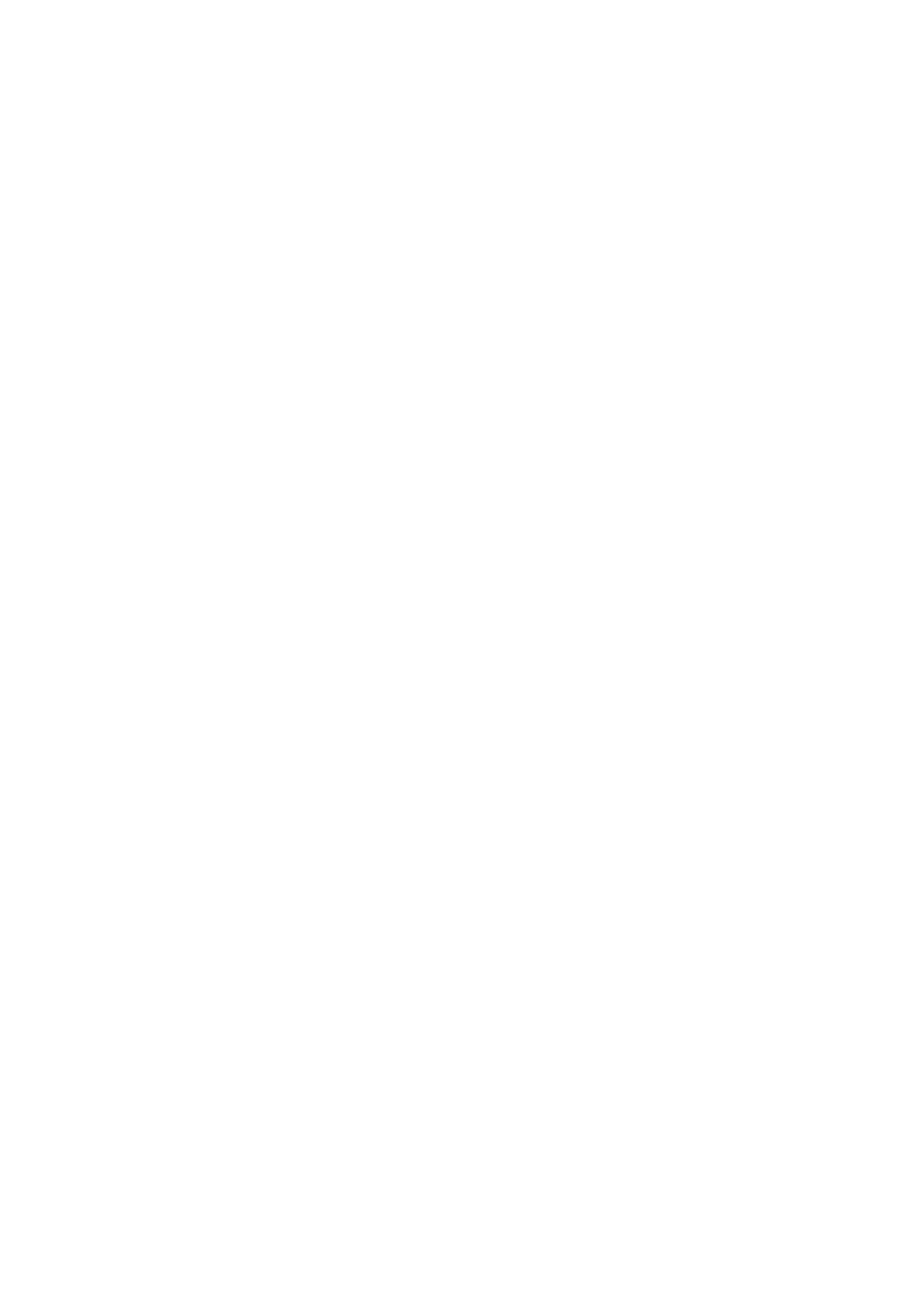## **I. PRELIMINARY CONSIDERATIONS**

The basic question addressed by the Committee in this attachment is whether various possible radiation risks from the Fukushima nuclear accident will likely be discernible in the more highly exposed or more susceptible segments of the Fukushima Prefecture population or among the Fukushima Daiichi Nuclear Power Station (FDNPS) emergency workers. Statistical power calculations have been performed for this purpose, and judgements reached on the discernibility, above the background rates, of several of the more radiosensitive cancers and ages at exposure (e.g., thyroid, breast, leukaemia, all solid cancers, etc.), both among the general public and workers. The rationale, assumptions, data and methodologies for the determinations of risk are also provided regarding the risk assessment.

2. A preliminary assessment of statistical power was made in conjunction with the UNSCEAR 2013 Report [UNSCEAR, 2014], and published subsequently [UNSCEAR, 2016]. The Committee determined that an update was needed because the estimated doses to the public have been revised, based on the availability of more, and more reliable, data. In addition, estimated baseline cancer risks have undergone a modest amount of change since the UNSCEAR 2013 Report, and new data have become available to update estimates of radiation risk for various cancer endpoints. Several topics to set the stage for the assessment of the ability to detect possible radiation risks in Fukushima Prefecture are described.

#### **A. Selection of health outcomes for study**

3. The main health risk of concern from exposure at low radiation doses is the induction of cancer. In particular, leukaemia, female breast cancer and thyroid cancer are malignancies that are known to clearly show excesses in incidence following exposure to ionizing radiation, particularly when exposure occurs at a young age. Statistical power to detect these cancer risks has therefore been assessed.

4. In addition, all solid cancers were selected for analysis to reflect the fact that radiation exposure causes cancer in many organs/tissues of the body and, together with leukaemia, provides information on overall cancer risk, which is widely used in radiation risk assessment and radiation protection. Assessing risk for all solid cancers also provides a more statistically stable risk estimate because larger numbers of cases are available, which can be useful when assessing small risks at low doses [Walsh et al., 2014]. The rates of "all solid cancers" exclude nonmelanoma skin cancers because these forms of skin cancer are reported only irregularly and incompletely to cancer registries. Thyroid cancer was analysed separately, but was excluded from all solid cancers analyses, given that the doses to the thyroid tended to be larger than, and only partially correlated with, doses to other organs/tissues, because the radionuclides released from FDNPS included radioisotopes of iodine for which the thyroid gland has enhanced uptake compared to other organs/tissues. Although female breast cancer also was analysed separately, it was included in all solid cancer analyses, because the doses to the breast from the radionuclide releases are similar to those to other organs/tissues, and female breast cancer is considered a major contributor to "all solid cancers" radiation risk. This attachment refers simply to "all solid cancers" with the implicit understanding that thyroid cancer and nonmelanoma skin cancers are excluded. Analyses of haematopoietic malignancies other than leukaemia were not conducted because little evidence is available supporting an association with radiation exposure at low doses.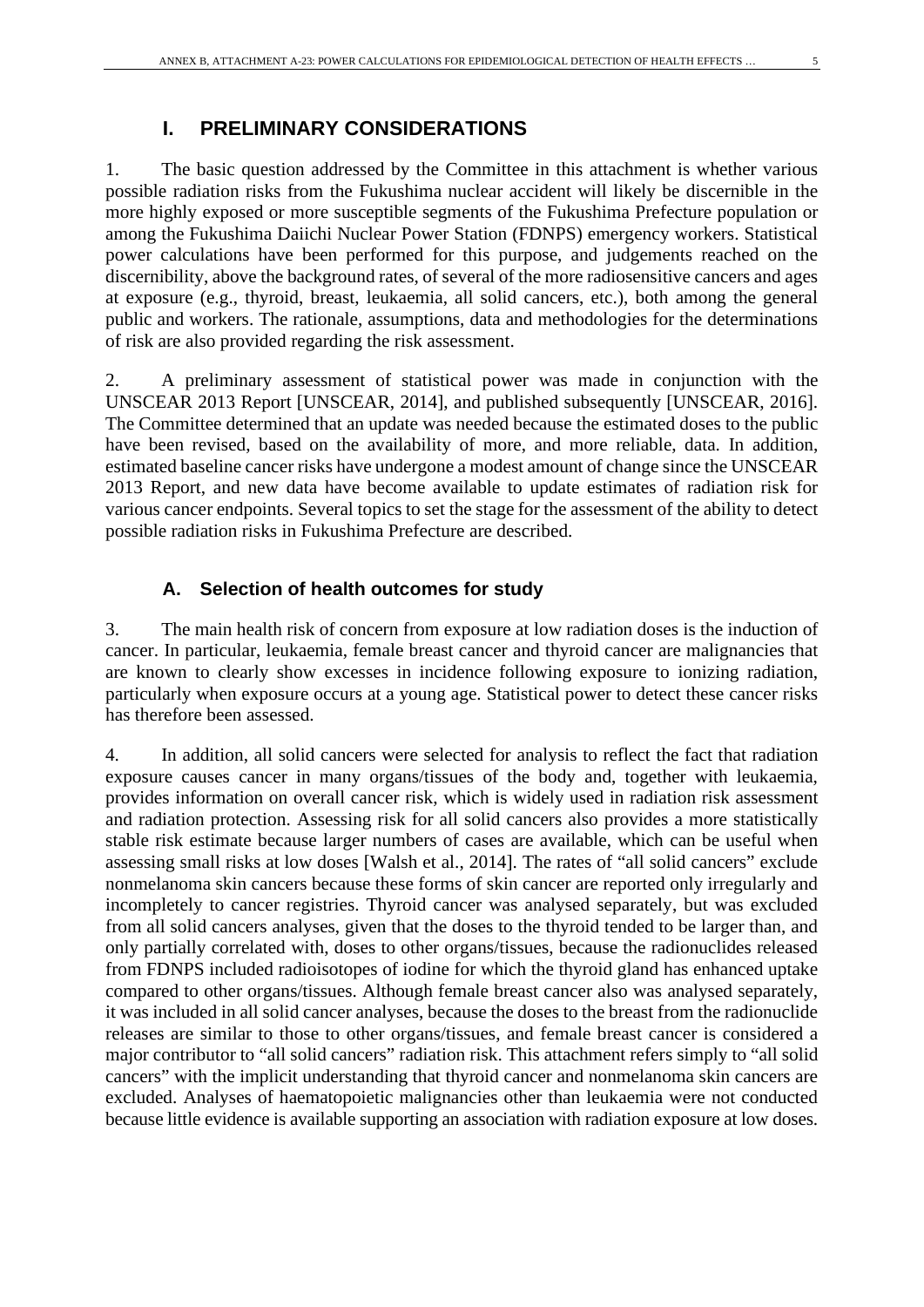### **B. Statistical approach to assess discernibility of risk**

5. In estimating cancer risks, a linear no-threshold dose response was assumed without an attenuating factor for low doses and low dose rates (dose and dose-rate effectiveness factor (DDREF)). The shape of the dose-response model, as applicable to risks at very low doses and low dose rates, is uncertain, although epidemiological data developed in the last decade from cohorts with low doses or doses received in a protracted or fractionated manner, have tended to point toward risks that are roughly commensurate with a linear no-threshold model [Hauptmann et al., 2020; NCRP, 2018]. A linear model without incorporation of a DDREF may perhaps be conservative in estimating radiation risks at low doses or low dose rates (i.e., it may overestimate) [Averbeck, 2009], but it nevertheless can be viewed as a prudent model.

6. It was assumed that a radiation effect would be discernible if the power of a statistical test to detect a difference between a disease rate in the exposed population and the corresponding rate in the unexposed general population (assuming a one-sided significance level of  $p = 0.05$ ) is at least 80%, which is a conventional assumption. The statistical power estimation assumed the following ideal conditions:

- The baseline risk was known (approximated by averaging the age- and sex-specific rates for particular cancers from several essentially unexposed prefectures in Japan to apply to the corresponding population in Fukushima), and that these comparison cancer registries had complete cancer ascertainment and accurate diagnoses;
- − Health effects in the exposed population could be detected without any loss in follow-up, misdiagnosis or under-ascertainment of cancer diagnosis; and
- Statistical power was modelled deterministically, assuming a linear no-threshold model that did not account for uncertainty in the risk estimates, except that risk also was assessed for the 95th percentile upper bounds on the average doses. Given that the ideal criteria above cannot be fully met, the actual statistical power to detect excess risks is likely to be somewhat less than calculations assuming those ideal conditions would indicate.

7. For the analyses of age- and sex-specific populations, higher dose subgroups were selected for analysis in addition to the total groups, because a higher dose often will tend to achieve greater statistical power than the entire dose range. The mean dose of the selected group was used to estimate radiation-attributable risk. Because of inevitable uncertainties in the doses, the statistical power assessments were also made using 95th percentile upper bounds on the estimated mean doses, where the upper bounds were derived from the distributions of doses by the Committee using Monte Carlo methods (see attachment A-12).

8. An attempt was made to guard against reliance on one particular data set or resulting model of risk in order to provide representative coverage of risk estimates and the associated statistical power. This conservative strategy was to avoid reliance on a single model that may have underestimated risk. Therefore, when several sets of risk estimates from major relevant studies are available, results are presented for each.

9. The statistical power analyses are limited to residents of Fukushima Prefecture, where exposures were generally larger than in other prefectures. Because there is very limited and inadequate information available on doses to individuals, the analyses were performed using mean doses or 95th percentile upper bound on estimated mean doses for municipalities or groups of evacuees. Dose estimates were developed by the Committee for the 50 non-evacuated municipalities in Fukushima Prefecture and separately for 40 groups of evacuees who followed one or another evacuation pattern (i.e., start and duration of evacuation, route and final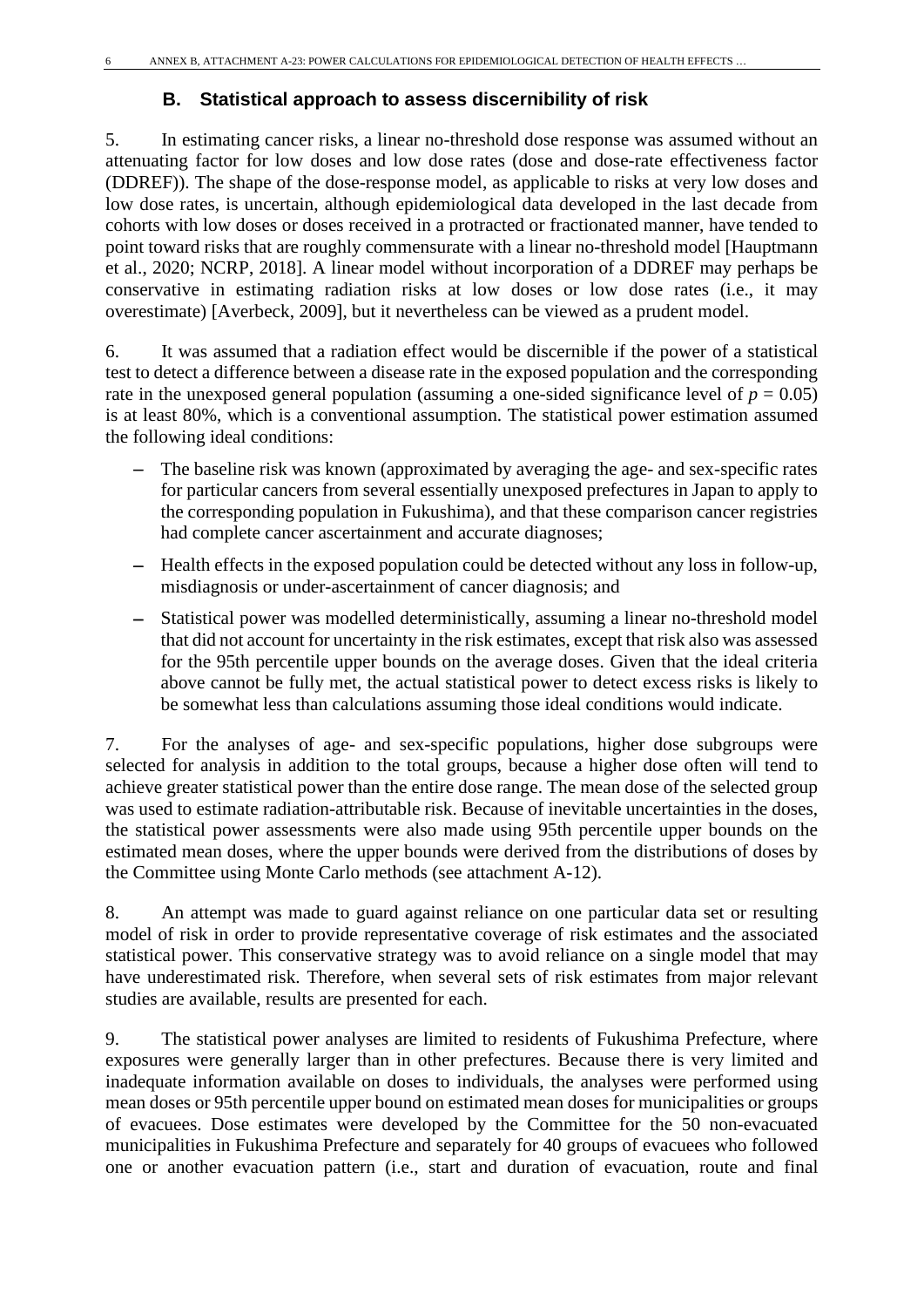destination). (For simplification, this attachment uses just "evacuated municipalities" or "evacuees" to refer to the groups evacuated from evacuation-ordered, -planned and -prepared areas.) The estimated doses to relevant organs/tissues were employed for the analyses. For three of the non-evacuated municipalities, a subset of people had been evacuated or relocated, and those individuals were subtracted from the non-evacuated population in those municipalities.

#### **C. Statistical power calculations**

10. Statistical power can be defined as "the probability that a test of significance will detect a deviation from the null hypothesis, should such a deviation exist" [Walmsley and Brown, 2017], or, in simpler terms, power is the probability that a test of significance will detect an effect if one is present. In these analyses, statistical power is a function of the sample size, the background rate of a particular disease, and the magnitude of the effect, which is related to the dose [Gilbert et al., 2020].

11. The statistical power calculations were implemented using the G\*Power program, version 3.1.9.6 [HHU, WEB, 2020], which has been documented by Faul et al. [Faul et al., 2009; Faul et al., 2007]. The statistical power calculations were performed using the choice to compute statistical power, given "alpha, sample size and effect size" for Poisson regression. A variety of scenarios was examined to determine the impact of calculating approximate person-years of observation versus simply number of persons. With the small estimated excess relative risks (ERRs) involved in this report, because of the relatively low doses, identical results to at least the third or fourth decimal place were found using either numbers of persons and cumulative risks, or person-years and cancer rates per year, so for simplicity, numbers of persons and cumulative risks were used in all analyses. This is similar to what was done in the statistical power calculations used for the UNSCEAR 2013 Report [UNSCEAR, 2016]; it was noted that using either Poisson or binomial distributions gave similar results.

12. The calculations used estimates of cumulative baseline risks (CBRs), absent radiation exposure, and cumulative excess risk (CERs) to calculate cumulative fractional risks (CFRs), given a dose estimate and employing a linear model, and to estimate notional numbers of radiation-related cases in the selected population groups. Municipality-average doses estimated for the population of Fukushima Prefecture were generally low. Because radiation risks are uncertain in the low-dose region, the cases "attributable to radiation" calculated here are largely notional (having been inferred using models) and are used only to assess whether a radiation impact on health would likely be discernible or not. An attempt was made to make the assessment somewhat conservative (i.e., using assumptions and values that would tend to increase the estimated statistical power) so that statistical power would not be underestimated. But, as in any statistical power assessment, the results are valid only if the underlying assumptions and values used are appropriate.

#### **D. Statistical measures of health risks in this UNSCEAR report**

13. The indicators of health risk used in this UNSCEAR report are defined as follows (adapted from [UNSCEAR, 2020]):

*Lifetime baseline risk (LBR)* and *CBR*: CBR is the cumulative baseline risk of a specific disease (incidence or mortality) occurring up to a given age in the absence of the particular exposure under consideration [Walsh et al., 2014]; the LBR is the CBR to age 90. The CBRs and LBRs were calculated as the number of cases in selected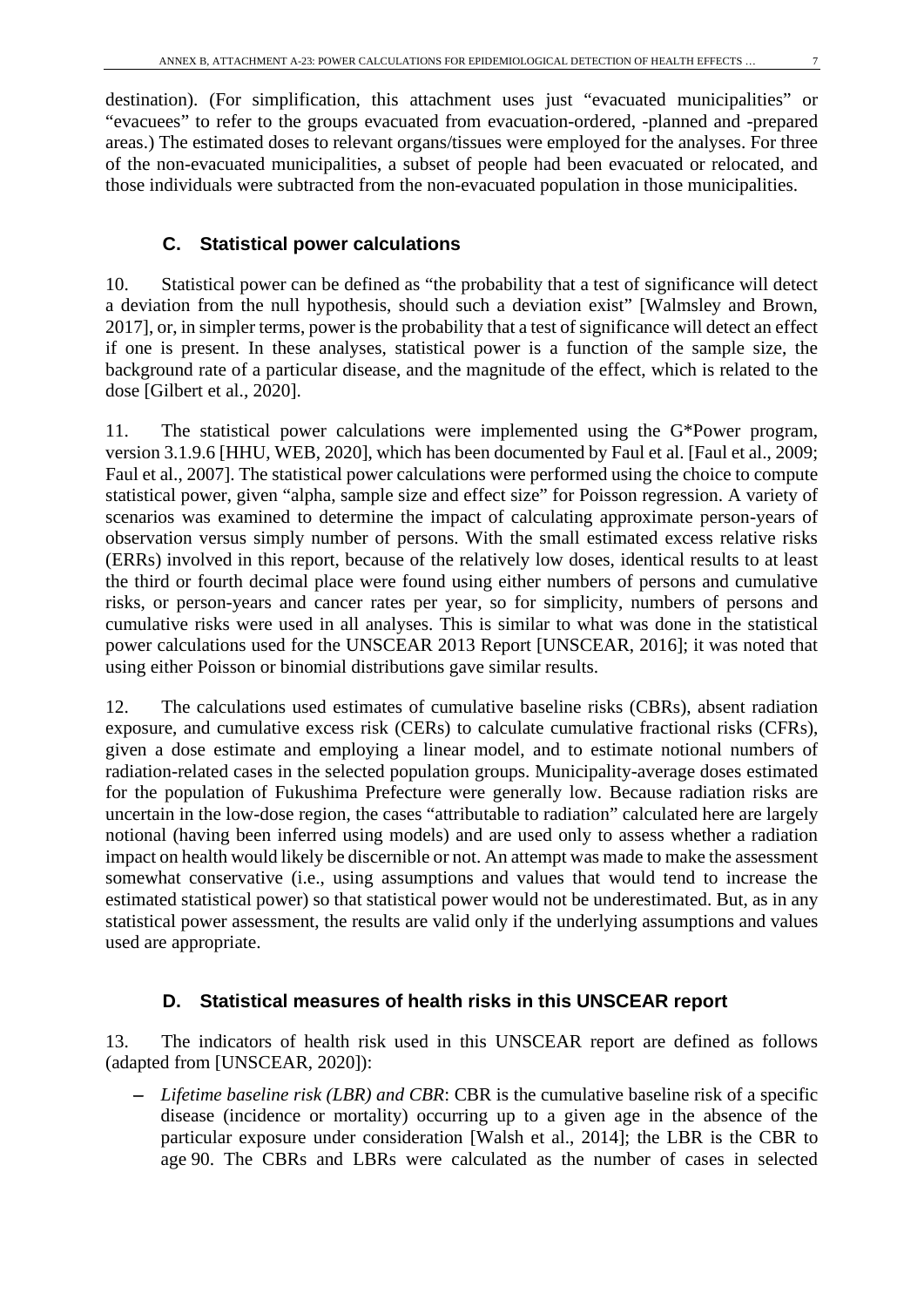populations, given their respective sex, size of the population group, and age at the time of the FDNPS accident;

- − *Lifetime excess risk (LER) and CER*: CER specifies the cumulative risk of a specific disease (incidence or mortality) occurring up to a given age, attributable to a given dose; excess is understood in comparison to a population group not exposed to radiation; the LER is the CER to age 90. The CERs and LERs were calculated, for the selected populations, using the estimated doses and particular risk models;
- − *Lifetime fractional risk (LFR) and CFR*: CFR reflects the relative increase represented by the CER in relation to the CBR given by the ratio CER/CBR; the LFR is the ratio LER/LBR to age 90. The CFRs and LFRs reflected the proportional increases compared to baseline rates that were associated with given doses and risk models in the selected populations, i.e., the ratio of a respective CER to CBR, or LER to LBR; and
- − *ERR and relative risk (RR)*: RR is the relative risk at some defined dose, and ERR is the excess relative risk at that dose ( $\text{ERR} = \text{RR} - 1$ ). When only  $\text{ERRs}$ , and not LFRs, were reported for models in relevant publications, the simplifying assumption was made in this attachment that the LFRs are approximately equivalent to the ERRs per unit dose times the relevant estimated dose expressed as a fraction of the unit dose.

## **E. Selection of age- and sex-specific groups to study**

14. The 2010 census data [Statistics Bureau of Japan, 2011] were used as an approximation to the numbers of males and females of various ages in each municipality of Fukushima Prefecture as of March 2011 (table A-23.1).

15. For a number of common types of cancer, the best documented and most widespread susceptibility factor for cancer is a young age at exposure, as documented in [UNSCEAR, 2013]. The plan therefore was to analyse groups who were young at the time of their initial FDNPS exposure, with a particular emphasis upon the early childhood group who are likely to be the most susceptible to cancer induction by radiation. Specifically, statistical power was calculated based on the mean doses and numbers of individuals in each municipality or evacuation group who were:

- − 1-year-old infants, which used aggregated ages of in utero to age 5 years (all assumed to be age 1 for calculation purposes);
- − 10-year-old children, aggregated ages 6–19 years (calculated as if age 10 years); and
- − 20-year-old adults, aggregated ages 20–35 years (calculated as if age 20 years at exposure).

Attention focused particularly on the 1-year-old group, because evidence indicates that young children are the most susceptible to radiation risks. A similar strategy was used to analyse statistical power for the UNSCEAR 2013 Report [UNSCEAR, 2016]. Attachments A-13 to A-19 provide dose estimates for exposure at ages 1, 10 and 20 years, respectively, which have been used for the statistical power analyses.

16. Children who were in utero at the time of the FDNPS accident are considered as part of the "age 1 year" group. Fujimori et al. [Fujimori et al., 2014] reported there were nearly 16,000 children in Fukushima Prefecture who were in utero at the time of the accident. With only a slight inaccuracy, the background cancer rates and radiation-related excess risks for the in utero group are assumed to be comparable to that of the 1-year-old group [Preston et al., 2008], although a set of statistical power analyses of leukaemia and thyroid cancer in the in utero group was also performed separately.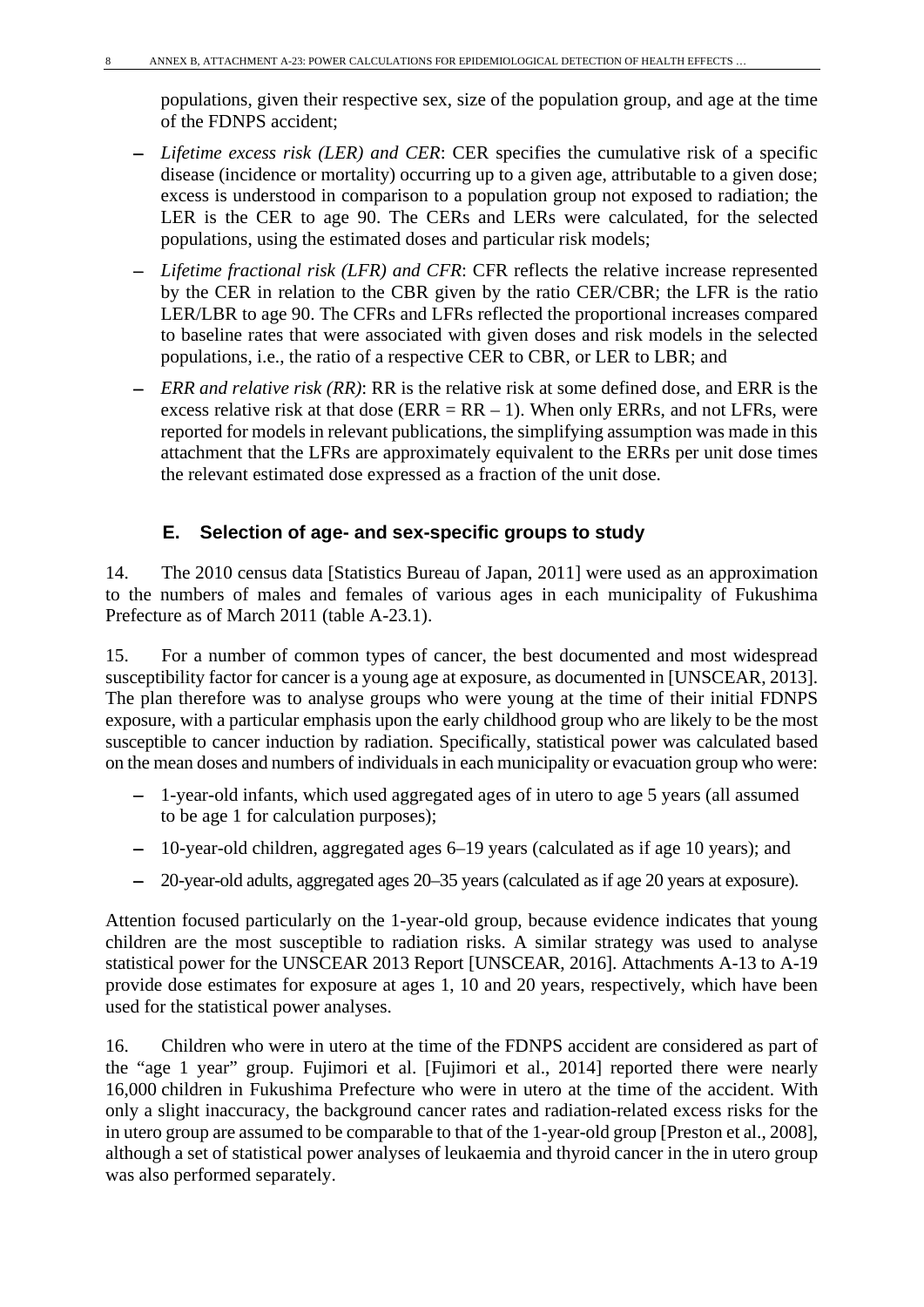17. Females tend to have greater radiation-related risks for solid cancers than males, although the opposite is true for leukaemia. Therefore, analyses were performed separately for females and males. In addition, statistical power was examined for males and females combined, since the larger combined numbers of individuals may tend to increase the statistical power. Analyses were also performed using only the municipalities with cumulative lifetime effective doses >5 mSv, because such analyses sometimes yielded greater statistical power than analyses including municipalities with all dose levels.

18. In addition, statistical power was assessed for the detectability of risks to emergency workers at FDNPS, insofar as the information on worker doses was available.

**Table A-23.1. Numbers of Fukushima Prefecture residents in the statistical power analyses, based on summation of municipality age- and sex-specific data from the 2010 Japan census [Statistics Bureau of Japan, 2011] or estimated from total numbers in evacuated municipalities**

| Group                                                                                  | Age 1 year | Age 10 years | Age 20 years |  |  |  |  |  |
|----------------------------------------------------------------------------------------|------------|--------------|--------------|--|--|--|--|--|
| Non-evacuated plus evacuated municipalities with mean lifetime effective dose $>5$ mSv |            |              |              |  |  |  |  |  |
| Male $a$                                                                               | 34 5 24    | 77 603       | 103 120      |  |  |  |  |  |
| Female                                                                                 | 32 740     | 77 543       | 99 870       |  |  |  |  |  |
| Total                                                                                  | 67 264     | 155 146      | 202 990      |  |  |  |  |  |
| All non-evacuated municipalities                                                       |            |              |              |  |  |  |  |  |
| Male                                                                                   | 55 597     | 135 044      | 163 132      |  |  |  |  |  |
| Female                                                                                 | 52 912     | 128 436      | 156 628      |  |  |  |  |  |
| Total                                                                                  | 108 509    | 263 480      | 319760       |  |  |  |  |  |
| Evacuated municipalities $b$                                                           |            |              |              |  |  |  |  |  |
| Male                                                                                   | 3873       | 8088         | 9847         |  |  |  |  |  |
| Female                                                                                 | 3693       | 7 7 0 8      | 9 3 8 5      |  |  |  |  |  |
| Total                                                                                  | 7 5 6 6    | 15 7 9 6     | 19 232       |  |  |  |  |  |

*<sup>a</sup>* Municipalities in which 1-year-olds were estimated to have a mean cumulative lifetime effective dose of >5 mSv.

*b* Estimated as the approximate proportion of total evacuees who were in the given age ranges according to the proportions by age and sex in Fukushima Prefecture from the 2010 census data [Statistics Bureau of Japan, 2011].

#### **F. Selected dose groups**

19. All the dose values used in this attachment were based on arithmetic rather than logarithmic calculations. The assumption is made that the estimated mean dose to residents of a given age in each municipality is representative of the doses to those residents. Clearly there would be variation among individual residents in their exposure levels in addition to uncertainties in average municipality doses, but insufficient information was available to perform any analysis at the individual level. Therefore, municipality mean doses weighted by numbers of individuals within each non-evacuated or evacuated municipality were used to derive overall mean doses for defined age groups. These mean doses and the 95th percentile upper bounds on the mean doses were used for statistical power analyses.

20. Mean first-year doses and doses at the 95th percentile upper bound on the mean were calculated by the Committee for each non-evacuated municipality for effective dose and for the absorbed dose to the red bone marrow (RBM), breast, thyroid gland and colon. Similarly, mean and upper bound on mean doses were calculated for groups of evacuees who followed different evacuation patterns. The 95th percentiles on mean dose estimates were obtained by the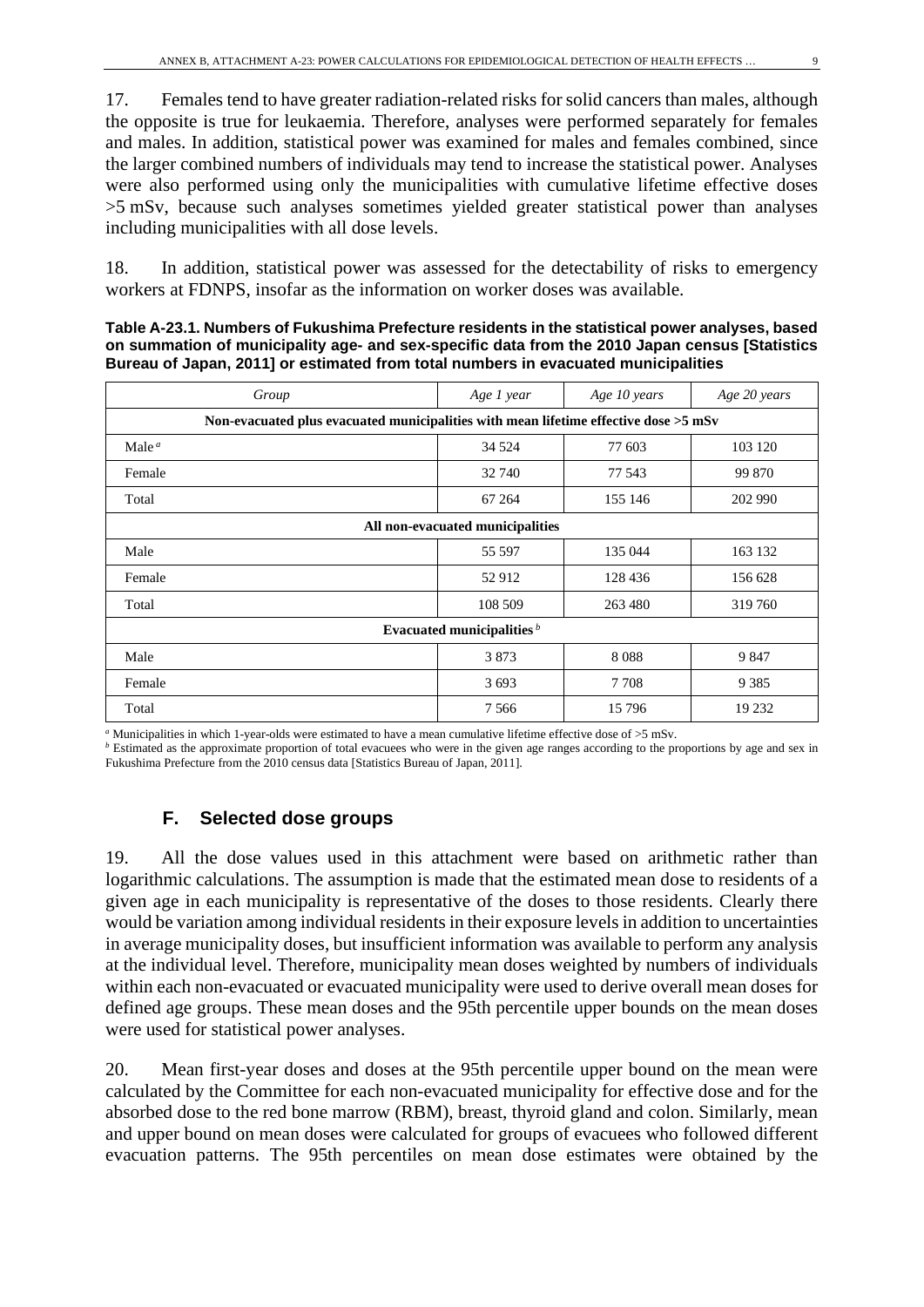Committee using Monte Carlo sampling of the dose distributions for municipalities and evacuation scenarios.

21. Yearly increments in effective dose out to 80 years of age ("lifetime dose") after the accident were estimated for those initially exposed at ages 1, 10 or 20 years (table A-23.2). Since fractional increments in dose at age 80 years after the accident were estimated to be very small (0.1% to 0.4% of the initial dose), the dose to 80 years will be considered the "lifetime dose". Ratios of the first-year RBM, colon and breast doses to the first-year effective dose were then applied to the 80-year effective dose to derive estimates of lifetime doses for those organs/tissues, based on the ratios found for 1-year-olds. The ratios of organ/tissue doses to the effective dose ranged from 93% for RBM to 99% for the colon. Lifetime doses to the RBM, colon and breast after the first year were then estimated in proportion to the lifetime effective dose which had been modelled (see attachment A-19).

22. A subset of municipalities with higher average doses was also chosen for statistical power analysis. For analyses of leukaemia, breast cancer and all solid cancers, the subset was defined as those municipalities with average lifetime cumulative effective doses greater than 5 mSv for 1-year-olds. Nineteen of the 50 non-evacuated municipalities and seven evacuated municipalities were in this subset.

23. Doses to the thyroid were notably higher than other doses for some municipalities due to internal exposures from short-lived radioactive iodine isotopes, because the thyroid gland has a highly enhanced uptake of iodine compared to other organs. The geographic pattern of thyroid doses was only partially concordant with that for doses to other organs; for example, lists of municipalities with the five highest average effective doses and five highest thyroid doses had only one municipality common to both lists.

24. Because of the limited concordance of thyroid cancer doses to doses for other organs, a separate higher-dose subset was defined for selected analyses as municipalities with first-year thyroid doses greater than 5 mGy in the respective age group in both evacuated and nonevacuated municipalities.

|                                                                                                      | Age 1 year <sup><i>a</i>,<i>b</i></sup> | Age 10 years <sup><math>a</math></sup> | Age 20 years <sup>a</sup> |  |  |  |  |  |  |
|------------------------------------------------------------------------------------------------------|-----------------------------------------|----------------------------------------|---------------------------|--|--|--|--|--|--|
| Evacuated and non-evacuated municipalities, subset with $>$ 5 mSv lifetime effective dose $\epsilon$ |                                         |                                        |                           |  |  |  |  |  |  |
|                                                                                                      | Red bone marrow                         |                                        |                           |  |  |  |  |  |  |
| Mean dose<br>12.5<br>11.7<br>9.6                                                                     |                                         |                                        |                           |  |  |  |  |  |  |
| 95% upper bound on mean dose                                                                         | 19.9                                    | 18.6                                   | 14.4                      |  |  |  |  |  |  |
|                                                                                                      | <b>Breast</b>                           |                                        |                           |  |  |  |  |  |  |
| Mean dose                                                                                            | 13.7                                    | 11.4                                   | 10.3                      |  |  |  |  |  |  |
| 95% upper bound on mean dose                                                                         | 21.5                                    | 17.5                                   | 15.7                      |  |  |  |  |  |  |
|                                                                                                      | Colon                                   |                                        |                           |  |  |  |  |  |  |
| Mean dose                                                                                            | 13.9                                    | 12.5                                   | 9.8                       |  |  |  |  |  |  |
| 95% upper bound on mean dose                                                                         | 21.8                                    | 19.5                                   | 15.0                      |  |  |  |  |  |  |
| Thyroid gland $d$                                                                                    |                                         |                                        |                           |  |  |  |  |  |  |
| Mean dose                                                                                            | 15.9                                    | 19.9                                   | 17.0                      |  |  |  |  |  |  |
| 95% upper bound on mean dose                                                                         | 32.0                                    | 41.6                                   | 33.4                      |  |  |  |  |  |  |

| Table A-23.2. Estimated lifetime cumulative mean doses (mGy) and 95th percentile upper bounds |
|-----------------------------------------------------------------------------------------------|
| of mean doses for selected organs/tissues in selected dose groups                             |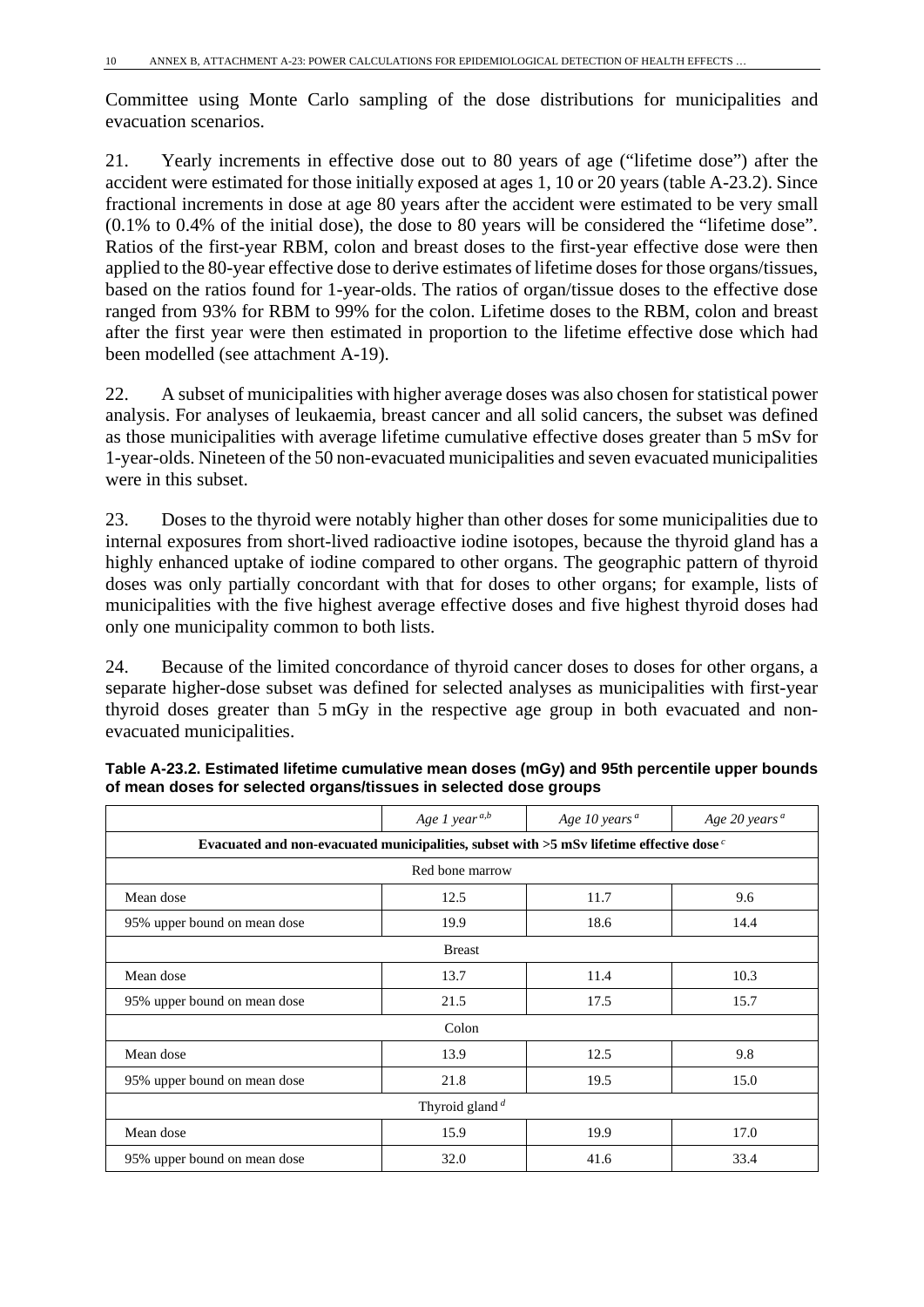|                                         | Age 1 year <sup>a,b</sup>                             | Age 10 years <sup>a</sup> | Age 20 years <sup>a</sup> |  |  |  |  |  |
|-----------------------------------------|-------------------------------------------------------|---------------------------|---------------------------|--|--|--|--|--|
| Non-evacuated municipalities: all doses |                                                       |                           |                           |  |  |  |  |  |
|                                         | Red bone marrow                                       |                           |                           |  |  |  |  |  |
| Mean dose                               | 8.9                                                   | 7.7                       | 6.9                       |  |  |  |  |  |
| 95% upper bound on mean dose            | 14.4                                                  | 12.2                      | 10.6                      |  |  |  |  |  |
|                                         | <b>Breast</b>                                         |                           |                           |  |  |  |  |  |
| Mean dose                               | 9.8                                                   | 8.0                       | 7.7                       |  |  |  |  |  |
| 95% upper bound on mean dose            | 15.0                                                  | 12.2                      | 11.8                      |  |  |  |  |  |
|                                         | Colon                                                 |                           |                           |  |  |  |  |  |
| Mean dose                               | 9.6                                                   | 8.5                       | 7.1                       |  |  |  |  |  |
| 95% upper bound on mean dose            | 15.0                                                  | 12.9                      | 10.6                      |  |  |  |  |  |
|                                         | Thyroid gland                                         |                           |                           |  |  |  |  |  |
| Mean dose                               | 12.7                                                  | 11.3                      | 9.4                       |  |  |  |  |  |
| 95% upper bound on mean dose            | 25.4                                                  | 22.4                      | 17.6                      |  |  |  |  |  |
|                                         | Evacuated and non-evacuated municipalities: all doses |                           |                           |  |  |  |  |  |
|                                         | Thyroid gland                                         |                           |                           |  |  |  |  |  |
| Mean dose                               | 12.5                                                  | 11.1                      | 9.3                       |  |  |  |  |  |
| 95% upper bound on mean dose            | 24.8                                                  | 22.3                      | 17.5                      |  |  |  |  |  |
|                                         | <b>Evacuated municipalities only</b>                  |                           |                           |  |  |  |  |  |
|                                         | Thyroid gland                                         |                           |                           |  |  |  |  |  |
| Mean dose                               | 10.7                                                  | 8.3                       | 6.4                       |  |  |  |  |  |
| 95% upper bound on mean dose            | 25.8                                                  | 20.5                      | 15.7                      |  |  |  |  |  |
|                                         | Evacuee subset with >5 mGy mean dose in first year    |                           |                           |  |  |  |  |  |
| Mean dose $d$                           | 12.0                                                  | 10.9                      | 11.4                      |  |  |  |  |  |
| 95% upper bound on mean dose            | 29.4                                                  | 30.8                      | 30.0                      |  |  |  |  |  |

*a* Age 1 year includes individuals of ages from in utero to 5 years; age 10 years includes ages 6 to 19 years; age 20 years includes ages 20−35 years. All mean and upper bound doses were calculated on a municipal population-weighted basis.

*b* Based on cumulative mean doses and 95th percentile upper bounds on the means, summed to age 80 years.

*<sup>c</sup>* Municipalities in which the lifetime mean effective dose was >5 mSv for those at age 1 year.

*d* For the thyroid gland the higher-dose subsets were the non-evacuated and evacuated municipalities for which the first-year thyroid dose was greater than 5 mGy among those of the respective ages.

## **II. LIFETIME RISKS TO THE POPULATION FROM THE FUKUSHIMA DAIICHI NUCLEAR POWER STATION RADIATION EXPOSURE**

#### **A. Calculation of lifetime baseline risk estimates for study groups**

25. The definition used here of the LBR of the incidence of a selected cancer was the cumulative incidence of that cancer up to age 90 years [WHO, 2013]. Using representative Japanese cancer rates [IARC, 2017] from the starting ages, and lifetable methods, the Committee estimated the LBR of leukaemia, breast cancer, thyroid cancer and all solid cancers as first primary malignancies, by adjusting their cumulative rates for rates of prior mortality [Vital Statistics of Japan, 2019] and prior malignancies, i.e., for cancer-free survival, similar to the method used in the statistical power assessment in the UNSCEAR 2013 Report [UNSCEAR, 2016]. The lifetables were based on the latest International Agency for Research on Cancer (IARC) publication of age- and sex-specific cancer rates [IARC, 2017], averaged across the rates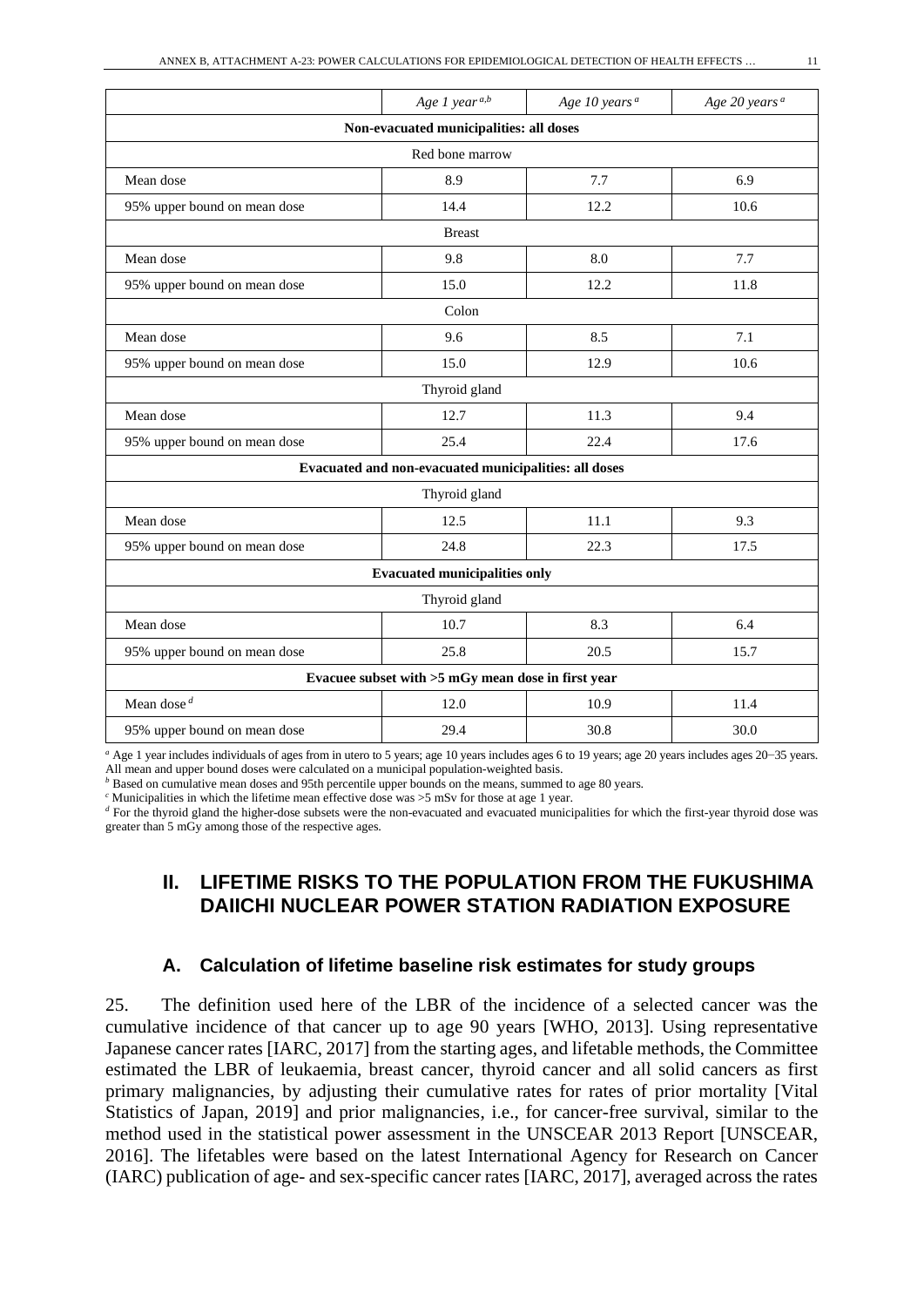from four long-standing, good quality Japanese prefecture cancer registries (namely, Fukui, Miyagi, Nagasaki and Yamagata prefectures). More details are given in section I of the appendix.

### **B. Calculation of lifetime excess risk and lifetime fractional risk estimates**

26. For estimation of LERs and LFRs, which were needed for calculating statistical power, doses were estimated for each applicable organ/tissue and each Fukushima municipality or evacuated locality, as detailed in attachments A-13 to A-19. Estimated RBM doses were used to assess leukaemia risk, colon doses for the risk of all solid cancer, and breast and thyroid doses for those respective organs/tissues. Weighted mean doses, with weighting by the number of persons of selected sex and ages in each municipality, and 95th percentile upper bounds on the means were then used to calculate the aggregated mean dose and its 95% upper bound.

27. For the population affected by the FDNPS accident, a LER is an estimate of the excess number of cancer cases of a selected type, given the size of the exposed population being analysed and the estimated average dose. The LERs are scaled linearly according to dose, which is based on the assumption that, for cancer endpoints, the lifetime risks for doses less than a few hundred mGy or received at a low dose rate are essentially proportional to organ/tissue doses [Walsh et al., 2014].

28. The LERs and LFRs used in the statistical power attachment [UNSCEAR, 2016] to the UNSCEAR 2013 Report [UNSCEAR, 2014] were calculated with respect to radiation dose based on the assumptions that the minimum latency period was 2 years for leukaemia, 3 years for thyroid cancer, and 5 years for breast cancer and all solid cancer, and starting with LFRs in the WHO Fukushima report [Walsh et al., 2014; WHO, 2013]. These LFRs served as preliminary CER estimates, which were adjusted for this report by applying ratios of new estimates of ERRs derived from recent published reports to the formerly used estimates. These are reported as one of the models used to assess risks in this attachment. The description of the calculation of LFRs is given for the various risk models applied to each type of malignancy in the relevant sections below. In developing models, the simplifying assumption was made in this attachment that when LFRs are not available in relevant publications, ERRs can be substituted for them, which may be approximately true for low doses. A comparison of the LERs used for the UNSCEAR 2013 Report [UNSCEAR, 2016] with those provided by selected models in the present report is given in table A-23.3, and the sources of the LERs given in the table are described in the table footnotes. More details concerning the calculation of LERs are provided in section II of the appendix.

**Table A-23.3. Cumulative lifetime baseline risk (LBR) to age 90 years and lifetime excess risk of the incidence of selected malignancies as absolute per cent increases in risk for an absorbed dose of 100 mGy to relevant organs, as estimated in the UNSCEAR 2013 Report [UNSCEAR, 2016] and in this assessment**

|                         |                                              | Male                                     |                                                                    |                                              | Female                                            |                                      |
|-------------------------|----------------------------------------------|------------------------------------------|--------------------------------------------------------------------|----------------------------------------------|---------------------------------------------------|--------------------------------------|
| Starting age<br>(years) | Baseline risk.<br>this assessment<br>(LBR(%) | <b>UNSCEAR</b><br>2013 Report<br>(LER(%) | This<br>assessment<br>(LER (%))                                    | Baseline risk.<br>this assessment<br>(LBR(%) | <i><b>UNSCEAR</b></i><br>2013 Report<br>(LER (%)) | <i>This</i><br>assessment<br>(LER(%) |
|                         |                                              |                                          | All solid cancer (except thyroid cancer) <sup><math>a</math></sup> |                                              |                                                   |                                      |
|                         | 42.8                                         | 2.30                                     | 2.37                                                               | 29.9                                         | 3.50                                              | 3.86                                 |
| 10                      | 42.8                                         | 1.85                                     | 1.91                                                               | 29.9                                         | 2.75                                              | 3.03                                 |
| 20                      | 42.7                                         | 1.40                                     | 1.44                                                               | 29.8                                         | 2.10                                              | 2.37                                 |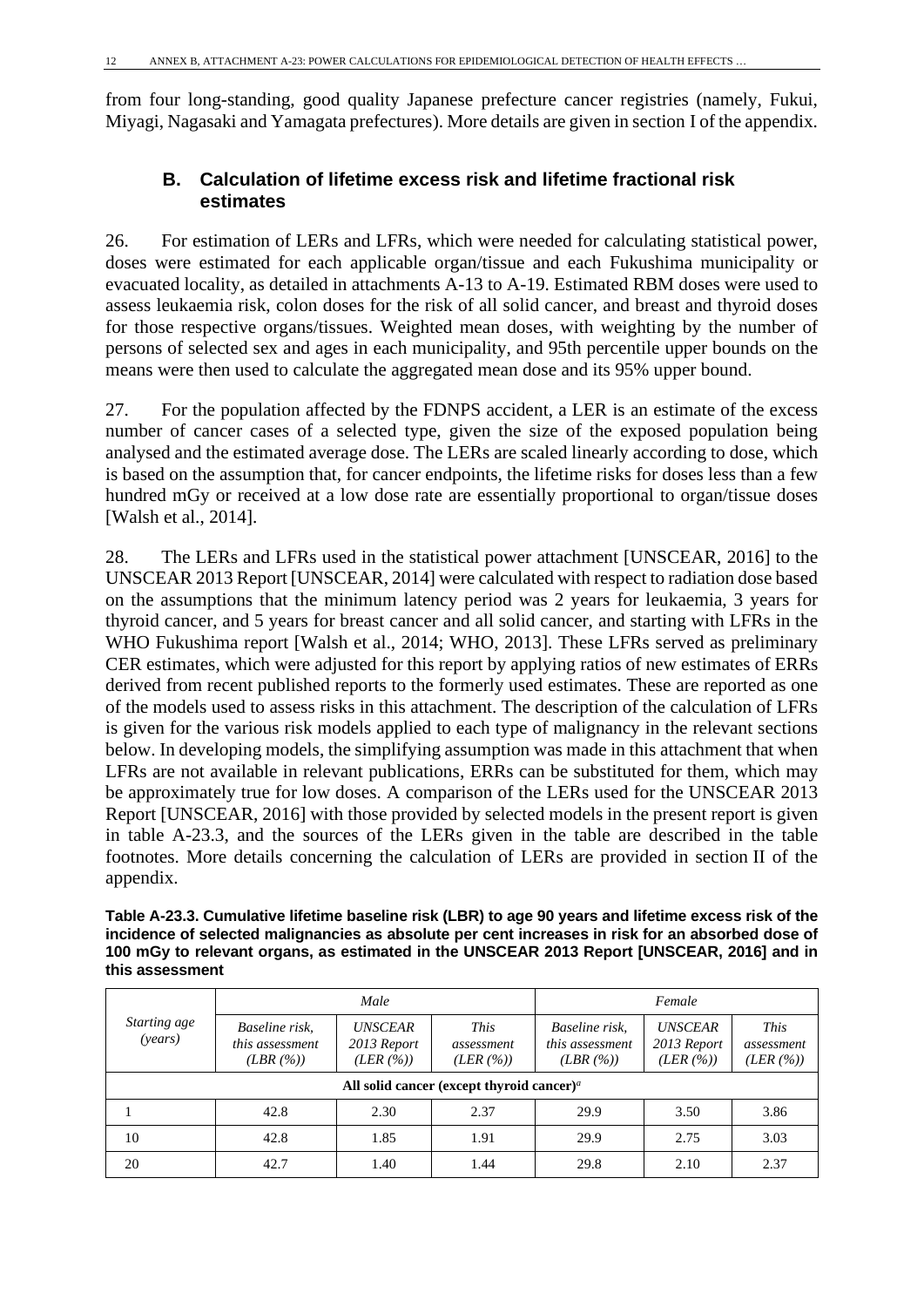|                         |                                              | Male                                      |                                        |                                                  | Female                                     |                                        |  |  |  |
|-------------------------|----------------------------------------------|-------------------------------------------|----------------------------------------|--------------------------------------------------|--------------------------------------------|----------------------------------------|--|--|--|
| Starting age<br>(years) | Baseline risk.<br>this assessment<br>(LBR(%) | <b>UNSCEAR</b><br>2013 Report<br>(LER(%)) | <i>This</i><br>assessment<br>(LER (%)) | Baseline risk,<br>this assessment<br>$(LBR(\%))$ | <b>UNSCEAR</b><br>2013 Report<br>(LER (%)) | <b>This</b><br>assessment<br>(LER (%)) |  |  |  |
|                         |                                              |                                           | Leukaemia $b$                          |                                                  |                                            |                                        |  |  |  |
| 1                       | 0.63                                         | 0.11                                      | 0.55                                   | 0.47                                             | 0.08                                       | 0.50                                   |  |  |  |
| 10                      | 0.57                                         | 0.07                                      | 0.36                                   | 0.42                                             | 0.05                                       | 0.34                                   |  |  |  |
| 20                      | 0.55                                         | 0.06                                      | 0.06                                   | 0.40                                             | 0.04                                       | 0.04                                   |  |  |  |
|                         |                                              |                                           | Female breast cancer <sup>c</sup>      |                                                  |                                            |                                        |  |  |  |
| 1                       |                                              |                                           |                                        | 6.09                                             | 1.00                                       | 1.41                                   |  |  |  |
| 10                      |                                              |                                           |                                        | 6.09                                             | 0.66                                       | 0.94                                   |  |  |  |
| 20                      |                                              |                                           |                                        | 6.09                                             | 0.42                                       | 0.59                                   |  |  |  |
|                         | Thyroid cancer $d$                           |                                           |                                        |                                                  |                                            |                                        |  |  |  |
| 1                       | 0.37                                         | 0.10                                      | 0.16                                   | 1.15                                             | 0.43                                       | 0.60                                   |  |  |  |
| 10                      | 0.37                                         | 0.073                                     | 0.089                                  | 1.15                                             | 0.28                                       | 0.35                                   |  |  |  |
| 20                      | 0.37                                         | 0.039                                     | 0.048                                  | 1.14                                             | 0.15                                       | 0.19                                   |  |  |  |

*<sup>a</sup>* Based on absorbed colon dose. Calculated by comparing the linear ERR coefficients of Grant et al. [Grant et al., 2017] to those of Preston et al. [Preston et al., 2007], both based on the Japanese Life Span Study (LSS). A comparison of the newer Grant coefficients to the older Preston coefficients that had been used in the UNSCEAR 2013 Report [UNSCEAR, 2014] gave ratios of 1.10 for females and 1.03 for males.

*b* Based on absorbed dose to the RBM [Berrington de Gonzaléz et al., 2016; Hsu et al., 2013; UNSCEAR, 2020]. Information concerning additional models used to assess LFRs and LERs is given in the text (paragraph 32).

*<sup>c</sup>* Based on absorbed breast dose. A ratio of 1.29 was found for the newer LSS risk estimate [Brenner et al., 2018] compared to the former one [Preston et al., 2007] used in the UNSCEAR 2013 Report.

*<sup>d</sup>* Based on absorbed thyroid dose. The statistical power assessment for the UNSCEAR 2013 Report [UNSCEAR, 2016] provided the 2013 LER for age 1, and Walsh et al. [Walsh et al., 2014] provided the LERs for ages 10 and 20. The LERs for the current assessment derive from a recent UNSCEAR report [UNSCEAR, 2020] and are based on the newest LSS thyroid cancer data [Furukawa et al., 2013]. Information concerning additional models used to assess LFRs and LERs is given in the text (paragraph 38).

### **C. Lifetime leukaemia risk**

29. Leukaemia is often considered a sentinel malignancy after radiation exposure because of the high relative risk per unit dose compared to most other forms of malignancy, particularly at young ages at exposure. However, it is an uncommon malignancy compared to many other forms of cancer, which limits the statistical power to detect excess risks after low-dose exposure.

30. The LBRs for sex and age groups were calculated by lifetable methods similar to those in the statistical power attachment to the UNSCEAR 2013 Report [UNSCEAR, 2014], but using updated age-sex specific leukaemia rates from three long-standing prefecture cancer registries in Japan (Fukui, Miyagi and Yamagata prefectures) [IARC, 2017] with adjustment for cancer-free survival, as described in section I of the appendix. The LBRs for the present leukaemia calculations had values similar to those of the UNSCEAR 2013 Report, for instance with respective values for males of: 0.62% and 0.60% for ages 1–90, 0.57% and 0.58% for ages 10–90, and 0.53% and 0.57% for ages 20–90 years.

31. The LER and LFR estimates are based on estimates of the first year absorbed dose to the RBM in attachment A-15 plus continued lifetime dose proportionate to the lifetime effective dose (attachment A-19). It should be noted that linear risk estimates were used for leukaemia, even though the LSS leukaemia data [Hsu et al., 2013] have shown a linear-quadratic curve with upward curvature. At low doses or low dose rates, however, the dose response is considered approximately linear [Walsh et al., 2014].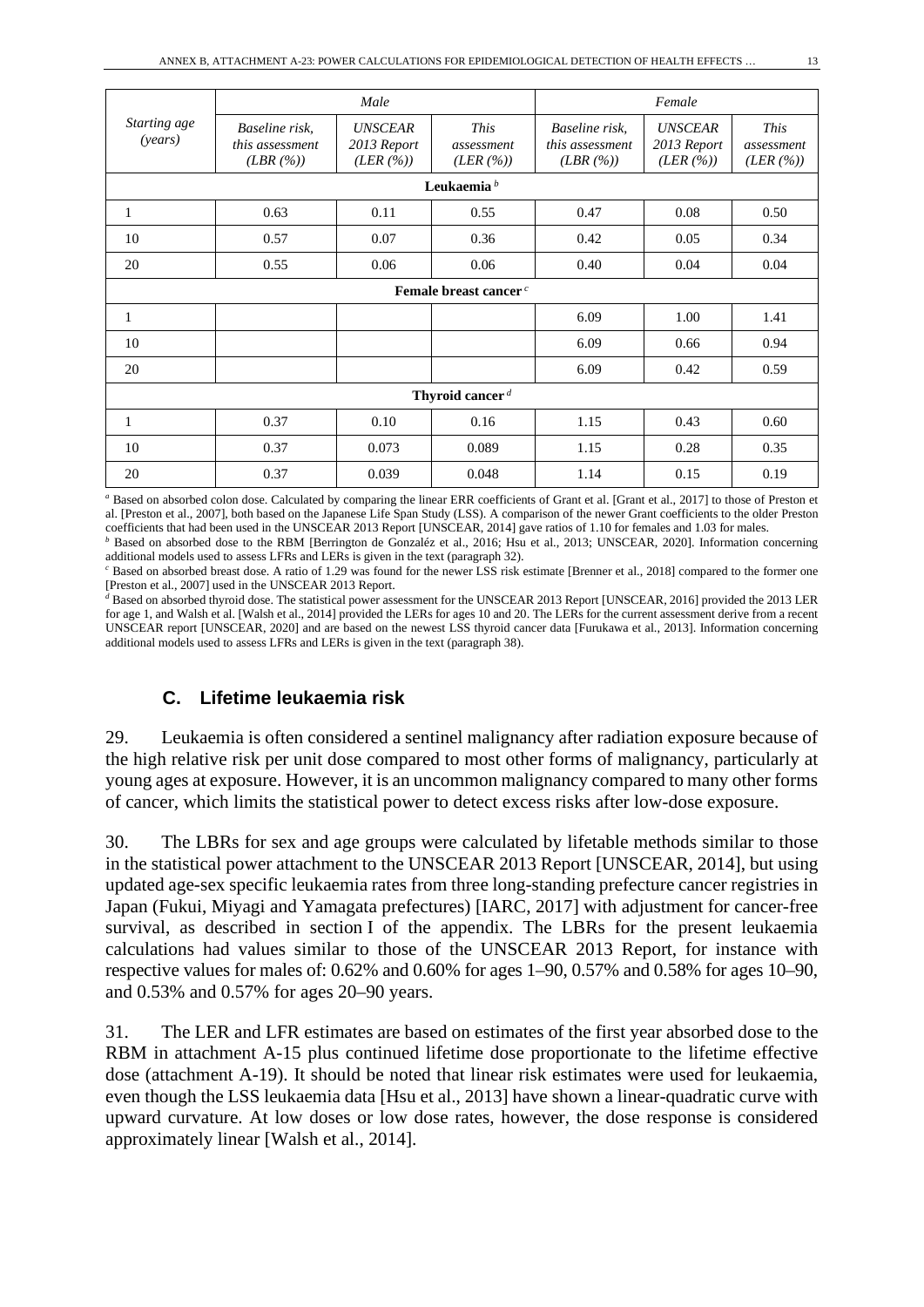32. Four models were applied to estimate the excess risk of leukaemia from radiation exposures due to the FDNPS accident:

- *(a)* First, the LERs and LFRs for sex and age groups in the UNSCEAR 2013 Report were based on a report by Walsh et al. [Walsh et al., 2014] which provided standardized results from the WHO Fukushima report [WHO, 2013]. The risk estimates here are based on the updated rather than the original LBRs;
- *(b)* Second, the recent UNSCEAR report [UNSCEAR, 2020] derived CFR estimates for exposure at ages 1 and 10 years with observation to age 40 years of 3.0 at 100 mGy, which was based on a study of children in the United Kingdom of Great Britain and Northern Ireland with radiation exposure from CT examination [Berrington de Gonzaléz et al., 2016]. The model included both leukaemia proper and myelodysplastic syndromes, of which the latter had a much higher risk coefficient [Berrington de Gonzaléz et al., 2016; Pearce et al., 2012]. The study yielded LFR estimates of 3.0 at 100 mGy for ages 1–40 and 3.1 for ages 10–40 years;
- *(c)* Third, the LFR estimates from the LSS study [Hsu et al., 2013; UNSCEAR, 2020] were 2.15 for ages 1–40 and 0.85 for ages 10–40 years;
- *(d)* Fourth, a recent analysis of data from nine pooled studies of childhood external radiation exposures with RBM doses ≤100 mGy was reported [Little et al., 2018]. It yielded an ERR estimate of 0.84 at 100 mGy for all leukaemia except the chronic lymphocytic type, which was employed as a LFR estimate. This risk estimate from the pooled analysis included the leukaemia results from the United Kingdom study of computerized tomography (CT) examinations, but without the myelodysplastic syndrome cases.

33. Because the UNSCEAR and pooled-study risk estimates were primarily limited to young ages of observation, from ages 41 to 90 the estimated LFR coefficients from the WHO report of lifetime risk were applied [Walsh et al., 2014; WHO, 2013]. When suitable LFRs for cumulative lifetime incidence of leukaemia were not available for adult exposures, as in the case of the United Kingdom CT study [UNSCEAR, 2020], the ratio of 1.25 was derived from [UNSCEAR, 2020], based on the recent INWORKS worker study ERR for leukaemia mortality [Leuraud et al., 2015] compared to the LSS leukaemia ERR for adults [Kaiser and Walsh, 2013]. The ratio was applied to the WHO-based risk coefficient to derive a LFR for age 20 at exposure, with the results shown for age 20 for this assessment model in table A-23.4. None of the models found a difference in the LFRs by sex, so the same LFR model was applied for both sexes. The LFRs at a 100 mGy RBM dose for these models, as applied to the Fukushima Prefecture population, are shown in table A-23.4, and these LFRs were applied in performing statistical power calculations of lifetime leukaemia risk.

34. Each model, with results shown in table A-23.5, has strengths and disadvantages. The WHO 2013 Fukushima model, derived from older LSS data, provides a baseline for comparison of newer models. The LSS model [Hsu et al., 2013; UNSCEAR, 2020] is based on a Japanese population similar to the Fukushima population and had well-characterized whole-body doses, but the duration of the single exposure was very brief and many exposures were much higher than exposures in the Fukushima population. The pooled study of low-dose childhood exposures [Little et al., 2018] was estimated from relatively low total doses (<100 mGy), but based primarily on one or a few brief exposures, many of which were partial-body exposures. The UNSCEAR model [UNSCEAR, 2020], based on the study of United Kingdom children with CT examinations [Berrington de Gonzaléz et al., 2016], had small, fractionated exposures and a good quality follow-up. However, the LFR included both leukaemia and myelodysplastic syndromes, and the latter appeared to upwardly bias the risk estimates. In particular, this report showed the highest risk estimate per 100 mGy of 3.3 (95% CI: 0.4, 11.4) [Berrington de Gonzaléz et al.,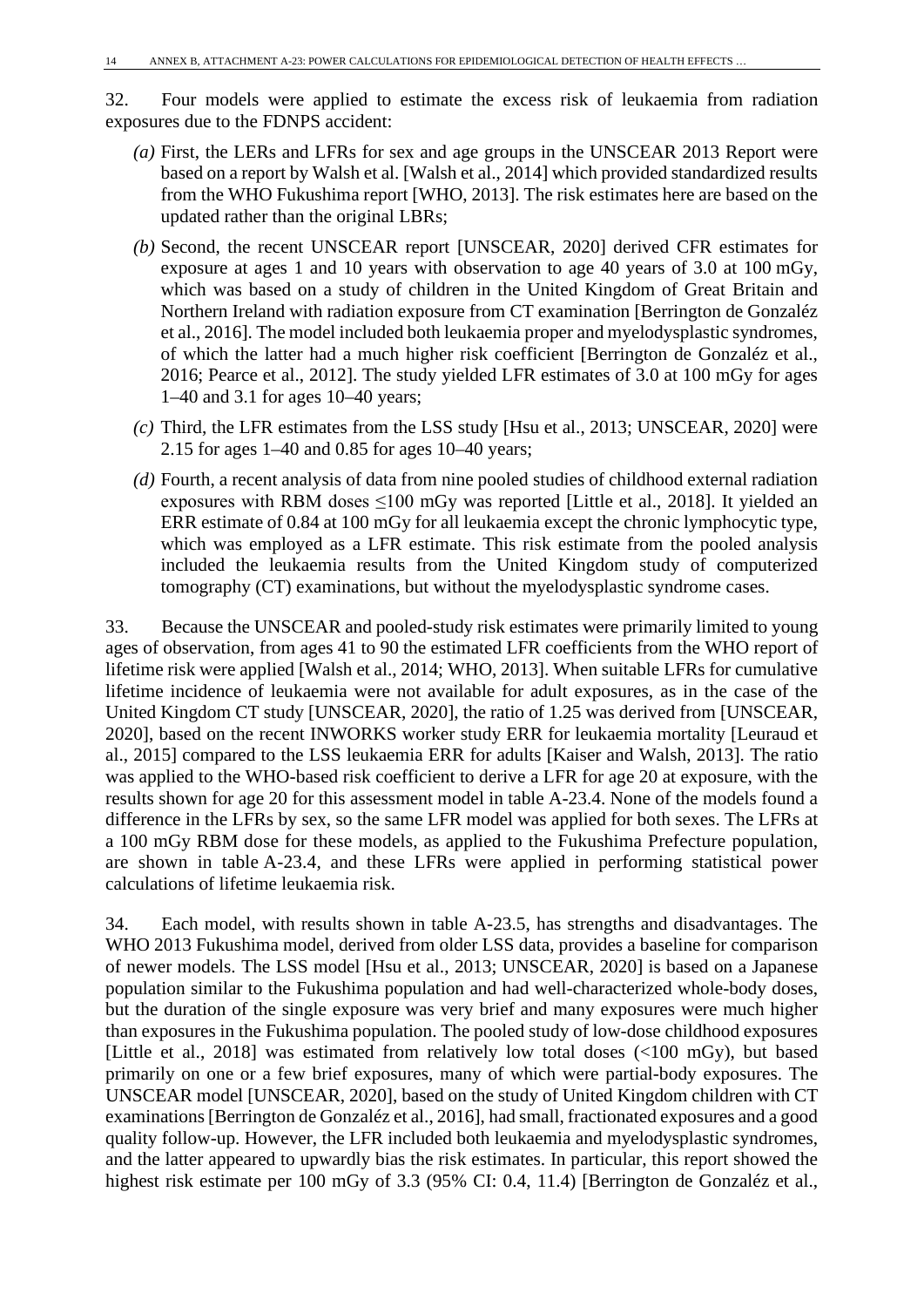2016] compared to other models, but the previous report of the United Kingdom CT study with virtually the same data found that the risk was about 45% smaller if the myelodysplastic syndrome cases were not included [Pearce et al., 2012]. In addition, a recent Netherlands study of leukaemia after childhood CT exposures reported ERRs per 100 mGy of 0.21 (95% CI: −0.12, 2.40) for leukaemia and 0.04 (95% CI: −0.12, 1.61) for combined leukaemia and myelodysplastic syndromes [Meulepas et al., 2019], which were appreciably numerically lower than the value from the United Kingdom CT study used in the UNSCEAR analysis [Berrington de Gonzaléz et al., 2016; UNSCEAR, 2020].

| Table A-23.4. Lifetime fractional risks of leukaemia attributable to radiation at a red bone marrow |
|-----------------------------------------------------------------------------------------------------|
| radiation dose of 100 mGy according to various models                                               |

| Age (year) and sex                    | WHO model,<br>LFR $(%)^a$ | This assessment model,<br>LFR $(%)^b$ | LSS model,<br>LFR $(\%)^c$ | Pooled study model,<br>LFR $(%)d$ |
|---------------------------------------|---------------------------|---------------------------------------|----------------------------|-----------------------------------|
| Age 1-Male                            | 18.5                      | 87.0                                  | 66.3                       | 34.4                              |
| Age10–Male                            | 11.5                      | 62.5                                  | 24.1                       | 23.9                              |
| Age 20–Male <sup><math>a</math></sup> | 10.0                      | 12.5                                  | 10.6                       |                                   |
| Age 1-Female                          | 17.5                      | 106                                   | 79.4                       | 38.3                              |
| Age 10–Female                         | 11.0                      | 79.6                                  | 28.0                       | 27.8                              |
| Age 20–Female $a$                     | 9.5                       | 11.9                                  | 7.0                        |                                   |

*<sup>a</sup>* [UNSCEAR, 2016; Walsh et al., 2014; WHO, 2013]. These LFRs were also used for the attained ages of 41–90 years with all models.

*b* [Berrington de Gonzaléz et al., 2016; UNSCEAR, 2020]. Modelling was performed only for ages 1 and 10 years. The basis for the age 20 LFR is given in paragraph 32.

*<sup>c</sup>* [Hsu et al., 2013; UNSCEAR, 2020].

*<sup>d</sup>* [Little et al., 2018]. The model was based primarily on childhood and adolescent exposures, so it was not applied for age 20.

35. Table A-23.5 shows the statistical power estimates at 100 mGy using LFRs derived from the models mentioned above. LFRs based on the estimated municipality doses are shown for males and females for combined evacuated and non-evacuated municipalities in table A-23.A2 in section II of the appendix. To summarize the results, the estimates of risk based on the mean doses, considered the best estimates of risk, generally did not achieve the 80% statistical power criterion for detectability of risk. The 95th percentile upper bounds on the mean dose from the Monte Carlo dose calculations sometimes achieved 80% statistical power with the UNSCEAR model of risk [UNSCEAR, 2020], but not with the other three models. Even though the LFRs for leukaemia are relatively high compared to almost all solid cancers, there is little indication of potential detectability of excess risk owing to the low doses and the low background incidence of leukaemia in the population. For instance, in the subgroup from in utero to five years old at the time of the FDNPS accident, who are expected to be the most sensitive group for leukaemia, about 10–50 excess incident cases of leukaemia during their lifetime may be inferred from the estimated dose levels to the red bone marrow, depending on the model used, while the baseline number (in the absence of radiation exposure from the FDNPS accident) is about 640 cases with a 95% coverage interval of 590 to 690. Furthermore, this range does not include possible variations in background rates among geographic localities, changes in rates over calendar time, etc. Even 50 potential excess cases would probably not be discernible among 640 expected cases, given the estimated range of uncertainty in the baseline risk. In addition, the previous discussion in paragraph 34 of this attachment suggests that the expected excess leukaemia cases may be fewer than the highest calculated number of 50 derived from the United Kingdom CT report [Berrington de Gonzaléz et al., 2016].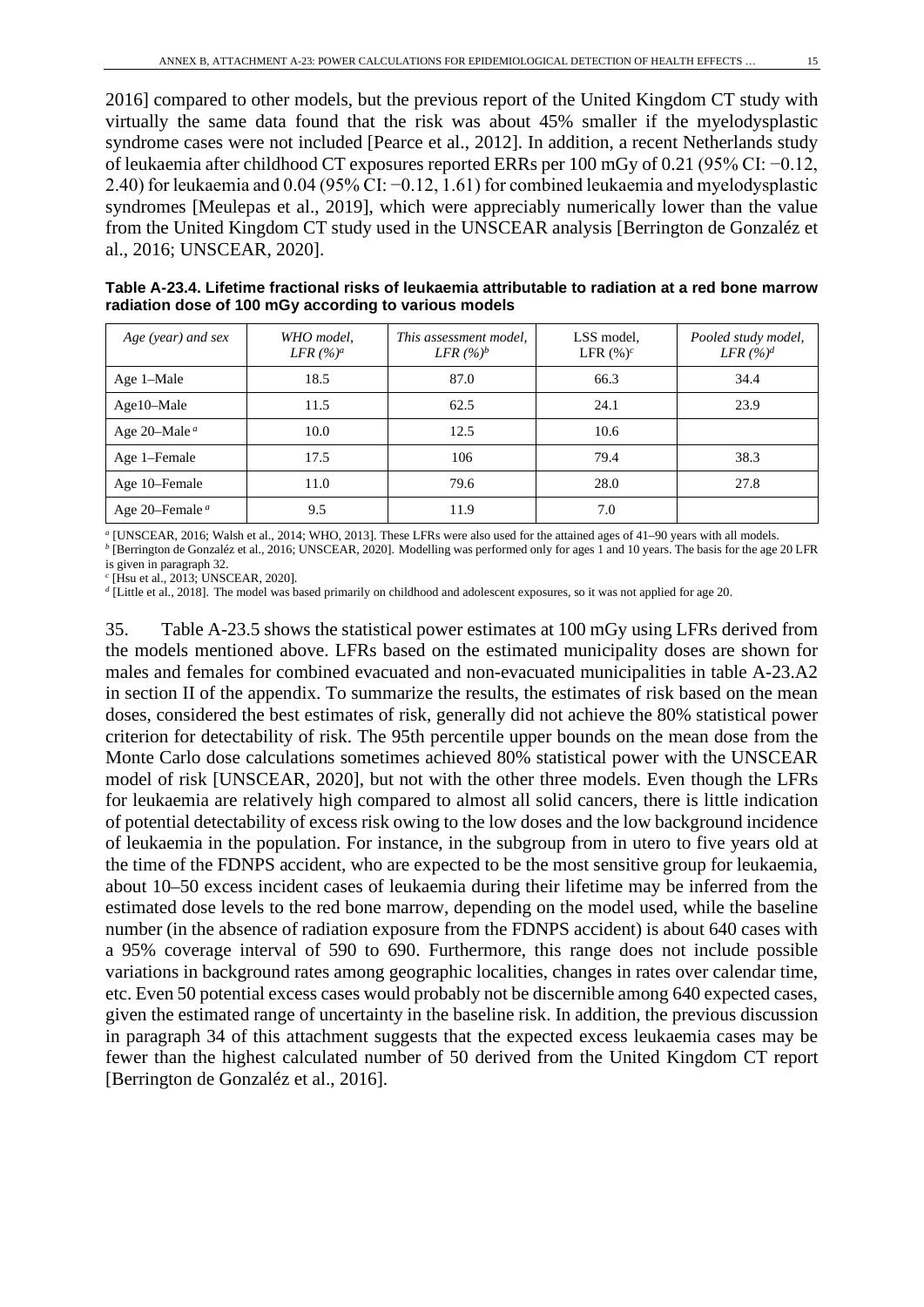36. In summary, because of the low estimated doses to the children and young adult populations, excess cases of leukaemia attributable to radiation exposure are generally not discernible, although a few findings using the UNSCEAR model [UNSCEAR, 2020] suggest the possibility of discernible risk (statistical power estimates >0.70 for mean doses) among those of ages 1 or 10 at the time of the accident, as well as when using upper bound dose estimates.

**Table A-23.5. Leukaemia, lifetime excess incidence attributable to radiation exposure: statistical power for mean and 95th percentile upper bound on mean lifetime doses by sex and age at the time of the Fukushima Daiichi Nuclear Power Station accident for all residents of evacuated and non-evacuated municipalities and for those with >5 mSv cumulative lifetime effective dose. Statistical power is shown for various models of risk**

| $Group-$               |                                     | Statistical power using<br>WHO risk estimates $a$ |                        | Statistical power using<br>UNSCEAR 2020 risk<br>estimates <sup>b</sup>                       |                        | Statistical power using<br>LSS risk estimates $c$ |                        | Statistical power using<br>pooled risk estimate <sup>d</sup> |  |  |
|------------------------|-------------------------------------|---------------------------------------------------|------------------------|----------------------------------------------------------------------------------------------|------------------------|---------------------------------------------------|------------------------|--------------------------------------------------------------|--|--|
| sex and age<br>(years) | Mean<br>tissue<br>dose <sup>e</sup> | 95%ile upper<br>bound on<br>mean dose             | Mean<br>tissue<br>dose | 95%ile upper<br>bound on<br>mean dose                                                        | Mean<br>tissue<br>dose | 95%ile upper<br>bound on<br>mean dose             | Mean<br>tissue<br>dose | 95%ile upper<br>bound on<br>mean dose                        |  |  |
|                        |                                     |                                                   |                        | Evacuated and non-evacuated municipalities with cumulative lifetime effective dose $>$ 5 mSv |                        |                                                   |                        |                                                              |  |  |
| Male                   |                                     |                                                   |                        |                                                                                              |                        |                                                   |                        |                                                              |  |  |
| $\mathbf{1}$           | 0.10                                | 0.13                                              | 0.45                   | 0.77                                                                                         | 0.31                   | 0.59                                              | 0.15                   | 0.26                                                         |  |  |
| 10                     | 0.09                                | 0.12                                              | 0.44                   | 0.75                                                                                         | 0.14                   | 0.22                                              | 0.14                   | 0.23                                                         |  |  |
| 20                     | 0.07                                | 0.09                                              | 0.09                   | 0.11                                                                                         | 0.08                   | 0.10                                              | 0.09                   | 0.12                                                         |  |  |
| Female                 |                                     |                                                   |                        |                                                                                              |                        |                                                   |                        |                                                              |  |  |
| $\mathbf{1}$           | 0.08                                | 0.11                                              | 0.46                   | 0.78                                                                                         | 0.31                   | 0.59                                              | 0.14                   | 0.24                                                         |  |  |
| 10                     | 0.09                                | 0.12                                              | 0.66                   | 0.94                                                                                         | 0.19                   | 0.32                                              | 0.18                   | 0.32                                                         |  |  |
| 20                     | 0.07                                | 0.08                                              | 0.08                   | 0.10                                                                                         | 0.07                   | 0.07                                              | 0.07                   | 0.08                                                         |  |  |
| Both sexes             |                                     |                                                   |                        |                                                                                              |                        |                                                   |                        |                                                              |  |  |
| $\mathbf{1}$           | 0.11                                | 0.17                                              | 0.71                   | 0.96                                                                                         | 0.50                   | 0.85                                              | 0.21                   | 0.39                                                         |  |  |
| 10                     | 0.10                                | 0.14                                              | 0.72                   | 0.96                                                                                         | 0.24                   | 0.43                                              | 0.21                   | 0.37                                                         |  |  |
| 20                     | 0.08                                | 0.11                                              | 0.10                   | 0.14                                                                                         | 0.08                   | 0.11                                              | 0.10                   | 0.14                                                         |  |  |
|                        |                                     |                                                   |                        | All evacuated and non-evacuated municipalities                                               |                        |                                                   |                        |                                                              |  |  |
| Male                   |                                     |                                                   |                        |                                                                                              |                        |                                                   |                        |                                                              |  |  |
| $\mathbf{1}$           | 0.09                                | 0.12                                              | 0.39                   | 0.71                                                                                         | 0.27                   | 0.53                                              | 0.14                   | 0.23                                                         |  |  |
| 10                     | 0.10                                | 0.13                                              | 0.57                   | 0.88                                                                                         | 0.13                   | 0.20                                              | 0.17                   | 0.30                                                         |  |  |
| 20                     | 0.07                                | 0.09                                              | 0.08                   | 0.10                                                                                         | 0.08                   | 0.09                                              | 0.09                   | 0.11                                                         |  |  |
| Female                 |                                     |                                                   |                        |                                                                                              |                        |                                                   |                        |                                                              |  |  |
| $\mathbf{1}$           | 0.08                                | 0.10                                              | 0.41                   | 0.72                                                                                         | 0.28                   | 0.53                                              | 0.13                   | 0.21                                                         |  |  |
| 10                     | 0.07                                | 0.09                                              | 0.39                   | 0.69                                                                                         | 0.12                   | 0.19                                              | 0.12                   | 0.19                                                         |  |  |
| 20                     | 0.07                                | 0.08                                              | 0.07                   | 0.09                                                                                         | 0.06                   | 0.07                                              | 0.07                   | 0.08                                                         |  |  |
| Both sexes             |                                     |                                                   |                        |                                                                                              |                        |                                                   |                        |                                                              |  |  |
| $\mathbf{1}$           | 0.10                                | 0.15                                              | 0.63                   | 0.94                                                                                         | 0.44                   | 0.79                                              | 0.19                   | 0.34                                                         |  |  |
| 10                     | 0.10                                | 0.15                                              | 0.74                   | 0.97                                                                                         | 0.18                   | 0.30                                              | 0.22                   | 0.39                                                         |  |  |
| 20                     | 0.08                                | 0.11                                              | 0.09                   | 0.13                                                                                         | 0.08                   | 0.10                                              | 0.09                   | 0.13                                                         |  |  |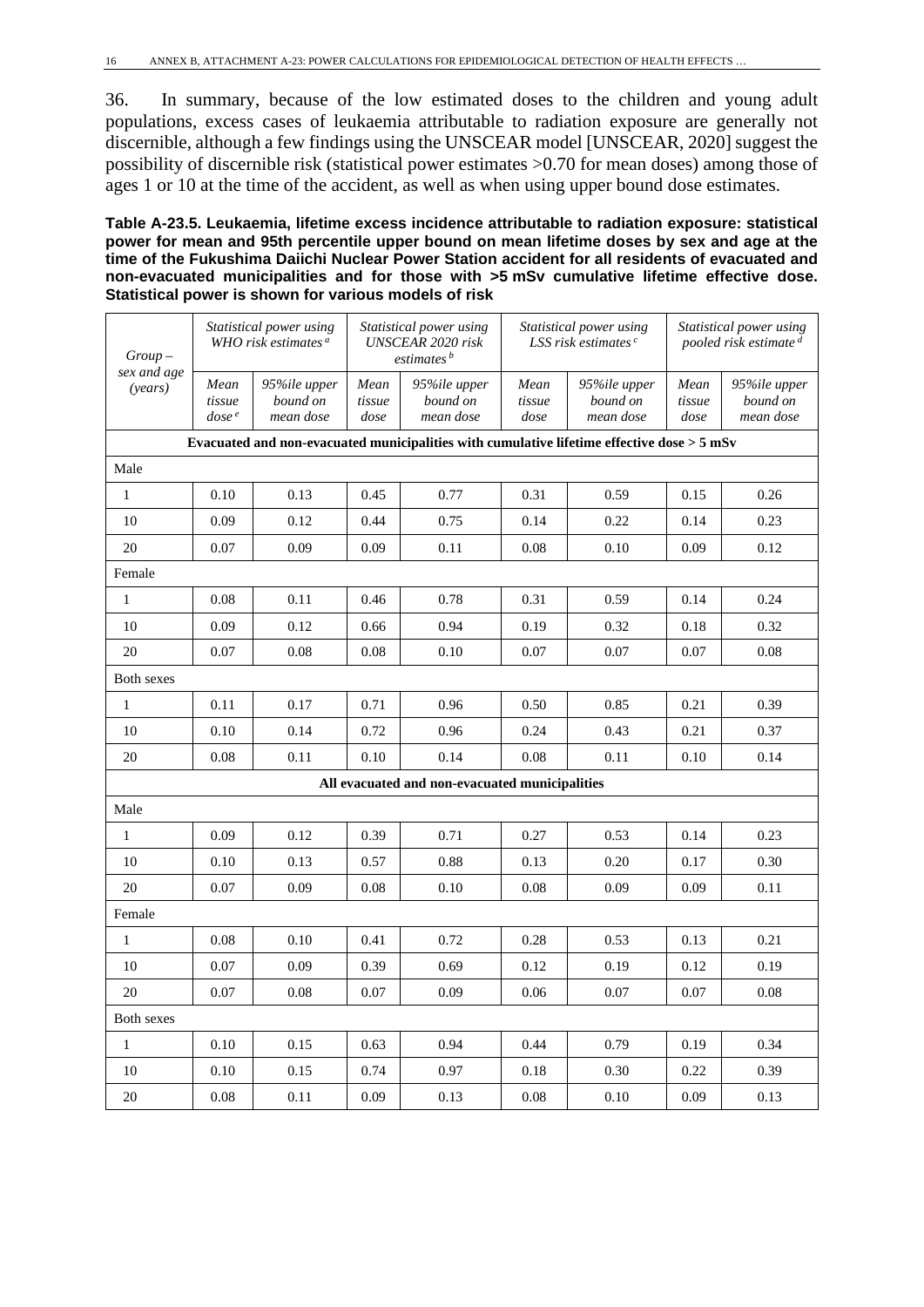| $Group-$                              | Statistical power using<br>WHO risk estimates $a$ |                                       | Statistical power using<br><b>UNSCEAR 2020 risk</b><br>estimates <sup>b</sup> |                                       | Statistical power using<br>LSS risk estimates $c$ |                                       | Statistical power using<br>pooled risk estimate <sup>d</sup> |                                       |  |
|---------------------------------------|---------------------------------------------------|---------------------------------------|-------------------------------------------------------------------------------|---------------------------------------|---------------------------------------------------|---------------------------------------|--------------------------------------------------------------|---------------------------------------|--|
| sex and age<br>(years)                | Mean<br>tissue<br>dose <sup>e</sup>               | 95%ile upper<br>bound on<br>mean dose | Mean<br>tissue<br>dose                                                        | 95%ile upper<br>bound on<br>mean dose | Mean<br>tissue<br>dose                            | 95%ile upper<br>bound on<br>mean dose | Mean<br>tissue<br>dose                                       | 95%ile upper<br>bound on<br>mean dose |  |
| All non-evacuated municipalities only |                                                   |                                       |                                                                               |                                       |                                                   |                                       |                                                              |                                       |  |
| Male                                  |                                                   |                                       |                                                                               |                                       |                                                   |                                       |                                                              |                                       |  |
| 1                                     | 0.09                                              | 0.12                                  | 0.40                                                                          | 0.72                                  | 0.28                                              | 0.53                                  | 0.14                                                         | 0.23                                  |  |
| 10                                    | 0.10                                              | 0.14                                  | 0.57                                                                          | 0.89                                  | 0.13                                              | 0.20                                  | 0.17                                                         | 0.30                                  |  |
| 20                                    | 0.07                                              | 0.09                                  | 0.08                                                                          | 0.10                                  | 0.08                                              | 0.10                                  | 0.09                                                         | 0.11                                  |  |
| Female                                |                                                   |                                       |                                                                               |                                       |                                                   |                                       |                                                              |                                       |  |
| 1                                     | 0.08                                              | 0.11                                  | 0.41                                                                          | 0.73                                  | 0.28                                              | 0.53                                  | 0.13                                                         | 0.21                                  |  |
| 10                                    | 0.07                                              | 0.09                                  | 0.40                                                                          | 0.70                                  | 0.13                                              | 0.19                                  | 0.12                                                         | 0.19                                  |  |
| 20                                    | 0.07                                              | 0.08                                  | 0.07                                                                          | 0.09                                  | 0.06                                              | 0.07                                  | 0.07                                                         | 0.08                                  |  |
| <b>Both sexes</b>                     |                                                   |                                       |                                                                               |                                       |                                                   |                                       |                                                              |                                       |  |
| 1                                     | 0.10                                              | 0.15                                  | 0.64                                                                          | 0.94                                  | 0.45                                              | 0.79                                  | 0.19                                                         | 0.35                                  |  |
| 10                                    | 0.11                                              | 0.15                                  | 0.75                                                                          | 0.97                                  | 0.18                                              | 0.43                                  | 0.22                                                         | 0.39                                  |  |
| 20                                    | 0.08                                              | 0.10                                  | 0.09                                                                          | 0.12                                  | 0.08                                              | 0.10                                  | 0.09                                                         | 0.13                                  |  |

*<sup>a</sup>* [Walsh et al., 2014; WHO, 2013].

*<sup>b</sup>* [UNSCEAR, 2020].

*<sup>c</sup>* [Hsu et al., 2013].

*<sup>d</sup>* [Little et al., 2018].

*<sup>e</sup>* Based on cumulative mean doses and 95th percentile upper bounds on the means, summed to age 80 years.

#### **D. Lifetime thyroid cancer risk (without a thyroid screening programme)**

37. A later section on the Fukushima Health Management Survey (FHMS) screening programme (see paragraphs 63–71 of this attachment) discusses statistical power in the context of thyroid cancer screening. In the absence of a screening programme, the LBRs were derived from age- and sex-specific thyroid cancer rates from four long-standing prefecture cancer registries in Japan (Fukui, Miyagi, Nagasaki and Yamagata prefectures) [IARC, 2017] using lifetable methods with adjustment for cancer-free survival. The LBRs for thyroid cancer incidence, absent systematic screening, were low, at about 1.2% for females and 0.4% for males. The LERs and LFRs for sex and age groups in the UNSCEAR 2013 Report [UNSCEAR, 2014] were based on a report by Walsh et al. [Walsh et al., 2014], which provided standardized results from the WHO Fukushima report [WHO, 2013].

38. For the present report, the LFRs were calculated with four models (see table A-23.6):

- *(a)* First, the LFR coefficients from the WHO report were applied [Walsh et al., 2014; WHO, 2013], as they had been for the UNSCEAR 2013 Report [UNSCEAR, 2016];
- *(b)* Second, the ERR coefficients of the latest report on thyroid cancer risk in the Japan LSS [Furukawa et al., 2013] were used. The study provided ERR coefficients for exposure at age 10 and 20 with follow-up through age 60. The LFRs for ages 1, 10 and 20 years at 100 mGy of exposure were 19.6%, 12.8% and 2.7%, respectively; it was assumed these risk coefficients were pertinent until age 90;
- *(c)* The third estimators were based on approximate averages of linear dose responses for the Chernobyl thyroid screening studies in Ukraine [Brenner et al., 2011] and Belarus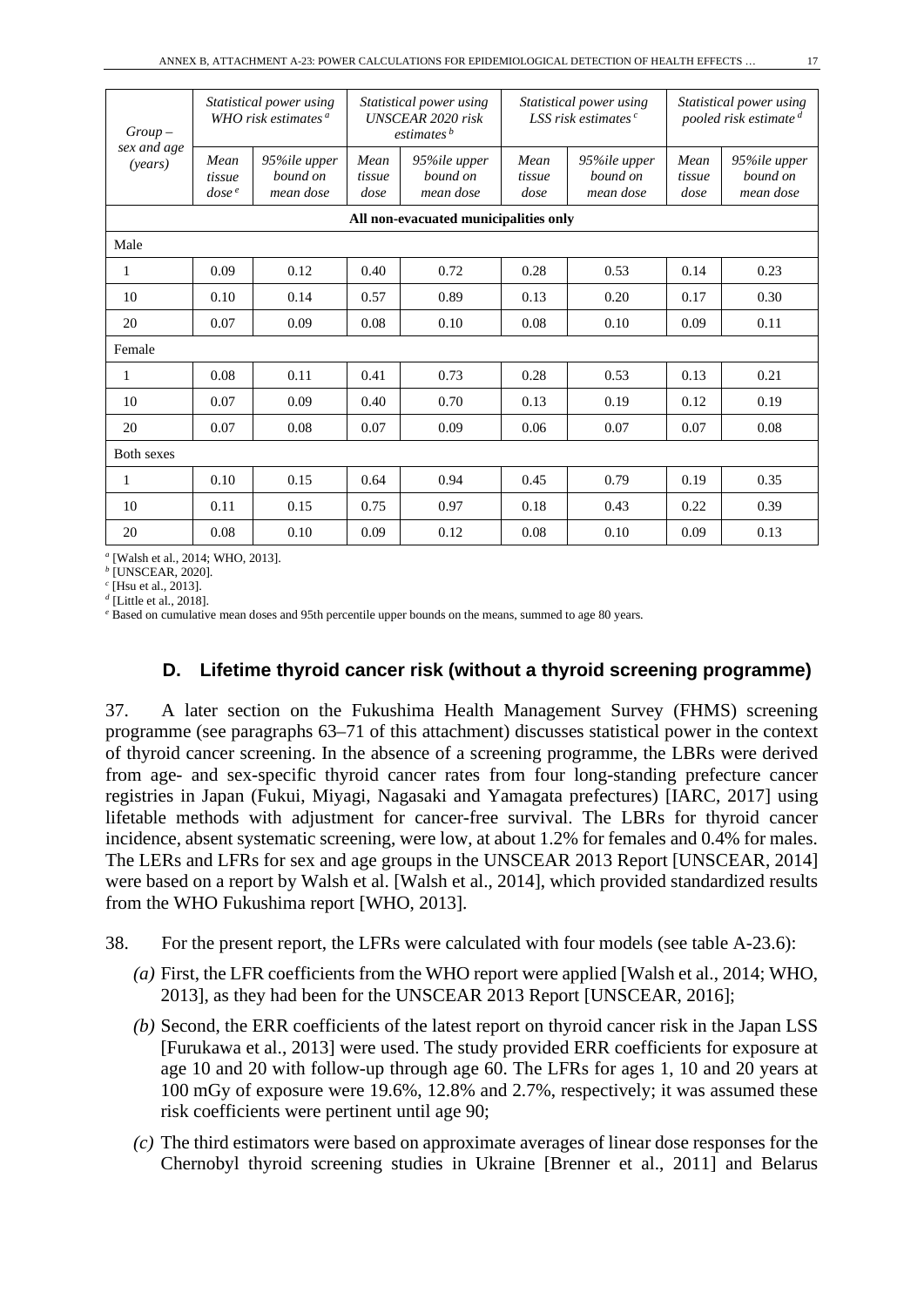[Zablotska et al., 2011] for ages 1 and 10 years at exposure. The LFRs at 100 mGy were estimated as 58% for age 1 and 18% for age 10 years at exposure;

*(d)* Fourth, the ERR coefficient from a pooled analysis of nine studies of thyroid cancer risk in those exposed as young people to doses up to 100 mGy was applied for ages 1 and 10 at exposure [Lubin et al., 2017]. The ERR coefficient was 86% at 100 mGy for their combined ages 1 and 10 years at exposure. Since the pooled study data were primarily for exposures below 20 years of age, the average of the ERRs of thyroid cancer in the United Kingdom [Haylock et al., 2018] and South Korean [Lee et al., 2019] national studies of radiation workers was instead shown in the pooled study columns for the 20-year-old groups. The average ERR was approximately 9.2% at 100 mGy.

Since the risk estimates for the Chernobyl and pooled-analysis models were based primarily on observed risk at younger ages, the LFR estimate from the WHO report was applied for ages 41 to 90. When LFRs were not already available, the LFR estimates were based on ERR coefficients rather than excess absolute risk (EAR coefficients because ERR coefficients tend to be less sensitive to screening frequency and often vary less with attained age [UNSCEAR, 2020]. Analyses in the several reports did not indicate that risk coefficients differed significantly by sex, so identical ones were used for males and females.

39. The advantages of the LSS risk estimates is that they are based on the Japanese population and have a long follow-up time. The Chernobyl studies have the advantage of being based on exposures at relatively low dose rates and include internal exposures, as was the case in Fukushima. The pooled study has the advantage of having a large number of thyroid cancers and being based on low-dose data, while the WHO analysis serves as a comparative baseline for the newer risk estimates and has the advantage that it directly estimates lifetime risk.

40. The thyroid gland received larger internal exposures than did other organs or tissues from short-lived radioisotopes of iodine in the first few weeks after the FDNPS accident. Dose estimation was implemented by adding together the first-year total absorbed thyroid doses from internal and external exposure and the continuing doses for the lifetime, as estimated in attachments A-14 and A-18. The average lifetime doses and 95th percentile upper bound lifetime doses for the thyroid gland are given in table A-23.2.

| Age (year)                              | WHO model,<br>LFR $(%)^a$ | LSS model,<br>LFR $(%)^b$ | Chernobyl model,<br>LFR $(%)^c$ | Pooled study model,<br>LFR $(%)^d$ |
|-----------------------------------------|---------------------------|---------------------------|---------------------------------|------------------------------------|
| Age 1-Male                              | 34.0                      | 19.6                      | 37.7                            | 42.0                               |
| $Age10-Male$                            | 19.5                      | 12.8                      | 19.3                            | 29.7                               |
| Age 20–Male                             | 9.20                      | 2.7                       |                                 | 9.20                               |
| Age 1-Female                            | 42.0                      | 19.6                      | 45.2                            | 50.9                               |
| Age 10–Female                           | 24.5                      | 12.8                      | 23.2                            | 37.0                               |
| Age 20–Female <sup><math>a</math></sup> | 9.20                      | 2.7                       |                                 | 9.20                               |

|  |  |  |  | Table A-23.6. Lifetime fractional risks (LFRs) of thyroid cancer (without systematic population         |  |
|--|--|--|--|---------------------------------------------------------------------------------------------------------|--|
|  |  |  |  | screening) attributable to radiation at a thyroid radiation dose of 100 mGy according to various models |  |

*<sup>a</sup>* [Walsh et al., 2014; WHO, 2013]. These LFRs were also used for the attained ages of 41–90 years with the Chernobyl and pooled-study models. *<sup>b</sup>* [Furukawa et al., 2013].

*<sup>c</sup>* [Brenner et al., 2011; Zablotska et al., 2011]. Because the model was based primarily on childhood and adolescent exposures, it was not applied for age 20.

*<sup>d</sup>* [Lubin et al., 2017]. Because the model was based primarily on childhood and adolescent exposures, a coefficient representing the average ERR derived from two large occupational studies of adult exposures [Haylock et al., 2018; Lee et al., 2019] was used for age 20.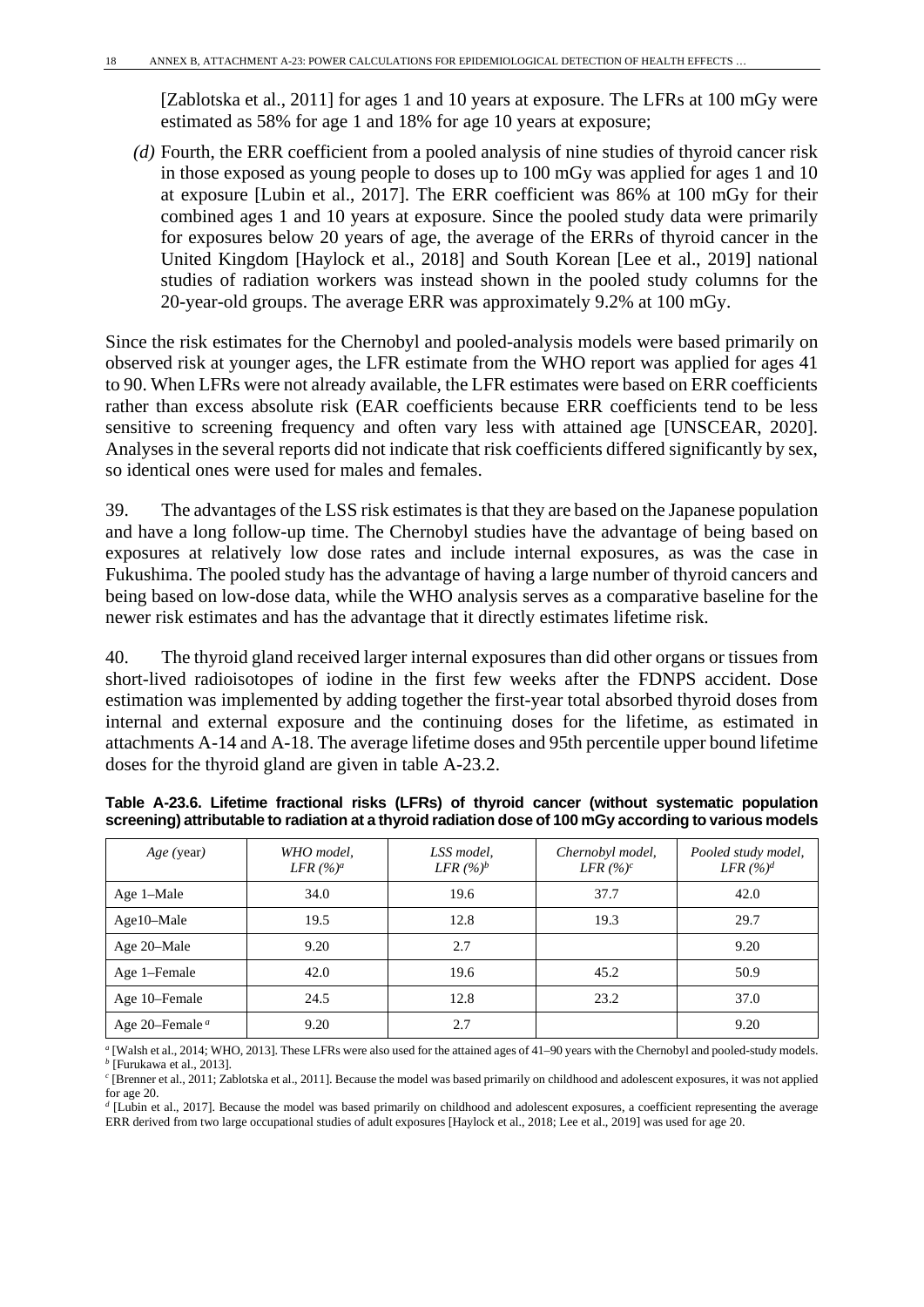41. Table A-23.7 shows estimated statistical power for the various models of radiation risk for thyroid cancer. The LFRs for thyroid cancer are generally greater than for other cancer sites, owing to the extra dose contributed by the first-year internal exposure to radioiodides and the relatively high LFRs per unit dose. The statistical power results suggest that excess thyroid cancer risk is most likely not detectable, as shown by the results for mean doses. There is also a suggestion that it might be detectable among females of ages in utero to five years if doses were to correspond to the 95% upper bound estimates. However, for this subgroup about 650 incident thyroid cancers (with a 95% confidence interval of approximately 600–700 cancers) would be observed in Fukushima Prefecture over the lifetime in the absence of radiation or systematic population screening for thyroid cancer, and about 16–50 additional cancers might theoretically be attributable to radiation exposure, depending on the risk model used. A statistical power analysis showed that an excess of 50 cases or less would be undetectable among the much larger baseline number of thyroid cancers. Moreover, the LBRs of diagnosed thyroid cancer vary markedly by geographic area; the age-aggregated rates across the four prefectures used to estimate average background rates varied by over 60% for both males and females, and variation would likely be greater for smaller geographic units such as municipalities. Such variations would introduce statistical "noise" much larger than the radiation-associated difference that is being evaluated, so the ability to discern a meaningful increase in thyroid cancer is thought to be unlikely. (See paragraph 46 of this attachment for further discussion of the detectability of risks.)

**Table A-23.7. Thyroid cancer (without systematic screening) lifetime incidence: statistical power for mean and 95th percentile upper bound on mean lifetime doses by sex and age at the time of the Fukushima Daiichi Nuclear Power Station accident for all residents of evacuated and nonevacuated municipalities and for those with >5 mGy first-year thyroid dose**

| $Group-$<br>sex and | Statistical power using<br>WHO risk estimates $a$ |                                       | Statistical power using<br>LSS risk estimates $b$ |                                                    | Statistical power using<br>Chernobyl risk<br>estimates <sup>c</sup> |                                       | Statistical power using<br>pooled risk estimate <sup>d</sup> |                                       |
|---------------------|---------------------------------------------------|---------------------------------------|---------------------------------------------------|----------------------------------------------------|---------------------------------------------------------------------|---------------------------------------|--------------------------------------------------------------|---------------------------------------|
| age (years)         | Mean<br>tissue<br>dose <sup>e</sup>               | 95%ile upper<br>bound on<br>mean dose | Mean<br>tissue<br>dose                            | 95%ile upper<br>bound on<br>mean dose              | Mean<br>tissue<br>dose                                              | 95%ile upper<br>bound on<br>mean dose | Mean<br>tissue<br>dose                                       | 95%ile upper<br>bound on<br>mean dose |
|                     |                                                   |                                       |                                                   | Municipalities with first year thyroid dose >5 mGy |                                                                     |                                       |                                                              |                                       |
| Male                |                                                   |                                       |                                                   |                                                    |                                                                     |                                       |                                                              |                                       |
| $\mathbf{1}$        | 0.16                                              | 0.35                                  | 0.10                                              | 0.18                                               | 0.18                                                                | 0.50                                  | 0.20                                                         | 0.46                                  |
| 10                  | 0.12                                              | 0.25                                  | 0.09                                              | 0.16                                               | 0.12                                                                | 0.25                                  | 0.18                                                         | 0.43                                  |
| 20                  | 0.07                                              | 0.11                                  | 0.06                                              | 0.06                                               |                                                                     |                                       | 0.07                                                         | 0.11                                  |
| Female              |                                                   |                                       |                                                   |                                                    |                                                                     |                                       |                                                              |                                       |
| 1                   | 0.39                                              | 0.85                                  | 0.16                                              | 0.36                                               | 0.43                                                                | 0.89                                  | 0.50                                                         | 0.94                                  |
| 10                  | 0.27                                              | 0.68                                  | 0.13                                              | 0.30                                               | 0.25                                                                | 0.63                                  | 0.45                                                         | 0.93                                  |
| 20                  | 0.10                                              | 0.17                                  | 0.06                                              | 0.08                                               |                                                                     |                                       | 0.10                                                         | 0.11                                  |
| <b>Both sexes</b>   |                                                   |                                       |                                                   |                                                    |                                                                     |                                       |                                                              |                                       |
| $\mathbf{1}$        | 0.41                                              | 0.88                                  | 0.18                                              | 0.44                                               | 0.49                                                                | 0.94                                  | 0.57                                                         | 0.97                                  |
| 10                  | 0.38                                              | 0.70                                  | 0.15                                              | 0.36                                               | 0.26                                                                | 0.71                                  | 0.52                                                         | 0.96                                  |
| 20                  | 0.11                                              | 0.20                                  | 0.06                                              | 0.08                                               |                                                                     |                                       | 0.11                                                         | 0.14                                  |
|                     |                                                   |                                       |                                                   | All municipalities                                 |                                                                     |                                       |                                                              |                                       |
| Male                |                                                   |                                       |                                                   |                                                    |                                                                     |                                       |                                                              |                                       |
| 1                   | 0.15                                              | 0.33                                  | 0.10                                              | 0.17                                               | 0.17                                                                | 0.38                                  | 0.10                                                         | 0.43                                  |
| 10                  | 0.12                                              | 0.25                                  | 0.09                                              | 0.16                                               | 0.12                                                                | 0.25                                  | 0.19                                                         | 0.43                                  |
| 20                  | 0.08                                              | 0.11                                  | 0.06                                              | 0.06                                               |                                                                     |                                       | 0.08                                                         | 0.11                                  |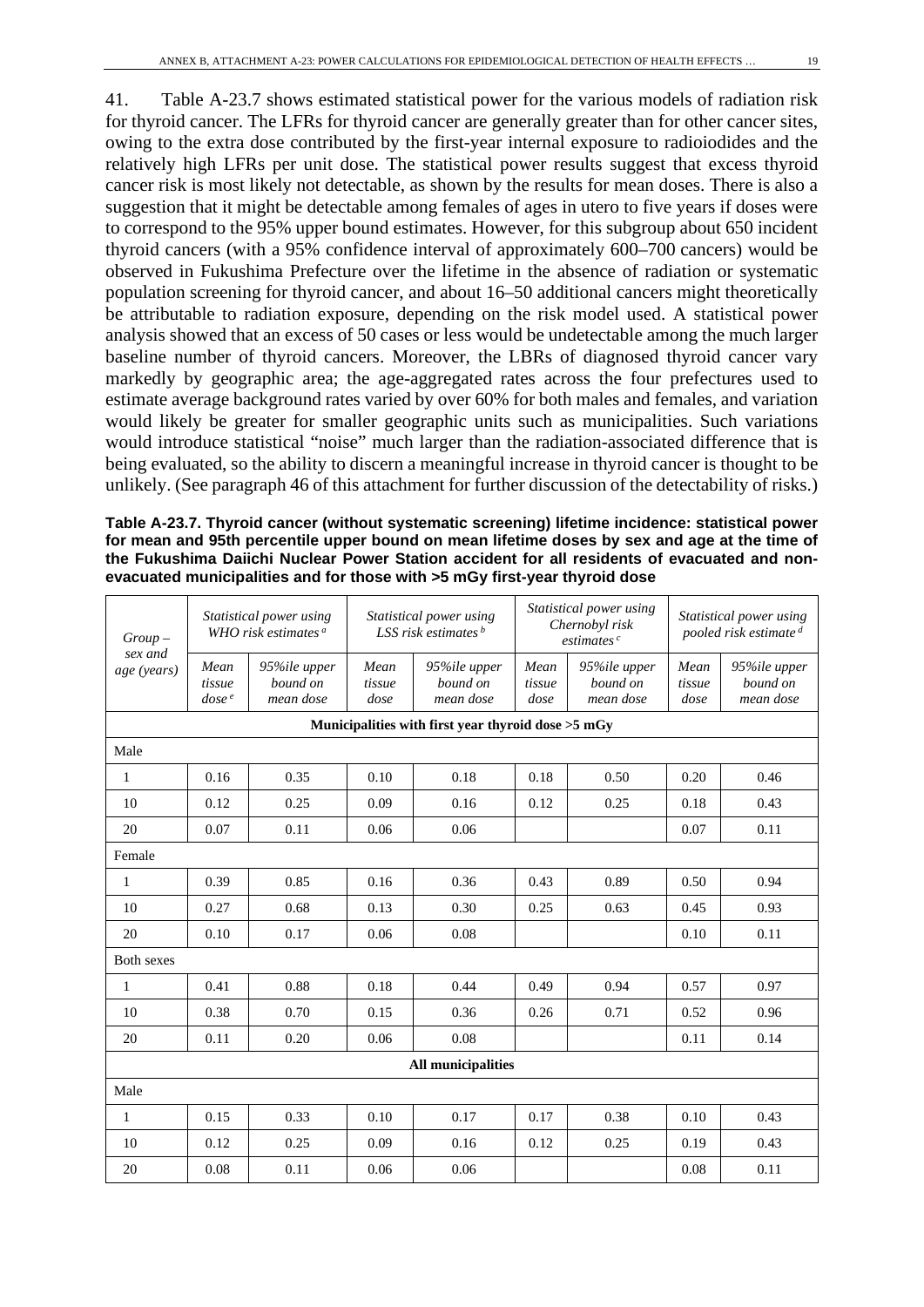| $Group-$               | Statistical power using<br>WHO risk estimates <sup>a</sup> |                                       | Statistical power using<br>LSS risk estimates $b$ |                                              | Statistical power using<br>Chernobyl risk<br>estimates <sup>c</sup> |                                       | Statistical power using<br>pooled risk estimate <sup>d</sup> |                                       |
|------------------------|------------------------------------------------------------|---------------------------------------|---------------------------------------------------|----------------------------------------------|---------------------------------------------------------------------|---------------------------------------|--------------------------------------------------------------|---------------------------------------|
| sex and<br>age (years) | Mean<br>tissue<br>dose <sup>e</sup>                        | 95%ile upper<br>bound on<br>mean dose | Mean<br>tissue<br>dose                            | 95%ile upper<br>bound on<br>mean dose        | Mean<br>tissue<br>dose                                              | 95%ile upper<br>bound on<br>mean dose | Mean<br>tissue<br>dose                                       | 95%ile upper<br>bound on<br>mean dose |
| Female                 |                                                            |                                       |                                                   |                                              |                                                                     |                                       |                                                              |                                       |
| $\mathbf{1}$           | 0.37                                                       | 0.82                                  | 0.15                                              | 0.33                                         | 0.40                                                                | 0.86                                  | 0.47                                                         | 0.92                                  |
| 10                     | 0.28                                                       | 0.68                                  | 0.14                                              | 0.30                                         | 0.26                                                                | 0.64                                  | 0.48                                                         | 0.93                                  |
| 20                     | 0.10                                                       | 0.17                                  | 0.06                                              | 0.07                                         |                                                                     |                                       | 0.10                                                         | 0.11                                  |
| Both sexes             |                                                            |                                       |                                                   |                                              |                                                                     |                                       |                                                              |                                       |
| $\mathbf{1}$           | 0.39                                                       | 0.85                                  | 0.18                                              | 0.41                                         | 0.46                                                                | 0.92                                  | 0.54                                                         | 0.96                                  |
| 10                     | 0.29                                                       | 0.71                                  | 0.16                                              | 0.36                                         | 0.30                                                                | 0.71                                  | 0.54                                                         | 0.96                                  |
| 20                     | 0.11                                                       | 0.20                                  | 0.06                                              | 0.08                                         |                                                                     |                                       | 0.11                                                         | 0.14                                  |
|                        |                                                            |                                       |                                                   | Non-evacuated municipalities only: all doses |                                                                     |                                       |                                                              |                                       |
| Male                   |                                                            |                                       |                                                   |                                              |                                                                     |                                       |                                                              |                                       |
| $\mathbf{1}$           | 0.15                                                       | 0.32                                  | 0.10                                              | 0.17                                         | 0.17                                                                | 0.37                                  | 0.19                                                         | 0.43                                  |
| 10                     | 0.12                                                       | 0.25                                  | 0.09                                              | 0.16                                         | 0.12                                                                | 0.24                                  | 0.18                                                         | 0.42                                  |
| 20                     | 0.07                                                       | 0.11                                  | 0.06                                              | 0.07                                         |                                                                     |                                       | 0.08                                                         | 0.11                                  |
| Female                 |                                                            |                                       |                                                   |                                              |                                                                     |                                       |                                                              |                                       |
| $\mathbf{1}$           | 0.35                                                       | 0.81                                  | 0.15                                              | 0.33                                         | 0.40                                                                | 0.86                                  | 0.46                                                         | 0.92                                  |
| 10                     | 0.28                                                       | 0.68                                  | 0.14                                              | 0.29                                         | 0.26                                                                | 0.62                                  | 0.47                                                         | 0.92                                  |
| 20                     | 0.10                                                       | 0.17                                  | 0.06                                              | 0.07                                         |                                                                     |                                       | 0.10                                                         | 0.11                                  |
| Both sexes             |                                                            |                                       |                                                   |                                              |                                                                     |                                       |                                                              |                                       |
| $\mathbf{1}$           | 0.38                                                       | 0.84                                  | 0.17                                              | 0.40                                         | 0.46                                                                | 0.91                                  | 0.53                                                         | 0.96                                  |
| 10                     | 0.29                                                       | 0.69                                  | 0.16                                              | 0.35                                         | 0.29                                                                | 0.70                                  | 0.53                                                         | 0.95                                  |
| 20                     | 0.11                                                       | 0.20                                  | 0.06                                              | 0.08                                         |                                                                     |                                       | 0.11                                                         | 0.14                                  |

*<sup>a</sup>* [Walsh et al., 2014; WHO, 2013].

*<sup>b</sup>* [Furukawa et al., 2013].

*<sup>c</sup>* [Brenner et al., 2011; Zablotska et al., 2011].

*<sup>d</sup>* [Lubin et al., 2017]. For age 20 the statistical power estimates are based on the average of thyroid cancer risk estimates from the United Kingdom and South Korean national worker studies [Haylock et al., 2018; Lee et al., 2019].

*<sup>e</sup>* Based on cumulative mean doses and 95th percentile upper bounds on the means, summed to age 80 years.

#### **E. Lifetime female breast cancer risk**

42. The background incidence of breast cancer is fairly high in females, with LBRs of about 6.1%, as estimated by a lifetable method based on age-specific incidence data from four Japan prefectures, with adjustment for cancer-free survival. The LBRs for the 1, 10 and 20-year-old age groups were virtually identical because few breast cancers occur before age 25. The lifetime risk attributable to radiation was based on absorbed breast dose (see table A-23.2). The UNSCEAR 2013 Report [UNSCEAR, 2014] and WHO report [Walsh et al., 2014; WHO, 2013] had used a risk coefficient based on the Preston et al. [Preston et al., 2007] analysis of breast cancer risk in the LSS. It is used here with updated lifetime LBR incidences. A recent report [Brenner et al., 2018] updated the LSS risk estimate and found an average 29% increase in breast cancer risk per 100 mGy compared to the earlier study [Preston et al., 2007], and the factor 1.29 was used to generate the LFRs for the Brenner et al. model. The statistical power for lifetime breast cancer risk is shown in table A-23.8 for both models. Based on the statistical power results,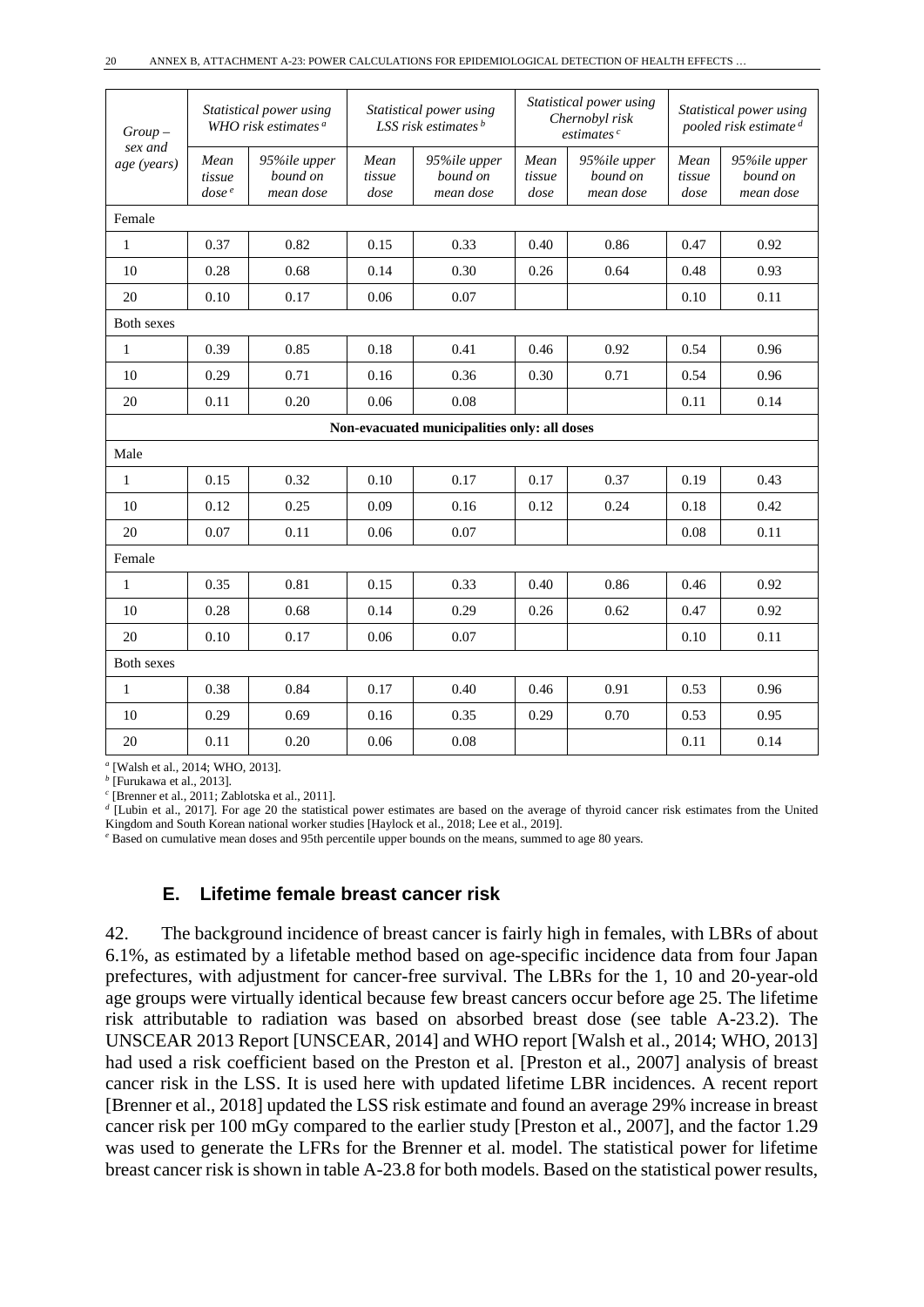it is not expected that an excess of breast cancer would be detectable, even at the 95th percentile upper bound on the mean dose after early childhood exposure.

| Table A-23.8. Female breast cancer lifetime incidence: statistical power for mean and upper bound |
|---------------------------------------------------------------------------------------------------|
| doses by age at the time of the Fukushima Daiichi Nuclear Power Station accident for residents of |
| all non-evacuated and evacuated municipalities, and for those with >5 mSv cumulative lifetime     |
| effective dose                                                                                    |

|                                              |                                                      | LSS risk model <sup><math>a</math></sup> |                                    | UNSCEAR 2013 risk model <sup>b</sup> |                                    |  |  |  |
|----------------------------------------------|------------------------------------------------------|------------------------------------------|------------------------------------|--------------------------------------|------------------------------------|--|--|--|
| $Group-$<br>age at first<br>exposure (years) | Mean cumulative<br>organ dose <sup>c</sup>           |                                          | 95%ile upper bound<br>on mean dose | Mean cumulative<br>organ dose        | 95%ile upper bound<br>on mean dose |  |  |  |
|                                              | $LFR \, (%)$                                         | Statistical power                        | <i>Statistical power</i>           | Statistical power                    | Statistical power                  |  |  |  |
|                                              | Municipalities with lifetime effective dose $>5$ mSv |                                          |                                    |                                      |                                    |  |  |  |
| 1                                            | 3.2                                                  | 0.40                                     | 0.70                               | 0.29                                 | 0.52                               |  |  |  |
| 10                                           | 1.8                                                  | 0.33                                     | 0.58                               | 0.24                                 | 0.42                               |  |  |  |
| 20                                           | 1.0                                                  | 0.20                                     | 0.34                               | 0.15                                 | 0.24                               |  |  |  |
|                                              |                                                      |                                          | All municipalities                 |                                      |                                    |  |  |  |
|                                              | 2.1                                                  | 0.33                                     | 0.60                               | 0.24                                 | 0.43                               |  |  |  |
| 10                                           | 1.2                                                  | 0.29                                     | 0.50                               | 0.21                                 | 0.36                               |  |  |  |
| 20                                           | 0.7                                                  | 0.18                                     | 0.29                               | 0.14                                 | 0.21                               |  |  |  |

*<sup>a</sup>* [Brenner et al., 2018].

*<sup>b</sup>* [UNSCEAR, 2014; Walsh et al., 2014; WHO, 2013].

*<sup>c</sup>* Based on cumulative mean doses and 95th percentile upper bounds on the means, summed to age 80 years.

### **F. Lifetime risk of all solid cancer (excluding thyroid cancer and nonmelanoma skin cancer)**

43. The LBRs for all solid cancer, excluding thyroid cancer and nonmelanoma skin cancer, were based on the age- and sex-specific rates of the aforementioned four prefecture cancer registries. Nonmelanoma skin cancer is conventionally excluded from lifetable calculations because it is reported inconsistently to cancer registries and it usually confers little health detriment. Thyroid cancer was excluded because the geographic pattern and magnitude of doses to the thyroid from the FDNPS accident differed substantially from those to other organs and tissues. The LBRs are based on lifetable calculations of cumulative rates from the aforementioned four unexposed prefectures, with adjustment for cancer-free survival ([UNSCEAR, 2014] as shown in the appendix, table A-23.A1). The LFR for all solid cancer in the Committee's previous statistical power assessment [UNSCEAR, 2016] was based on an incidence analysis of the Japanese LSS study [Preston et al., 2007], which has recently been updated with further follow-up of the LSS cohort [Grant et al., 2017]. The sex-specific ratios of the newer linear risk coefficients [Grant et al., 2017] to the previous ones were applied for evaluating all solid cancer risk. The ratios were 1.10 for females and 1.03 for males. The estimated mean doses to the colon, as shown in table A-23.2, were applied in estimating the LFRs.

44. The LBRs indicated that without radiation exposure about 29% of females and 42% of males would develop a solid cancer during their lifetime. These LBRs were virtually identical for the 1, 10 and 20-year-old age groups, because nearly all solid cancers occur after 25 years of age. The LFRs (LERs as a percentage of the LBRs) and the estimated statistical power to detect those LFRs are shown in table A-23.9.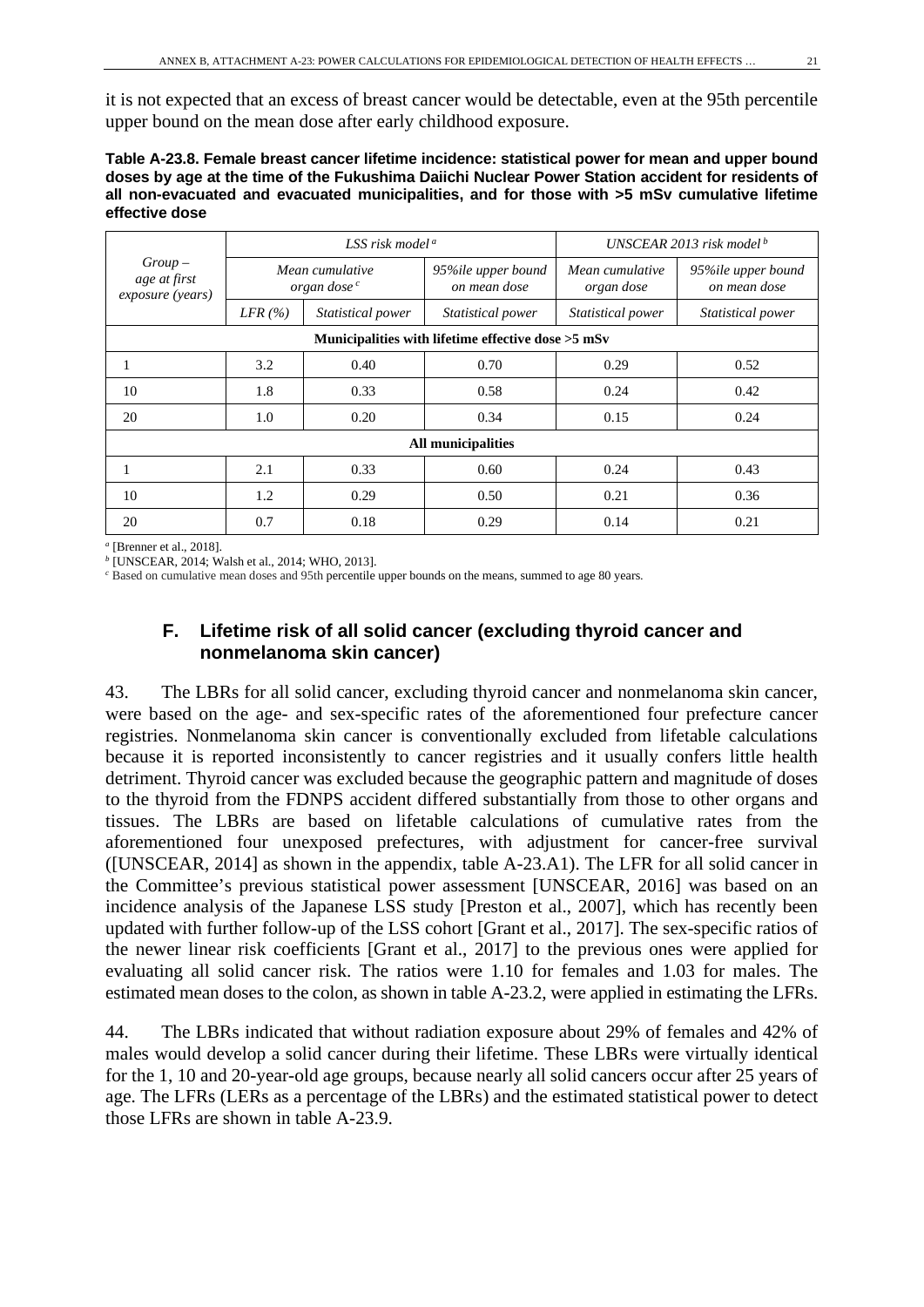**Table A-23.9. All solid cancer (except thyroid cancer and nonmelanoma skin cancer) lifetime incidence: statistical power for mean and upper bound doses by sex and age at the time of the Fukushima Daiichi Nuclear Power Station accident for residents of all non-evacuated municipalities, for non-evacuated municipalities plus evacuated municipalities, and for the subset of municipalities with >5 mSv cumulative lifetime effective dose [Grant et al., 2017]**

| $Group-$               |                              | Non-evacuated municipalities | Non-evacuated plus evacuated<br>municipalities     |                   |                                    |
|------------------------|------------------------------|------------------------------|----------------------------------------------------|-------------------|------------------------------------|
| sex and age<br>(years) | Mean colon dose <sup>a</sup> |                              | 95%ile upper bound<br>on mean dose                 | Mean colon dose   | 95%ile upper bound<br>on mean dose |
|                        | LFR $(%)$                    | Statistical power            | Statistical power                                  | Statistical power | Statistical power                  |
|                        |                              |                              | Municipalities with lifetime effective dose >5 mSv |                   |                                    |
| Male                   |                              |                              |                                                    |                   |                                    |
| $\mathbf{1}$           | 0.8                          | 0.24                         | 0.43                                               | 0.24              | 0.43                               |
| 10                     | 0.5                          | 0.26                         | 0.46                                               | 0.26              | 0.47                               |
| 20                     | 0.3                          | 0.17                         | 0.27                                               | 0.17              | 0.28                               |
| Female                 |                              |                              |                                                    |                   |                                    |
| $\,1$                  | 1.8                          | 0.55                         | 0.86                                               | 0.54              | 0.87                               |
| 10                     | 1.2                          | 0.59                         | 0.88                                               | 0.80              | 0.99                               |
| $20\,$                 | 0.7                          | 0.36                         | 0.62                                               | 0.37              | 0.64                               |
| Both sexes             |                              |                              |                                                    |                   |                                    |
| $\mathbf{1}$           | 1.2                          | 0.58                         | 0.89                                               | 0.57              | 0.89                               |
| 10                     | 0.8                          | 0.62                         | 0.91                                               | 0.80              | 0.99                               |
| $20\,$                 | 0.5                          | 0.38                         | 0.65                                               | 0.39              | 0.67                               |
|                        |                              |                              | <b>All municipalities</b>                          |                   |                                    |
| Male                   |                              |                              |                                                    |                   |                                    |
| $\mathbf{1}$           | 0.5                          | 0.20                         | 0.36                                               | 0.20              | 0.35                               |
| 10                     | 0.4                          | 0.23                         | 0.40                                               | 0.23              | 0.41                               |
| 20                     | 0.2                          | 0.16                         | 0.24                                               | 0.15              | 0.25                               |
| Female                 |                              |                              |                                                    |                   |                                    |
| $\mathbf{1}$           | 1.2                          | 0.46                         | 0.78                                               | 0.46              | 0.77                               |
| 10                     | 0.9                          | 0.52                         | 0.82                                               | 0.51              | 0.84                               |
| 20                     | 0.5                          | 0.32                         | 0.55                                               | 0.32              | 0.56                               |
| Both sexes             |                              |                              |                                                    |                   |                                    |
| $\mathbf{1}$           | 0.8                          | 0.49                         | 0.81                                               | 0.48              | 0.80                               |
| 10                     | 0.6                          | 0.55                         | 0.85                                               | 0.54              | 0.87                               |
| 20                     | 0.3                          | 0.34                         | 0.59                                               | 0.34              | 0.59                               |

*<sup>a</sup>* Based on cumulative mean colon doses and 95th percentile upper bounds on the means, summed to age 80 years.

45. For the best estimate of municipality doses (mean doses), the statistical power results indicated that a radiation-related risk of all solid cancer (excluding thyroid cancer and nonmelanoma skin cancer) was generally unlikely to be discernible, as shown in the columns for mean doses in table A-23.9. A potential exception to this occurred for females initially exposed at age 10, with a related value for both sexes: statistical power achieved the 80% criterion for the mean dose, indicating that one might potentially see a radiation-associated excess in this subpopulation (but see caveats in the next paragraph). Furthermore, if the mean doses were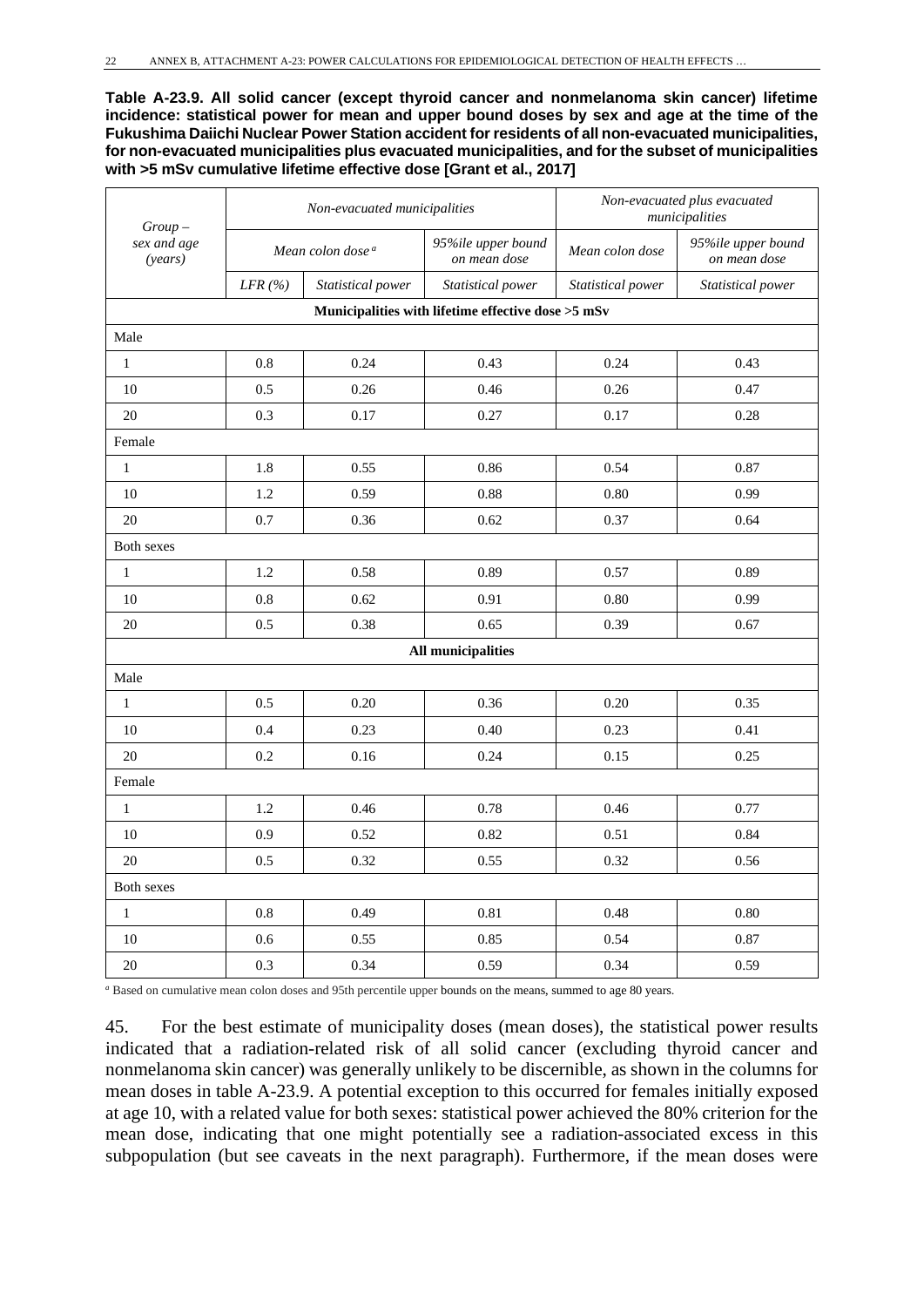actually at the 95% upper bounds (upper bound columns), the estimates indicated it may be possible to detect risks for females and both sexes combined.

46. There are several reservations to the finding of high statistical power for risk estimates of all solid cancer:

- *(a)* First, because there is a high baseline risk and large numbers of individuals, even a very small relative risk – in this case relative risks of 1.005 to 1.018 – can show substantial statistical power. But these potentially "statistically significant" expected relative risks of under 1.02 would not be very meaningful, and genuine risks versus subtle confounding effects would be difficult to discern;
- *(b)* Second, a key assumption in the present calculation of statistical power is that both the LBRs and the LERs are known precisely and accurately (without bias), so that there is no inherent uncertainty in those estimates. That is undoubtedly not the case. For instance, total cancer baseline incidence rates differ appreciably in different Japanese prefectures [UNSCEAR, 2014], with differences of 5–15% that far exceed the magnitude of the radiation-associated risk. Baseline incidence rates (LBRs) in smaller geographic units, such as municipalities, would be expected to have even larger variability due to the statistical instability associated with smaller numbers, plus the influence of sociodemographic confounding factors that produce variability in LBRs;
- *(c)* Third, the LERs also have inherent uncertainty for example, uncertainties in the coefficients and the dose-response model used. If the variability in rates and the uncertainties in the excess risk coefficient and modelling parameters could be factored into the estimation, the statistical power values probably would be materially smaller and excess risk would not be expected to be discernible because any signal of radiation risk would be masked by the additional background "noise";
- *(d)* Fourth, while the upper 95% confidence bound on the mean is a possible value, it is not nearly as likely as some value nearer the mean [Poole, 1987]. (This can be visualized by thinking of a Gaussian, "bell shaped", curve. A narrow vertical slice near the 95th percentile encompasses much less area under the curve than a vertical slice of equal width near the mean, where the size of the area relates approximately to the likelihood that it contains the true value.) Because of the background variability in rates and other reasons listed above, it is expected that an excess risk of all solid cancer is not very likely to be discernible.

## **III. LEUKAEMIA AND THYROID CANCER RISKS TO AGES 30 OR 40 YEARS**

47. Exposure of children shows the highest radiation relative risks for leukaemia and thyroid cancer [UNSCEAR, 2013], and these cancers have the highest ERR expression of those risks in the first decades after exposure [Furukawa et al., 2013; Hsu et al., 2013]. Therefore, analyses were conducted of whether cumulative excess risks of leukaemia or thyroid cancer are likely to be seen up to 30 or 40 years of age for those at 1 or 10 years of age at the time of the FDNPS accident.

## **A. Leukaemia risk to ages 30 or 40 years after childhood exposure**

48. The CBR estimates to ages 30 or 40 years for those at age 1 or 10 years at exposure in Fukushima Prefecture were calculated with lifetable methods, using rates of leukaemia by sex and 5-year age intervals derived from four prefecture cancer registries in Japan (Fukui, Miyagi, Nagasaki and Yamagata Prefectures)and adjusted for malignancy-free survival.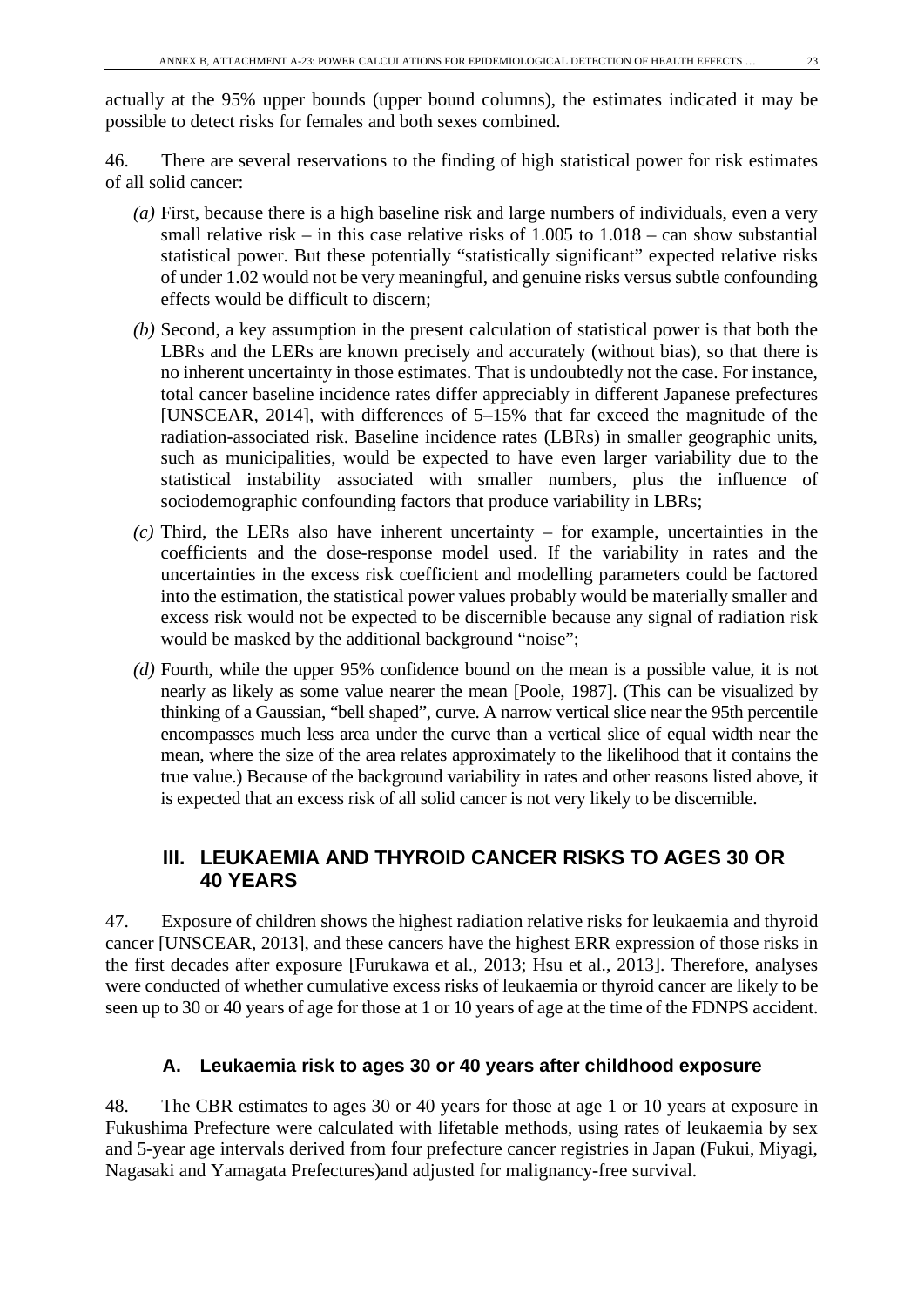49. The CER and CFR values for leukaemia up to age 30 or 40 years after exposure at ages 1 or 10 years were estimated based on three models:

- *(a)* First, the recent UNSCEAR report [UNSCEAR, 2020] provided values to derive CFR estimates for exposure to 100 mGy at age 1 year and observation to ages 30 or 40 as 2.9 and 3.0, respectively, for their preferred model, which was based on a study of leukaemia and myelodysplastic syndromes among children in the United Kingdom with radiation exposure from CT examinations [Berrington de Gonzaléz et al., 2016]. For age 10 at exposure, the CFR estimates to ages 30 or 40 were 3.0 and 3.1, respectively, at 100 mGy;
- *(b)* The second model consisted of LFR estimates at 100 mGy from the LSS study [Hsu et al., 2013; UNSCEAR, 2020], which were 2.75 for ages 1–30, 2.15 for ages 1–40, 1.15 for ages 10–30 and 0.85 for ages 10–40 years at 100 mGy;
- *(c)* Third, a recent analysis of data from nine pooled studies of childhood external radiation exposures with RBM doses  $\leq 100$  mGy [Little et al., 2018] yielded an ERR estimate of 0.84 at 100 mGy, which was employed as a LFR estimate.

50. Calculations were based on dose to the RBM. The estimated RBM mean doses and 95% upper bounds were calculated for the appropriate age intervals by adding to the first-year RBM dose the subsequent cumulative effective doses, adjusted for the ratio of RBM dose to effective dose, from the second year to age 28 or 30 years to allow for a two-year latency period between dose and associated leukaemia risk.

51. CFR values for estimating leukaemia risk up to ages 30 or 40 for the various risk models are given in section II of the appendix. The statistical power results are shown in table A-23.10 for each of the risk models. The model based on CT examinations in the United Kingdom indicated discernible risk, especially in the subsets of those exposed at 1 or 10 years of age with >5 mSv mean lifetime dose. The LSS also had a suggestion of discernible risk (statistical power  $\geq 0.70$ ) for age 1 at exposure. However, there was generally little indication of detectable risk at the mean doses for the models based on the LSS cohort or pooled studies, though there were results suggesting discernible risk at the 95th percentile upper bound dose.

52. The greatest statistical power was for those initially exposed at age 1 (that is, in utero to five years) and observed up to 40 years of age. Including both sexes for this scenario, and depending on the risk model applied, about 10–40 cases may be attributable to radiation exposure compared to about 160 LBR baseline cases in the absence of radiation exposure from the FDNPS accident, with an estimated range of uncertainty in the baseline estimate of about 50 cases. Of note, the discussion of suggested upward bias (see paragraph 34 of this attachment) in the United Kingdom CT study [Berrington de Gonzaléz et al., 2016] that produced the highest risk estimates [UNSCEAR, 2020] among the models for lifetime leukaemia risk is also directly applicable to the 30 or 40 year risk estimates here. It suggests the calculated excess of 40 cases may also be upwardly biased.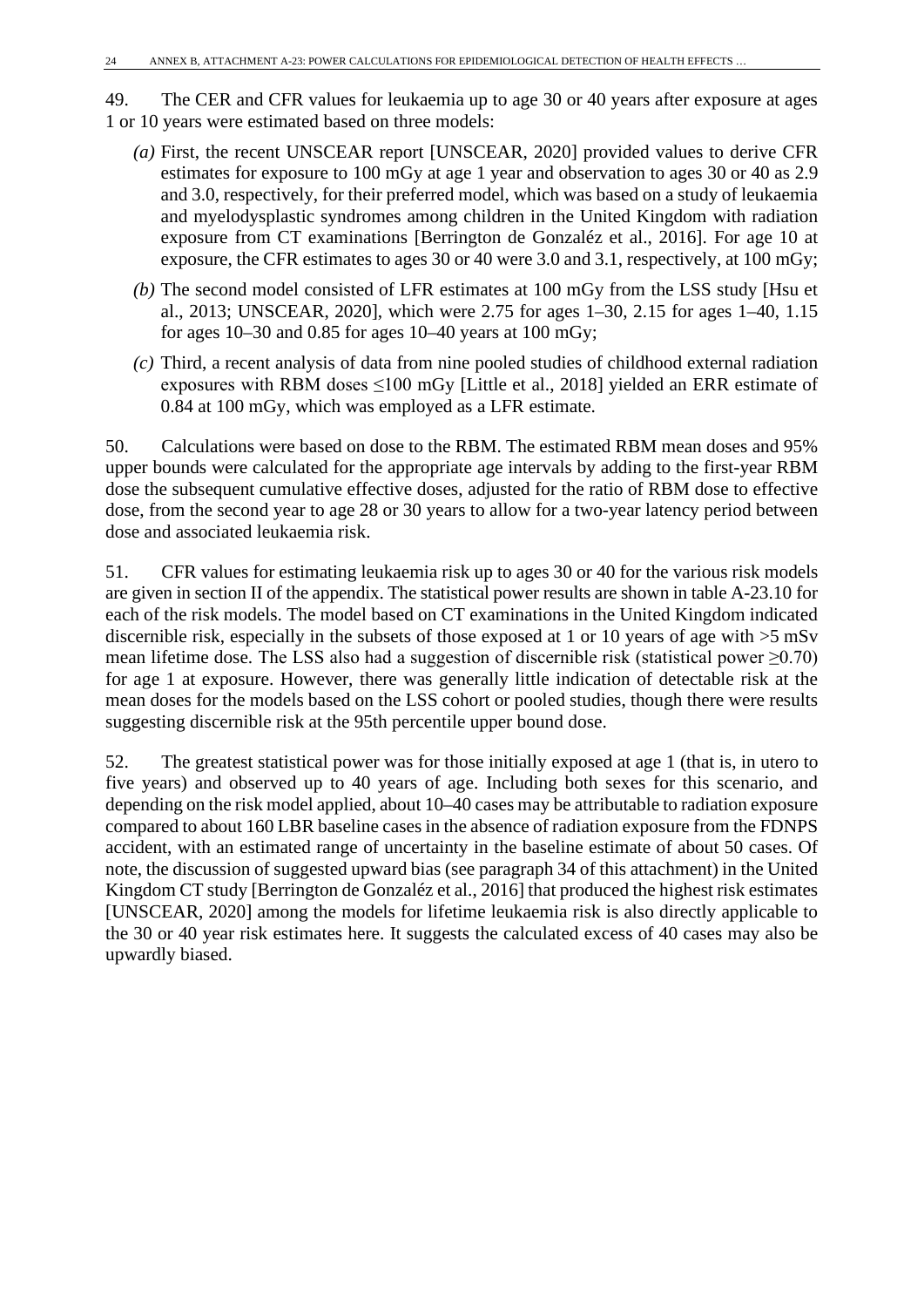**Table A-23.10. Leukaemia: statistical power to detect excess malignancies up to age 30 or 40 years after childhood radiation exposure in both evacuated and non-evacuated municipalities, using estimated doses, linear excess relative risk models of estimated cumulative excess leukaemia risk from the three models [Hsu et al., 2013; Little et al., 2018; UNSCEAR, 2020] and cumulated age/sexspecific baseline risk of leukaemia from four Japan prefectures [UNSCEAR, 2020]**

| $Group-sex(M, F,$                   | Statistical power using<br>UNSCEAR 2020 risk estimates <sup>a</sup> |                                                               |                           | Statistical power using LSS<br>risk estimates <sup>b</sup> | Statistical power using pooled-<br>analysis risk estimate <sup>c</sup> |                                       |
|-------------------------------------|---------------------------------------------------------------------|---------------------------------------------------------------|---------------------------|------------------------------------------------------------|------------------------------------------------------------------------|---------------------------------------|
| or $B$ for both)<br>and age (years) | Mean tissue<br>$dose^d$                                             | 95%ile upper<br>bound on<br>mean dose                         | Mean tissue<br>dose       | 95%ile upper<br>bound on<br>mean dose                      | Mean tissue<br>dose                                                    | 95%ile upper<br>bound on<br>mean dose |
|                                     |                                                                     | Municipalities with cumulative lifetime effective dose >5 mSv |                           |                                                            |                                                                        |                                       |
| M, ages $1-30^e$                    | 0.55                                                                | 0.86                                                          | 0.52                      | 0.83                                                       | 0.14                                                                   | 0.22                                  |
| F, ages 1-30                        | 0.48                                                                | 0.79                                                          | 0.45                      | 0.75                                                       | 0.13                                                                   | 0.20                                  |
| B, ages $1-30$                      | 0.77                                                                | 0.98                                                          | 0.73                      | 0.97                                                       | 0.19                                                                   | 0.32                                  |
| M, ages 1-40                        | 0.70                                                                | 0.95                                                          | 0.48                      | 0.80                                                       | 0.16                                                                   | 0.27                                  |
| F, ages 1-40                        | 0.63                                                                | 0.92                                                          | 0.43                      | 0.74                                                       | 0.15                                                                   | 0.25                                  |
| B, ages 1-40                        | 0.90                                                                | 0.99                                                          | 0.70                      | 0.96                                                       | 0.23                                                                   | 0.41                                  |
| M, ages 10-30                       | 0.57                                                                | 0.87                                                          | 0.18                      | 0.31                                                       | 0.14                                                                   | 0.21                                  |
| F, ages 10-30                       | 0.49                                                                | 0.79                                                          | 0.16                      | 0.27                                                       | 0.12                                                                   | 0.19                                  |
| B, ages 10-30                       | 0.79                                                                | 0.98                                                          | 0.26                      | 0.46                                                       | 0.18                                                                   | 0.31                                  |
| M, ages 10 - 40                     | 0.81                                                                | 0.98                                                          | 0.18                      | 0.31                                                       | 0.18                                                                   | 0.31                                  |
| F, ages 10-40                       | 0.75                                                                | 0.97                                                          | 0.17                      | 0.28                                                       | 0.17                                                                   | 0.28                                  |
| B, ages 10-40                       | 0.96                                                                | 0.99                                                          | 0.26                      | 0.47                                                       | 0.26                                                                   | 0.47                                  |
|                                     |                                                                     |                                                               | <b>All municipalities</b> |                                                            |                                                                        |                                       |
| M, ages 1-30                        | 0.51                                                                | 0.82                                                          | 0.47                      | 0.79                                                       | 0.13                                                                   | 0.20                                  |
| $F$ , ages $1-30$                   | 0.44                                                                | 0.75                                                          | 0.41                      | 0.72                                                       | 0.12                                                                   | 0.18                                  |
| B, ages $1-30$                      | 0.72                                                                | 0.97                                                          | 0.68                      | 0.95                                                       | 0.17                                                                   | 0.29                                  |
| M, ages 1-40                        | 0.65                                                                | 0.94                                                          | 0.44                      | 0.76                                                       | 0.15                                                                   | 0.25                                  |
| F, ages 1-40                        | 0.59                                                                | 0.90                                                          | 0.39                      | 0.69                                                       | 0.14                                                                   | 0.23                                  |
| B, ages 1-40                        | 0.87                                                                | 0.99                                                          | 0.65                      | 0.94                                                       | 0.21                                                                   | 0.37                                  |
| M, ages 10-30                       | 0.49                                                                | 0.80                                                          | 0.16                      | 0.26                                                       | 0.12                                                                   | 0.18                                  |
| F, ages 10-30                       | 0.42                                                                | 0.71                                                          | 0.14                      | 0.23                                                       | 0.11                                                                   | 0.16                                  |
| B, ages 10-30                       | 0.70                                                                | 0.95                                                          | 0.22                      | 0.38                                                       | 0.16                                                                   | 0.26                                  |
| M, ages 10-40                       | 0.72                                                                | 0.96                                                          | 0.16                      | 0.26                                                       | 0.16                                                                   | 0.26                                  |
| F, ages 10-40                       | 0.66                                                                | 0.93                                                          | 0.15                      | 0.24                                                       | 0.15                                                                   | 0.24                                  |
| B, ages 10-40                       | 0.92                                                                | 0.99                                                          | 0.22                      | 0.40                                                       | 0.22                                                                   | 0.39                                  |

*<sup>a</sup>* [UNSCEAR, 2020].

*<sup>b</sup>* [Hsu et al., 2013; UNSCEAR, 2020].

*<sup>c</sup>* [Little et al., 2018].

*<sup>d</sup>* Using RBM cumulative mean doses or 95th percentile upper bound on the means summed to ages 28 (for risk to age 30) or 38 (for risk to age 40) *<sup>e</sup>* Age at initial exposure through age of final observation. Risk was calculated assuming a two-year lag of the doses to account for the minimum latency period.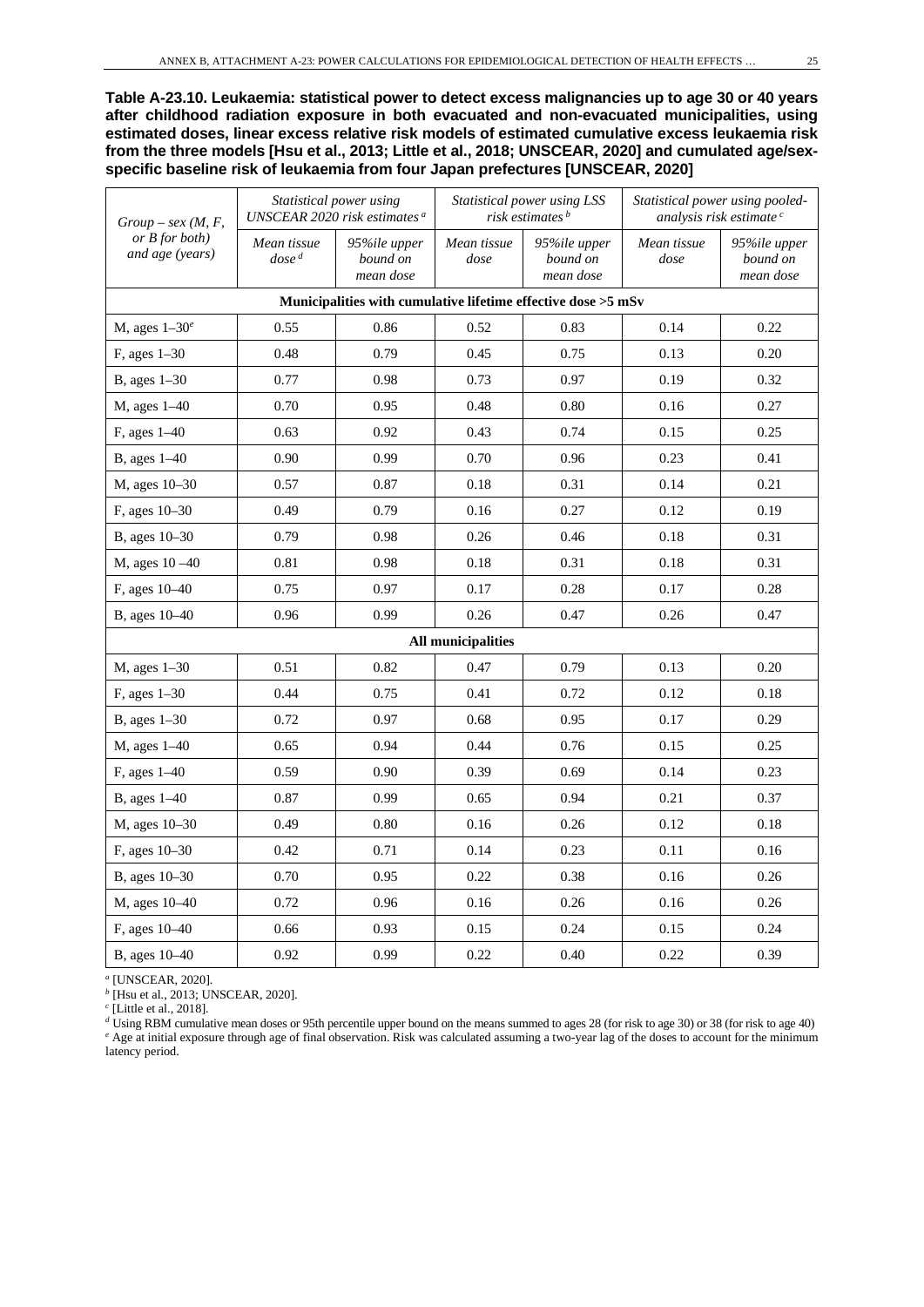## **B. Statistical power to detect thyroid cancer risk (in the absence of a screening programme) to ages 30 or 40 years after childhood exposure**

53. The CBR estimates to ages 30 or 40 years for those in Fukushima Prefecture at age 1 or 10 years at exposure were calculated using sex- and age-specific rates of thyroid cancer from the cancer registries of four essentially unexposed prefectures, parallel to the approach used for leukaemia.

- 54. Three models were used in estimating CFRs for thyroid cancer up to ages 30 or 40 years:
	- *(a)* First, thyroid cancer CER estimates of radiation risk after exposure at ages 1 or 10 years were adapted from a recent UNSCEAR report [UNSCEAR, 2020], based on LFR estimates of radiation risk at ages 30 or 40 from the Japanese atomic bombing survivors LSS [Furukawa et al., 2013; Jacob et al., 2014];
	- *(b)* Second, CFRs were also calculated based on studies of thyroid cancer after exposure to radioactive iodine isotopes from the Chernobyl accident. Approximate averages of the ERR reports from the Ukraine [Brenner et al., 2011] and Belarus [Zablotska et al., 2011] were used for the CFRs, namely, ERR estimates of 0.58 and 0.18 at 100 mGy for ages 1 and 10 years at exposure, respectively. Estimates based on EAR vary highly because of screening effects, stable iodine intake levels, different baseline rates etc., so only ERR modelling was used in deriving the CFR estimates;
	- *(c)* Third, a pooled study of thyroid cancer in nine cohorts with childhood external radiation absorbed thyroid doses under 200 mGy was recently reported by Lubin et al. [Lubin et al., 2017]. An ERR estimate of 0.86 per 100 mGy for the subset of the Lubin et al. study with absorbed radiation doses up to 100 mGy was used as the CFR estimate.

55. The modelled ERRs did not differ in a consistent manner by sex or age at exposure [UNSCEAR, 2020]. More details of methods and coefficients for calculating the CERs and CFRs are provided in section IV of the appendix. The evacuees tended to have relatively high thyroid doses but are only a small fraction of the prefecture population, so the results of the statistical power analyses are shown in table A-23.11 for the combined non-evacuated and evacuated municipalities.

56. The complementary strengths of the models of thyroid cancer risk can be briefly stated. The UNSCEAR [UNSCEAR, 2020] risk coefficients from the LSS study have the advantage of being based on the Japanese population, with well-characterized doses and substantial numbers of tumours. The average intake of stable iodine in the diet and other lifestyle characteristics are therefore likely to be similar to the population affected by the FDNPS accident. The CFRs were also explicitly calculated for the relevant ages [UNSCEAR, 2020]. The Chernobyl thyroid cancer risk coefficients are based primarily on protracted 131I exposures over weeks to months, as are the Fukushima data, rather than one brief exposure as for the LSS. The thyroid doses were reasonably well characterized, being based primarily on measurements of radioiodine in the thyroid shortly after the accident in the Ukraine [Likhtarov et al., 2014] or other detailed models in Belarus. In the Chernobyl studies the thyroid cancer detection was more systematic than in the LSS because it was based on screening programmes. The pooled study of Lubin et al. [Lubin et al., 2017] has the advantage of being based on a large number of thyroid cancers, because it incorporated data from nine different studies with a thyroid dose range of 100 mGy and below, but some studies may have had surveillance bias that increased the risk estimates and most of the studies included brief exposures.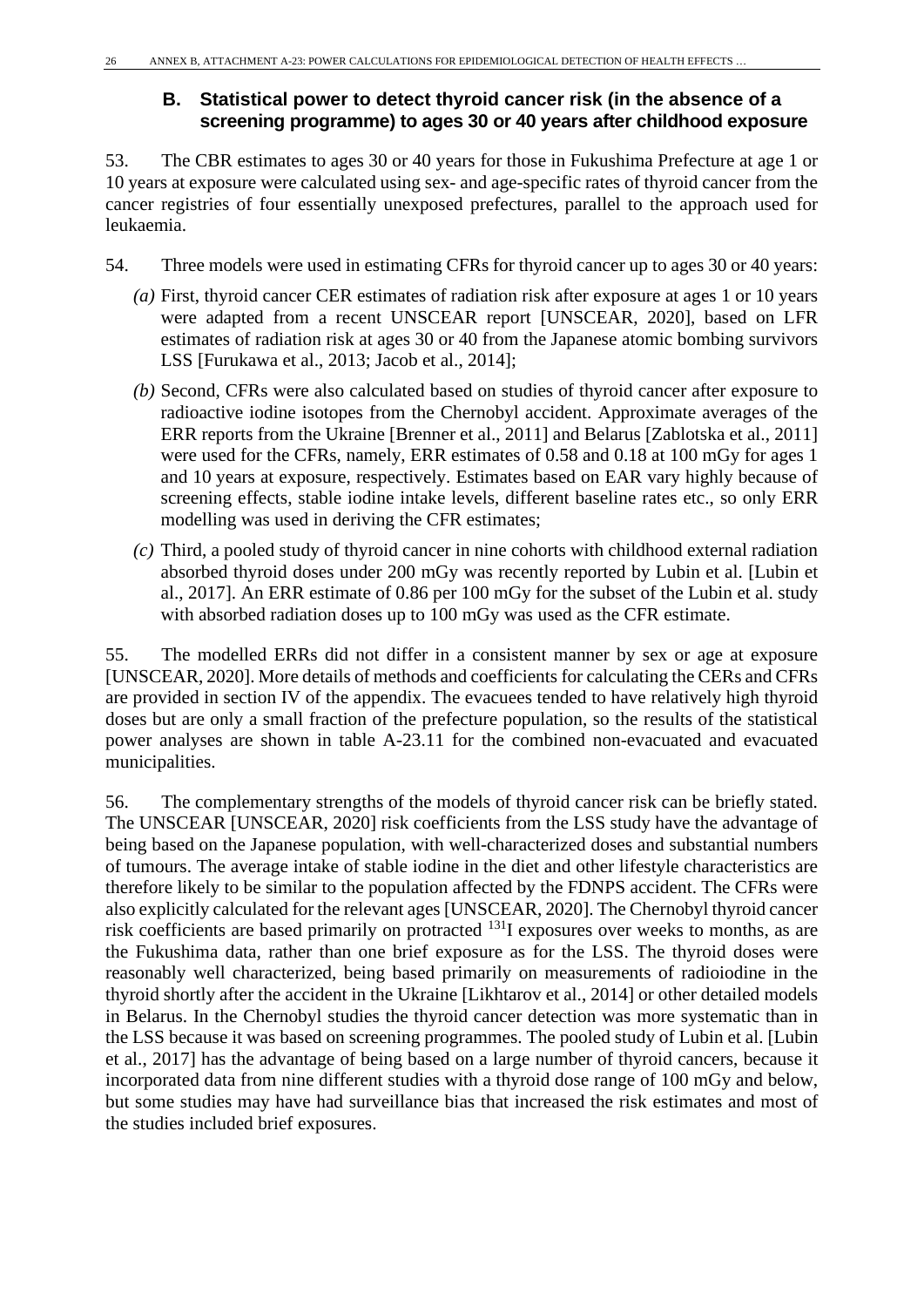57. Table A-23.11 indicates that the magnitude of excess risks was fairly similar for the three models of radiation-related thyroid cancer, as shown by the similar evidence regarding statistical power. For all the models, however, statistical power was inadequate to consider the excess risk of thyroid cancer at young ages (in the absence of a systematic screening programme) to be detectable. This owes a large part to the fact that thyroid cancer rarely presents clinically at young ages.

**Table A-23.11. Thyroid cancer (without systematic screening): statistical power to detect excess cancer by age 30 or 40 years after childhood radiation exposure in the combined evacuated and non-evacuated municipalities, using models of thyroid cancer risk based on the Japanese Life Span Study [UNSCEAR, 2020], the Chernobyl studies in the Ukraine [Brenner et al., 2011] and Belarus [Zablotska et al., 2011], or a study of nine pooled data sets [Lubin et al., 2017]**

| $Group-sex(M,$                            |                     | Japanese LSS risk<br>estimates    |                                       | Chernobyl risk estimates |                                                                       | Pooled study risk estimate |                                       |
|-------------------------------------------|---------------------|-----------------------------------|---------------------------------------|--------------------------|-----------------------------------------------------------------------|----------------------------|---------------------------------------|
| $F$ , or $B$ for both)<br>and age (years) | $CFR~(^{o}/_{o})^a$ | Mean<br>tissue<br>$\emph{dose}^b$ | 95%ile upper<br>bound on<br>mean dose | Mean<br>tissue<br>dose   | 95%ile upper<br>bound on<br>mean dose                                 | Mean<br>tissue<br>dose     | 95%ile upper<br>bound on<br>mean dose |
|                                           |                     |                                   |                                       |                          | Municipalities with first year absorbed thyroid dose $>5 \text{ mGy}$ |                            |                                       |
| M, ages $1-30^c$                          | 13.9                | 0.10                              | 0.19                                  | 0.08                     | 0.12                                                                  | 0.10                       | 0.17                                  |
| $F$ , ages $1-30$                         | 13.9                | 0.17                              | 0.40                                  | 0.12                     | 0.23                                                                  | 0.16                       | 0.36                                  |
| $B$ , ages $1-30$                         | 13.9                | 0.20                              | 0.48                                  | 0.13                     | 0.26                                                                  | 0.19                       | 0.43                                  |
| $M$ , ages $1-40$                         | 10.7                | 0.12                              | 0.23                                  | 0.10                     | 0.19                                                                  | 0.14                       | 0.29                                  |
| F, ages 1-40                              | 10.7                | 0.24                              | 0.57                                  | 0.20                     | 0.46                                                                  | 0.31                       | 0.71                                  |
| <b>B</b> , ages 1-40                      | 10.7                | 0.28                              | 0.65                                  | 0.22                     | 0.53                                                                  | 0.36                       | 0.79                                  |
| M, ages 10-40                             | 6.3                 | 0.09                              | 0.15                                  | 0.07                     | 0.09                                                                  | 0.17                       | 0.40                                  |
| F, ages 10–40                             | 6.3                 | 0.14                              | 0.33                                  | 0.09                     | 0.16                                                                  | 0.40                       | 0.88                                  |
| B, ages 10-40                             | 6.3                 | 0.16                              | 0.38                                  | 0.10                     | 0.18                                                                  | 0.47                       | 0.93                                  |
|                                           |                     |                                   | <b>All municipalities</b>             |                          |                                                                       |                            |                                       |
| $M$ , ages $1-30$                         | 10.9                | 0.10                              | 0.18                                  | 0.08                     | 0.12                                                                  | 0.10                       | 0.16                                  |
| $F$ , ages $1-30$                         | 10.9                | 0.17                              | 0.38                                  | 0.11                     | 0.21                                                                  | 0.16                       | 0.34                                  |
| B, ages $1-30$                            | 10.9                | 0.20                              | 0.45                                  | 0.13                     | 0.25                                                                  | 0.18                       | 0.40                                  |
| M, ages 1-40                              | 8.4                 | 0.12                              | 0.22                                  | 0.10                     | 0.18                                                                  | 0.14                       | 0.28                                  |
| F, ages 1-40                              | 8.4                 | 0.22                              | 0.54                                  | 0.19                     | 0.46                                                                  | 0.29                       | 0.68                                  |
| B, ages $1-40$                            | 8.4                 | 0.26                              | 0.62                                  | 0.21                     | 0.50                                                                  | 0.34                       | 0.76                                  |
| M, ages 10-40                             | 3.5                 | 0.09                              | 0.15                                  | 0.07                     | 0.09                                                                  | 0.18                       | 0.42                                  |
| F, ages 10-40                             | 3.5                 | 0.15                              | 0.33                                  | 0.09                     | 0.16                                                                  | 0.43                       | 0.90                                  |
| B, ages 10-40                             | 3.5                 | 0.16                              | 0.38                                  | 0.10                     | 0.18                                                                  | 0.50                       | 0.95                                  |

*<sup>a</sup>*CFR values are given for the Japanese LSS risk estimates.

*b* Using thyroid cumulative mean doses or 95th percentile upper bound on the means summed to ages 27 (for risk to age 30) or 37 (for risk to age 40). *<sup>c</sup>* Ages shown are age at exposure to final age at observation. Excess risk was calculated assuming a three-year minimum latency period. Data for ages 10–30 are not reported because the numbers of cases were small during the 20-year period.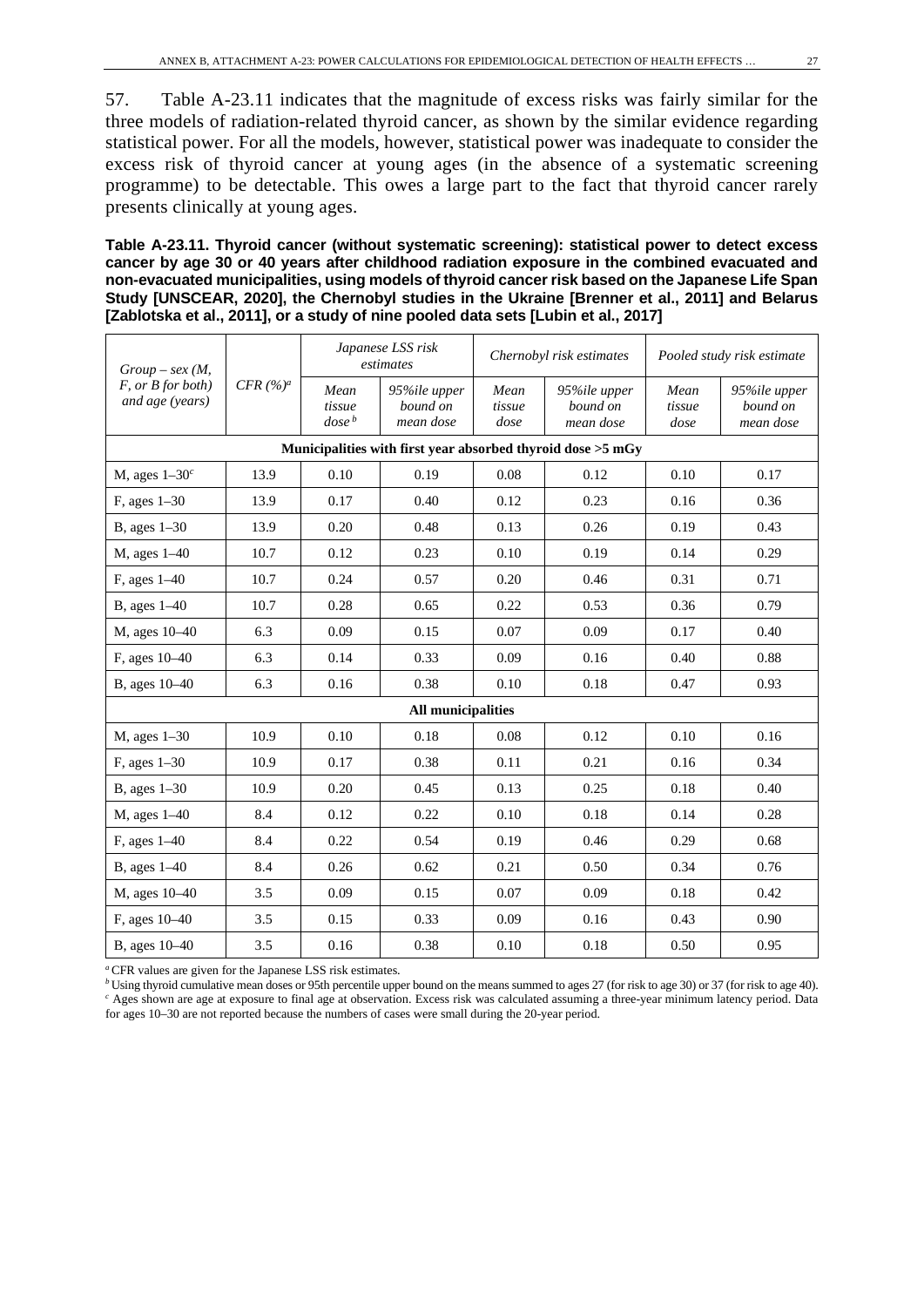## **IV. IN UTERO EXPOSURE AND CANCER RISK**

58. The embryonic and fetal stages of development are believed to be sensitive to cancer induction by radiation exposure [Wakeford, 2013; Wakeford and Little, 2003]. This is seen most clearly for childhood leukaemia, though in utero exposure may also raise risk for childhood solid tumours as well. Wakeford [Wakeford, 2013] estimated the ERR of childhood leukaemia from in utero exposure as 5.1 (95% CI: 2.8, 7.6) per 100 mGy based on a number of studies of medical radiation exposure. This risk estimate is statistically compatible with that derived for young children in the LSS exposed during the atomic bombings of Japan. Studies of Japanese atomic bombing survivors exposed in utero have found an increased risk of cancer in adulthood, and this increased risk is at about the same level as the risk experienced by survivors exposed in childhood [Preston et al., 2008].

59. For the analyses of statistical power among those exposed in utero in non-evacuated municipalities, the in utero mean doses were 0.2 mGy (95% upper bound on the mean of 0.7 mGy) for RBM, and 4.3 mGy (95% upper bound on mean of 12.5 mGy) for the thyroid gland. The RBM doses were averaged over all 40 weeks of pregnancy, while the thyroid doses were averaged over weeks 10–40, the period for which there is thyroid functional activity. About 16,000 children received in utero FDNPS exposures in Fukushima Prefecture [Fujimori et al., 2014].

60. To estimate statistical power for childhood leukaemia the baseline rates from four unexposed prefectures were averaged and cumulated for ages 0–19 years and the risk coefficient by Wakeford [Wakeford, 2013] was applied. The results using either the mean cumulative RBM dose or the 95% upper bound on the mean dose all yielded statistical power <10% for leukaemia in children. When the 95% upper bound on the risk coefficient of Wakeford was applied to the upper bound on the mean dose, the statistical power was still <15%.

61. Statistical power results for thyroid cancer for the in utero group were obtained for up to age 30 years and to age 40 years, using the CFRs of the various models (see paragraph 38 of this attachment) for age 1 year for both the cumulative mean dose and 95% upper bound on the mean. In no case did the statistical power exceed 10%.

62. Statistical power analyses of the in utero cohort were also conducted for breast cancer and all solid cancers up to ages 30 and 40 years. The detection of excess incidence of female breast cancer was modelled from the recent LSS report [Brenner et al., 2018], using ERR coefficients appropriate for exposure at age 0 and attained ages of 30 or 40. For both the female in utero subgroup with effective doses over 5 mSv and for the entire female in utero group, the statistical power was less than 10% for either attained age 30 or 40, even at the 95% upper bound of mean dose. For the incidence of all solid cancers, risk coefficients were derived from the recent LSS paper on Japanese atomic bombing survivors [Grant et al., 2017], using ERR coefficients appropriate for exposure at age 0 years and attained ages of 30 or 40 years from their model. The results for in utero males, females and both sexes combined showed statistical power under 10% for both the estimated mean dose and the 95% upper bound on the mean. The low statistical power for the in utero group results from the combination of relatively low doses, a small sample size (under 16,000 in the analysis), and low frequencies of cancer below ages 30 or 40.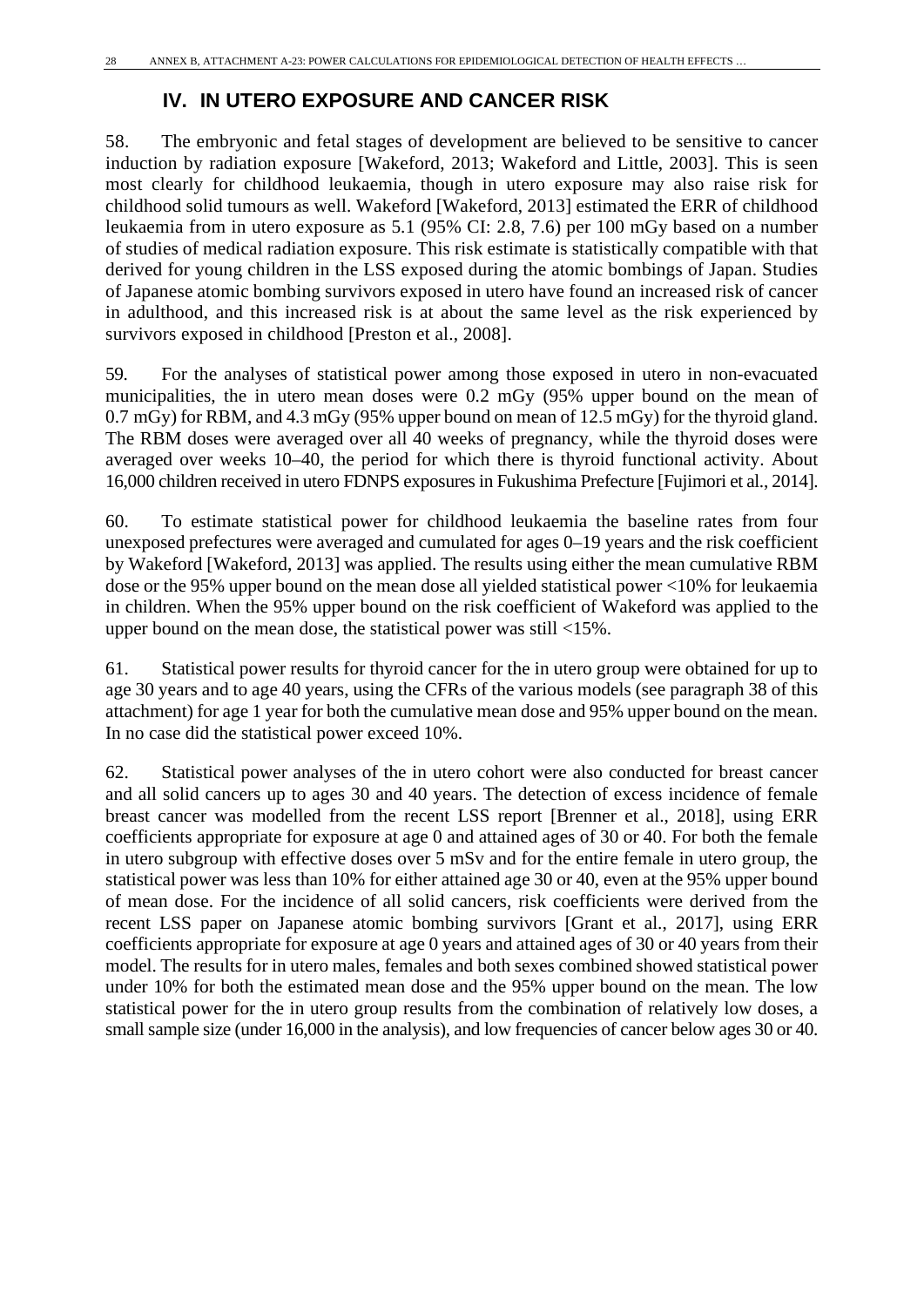## **V. THYROID CANCERS DIAGNOSED IN THE FUKUSHIMA HEALTH MANAGEMENT SURVEY EXAMINATION PROGRAMME**

63. The purpose of these analyses is to estimate whether excess thyroid cancer is likely to be discernible in the FHMS cohort of those with ultrasound examinations who were exposed at about age 1 year or age 10 years, and screened and observed out to the ages of 30 or 40 years. Given that the rates of thyroid cancer detected by the FHMS ultrasound thyroid screening programme are much higher than those observed in the general Japanese population of comparable age, very few of whom have had ultrasound screening, a strategy had to be developed to estimate expected thyroid cancer rates to ages 30 or 40 years for the FHMS. In doing this, the assumption was made that the thyroid cancer incidences observed in the FHMS screenings represent the baseline rates for the analysis of statistical power. This is potentially a conservative assumption, because it would result in greater statistical power for a given assumed ERR than if lower baseline rates were used, due to factoring out an assumed radiation component from the existing rates. Based on other studies, the minimum latency period for radiation induction of thyroid cancer is about three to four years.

## **A. Cumulative baseline risk estimation**

64. Because the FHMS thyroid ultrasound examinations have found uniquely high frequencies of suspected/confirmed thyroid cancer, an ad hoc methodology was employed to estimate rates from existing FHMS data and to project them into the future up to age 30 or 40 years. The steps in this process are described in section V of the appendix.

65. The approach to estimate the CBR of cancer to age 30 or 40 years was to use the annual rates of thyroid cancers derived from the second and third rounds of screening for various age groups as indicated in reference [FHMS, 2016; FHMS, 2017; FHMS, 2020] out to age 20 years, after which the rates were projected forward to age 30 or 40 years by assuming that the annual rates with continued screening would increase in proportion to the corresponding age-related baseline rates of thyroid cancer (without screening or radiation exposure) in the Japanese population.

66. A number of assumptions had to be made to model risk in the FHMS. Approximations had to be made of the number of participants who were initially exposed in the age range from in utero to age 5 years, and the number whose first-year thyroid doses were  $>5$  mGy, since relevant data were not available. The subsequent second and third screening examinations were considered to represent incident cancers, which are the primary basis of the calculations. Specifically, the numbers of FHMS examinees and thyroid cancers by age and sex were obtained from the second and third examinations up to age 20 years, and age-specific annual rates of "suspected or confirmed" thyroid cancers detected by fine needle aspiration biopsy in the FHMS examination program were estimated from those data.

### **B. Cumulative excess risk and cumulative fractional risk estimation**

67. Thyroid doses have been estimated for a subset of FHMS participants but are generally not available. Therefore, the mean doses, including both external and internal radioiodine doses, and upper bounds on the means for municipalities and evacuated locations for the 1-year-old group were used to estimate thyroid doses and to estimate the proportion who had received over 5 mGy. A minimum latency period of 3 years was assumed in calculating radiation risks.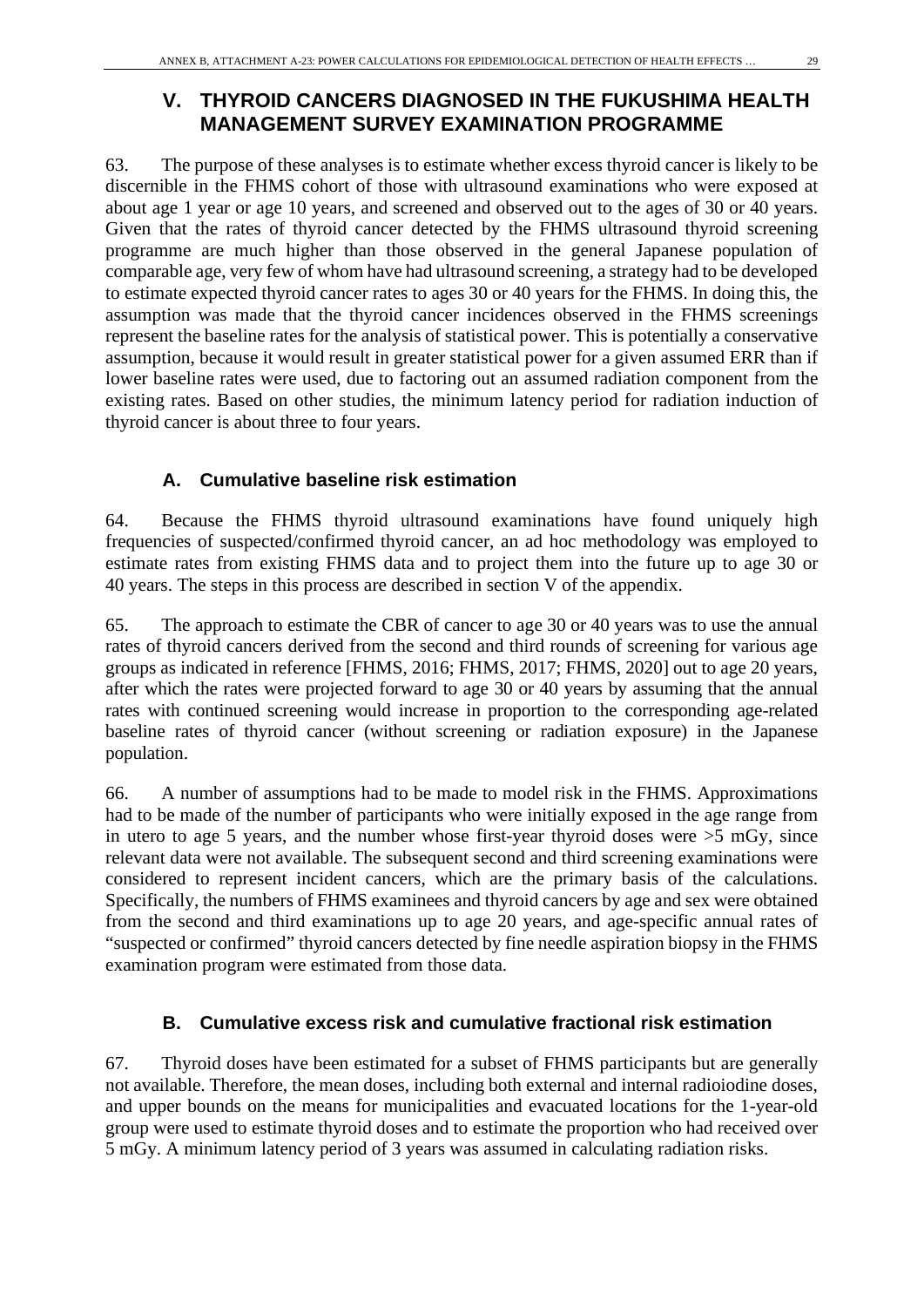68. The recent UNSCEAR report [UNSCEAR, 2020] has estimated CBR and CFR risks for thyroid cancer after exposure beginning at age 1 or 10 years, basing the CBRs on a Ukrainian population. However, because the background rates in FHMS with ultrasound screening differ from those in the Ukraine, the CBR values from the UNSCEAR report could not be used directly for this assessment. Therefore, only the CFRs (the ratios of the CERs to the corresponding CBRs) in that report, which were based on the most recent LSS thyroid cancer ERR estimates [Furukawa et al., 2013], were used; the ratios were applied to the baseline cumulative thyroid cancer rates derived as described above. Because the risk coefficients did not vary significantly by sex, they were applied to both sexes to estimate CER risks. The LSS-based CFRs for a dose of 100 mGy and up to age 30 were 0.94 for exposure at age 1 and 0.42 at age 10 years; the CFRs for up to age 40 were 0.70 and 0.34, respectively, for a 100 mGy dose.

69. Approximate averages from the Chernobyl studies [Brenner et al., 2011; Zablotska et al., 2011] of the ERR coefficients for those of ages 0 to about 4 years, and those of older childhood ages, were applied to the age 1 year and age 10 years data, respectively. These averaged ERR coefficients, applied as CFRs, were 0.58 at 100 mGy at age 1 year and 0.18 at age 10 years. An estimate was also employed from the study by Lubin et al. [Lubin et al., 2017], which pooled low-dose data from nine different studies of thyroid cancer after external irradiation before about age 20. The ERR of 0.86 at 100 mGy, based on the dose-response slope at doses up to 100 mGy, was used to calculate the CER and CFR. The ERR did not differ consistently by sex or age at exposure in that study. Further details of modelling the CBR, CER and CFR estimates are provided in section V of the appendix.

70. For those who were of ages 18 years or older at the time of screening, participation rates for the second and third rounds of FHMS thyroid screening were only 25.7% and 16.4%, respectively. Therefore, the conservative assumption was made that after 20 years of age, 30% of the FHMS cohort would have baseline thyroid cancer rates corresponding to receiving screening at the FHMS-designated ages up to ages 30 or 40 years, while the remaining 70% would have baseline thyroid cancer rates corresponding to the rates elsewhere in Japan, where there is almost no population ultrasound screening of young adults. With the estimates from the existing data to age 20 years and the assumptions about future incident thyroid cancers, the CBRs up to age 30 for those exposed at age 1 were about 0.32% for females and 0.27% for males; the respective values to age 40 were about 0.53% for females and 0.48% for males. Results of the statistical power analysis are shown in table A-23.12. The results indicate that, at the Committee's best estimates of doses (mean dose), a risk of excess thyroid cancer is not expected to be detectable using any of the models of thyroid cancer risk, although there is one weak exception (statistical power >0.70) for combined sexes at ages 10–40. The few 95th percentile upper bound statistical power results that suggest possible detectability should be treated circumspectly because of geographic variability in thyroid cancer rates (see paragraph 41), other unaccounted for factors that increase uncertainties (see paragraph 46), and because several conservative assumptions were made.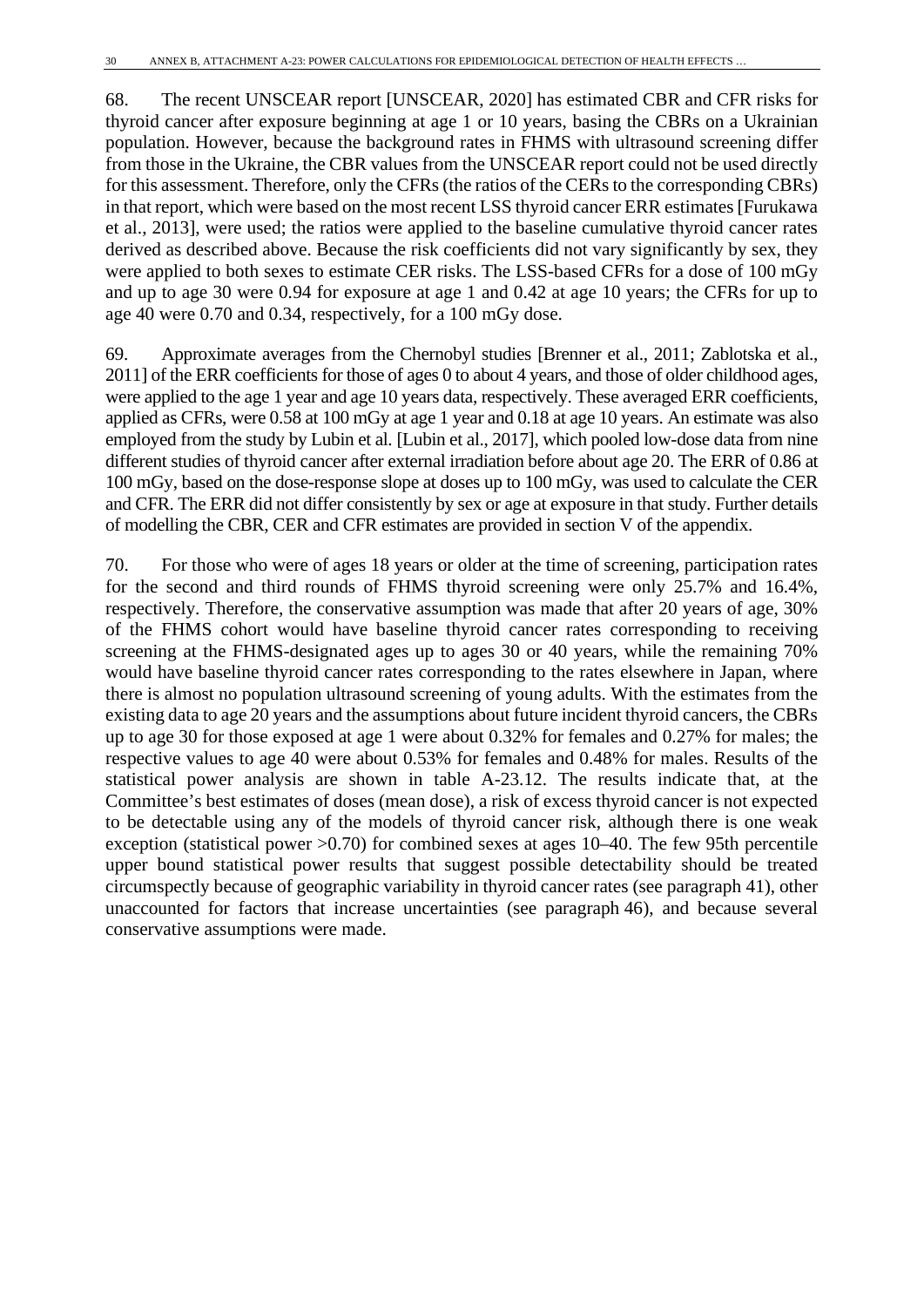**Table A-23.12. Thyroid cancer, Fukushima Health Management Survey: statistical power to detect excess cancer by age 30 or 40 years after childhood radiation exposure, using models of thyroid cancer risk based on the Japanese atomic bombing survivor Life Span Study [UNSCEAR, 2020], the Chernobyl studies in the Ukraine [Brenner et al., 2011] and Belarus [Zablotska et al., 2011], or study of nine pooled data sets [Lubin et al., 2017]**

| $Group-sex(M,$                            | Japanese LSS risk estimates |                                       |                           | Chernobyl risk estimates                                    | Pooled study risk estimate |                                       |
|-------------------------------------------|-----------------------------|---------------------------------------|---------------------------|-------------------------------------------------------------|----------------------------|---------------------------------------|
| $F$ , or $B$ for both)<br>and age (years) | Mean tissue<br>$dose^a$     | 95%ile upper<br>bound on<br>mean dose | Mean tissue<br>dose       | 95%ile upper<br>bound on<br>mean dose                       | Mean tissue<br>dose        | 95%ile upper<br>bound on<br>mean dose |
|                                           |                             |                                       |                           | Municipalities with first year absorbed thyroid dose >5 mGy |                            |                                       |
| M, ages $1-30b$                           | 0.20                        | 0.46                                  | 0.13                      | 0.25                                                        | 0.18                       | 0.41                                  |
| F, ages 1-30                              | 0.21                        | 0.50                                  | 0.13                      | 0.28                                                        | 0.19                       | 0.45                                  |
| B, ages 1-30                              | 0.31                        | 0.73                                  | 0.18                      | 0.42                                                        | 0.28                       | 0.67                                  |
| M, ages 10-30                             | 0.17                        | 0.41                                  | 0.09                      | 0.16                                                        | 0.38                       | 0.87                                  |
| F, ages 10-30                             | 0.19                        | 0.47                                  | 0.09                      | 0.17                                                        | 0.44                       | 0.92                                  |
| B, ages 10-30                             | 0.26                        | 0.68                                  | 0.11                      | 0.24                                                        | 0.64                       | 0.99                                  |
| $M$ , ages $1-40$                         | 0.21                        | 0.48                                  | 0.13                      | 0.26                                                        | 0.19                       | 0.43                                  |
| F, ages 1-40                              | 0.22                        | 0.52                                  | 0.14                      | 0.29                                                        | 0.20                       | 0.47                                  |
| $B$ , ages $1-40$                         | 0.33                        | 0.75                                  | 0.19                      | 0.44                                                        | 0.30                       | 0.69                                  |
| M, ages 10-40                             | 0.18                        | 0.43                                  | 0.09                      | 0.16                                                        | 0.41                       | 0.89                                  |
| F, ages 10-40                             | 0.20                        | 0.50                                  | 0.10                      | 0.18                                                        | 0.47                       | 0.94                                  |
| B, ages 10-40                             | 0.28                        | 0.71                                  | 0.12                      | 0.25                                                        | 0.68                       | 0.99                                  |
|                                           |                             |                                       | <b>All municipalities</b> |                                                             |                            |                                       |
| $M$ , ages $1-30$                         | 0.19                        | 0.44                                  | 0.12                      | 0.24                                                        | 0.17                       | 0.39                                  |
| F, ages 1-30                              | 0.20                        | 0.47                                  | 0.13                      | 0.26                                                        | 0.19                       | 0.42                                  |
| B, ages 1-30                              | 0.30                        | 0.70                                  | 0.17                      | 0.40                                                        | 0.27                       | 0.64                                  |
| M, ages 10-30                             | 0.17                        | 0.42                                  | 0.09                      | 0.16                                                        | 0.41                       | 0.88                                  |
| F, ages 10-30                             | 0.20                        | 0.48                                  | 0.10                      | 0.17                                                        | 0.47                       | 0.93                                  |
| B, ages 10-30                             | 0.28                        | 0.69                                  | 0.12                      | 0.24                                                        | 0.69                       | 0.99                                  |
| M, ages 1-40                              | 0.20                        | 0.45                                  | 0.13                      | 0.25                                                        | 0.18                       | 0.41                                  |
| F, ages 1-40                              | 0.21                        | 0.49                                  | 0.13                      | 0.27                                                        | 0.19                       | 0.44                                  |
| B, ages 1-40                              | 0.32                        | 0.72                                  | 0.18                      | 0.41                                                        | 0.28                       | 0.66                                  |
| M, ages 10-40                             | 0.19                        | 0.44                                  | 0.09                      | 0.16                                                        | 0.45                       | 0.91                                  |
| F, ages 10-40                             | 0.21                        | 0.51                                  | 0.10                      | 0.18                                                        | 0.51                       | 0.95                                  |
| B, ages 10-40                             | 0.30                        | 0.72                                  | 0.12                      | 0.25                                                        | 0.73                       | 0.99                                  |

*<sup>a</sup>* Using thyroid cumulative mean doses or 95th percentile upper bound on the means summed to ages 27 (for risk to age 30) or 37 (for risk to age 40). *b* Ages shown are age at exposure to final age at observation.

71. Table A-23.13 addresses the impacts of the FHMS screening programme upon estimates of potential thyroid cancer attributable to radiation. It compares the cumulative background (CBRs) and excess (CERs) thyroid cancer with and without the FHMS thyroid screening programme for up to ages 30 or 40. The table indicates that the estimated thyroid cancer CBRs up to ages 30 or 40 were roughly 2–9 times greater for the FHMS than if there were no systematic ultrasound screening, and the numbers of excess suspected or confirmed thyroid cancers would increase proportionately.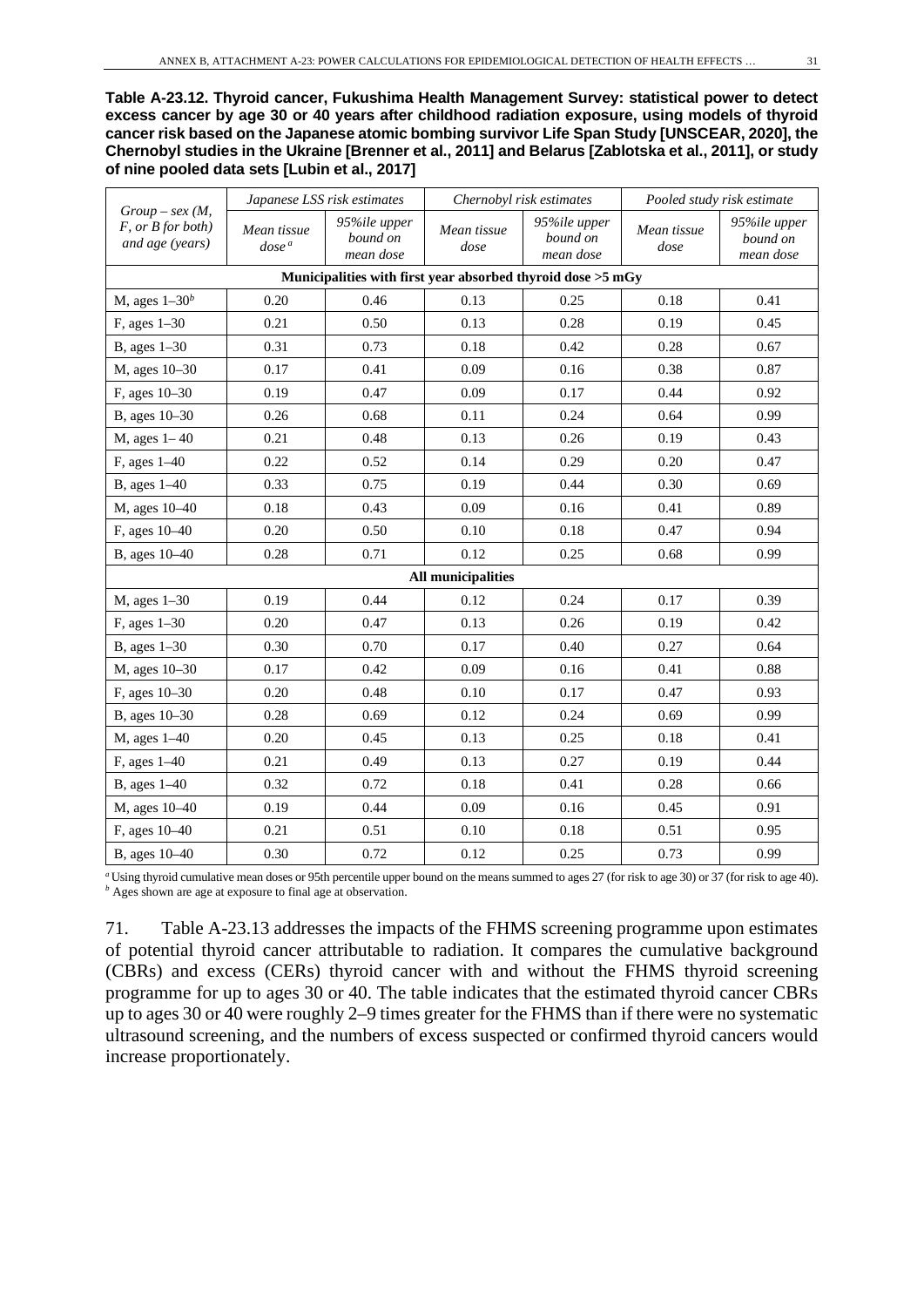**Table A-23.13. Thyroid cancer without systematic screening or with Fukushima Health Management Survey screening: estimates of cumulative baseline risks and cumulative excess risks, given the cumulative fractional risks for the Japanese Life Span Study [Furukawa et al., 2013; UNSCEAR, 2020]**

| Group                | CBR <sup>a</sup>   | Japanese LSS risk estimates |        |  |
|----------------------|--------------------|-----------------------------|--------|--|
|                      |                    | $CER^a$                     | CFR(%) |  |
|                      | Females, all doses |                             |        |  |
| N/S, ages $1-30b$    | 8.0                | 0.82                        | 10.3   |  |
| FHMS, ages $1-30b$   | 32.1               | 3.3                         | 10.3   |  |
| $N/S$ , ages $1-40$  | 21.9               | 1.8                         | 8.4    |  |
| FHMS, ages 1-40      | 53.0               | 4.4                         | 8.4    |  |
| N/S, ages 10-30      | 7.9                | 0.37                        | 4.6    |  |
| FHMS, ages 10-30     | 33.4               | 1.5                         | 4.6    |  |
| N/S, ages 10-40      | 21.9               | 0.90                        | 4.1    |  |
| FHMS, ages 10-40     | 54.3               | 2.2                         | 4.1    |  |
|                      | Males, all doses   |                             |        |  |
| N/S, ages $1-30^a$   | 2.2                | 0.22                        | 10.3   |  |
| FHMS, ages 1-30      | 27.1               | 2.8                         | 10.3   |  |
| $N/S$ , ages $1-40$  | 5.2                | 0.43                        | 8.4    |  |
| FHMS, ages 1-40      | 48.0               | 4.0                         | 8.4    |  |
| $N/S$ , ages $10-30$ | 2.2                | 0.10                        | 4.6    |  |
| FHMS, ages 10-30     | 26.5               | 1.2                         | 4.6    |  |
| N/S, ages 10-40      | 5.2                | 0.21                        | 4.1    |  |
| FHMS, ages 10-40     | 47.4               | 1.9                         | 4.1    |  |

*<sup>a</sup>* The calculation of CBR is per 10,000 males or females. The cumulative excess risks shown are per 10,000 individuals, given mean cumulative absorbed thyroid doses of about 11 mGy for age 30 and 12 mGy for age 40 (with a dose lag of three years to account for the minimum latency period). *<sup>b</sup>* "N/S" stands for "not screened" CBRs and corresponding CFRs (see paragraphs 53–55 of this attachment). "FHMS" indicates CBRs modelled from the FHMS data and extended to ages 30 or 40 years, as described in the text (paragraphs 63–70 of this attachment). Ages shown are age at exposure to final age at observation.

## **VI. STATISTICAL POWER TO DETECT EXCESS RISKS AMONG WORKERS**

72. The discernibility of an excess of all solid cancer (except thyroid cancer and nonmelanoma skin cancer) was assessed among the identified 21,776 male emergency workers after the FDNPS accident [Kitamura et al., 2018]. The estimated average effective dose was low (about 12.5 mSv in the first year after the accident), but statistical power calculations were also performed using a hypothetical 30 mSv upper bound on the average effective dose. To calculate an LBR, the assumption was made that all the workers were 20 years old at the time of exposure, which would yield a larger LBR and LER than exposure at older ages. The calculation of LBRs followed the description in section I of the appendix.

73. As in the general population, the LER was estimated by applying the adjusted LFR coefficient for 20-year-old males as shown in table A-23.9. The resulting statistical power estimates for both the mean dose and hypothetical upper bound dose shown in table A-23.14 indicate no discernible risk of solid cancer. A dose-response statistical power analysis conducted by a Japanese oversight committee confirmed the findings reported here: the expected 60-year incidence of all solid cancer among the potential worker cohort of about 19,000 achieved less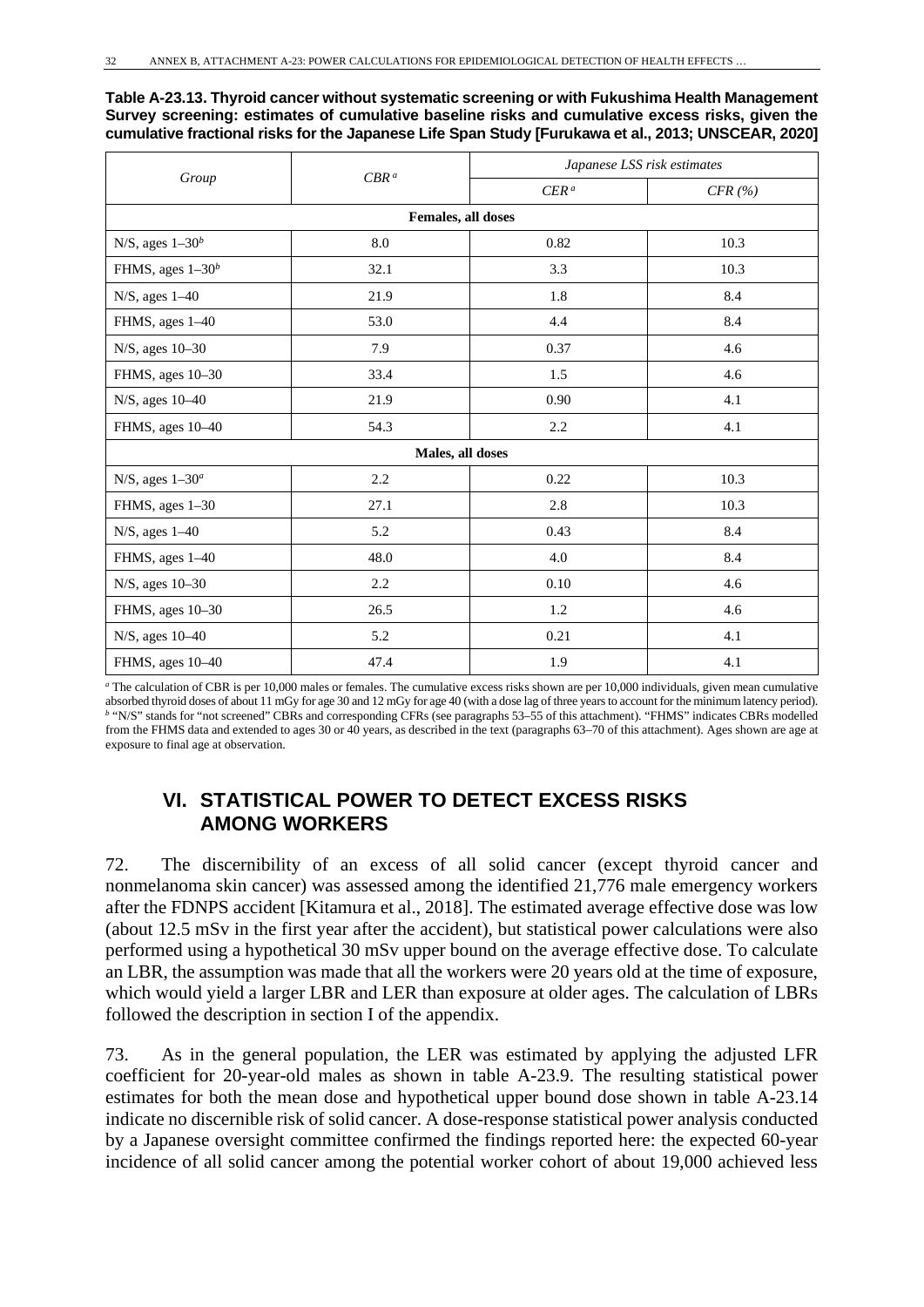than 40% statistical power with a dose-response analysis based on the LSS dose-response coefficient [JNIOSH, 2020].

74. Shimura et al. [Shimura et al., 2015] identified a subset of 174 FDNPS emergency workers who had received an effective dose of greater than 100 mSv. Similar statistical power calculations were performed for this subset, using the stated mean effective dose of approximately 140 mSv. Because the assessment of the contribution of internal doses was limited, a hypothetical upper bound effective dose was taken to be 250 mSv, as shown in table A-23.14. The statistical power to detect an excess risk in this subset of higher dose workers is very low, owing primarily to the small number of such workers.

75. The risk of excess thyroid cancer among adult worker populations is somewhat uncertain. A variety of studies, including ones with 167,000, 94,000 and 90,000 radiation workers have not found a statistically significant excess risk of thyroid cancer incidence [Haylock et al., 2018; Hunter et al., 2013; Kitahara et al., 2018; Lee et al., 2019]. On the other hand, a case-control study of Chernobyl clean-up workers with an estimated mean thyroid dose of 62 mGy reported a significant excess risk, though possible surveillance bias could not be ruled out [Kesminiene et al., 2012].

76. A subset of 1,757 FDNPS emergency workers was identified who had estimated thyroid doses of >100 mGy. The mean dose in this subset was estimated to be about 370 mGy, with an upper bound on mean dose of about 1 Gy. Using the thyroid cancer LBR and LER estimates for those 20 years old at exposure, the statistical power for detecting an excess risk in this subset was assessed. The results of the statistical power analysis, shown in table A-23.14, indicate that an excess risk would not be expected to be discernible for either the subset of workers with estimated thyroid doses of >100 mGy or for all FDNPS emergency workers, although the discernibility of risks with long-term thyroid screenings could not be estimated.

|                                        |  | Table A-23.14. Statistical power to detect excess cancer risks among Fukushima Daiichi Nuclear |
|----------------------------------------|--|------------------------------------------------------------------------------------------------|
| <b>Power Station emergency workers</b> |  |                                                                                                |

| All emergency workers $(N = 21135)$<br>Assuming all organs/tissues received a uniform first-year dose to give a<br>mean effective dose of 12.5 mSv; also, assuming a 30 mSv upper bound<br>dose (no doses from subsequent years were added) | Statistical power at<br>mean dose | <i>Statistical power at</i><br>assumed upper<br>bound dose |
|---------------------------------------------------------------------------------------------------------------------------------------------------------------------------------------------------------------------------------------------|-----------------------------------|------------------------------------------------------------|
| All solid cancers                                                                                                                                                                                                                           | 0.09                              | 0.17                                                       |
| Leukaemia                                                                                                                                                                                                                                   | 0.10                              | 0.21                                                       |
| Thyroid cancer $a,b$                                                                                                                                                                                                                        | 0.06                              | 0.06                                                       |
| Workers with >100 mSv ( $N = 174$ ), mean ~140 mSv, and an assumed 250 mSv upper bound dose<br>(no doses from subsequent years were added)                                                                                                  |                                   |                                                            |
| All solid cancer                                                                                                                                                                                                                            | 0.09                              | 0.13                                                       |
| Leukaemia                                                                                                                                                                                                                                   | 0.09                              | 0.13                                                       |
| Thyroid cancer $a,b$                                                                                                                                                                                                                        | 0.06                              | 0.07                                                       |
| Workers with thyroid doses $>100$ mGy (N = 1757),<br>estimated mean thyroid dose 370 mGy, assumed upper bound dose 1 Gy <sup>a</sup>                                                                                                        | 0.18                              | 0.53                                                       |

*<sup>a</sup>* Under the assumption of no special thyroid screening.

*<sup>b</sup>* Assuming only a uniform whole-body dose.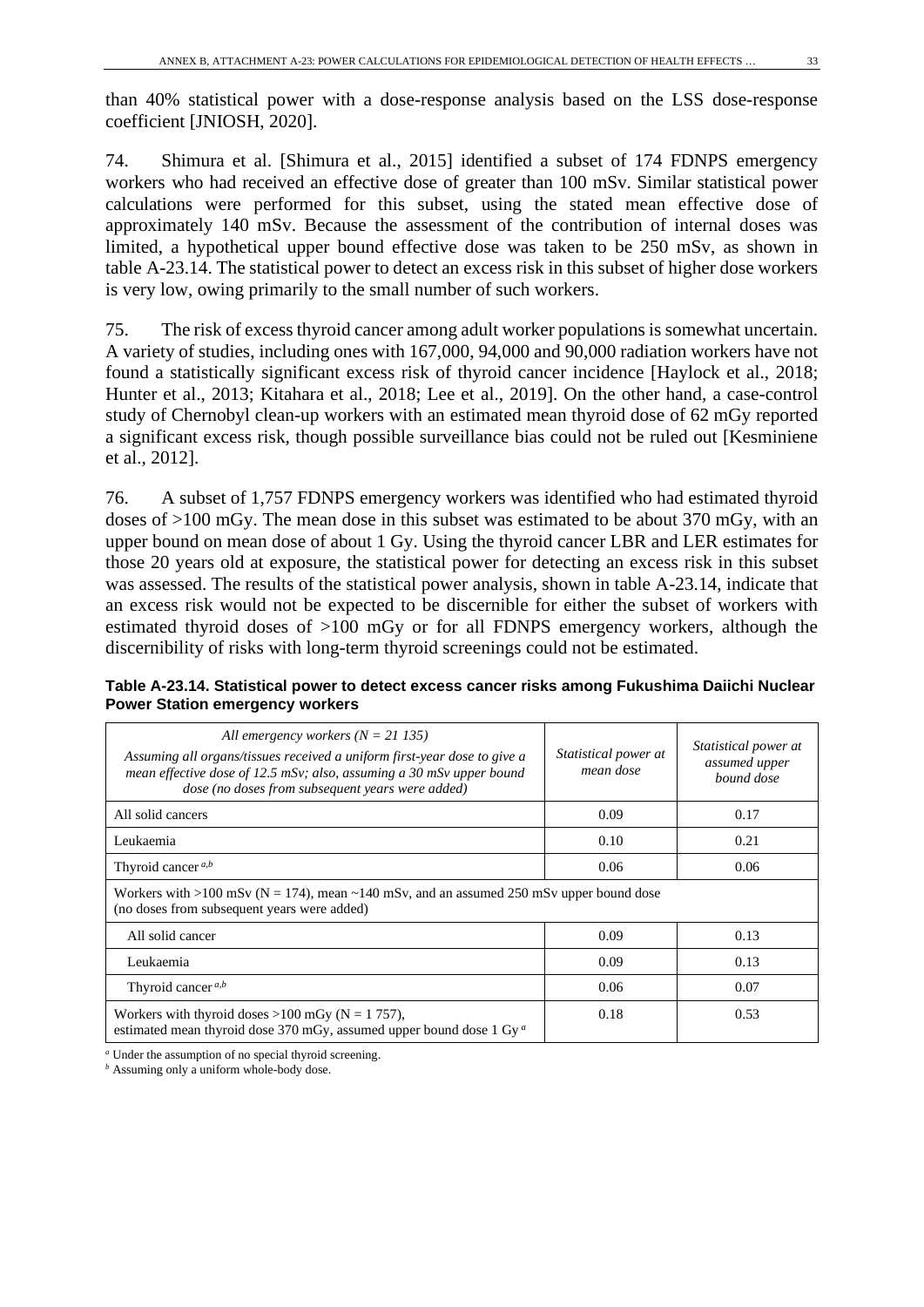## **VII. OVERALL INTERPRETATION AND DISCUSSION**

77. The goal of the statistical power calculations was to determine if radiation risks for several of the most radiosensitive cancers and ages at exposure would likely be discernible above the background rates of those diseases, given the number of relevant individuals and average doses in Fukushima Prefecture. Potential risks to FDNPS emergency workers were also examined.

78. Statistical power analyses were conducted using municipality-average doses and 95% upper bounds on the average doses. Risks were projected using a linear no-threshold model. The approach intentionally built some conservatism into the risk estimation, so as not to underestimate risk. The results generally do not point toward an expectation of discernible risks, given the estimated doses to the population, although there appeared to be some possibility of detecting an excess leukaemia risk in the group who were of ages in utero to five years at the time of the FDNPS accident. Parallel calculations at the 95% upper bound of doses, even though such doses are less likely, have also supported the notion that risks would not be discernible for the most part. As pointed out, especially in paragraph 46 of this attachment, there are reasons to view the several suggestions of potentially detectable elevated risks at the upper bound doses as probably unrealistic in view of the intrinsic variability in cancer rates among localities.

79. Several conservative assumptions were made in estimating statistical power (i.e., assumptions that would tend to overestimate statistical power). The often considerable uncertainties in the lifetime baseline risks (for example, for thyroid cancer) were not accounted for, and such uncertainties would tend to diminish statistical power. Modelling of the Japanese atomic bombing survivor LSS indicates that for a variety of cancer endpoints, the ERR estimate of risk decreases with increasing attained age [Preston et al., 2007]. The modelling of lifetime excess risk here, however, assumed the ERR was constant at all attained ages, which would tend to overestimate risk at the older ages when the models were based primarily on data for younger ages. It was assumed that malignancies in the exposed population could be detected without any under-ascertainment or misdiagnosis. For the analysis of the risk of excess thyroid cancer in the FHMS cohort, a continuing participation rate higher than that actually observed was used to project future risk, and a constant rather than declining rate of thyroid cancer detection was projected although the observed detection rate was declining with successive screenings. These, and other somewhat conservative assumptions, were incorporated to help guard against underestimating the statistical power to detect risks.

80. On the other hand, several limitations of the results of the statistical power analyses should be kept in mind. Ad hoc methods were used to update and adjust the excess rates (LERs, CERs) without conducting a full reassessment with the sophisticated methods that are sometimes employed but require more detailed modelling and more information to implement (e.g., [Little et al., 2010; UNSCEAR, 2008]). However, most of the adjustments and risk coefficients were rather small, so it is not believed that validity was seriously compromised. Perhaps the greatest limitation is that insufficient information was available to model statistical power for doseresponse analyses based on individuals. The only statistical power analysis available based on an individual dose distribution was of FDNPS emergency workers; it confirmed the present findings of low statistical power to detect radiation risk for all solid cancer among the workers [JNIOSH, 2020]. The calculation of statistical power assumed that both LBRs and LERs were known precisely and accurately (without bias), and realistic uncertainties in those estimates could not be taken into account. Furthermore, the power analyses did not incorporate uncertainties in the forms of the models or of the risk-coefficients employed, though they did evaluate dose uncertainties. When calculated LFRs were not available in the original sources, the statistical power analyses were based on simple ERR models rather than EAR models, because EAR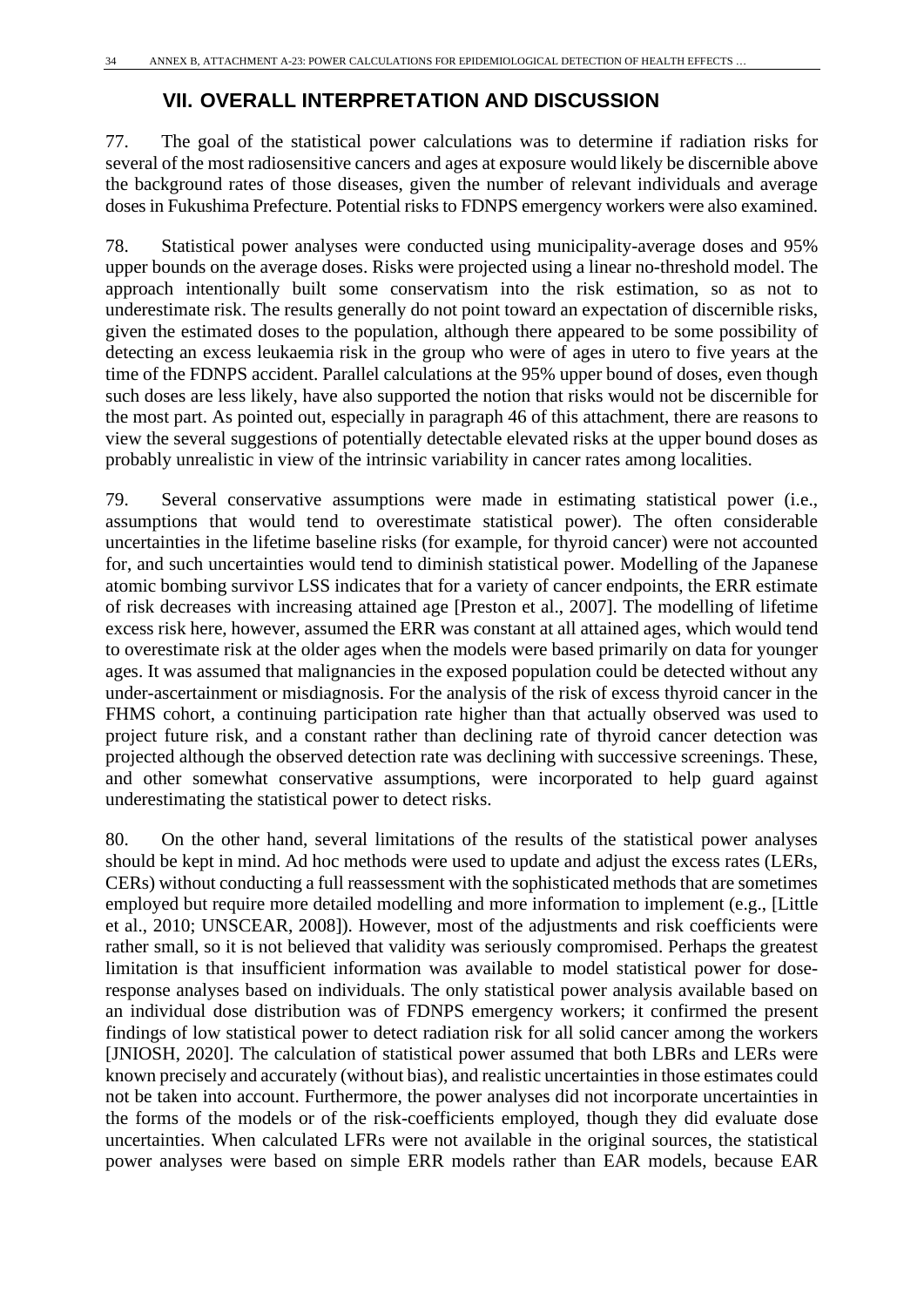coefficients were not always available and EAR models are difficult to generalize across populations, ages and variations in the prevalence of disease screening.

81. The statistical power analyses have implications for potential epidemiological studies of Fukushima risks from ionizing radiation after the FNDPS accident. Epidemiological study designs are likely to include only a fraction of the population of a given age range affected by the FDNPS accident. This implies that the statistical power would probably be less than for the prefecture-wide analyses reported here. Although a dose-response analysis for individuals would likely increase the statistical power if the doses were well estimated, for Fukushima Prefecture residents there are substantial uncertainties in reconstructing individual doses that would restrict the statistical power.

## **VIII.CONCLUSIONS**

82. Analyses were conducted of lifetime risks for particularly radiosensitive malignancies: leukaemia, thyroid cancer and female breast cancer, as well as all solid cancers (excluding thyroid cancer and nonmelanoma skin cancer). For the best estimates of organ/tissue doses, radiation-related risks for these malignancies are not expected to be discernible. For risks at young ages – up to ages 30 or 40 years – the risk of thyroid cancer (without a systematic thyroid screening programme) was not likely to be detectable based on the best estimates (means) of organ/tissue doses, although there was mixed evidence regarding possible discernibility of leukaemia risk after exposure in early childhood. Projections of the FHMS ultrasound thyroid screening programme up to ages 30 or 40 years did not indicate discernible risks using any of three different risk models. Taking dose uncertainties into account, there were a few indications that at the 95% upper bound on the average doses a few risks might be detectable in the future, but those are thought to be unlikely in that, among other things, the variation in background cancer rates will be greater than has been assumed in this assessment. All in all, there was no indication that large excesses of cancer would be expected, and no clear indication that the estimated numerically small excesses would likely be discernible.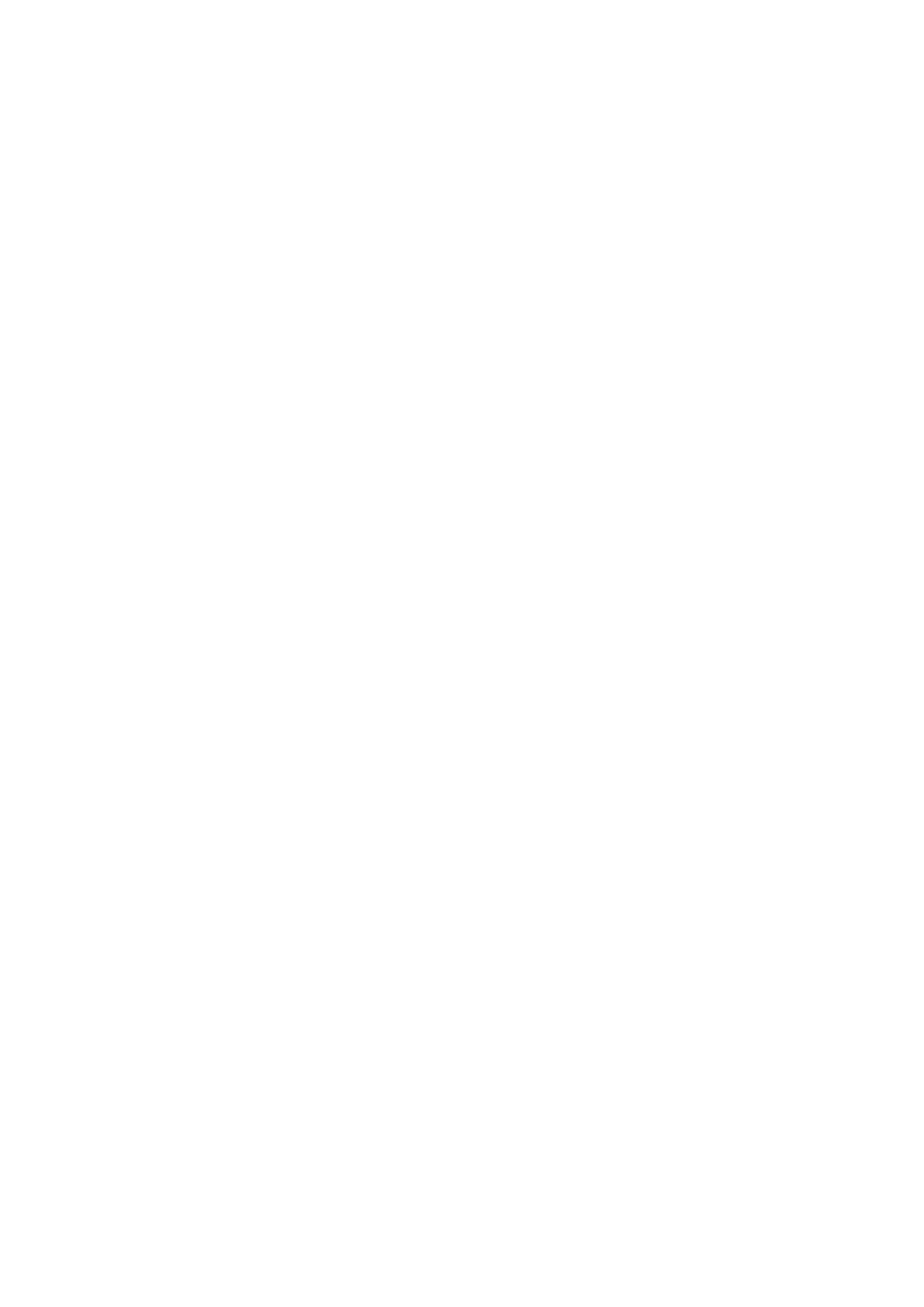## **APPENDIX**

Ē

## **I. CALCULATION OF LIFETIME BASELINE RISKS**

A1. The statistical power attachment [UNSCEAR, 2016] to the UNSCEAR 2013 Report [UNSCEAR, 2014] contained information from formal calculations of LBRs for most of the cancer endpoints being considered here by age at initial exposure and sex [Walsh et al., 2014; WHO, 2013]. Given that the baseline cancer rates used in the UNSCEAR 2013 Report are now somewhat outdated, this assessment updated the previous LBR estimates using newer baseline cancer incidence rates [IARC, 2017].

A2. Specifically, in the 2013 statistical power calculations [UNSCEAR, 2016], the LBRs were based on the average of cancer incidence rates for 2000–2004 in four prefectures (Fukui, Miyagi, Nagasaki and Yamagata) that had reasonably good, long-term prefecture-wide cancer registries [IARC, 2013; Katanoda et al., 2012]. The most recent update of IARC cancer incidence rates for 2008–2012 [IARC, 2017] in the four Japanese prefectures was used for the present calculations. The age- and sex-specific rates for leukaemia, thyroid cancer, breast cancer (females only) and all solid cancer (less nonmelanoma skin cancer and thyroid cancer) were obtained from the IARC tabulations for the prefectures. However, in the case of leukaemia, Nagasaki Prefecture was excluded in calculating the average rates, because it appeared that at older ages the rates were substantially elevated above those of the other prefectures, perhaps because of the radiation exposure by the atomic bombings of Nagasaki, or because of the high prevalence in Nagasaki of adult T-cell leukaemia which is related to HTLV-1 viral exposure [Tajima et al., 1990]. The agesex specific leukaemia rates were applied to the numbers of persons then at risk of an incident firstprimary cancer which were derived after accounting for prior cumulative rates of mortality [Vital Statistics of Japan, 2019] and cancer diagnosis (designated as "cancer-free survival").

A3. These LBRs, shown in table A-23.A1, were then applied to Fukushima Prefecture subgroups by determining the numbers of individuals in the various subgroups defined by sex, age and municipality from the 2010 Japan census data [Statistics Bureau of Japan, 2011]. Additional individuals who were in utero at the time of the FDNPS accident were added to the census numbers and included in the calculations. Table A-23.A1 compares the cumulative lifetime baseline risks from the UNSCEAR 2013 Report and the present report.

| Starting age     | Male                                  |                            | Female                                                                                   |                            |  |  |
|------------------|---------------------------------------|----------------------------|------------------------------------------------------------------------------------------|----------------------------|--|--|
| ( <i>years</i> ) | <b>UNSCEAR 2013 Report</b><br>(LBR(%) | This assessment<br>(LBR(%) | <b>UNSCEAR 2013 Report</b><br>(LBR(%)                                                    | This assessment<br>(LBR(%) |  |  |
|                  |                                       |                            | All solid cancer (except thyroid cancer and nonmelanoma skin cancer) <sup><i>a</i></sup> |                            |  |  |
|                  | 40.6                                  | 42.8                       | 29.0<br>29.9                                                                             |                            |  |  |
| 10               | 40.7                                  | 42.8                       | 29.1                                                                                     | 29.9                       |  |  |
| 20               | 40.7                                  | 42.7                       | 29.1                                                                                     | 29.8                       |  |  |
|                  |                                       | Leukaemia                  |                                                                                          |                            |  |  |
|                  | 0.60                                  | 0.63                       | 0.43                                                                                     | 0.47                       |  |  |
| 10               | 0.58                                  | 0.57                       | 0.41                                                                                     | 0.42                       |  |  |
| 20               | 0.57                                  | 0.55                       | 0.40                                                                                     | 0.40                       |  |  |

**Table A-23.A1. Cumulative lifetime baseline risk (to age 90 years) estimates of selected malignancies, for the UNSCEAR 2013 Report [UNSCEAR, 2014] and this UNSCEAR report**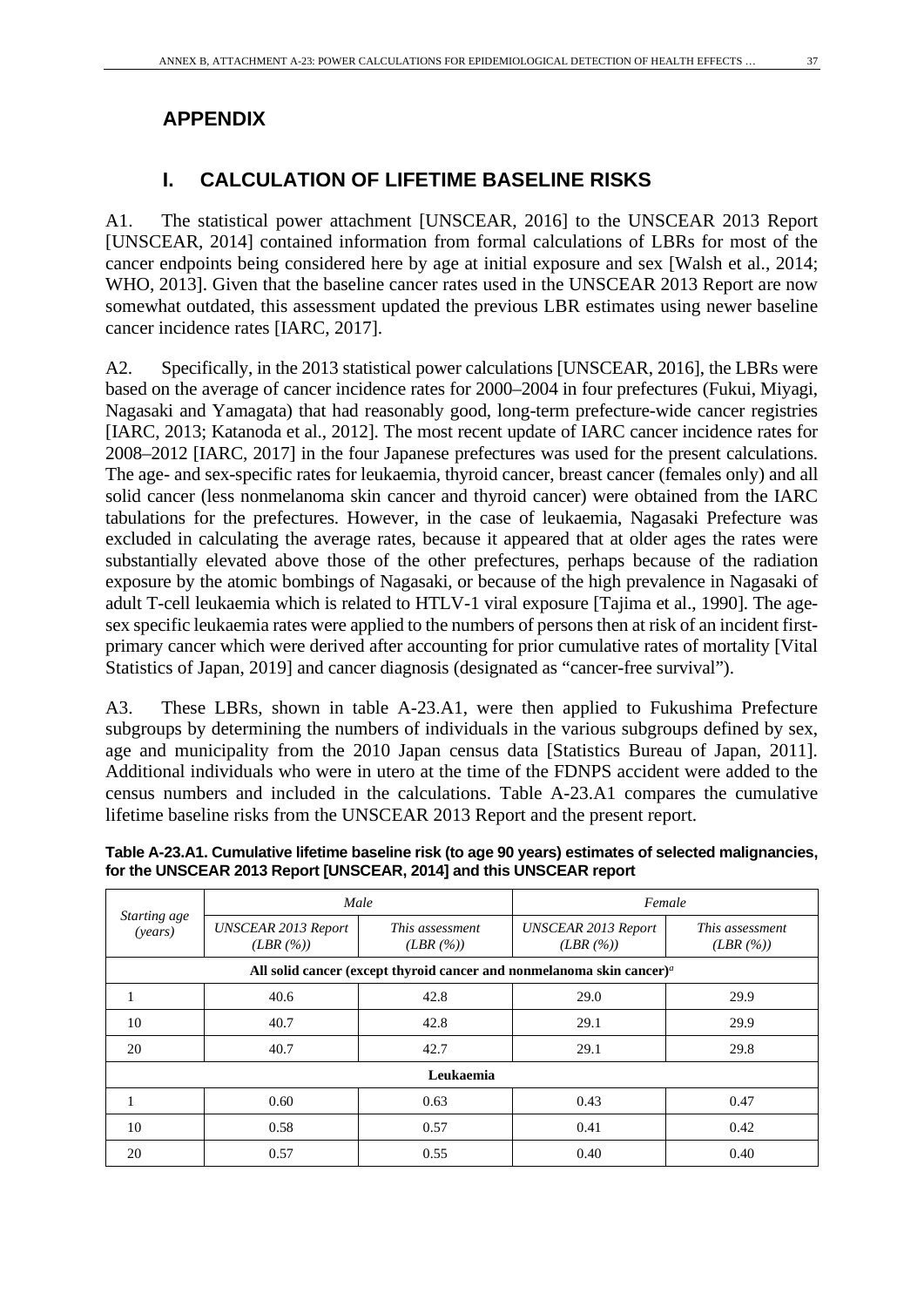|                         | Male                                  |                             | Female                                |                            |  |  |
|-------------------------|---------------------------------------|-----------------------------|---------------------------------------|----------------------------|--|--|
| Starting age<br>(years) | <b>UNSCEAR 2013 Report</b><br>(LBR(%) | This assessment<br>(LBR(%)  | <b>UNSCEAR 2013 Report</b><br>(LBR(%) | This assessment<br>(LBR(%) |  |  |
|                         |                                       | <b>Breast cancer</b>        |                                       |                            |  |  |
|                         |                                       |                             | 5.5                                   | 6.1                        |  |  |
| 10                      |                                       |                             | 5.5                                   | 6.1                        |  |  |
| 20                      |                                       |                             | 5.6                                   | 6.1                        |  |  |
|                         |                                       | Thyroid cancer <sup>a</sup> |                                       |                            |  |  |
|                         | 0.21                                  | 0.37                        | 0.77                                  | 1.15                       |  |  |
| 10                      | 0.21                                  | 0.37                        | 0.77                                  | 1.15                       |  |  |
| 20                      | 0.21                                  | 0.37                        | 0.76                                  | 1.14                       |  |  |

*<sup>a</sup>* Thyroid cancer is treated separately in what follows because doses to the thyroid gland in some geographic areas were substantially greater than doses to other organs. The 2013 LBR thyroid cancer estimates were based on Walsh et al. [Walsh et al., 2014].

## **II. CALCULATION OF LIFETIME EXCESS RISKS AND LIFETIME FRACTIONAL RISKS**

A4. It would theoretically be inappropriate to apply the final cumulative dose to all personyears at risk, as that would imply that the dose received at some late age could affect risk at an earlier time. However, in this study most of the dose was received at early ages; for example, for those exposed at age 1 year, over 70% of the dose was received by 10 years after initial exposure, 95% by 40 years and about 99% by 60 years. For thyroid cancer, a large percentage of the lifetime thyroid dose was received in the first year. Using the calculated lifetime dose (to age 80 years) therefore has virtually no impact on the risk assessment.

A5. Estimated LERs and LFRs for the radiation-related incidence of all solid cancer, breast cancer, leukaemia and thyroid cancer by sex for those of ages 1, 10 or 20 years at the time of the FDNPS accident were developed based on recent risk estimates. For breast cancer and all solid cancer (except nonmelanoma skin cancer and thyroid cancer), the calculation started with the respective age/sex-specific LERs from the WHO Fukushima report [WHO, 2013] which they termed "lifetime attributable risks" (LARs). These were provided in dose-standardized form by Walsh et al. [Walsh et al., 2014]. The applicable estimated doses were to the colon for all solid cancer and the female breast, RBM (leukaemia) and thyroid gland. An LFR is simply the ratio of the LER to its corresponding LBR. For all solid cancer the LERs and LFRs were updated by using the ratio of the newest ERR coefficients for all solid cancer from Grant et al. [Grant et al., 2017] to the ERRs previously used from Preston et al. [Preston et al., 2007]. The ratio of those coefficients was 1.10 for females and 1.03 for males. For female breast cancer the ratio of the age-specific ERR coefficients derived from the recent report of Brenner et al. [Brenner et al., 2018] to the coefficients of the earlier Preston et al. report [Preston et al., 2007] were applied to update the LERs and LFRs. The estimated ratio was 1.29.

A6. The application of the LFRs to the study subgroups defined by sex and age (ages 1, 10, 20 years) entailed several steps:

*(a)* Calculation of organ/tissue doses for municipalities by age groups. For each municipality in Fukushima Prefecture, the numbers of individuals for each sex/age subgroup were determined from the 2010 Japan census data [Statistics Bureau of Japan, 2011], or they were derived from [Fujimori et al., 2014] for those exposed in utero. The person-weighted mean lifetime doses for prefecture residents for the colon (for all solid cancer), RBM (for leukaemia), breast and thyroid gland were estimated by the Committee. Similarly, the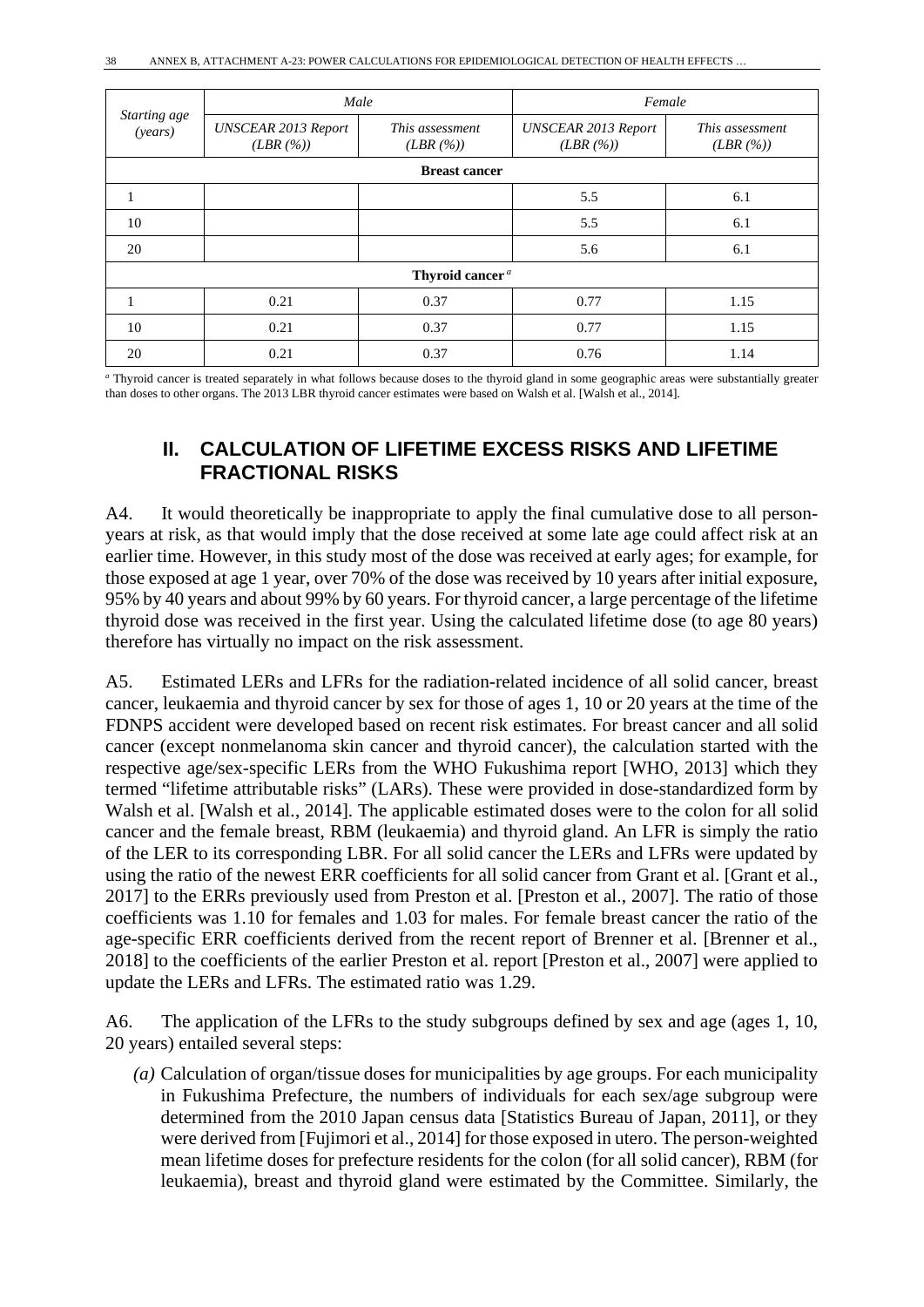95th percentile upper bound estimates of the mean doses were calculated by the Committee by Monte Carlo sampling. Lifetime doses were calculated separately for evacuated and non-evacuated municipalities. Because cumulative doses out to age 80 were estimated by the Committee only for effective dose and absorbed dose to the thyroid, ratios of first-year organ/tissue dose to first-year effective dose were used to estimate lifetime doses for the other organs/tissues of interest, e.g., mean lifetime RBM dose for an age group in a given municipality (and similarly for the 95th percentile upper bound). For example, for leukaemia this was carried out by summing the year-one RBM dose, and the second year to age 80 cumulative dose times the year-one ratio of the RBM dose to effective dose. This was performed for ages 1, 10 and 20 years for each municipality, where typical yearly effective doses to age 80, given a particular year-one dose, were as estimated by the Committee  $(RBM_{Av-Y1} / Eff\text{-}dose_{Av-Y1}) = \text{average ratio of}$ RBM dose to effective dose in year one, based on average doses across municipalities;

- *(b)* Derivation of the mean and 95th percentile upper bound of the mean doses for the subset of municipalities that had estimated lifetime effective doses of >5 mSv at age 1. The estimated mean lifetime doses (estimated cumulative dose over 80 years) and estimated 95th percentile upper bound on the mean lifetime doses were derived in a similar way. If a fraction of individuals was evacuated from a municipality (which notably occurred in three municipalities), only the non-evacuated subset was used. The applicable numbers of individuals for the subgroups defined by sex and age at exposure were estimated from the census data [Statistics Bureau of Japan, 2011];
- *(c)* Another subset included the evacuees, who experienced different patterns of evacuation (40 scenarios in all), and the person-weighted mean doses for relevant organs/tissues were similarly obtained for that subset. The numbers of individuals in the subgroups defined by sex and age at exposure were again estimated. The first-year doses, which took into account both evacuation and destination sites and calendar times, were converted to approximate cumulative lifetime doses for individual cancer sites, using the simplifying assumption that their destination site was their residence for the remaining lifetime;
- *(d)* The LFRs and LERs per 1 mGy were then multiplied by the estimated lifetime mean dose for the subsets of people in various age, sex and dose groups. Strictly speaking, the LFRs and LERs are not precisely linearly related to dose, but at doses below a few hundred mGy a linear dose transform is a good approximation [Walsh et al., 2014]. The LFR (ratio of the LER to the respective LBR) can be used to calculate statistical power;
- *(e)* For the subgroups selected, the estimated LFRs and LERs were also calculated using the 95th percentile upper bounds on the respective mean dose estimates. The 95th percentile upper bounds of the first-year mean doses for the relevant organs were derived for each municipality in Fukushima Prefecture by Monte Carlo sampling as part of the dosimetry evaluation (see attachments A-13 to A-19).

A7. Table A-23.A2 provides a selection of the LFRs that were used to calculate hypothetical lifetime risks of leukaemia attributable to radiation according to various models. A description of the models is given in paragraph 32 of this attachment. Similarly, table A-23.A3 provides a selection of the LFRs that were used to calculate estimated lifetime risks of thyroid cancer (without population screening) according to the designated models, as described in paragraph 38 of this attachment.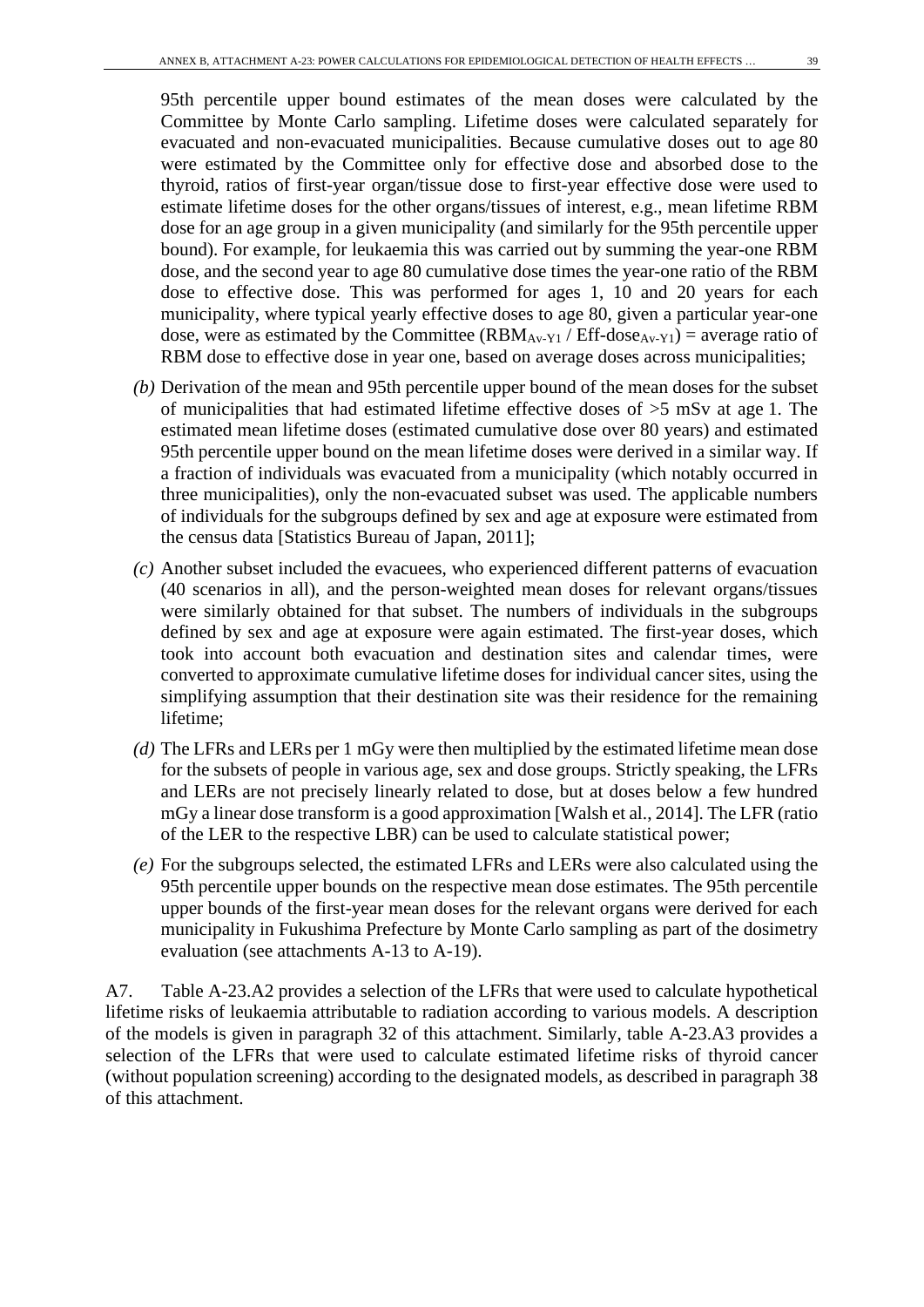**Table A-23.A2. Leukaemia, lifetime fractional risk (LFR) attributable to radiation exposure: LFRs for mean and 95th percentile upper coverage bound on mean lifetime doses by sex and age at the time of the Fukushima Daiichi Nuclear Power Station accident for all residents of evacuated and non-evacuated municipalities and for those with >5 mSv cumulative lifetime effective dose. LFRs are shown for various models of risk**

| $Group$ - sex      |                                     | LFRs $(%)$ using WHO<br>risk estimates <sup>a</sup> |                        | LFRs $(\%)$ using<br><b>UNSCEAR 2020 risk</b><br>estimates <sup>b</sup> |                        | LFRs $(%)$ using LSS risk<br>estimates <sup>c</sup> | LFRs $(\%)$ using pooled<br>risk estimate <sup>d</sup> |                                       |
|--------------------|-------------------------------------|-----------------------------------------------------|------------------------|-------------------------------------------------------------------------|------------------------|-----------------------------------------------------|--------------------------------------------------------|---------------------------------------|
| and age<br>(years) | Mean<br>tissue<br>dose <sup>e</sup> | 95%ile upper<br>bound on<br>mean dose               | Mean<br>tissue<br>dose | 95%ile upper<br>bound on<br>mean dose                                   | Mean<br>tissue<br>dose | 95%ile upper<br>bound on<br>mean dose               | Mean<br>tissue<br>dose                                 | 95%ile upper<br>bound on<br>mean dose |
|                    |                                     |                                                     |                        | Municipalities with cumulative effective dose >5 mSv                    |                        |                                                     |                                                        |                                       |
| Male               |                                     |                                                     |                        |                                                                         |                        |                                                     |                                                        |                                       |
| $\mathbf{1}$       | 2.31                                | 3.74                                                | 10.9                   | 17.6                                                                    | 8.29                   | 13.4                                                | 4.30                                                   | 6.96                                  |
| 10                 | 1.32                                | 2.09                                                | 7.16                   | 11.4                                                                    | 2.76                   | 4.37                                                | 2.74                                                   | 4.34                                  |
| 20                 | 0.96                                | 1.47                                                | 1.20                   | 1.84                                                                    | 1.02                   | 1.56                                                |                                                        |                                       |
| Female             |                                     |                                                     |                        |                                                                         |                        |                                                     |                                                        |                                       |
| $\mathbf{1}$       | 2.19                                | 3.54                                                | 13.2                   | 21.4                                                                    | 9.92                   | 16.0                                                | 4.79                                                   | 7.75                                  |
| 10                 | 1.26                                | 2.00                                                | 9.13                   | 14.5                                                                    | 3.21                   | 5.09                                                | 3.18                                                   | 5.05                                  |
| 20                 | 0.91                                | 1.40                                                | 1.14                   | 1.75                                                                    | 0.67                   | 1.03                                                |                                                        |                                       |
|                    |                                     |                                                     |                        | All municipalities                                                      |                        |                                                     |                                                        |                                       |
| Male               |                                     |                                                     |                        |                                                                         |                        |                                                     |                                                        |                                       |
| $\mathbf{1}$       | 1.64                                | 2.66                                                | 7.70                   | 12.5                                                                    | 5.87                   | 9.55                                                | 3.05                                                   | 4.96                                  |
| 10                 | 0.89                                | 1.41                                                | 4.82                   | 7.65                                                                    | 1.85                   | 2.94                                                | 1.84                                                   | 2.92                                  |
| 20                 | 0.69                                | 1.06                                                | 0.86                   | 1.32                                                                    | 0.73                   | 1.12                                                |                                                        |                                       |
| Female             |                                     |                                                     |                        |                                                                         |                        |                                                     |                                                        |                                       |
| $\mathbf{1}$       | 1.55                                | 2.52                                                | 9.38                   | 15.3                                                                    | 7.02                   | 11.4                                                | 3.39                                                   | 5.52                                  |
| 10                 | 0.85                                | 1.35                                                | 6.14                   | 9.75                                                                    | 2.16                   | 3.43                                                | 2.14                                                   | 3.40                                  |
| 20                 | 0.65                                | 1.00                                                | 0.82                   | 1.26                                                                    | 0.48                   | 0.74                                                |                                                        |                                       |

*<sup>a</sup>* [Walsh et al., 2014; WHO, 2013].

*<sup>b</sup>* [UNSCEAR, 2020].

*<sup>c</sup>* [Hsu et al., 2013].

*<sup>d</sup>* [Little et al., 2018].

<sup>*e*</sup> Based on cumulative mean doses and 95th percentile upper bounds on the means, summed to age 80 years.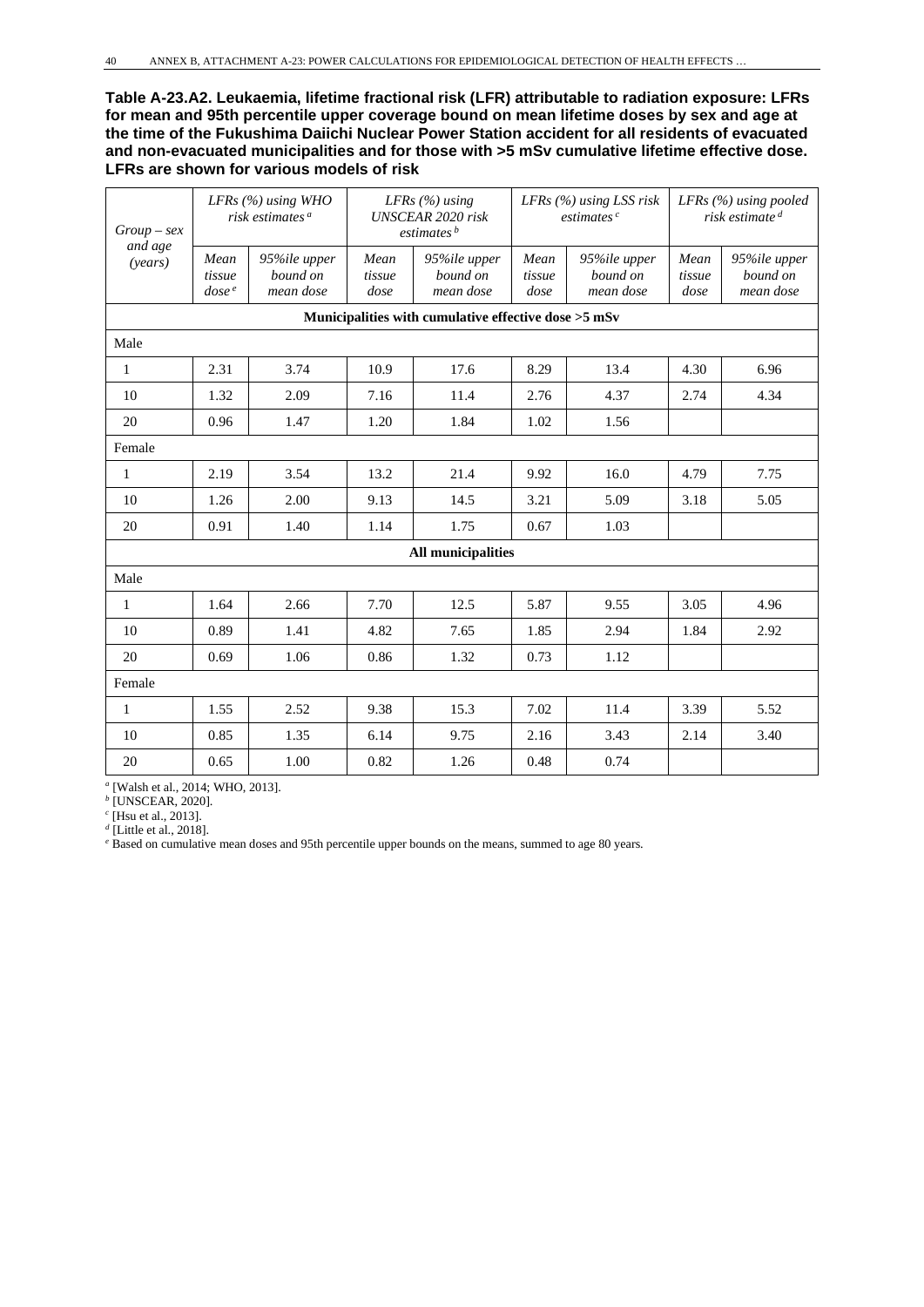**Table A-23.A3. Thyroid cancer (without systematic screening), lifetime fractional risk (LFR) attributable to radiation exposure: LFRs for mean and 95th percentile upper coverage bound on the mean lifetime doses by sex and age at the time of the Fukushima Daiichi Nuclear Power Station accident for all residents of evacuated and non-evacuated municipalities and for those with thyroid doses >5 mGy in the first year. LFRs are shown for various models of risk**

|                                  |                              | LFRs $(%)$ using WHO<br>risk estimates <sup>a</sup>         |                        | LFRs $(%)$ using LSS<br>risk estimates <sup>b</sup> |                        | LFRs $(\%)$ using<br>Chernobyl risk<br>estimates <sup>c</sup> | LFRs $(\%)$ using<br>pooled risk estimate <sup>d</sup> |                                          |  |
|----------------------------------|------------------------------|-------------------------------------------------------------|------------------------|-----------------------------------------------------|------------------------|---------------------------------------------------------------|--------------------------------------------------------|------------------------------------------|--|
| $Group$ – sex and<br>age (years) | Mean<br>tissue<br>$\cos e^e$ | 95%ile<br>upper<br>bound on<br>mean dose                    | Mean<br>tissue<br>dose | 95%ile<br>upper<br>bound on<br>mean dose            | Mean<br>tissue<br>dose | 95%ile<br>upper<br>bound on<br>mean dose                      | Mean<br>tissue<br>$\frac{dose}{dt}$                    | 95%ile<br>upper<br>bound on<br>mean dose |  |
|                                  |                              | Municipalities with first year absorbed thyroid dose >5 mGy |                        |                                                     |                        |                                                               |                                                        |                                          |  |
| Male                             |                              |                                                             |                        |                                                     |                        |                                                               |                                                        |                                          |  |
| 1                                | 5.40                         | 10.9                                                        | 3.11                   | 6.26                                                | 5.99                   | 12.0                                                          | 6.68                                                   | 13.4                                     |  |
| 10                               | 3.88                         | 8.12                                                        | 2.55                   | 5.33                                                | 3.83                   | 8.02                                                          | 5.91                                                   | 12.4                                     |  |
| 20                               | 1.56                         | 3.07                                                        | 0.46                   | 0.90                                                |                        |                                                               | 1.56                                                   | 3.07                                     |  |
| Female                           |                              |                                                             |                        |                                                     |                        |                                                               |                                                        |                                          |  |
| 1                                | 6.67                         | 13.42                                                       | 3.11                   | 6.26                                                | 7.19                   | 14.5                                                          | 8.09                                                   | 16.3                                     |  |
| 10                               | 4.87                         | 10.2                                                        | 2.55                   | 5.33                                                | 9.65                   | 6.16                                                          | 7.35                                                   | 15.4                                     |  |
| 20                               | 1.56                         | 3.07                                                        | 0.46                   | 0.90                                                |                        |                                                               | 1.56                                                   | 1.82                                     |  |
|                                  |                              |                                                             |                        | <b>All municipalities</b>                           |                        |                                                               |                                                        |                                          |  |
| Male                             |                              |                                                             |                        |                                                     |                        |                                                               |                                                        |                                          |  |
| $\mathbf{1}$                     | 4.24                         | 8.45                                                        | 2.44                   | 4.87                                                | 4.70                   | 9.37                                                          | 5.24                                                   | 10.4                                     |  |
| 10                               | 2.16                         | 4.34                                                        | 1.42                   | 2.85                                                | 2.14                   | 4.29                                                          | 3.30                                                   | 6.62                                     |  |
| 20                               | 0.85                         | 1.61                                                        | 0.25                   | 0.47                                                |                        |                                                               | 0.85                                                   | 1.61                                     |  |
| Female                           |                              |                                                             |                        |                                                     |                        |                                                               |                                                        |                                          |  |
| $\mathbf{1}$                     | 5.24                         | 10.4                                                        | 2.44                   | 4.87                                                | 5.64                   | 11.2                                                          | 6.35                                                   | 12.7                                     |  |
| 10                               | 2.72                         | 5.45                                                        | 1.42                   | 2.85                                                | 2.57                   | 5.76                                                          | 4.10                                                   | 8.23                                     |  |
| 20                               | 085                          | 1.61                                                        | 0.25                   | 0.47                                                |                        |                                                               | 0.85                                                   | 1.01                                     |  |

*<sup>a</sup>* [Walsh et al., 2014; WHO, 2013].

*<sup>b</sup>* [Furukawa et al., 2013]. *<sup>c</sup>* [Brenner et al., 2011; Zablotska et al., 2011].

*<sup>d</sup>* [Lubin et al., 2017].

*<sup>e</sup>* Based on cumulative mean doses and 95th percentile upper bounds on the means, summed to age 80 years.

## **III. LEUKAEMIA RISK: CALCULATION OF CUMULATIVE FRACTIONAL RISK FROM AGES 1 OR 10 YEARS TO AGES 30 AND 40 YEARS**

A8. The CFRs of the models employed for estimating leukaemia risks from ages 1 or 10 years to 30 and 40 years of age are given in table A-23.A4. The values are scaled to the estimated cumulative doses for all municipalities in Fukushima Prefecture up to 28 or 38 years of age, respectively, to allow for a two-year dose latency period. The same coefficients per 100 mGy were applied for both sexes, as no statistically significant differentials by sex were reported. Cumulative baseline rates are also reported for males and females.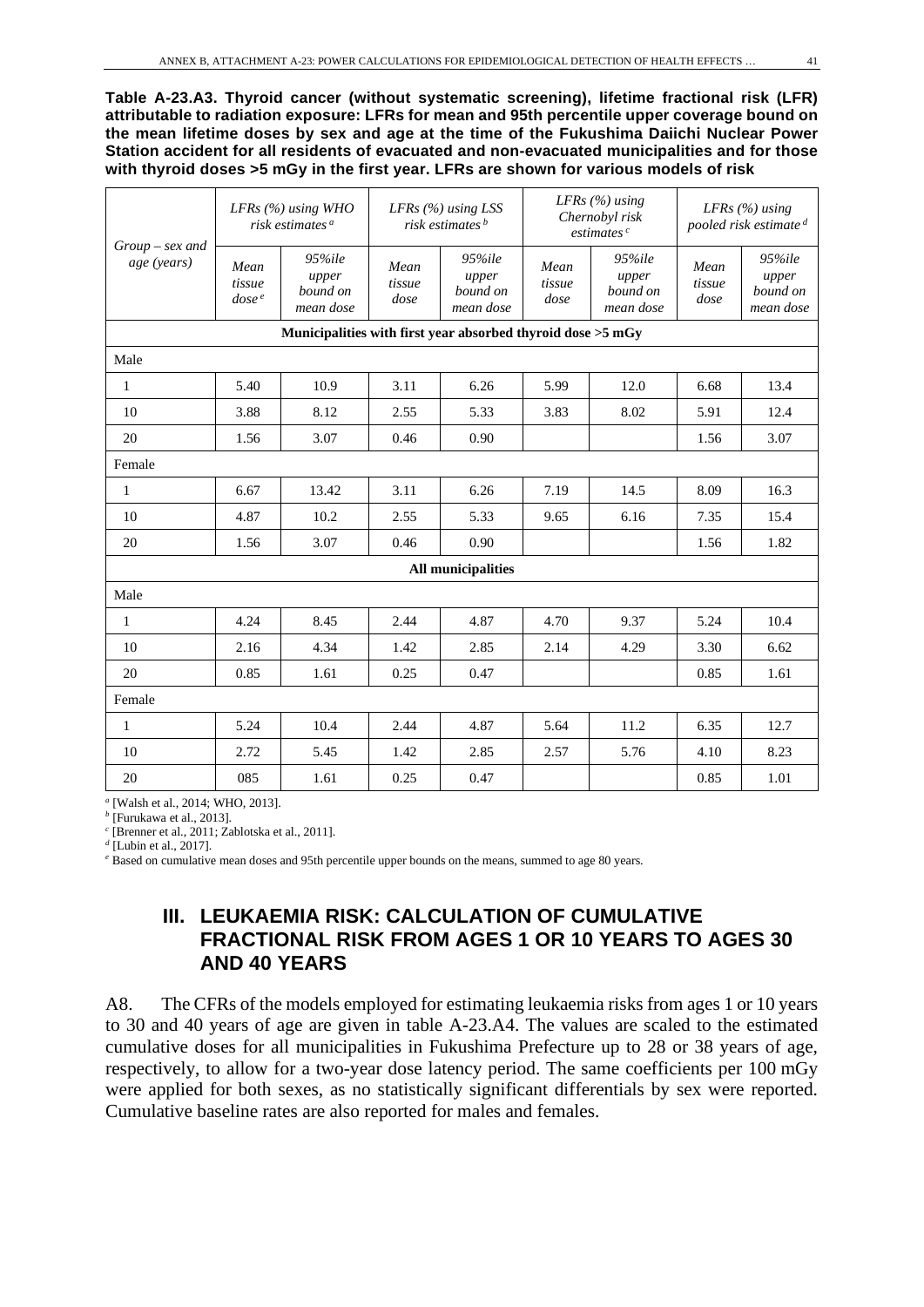**Table A-23.A4. Leukaemia, cumulative fractional risk (CFR) attributable to radiation exposure: CFRs for mean and 95th percentile upper coverage bound on the mean cumulative doses by age at the time of the Fukushima Daiichi Nuclear Power Station accident to ages 30 or 40 years, for all residents of evacuated and non-evacuated municipalities and for municipalities with >5 mSv cumulative effective doses. LFRs are shown for various models of risk**

| Age initial                                          | Cumulative                            |                                      | <b>CFRs</b> using UNSCEAR<br>2020 risk estimates $a$ |                                  | CFRs using LSS risk<br>estimates <sup>b</sup>          | CFRs using pooled-<br>analysis risk estimates <sup>c</sup> |                                                     |  |  |  |  |  |  |
|------------------------------------------------------|---------------------------------------|--------------------------------------|------------------------------------------------------|----------------------------------|--------------------------------------------------------|------------------------------------------------------------|-----------------------------------------------------|--|--|--|--|--|--|
| exposure to<br>final age of<br>observation           | baseline risk:<br>male; female<br>(%) | At mean<br>tissue<br>dose<br>$(%)^d$ | At $95\%$ ile<br>upper bound<br>on mean dose<br>(%)  | At mean<br>tissue<br>dose<br>(%) | At $95\%$ ile<br>upper bound<br>on mean<br>dose $(\%)$ | At mean<br>tissue<br>dose<br>(%)                           | At $95\%$ ile<br>upper bound<br>on mean dose<br>(%) |  |  |  |  |  |  |
| Municipalities with cumulative effective dose >5 mSv |                                       |                                      |                                                      |                                  |                                                        |                                                            |                                                     |  |  |  |  |  |  |
| $1 - 30$                                             | 0.113; 0.096                          | 32.2                                 | 52.0                                                 | 30.5                             | 49.3                                                   | 9.3                                                        | 15.1                                                |  |  |  |  |  |  |
| $1 - 40$                                             | 0.146:0.129                           | 34.9                                 | 56.4                                                 | 25.0                             | 40.5                                                   | 9.8                                                        | 15.8                                                |  |  |  |  |  |  |
| $10 - 30$                                            | 0.062; 0.052                          | 28.5                                 | 45.1                                                 | 10.9                             | 17.3                                                   | 8.0                                                        | 12.6                                                |  |  |  |  |  |  |
| $10 - 40$                                            | 0.095; 0.086                          | 32.1                                 | 50.8                                                 | 8.8                              | 13.9                                                   | 8.7                                                        | 13.8                                                |  |  |  |  |  |  |
|                                                      |                                       |                                      | All municipalities                                   |                                  |                                                        |                                                            |                                                     |  |  |  |  |  |  |
| $1 - 30$                                             | 0.113; 0.096                          | 23.3                                 | 37.9                                                 | 22.1                             | 36.0                                                   | 6.7                                                        | 11.0                                                |  |  |  |  |  |  |
| $1 - 40$                                             | 0.146; 0.129                          | 24.1                                 | 39.2                                                 | 17.3                             | 28.1                                                   | 6.7                                                        | 11.0                                                |  |  |  |  |  |  |
| $10 - 30$                                            | 0.062; 0.052                          | 24.1                                 | 39.2                                                 | 9.2                              | 15.0                                                   | 6.7                                                        | 11.0                                                |  |  |  |  |  |  |
| $10 - 40$                                            | 0.095; 0.086                          | 24.9                                 | 40.5                                                 | 6.8                              | 11.1                                                   | 6.7                                                        | 11.0                                                |  |  |  |  |  |  |

*<sup>a</sup>* [UNSCEAR, 2020].

*<sup>b</sup>* [Hsu et al., 2013; UNSCEAR, 2020].

*<sup>c</sup>* [Little et al., 2018].

*<sup>d</sup>* Using RBM cumulative mean doses or 95th percentile upper bound on the means summed to ages 28 (for risk to age 30) or 38 (for risk to age 40).

## **IV. THYROID CANCER RISK: CALCULATION OF CUMULATIVE EXCESS RISK AND CUMULATIVE FRACTIONAL RISK TO AGES 30 OR 40 YEARS**

A9. Three approaches were used in estimating CERs for thyroid cancer (without systematic thyroid screening) up to ages 30 or 40 years. First, thyroid cancer CER estimates of radiation risk after exposure at ages 1 or 10 years were [UNSCEAR, 2020] based on ERR estimates from the Japanese atomic bombing survivor LSS [Furukawa et al., 2013; Jacob et al., 2014] which were adopted as CFR estimates. The CFR estimates at a thyroid dose of 100 mGy were 0.196, 0.128 and 0.027 at ages 1, 10 and 20 years, respectively.

A10. Second, CFRs were calculated based on two studies of exposure to radioactive iodine isotopes from the Chernobyl accident in the Ukraine [Brenner et al., 2011] and Belarus [Zablotska et al., 2011]. Both studies had individual estimates of dose from <sup>131</sup>I based mainly on thyroid measurements made within a few weeks after the accident, with additional modelling of related characteristics [Likhtarov et al., 2014] (but with fewer individual thyroid measurements of radioactive iodine exposure in the Belarus study). In neither study did the ERR estimates differ statistically significantly by sex: female ERRs tended to be larger in the Ukraine study, but male ERRs were nominally larger in the Belarusian study. For those exposed at ages 0–3 or 0–4 years, the ERRs were 0.74 (95% CI: not estimable) and 0.40 (95% CI: 0.10, 1.5) per 100 mGy for the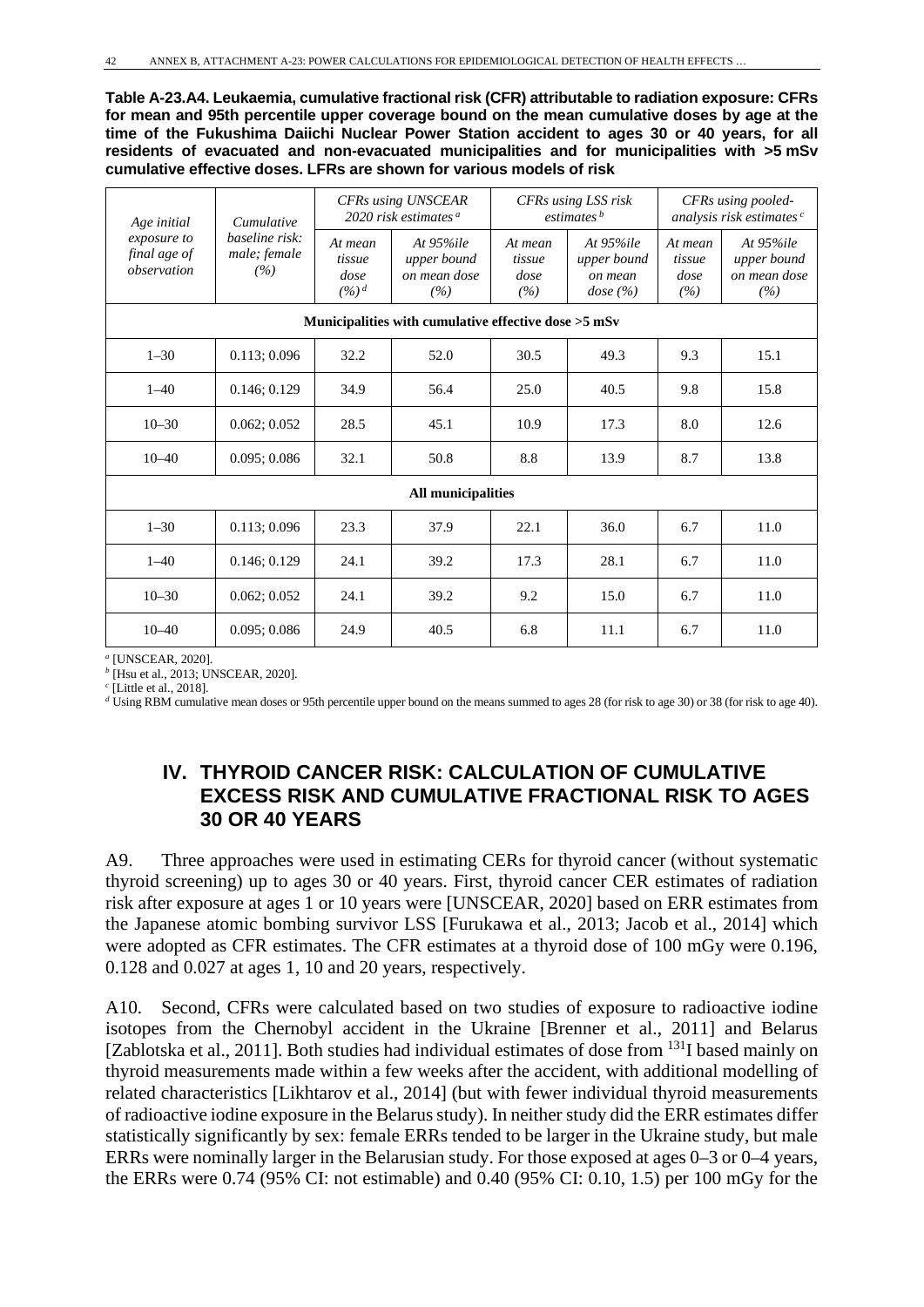Ukrainian and Belarusian studies, respectively. At ages 4 or 5 to 11 years, the ERRs were 0.16 (95% CI: 0, 0.85) and 0.20 (95% CI: 0.041, 0.62) per 100 mGy, respectively. For calculating CFR estimates, approximate averages of the ERRs were used as notional coefficients: CFR of 0.58 per 100 mGy for exposure at age 1 year and 0.18 for age 10 years.

A11. Third, CFRs were also calculated based on a recent pooled analysis of nine studies of low-dose childhood external radiation exposure [Lubin et al., 2017]. The ERR coefficient derived from individuals who received thyroid doses up to 100 mGy was used as the CFR: 0.86 at 100 mGy. Since Lubin et al. [Lubin et al., 2017] did not find statistically significant differences in risk coefficients by age at exposure, the same coefficient was applied for those exposed at 1 and 10 years of age.

## **V. FUKUSHIMA HEALTH MANAGEMENT SURVEY THYROID CANCER RISK: CALCULATIONS BASED ON THE FUKUSHIMA HEALTH MANAGEMENT SURVEY ULTRASOUND THYROID EXAMINATION PROGRAMME**

A12. Data were evaluated for the first three rounds of FHMS ultrasound thyroid examinations (hereafter, "screenings") to apply risk coefficients to estimate the likelihood that excess thyroid cancer would be detectable in the FHMS study.

A13. The rates of ascertained thyroid cancers has declined with successive rounds of ultrasound screening, even though usual sporadic thyroid cancer rates increase with age. The decrease probably reflects a "harvesting effect" when there are multiple rounds of screening within a few years: the first "prevalence" screening detects both indolent pre-existing cancers and early incident cancers, and the early detection leads to lower numbers of detected cases at later screenings [Jacob et al., 2014]. Thus, the overall rates of thyroid cancer per year on average for the intervals (from the FDNPS accident to the first screening, then between successive screenings) were estimated to be 2.0, 1.2 and 0.6 per 10,000 persons per year for the first three rounds of screening, respectively. The second and third screenings were considered to represent incident cancers (i.e., newly occurring cancers), which are the primary basis of the calculations.

A14. The analysis was based on the number of screened people at the second round of screening because:

- The first round of screening primarily reflected the prevalence of detectable thyroid cancers before radiation effects would be expressed (the first round of screening began about six months after the FDNPS accident and continued until about four years after the accident), and many of these thyroid cancers would have been present at the time of the accident;
- It was thought unlikely that the number of future screened people would increase beyond the second round number of participants. This was borne out by the decreasing numbers screened in rounds 1, 2 and 3: 300,476, 270,516 and 217,904, respectively. Beginning with round 2, an unknown number of individuals who were exposed in utero (out of a total of about 16,000 in Fukushima Prefecture [Fujimori et al., 2014]) were also screened and were included in the age 1 year numbers used in the calculations. Analyses also added into the baseline rate the age-appropriate rate of thyroid cancer detected at the first screening, which increased the statistical power slightly. Since the first screening occurred within roughly 0.5–4 years after the accident, the first screening thyroid cancer rate was only added in for the 10-year-old cohort, because, in the first screening, no thyroid cancers were diagnosed among those younger than 6 years of age at the accident, so the rate was zero for those considered to be exposed at one year of age.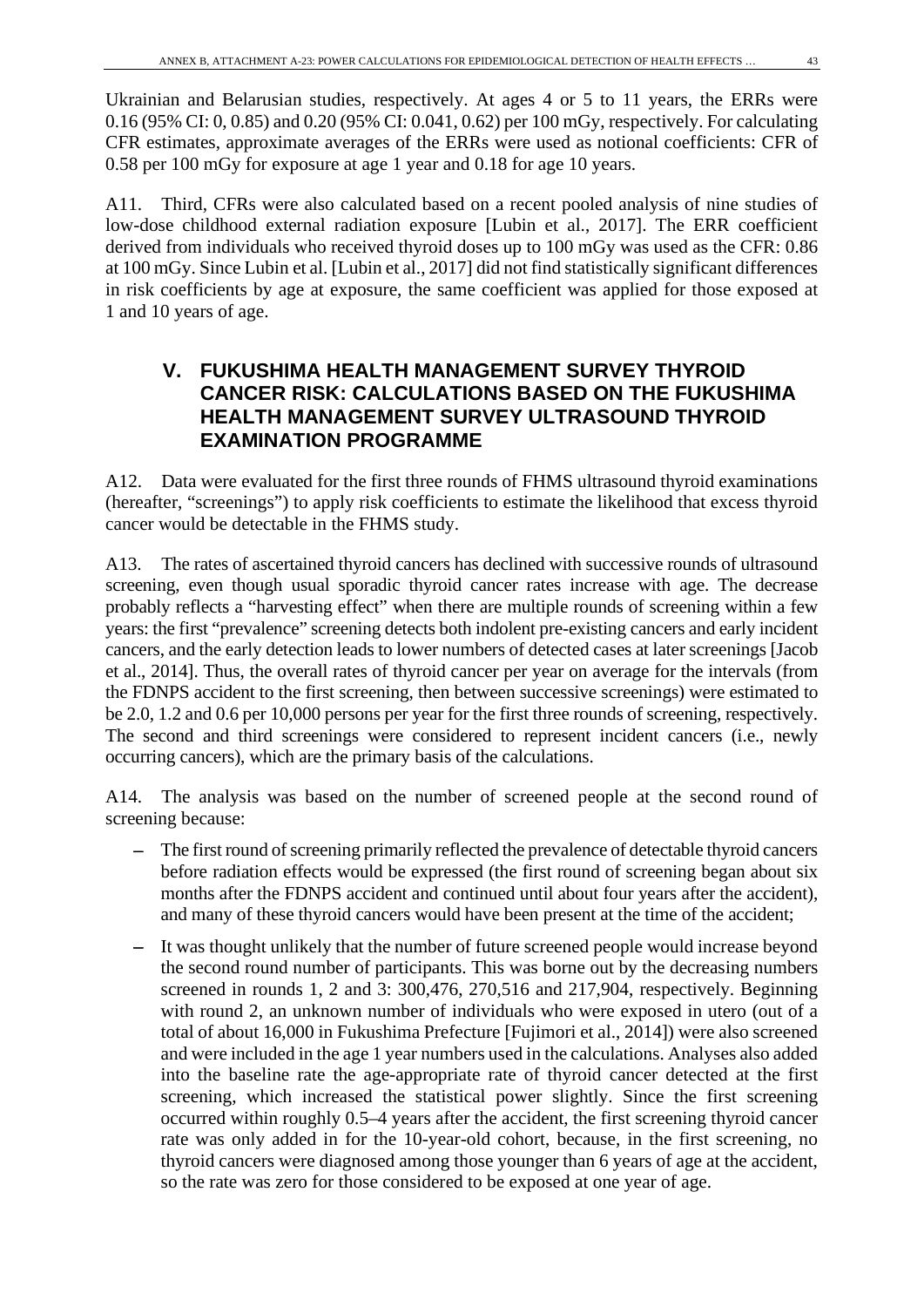A15. First, the numbers of screened people in the subcohorts had to be established. As elaborated below, the number of screened people and cancers ascertained, by age and sex, was based on numbers in the second and third rounds of screening.

A16. Certain approximations had to be made to model risk in the FHMS. Because the numbers of screened males and females by age at initial exposure were not available, approximate fractions of the screened FHMS cohort by age and sex were made from the results of the firstround screening, which was conducted soon after the accident. The fraction of total screened people who were tallied as ages 0–5 years at the time of the first round of screening was considered to be the fraction in the age 1 year group, and the remaining proportion, those of ages 6–18 years at first round screening, was considered the fraction in the 10-year-old group. These fractions were applied to the second round of screening to define the age 1 year and age 10 years groups. The proportion of those with first-year doses >5 mGy also was approximated from the corresponding proportion of 1-year-old infants in Fukushima Prefecture who were in municipalities with first-year thyroid doses >5 mGy; this proportion was applied to define >5 mGy groups in the FHMS.

A17. The modelling of thyroid cancer in the FHMS approximated the observed yearly rates of thyroid cancer based on male and female observed cancers by year of age and categorized into the FHMS-reported age-category denominators. Estimates of average intervals of time from the FDNPS accident to first screening, first to second screening, and second to third screening were then applied to derive estimates of annual rates of thyroid cancer. The estimated intervals were 1.95, 2.10 and 2.15 years, respectively.

### **1. Calculation of cumulative baseline risks**

A18. Because the FHMS thyroid ultrasound examinations have found high frequencies of suspected/confirmed thyroid cancer, there is no other existing reference with comparable baseline thyroid cancer rates. Therefore an ad hoc methodology was employed to estimate CBRs of thyroid cancer from existing FHMS data, and then to project CBRs into the future up to ages 30 or 40 years. The approach was to use the actual rates of thyroid cancer found in the rounds of screening for various age groups up to 20 years of age. As described above, the numbers of thyroid cancers by screening age and sex were obtained in rounds 2 and 3 of the FHMS screening, and sex and age-specific annual rates of "suspected or confirmed" thyroid cancers detected by fine-needle aspiration biopsy were estimated up to age 20 years. The rates for various age groups were derived from [FHMS, 2016; FHMS, 2017; FHMS, 2020].

A19. After age 20 years the rates were projected forward to age 30 or 40 years by assuming the annual thyroid cancer rates with screening would increase in proportion to the corresponding age-related baseline rates of thyroid cancer (without both radiation and systematic screening) in the Japanese population. The rates were calculated to increase by about 5.6% per year of age for males and 5.7% for females, based on four tumour registries in unexposed prefectures. However, because the proportion participating in the FHMS screening after about age 18 years fell off sharply in the second and third rounds of screening to 25.7% and 16.4%, respectively, the modelling was made more realistic by taking the participation rate into account. A conservative assumption (that is, overestimating the theoretical number of detected cancers) was made that 30% continued to be examined from age 20 to ages 30 or 40 years, while the remaining 70% would have only baseline thyroid cancer rates for ages 20 to 30, or 20 to 40, corresponding to the rates elsewhere in Japan where there is almost no population ultrasound screening of young adults. This projection is also likely to be conservative, because it ignores the "harvesting" effect of the early detection of thyroid cancers.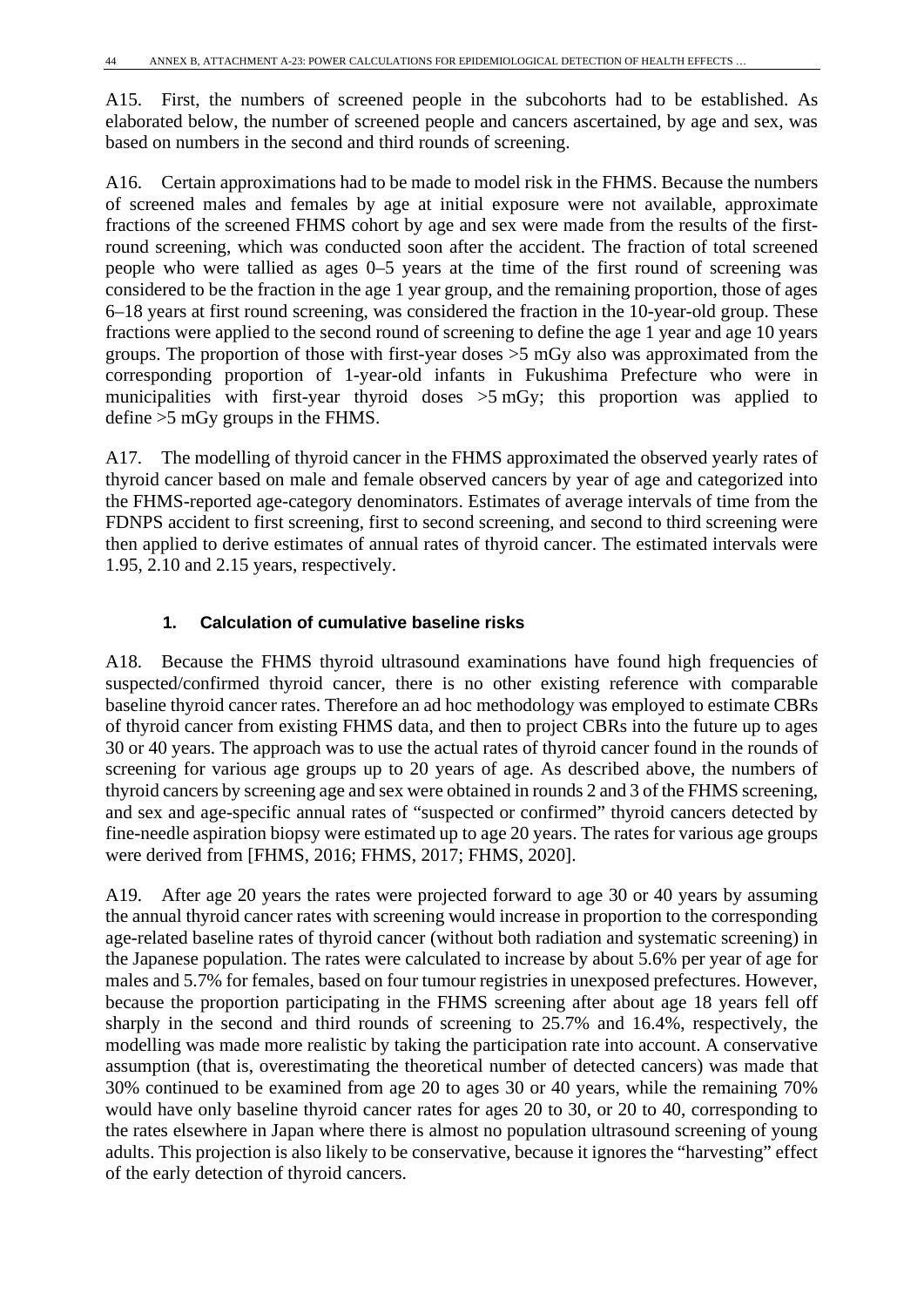- A20. The steps to estimate the CBRs are briefly described:
	- *(a)* The sex- and age-specific person-weighted average annual rates of thyroid cancer were calculated for the second and third rounds of screening ("incident cancers") based on the numbers of thyroid cancers found in various age categories, as given in FHMS reports. Average intervals between screenings were estimated to convert the risks to average annual rates;
	- *(b)* Beginning with the sex- and age-specific numbers of screened people and thyroid cancers observed in the second and third rounds of FHMS screening, annual sex- and age-specific cancer rates were estimated from the screening data to derive the cumulative thyroid cancer risk up to age 20 years. To implement this, lifetable calculations were performed, adjusting for cancer-free survival, i.e., decrementing the population at risk yearly to account for the estimated proportions with prior mortality (based on all-Japan rates) or prior thyroid cancers (from the FHMS data);
	- *(c)* After 20 years of age, the annual percentage increase in thyroid cancer rates was calculated (using the averages of rates from four essentially unexposed prefectures – (Fukui, Miyagi, Nagasaki and Yamagata) [IARC, 2017] based on the ratio of the rates at age 35–39 years to the rates at age 20–24 years, separately for males and females. The annual percentage increases were then applied to estimate thyroid cancer rates for ages 21–30 years or 21–40 years. The increments were about 5.6% per year for males and 5.7% for females. Annual proportional increments were applied to the age 20 cumulative screening rates of thyroid cancer for 30% of the cohort, the proportion assumed to continue with screening, and the baseline thyroid cancer rates without screening were applied to the remaining 70%.

A21. Table A-23.A5 shows basic data for the second and third rounds of screening, from which the FHMS CBRs were generated. Information on the first-round screening is presented also, even though first screening results were used only to increment the baseline rate of thyroid cancer at age 10 years (using the rate for ages 11–15 years).

|                             |                |              | Age at screening (years) <sup>a</sup> |           |         |
|-----------------------------|----------------|--------------|---------------------------------------|-----------|---------|
| <b>First screening</b>      | $0 - 5$        | $6 - 10$     | $11 - 15$                             | $16 - 22$ | Total   |
| No. males                   | 45 065         | 47 201       | 43 351                                | 16 068    | 151 685 |
| No. S/M thyroid cancers $b$ | $\Omega$       | $\Omega$     | 11                                    | 28        | 39      |
| Yearly rate $c,d$           | $\Omega$       | $\mathbf{0}$ | 1.3                                   | 9.0       | 1.3     |
| No. females                 | 42732          | 44 804       | 42 769                                | 18486     | 148791  |
| No. S/M thyroid cancers     | $\Omega$       | 1            | 19                                    | 57        | 77      |
| Yearly rate                 | $\Omega$       | 0.11         | 2.3                                   | 15.8      | 2.7     |
| <b>Second screening</b>     | $2 - 7$        | $8 - 12$     | $13 - 17$                             | $18 - 23$ | Total   |
| No. males                   | 31 764         | 43 683       | 45 5 26                               | 15414     | 136 387 |
| No. S/M thyroid cancers     | $\Omega$       | 5            | 9                                     | 18        | 32      |
| Yearly rate                 | $\Omega$       | 0.55         | 0.94                                  | 5.6       | 1.1     |
| No. females                 | 30 072         | 41 699       | 44 017                                | 18 3 22   | 134 110 |
| No. S/M thyroid cancers     | $\overline{0}$ | 3            | 22                                    | 14        | 39      |
| Yearly rate                 | 0.34           | 2.4          | 3.6                                   | 1.4       | 1.4     |

**Table A-23.A5. Number of participants, number of cytologically diagnosed suspicious/malignant (S/M) thyroid tumours and annual rates of tumours by sex and age group at screening, for the first through third screenings**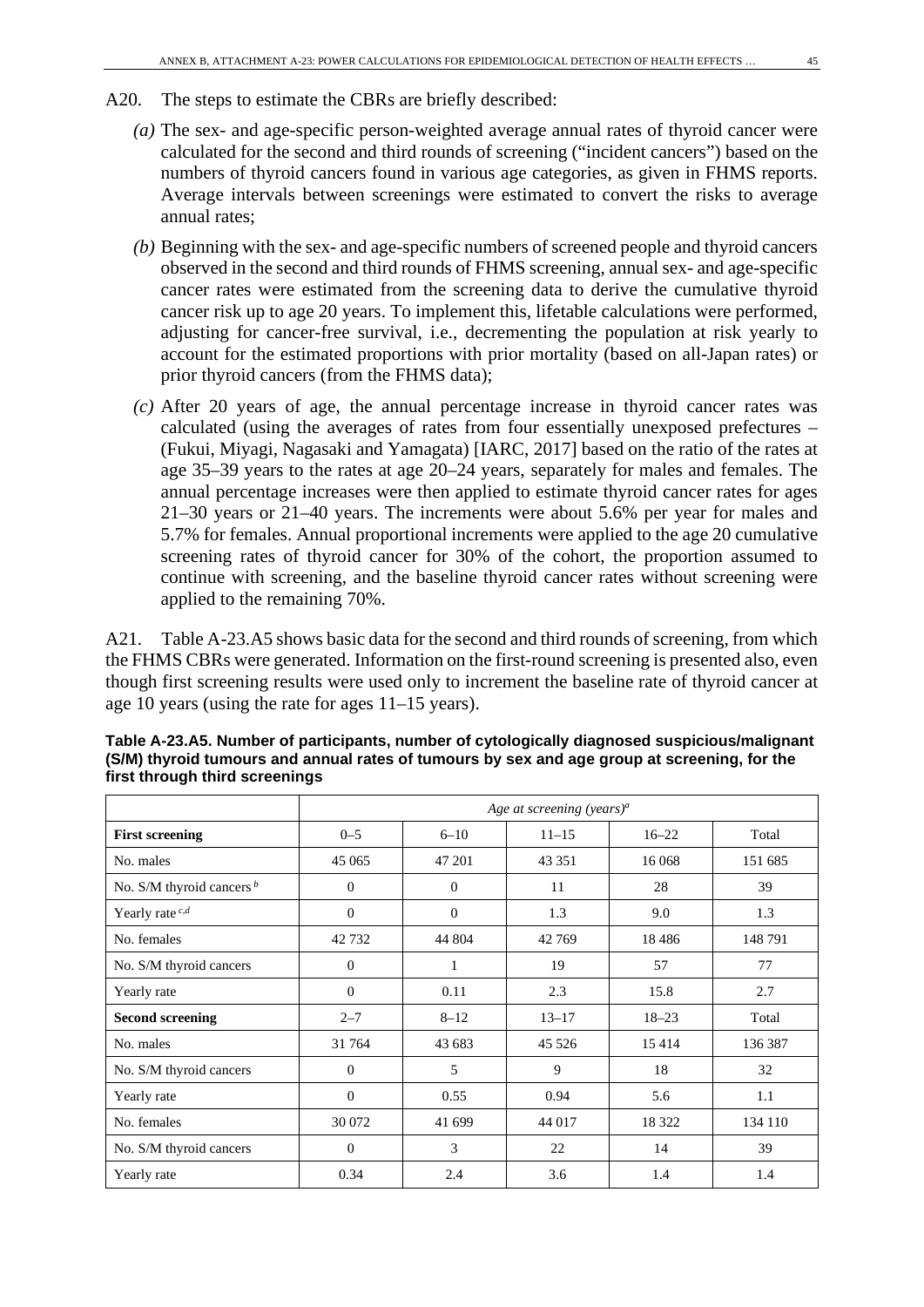|                         |          |           | Age at screening (years) <sup>a</sup> |           |         |
|-------------------------|----------|-----------|---------------------------------------|-----------|---------|
| Third screening         | $4 - 9$  | $10 - 14$ | $15 - 19$                             | $20 - 24$ | Total   |
| No. males               | 32 242   | 41 662    | 31 821                                | 4 3 2 5   | 110 050 |
| No. S/M thyroid cancers | $\theta$ | 4         |                                       | 2         | 12      |
| Yearly rate             |          | 0.45      | 1.0                                   | 2.2       | 0.50    |
| No. females             | 30 45 6  | 40 004    | 31 760                                | 5 6 27    | 107847  |
| No. S/M thyroid cancers | 0        | 5         | 12                                    |           | 18      |
| Yearly rate             |          | 0.58      | 1.8                                   | 0.83      | 0.77    |

*<sup>a</sup>* Ages at the time of screening.

*b* S/M = suspicious or malignant thyroid cancer by cytological determination.

*<sup>c</sup>* Rates given per 10,000 person-years. Numbers of S/M cancers and participants by age and sex were obtained from [FHMS, 2016; FHMS, 2017; FHMS, 2020].

*<sup>d</sup>* Yearly rates assumed mean intervals of 1.95 years from the accident to the first screening, 2.1 years from the first to the second screening, and 2.15 years from the second to the third screening.

#### **2. Calculation of cumulative excess risks and cumulative fractional risks**

A22. As described in paragraphs 23–24 of this attachment, first-year thyroid doses for nonevacuated and evacuated municipalities were estimated by the Committee, and the temporal course of continuing thyroid doses was also estimated. The cumulative dose estimates out to ages 27 or 37 years (to allow for a three-year latency period to ages 30 or 40 years, respectively) were applied to the risk coefficients for CER estimation.

A23. The recent UNSCEAR report [UNSCEAR, 2020] has estimated CBR and CER risks for thyroid cancer after exposure beginning at age 1 or 10 years, basing the CBRs on the Ukrainian population. However, because the background rates in the FHMS with ultrasound screening differ from those in the Ukraine, the UNSCEAR report could not be used directly for this assessment. Therefore, the CFRs, the ratios of the CERs to the corresponding CBRs, in the UNSCEAR report were used by applying the CFRs to the baseline thyroid cancer rates (CBRs) derived in the FHMS. For those exposed at age 1 year, the CFRs after a thyroid dose of 100 mGy were about 0.79 and 0.68 for follow-up to ages 30 and 40 years, respectively, in the UNSCEAR report [UNSCEAR, 2020]. The corresponding ratios for those exposed at age 10 years were about 0.41 and 0.35 at 100 mGy, respectively. The risk coefficients derived in the report did not vary significantly by sex in the UNSCEAR report analysis, so the same CFRs were applied to both sexes in their estimation of risks.

A24. CFRs were also calculated based on two studies of exposure to <sup>131</sup>I and other radioisotopes of iodine from the Chernobyl accident in the Ukraine [Brenner et al., 2011] and Belarus [Zablotska et al., 2011], as described in section IV of this appendix. The notional average risk coefficients from those studies for ages 1 and 10 years were applied to the FHMS baseline risks. The statistical power results are shown in the main text, table A-23.12. In addition, CFRs based on the pooled analysis of nine studies of external irradiation and thyroid cancer risk at doses of 100 mGy or less by Lubin et al. [Lubin et al., 2017] were applied to the calculated CBRs, with statistical power results shown in table A-23.12.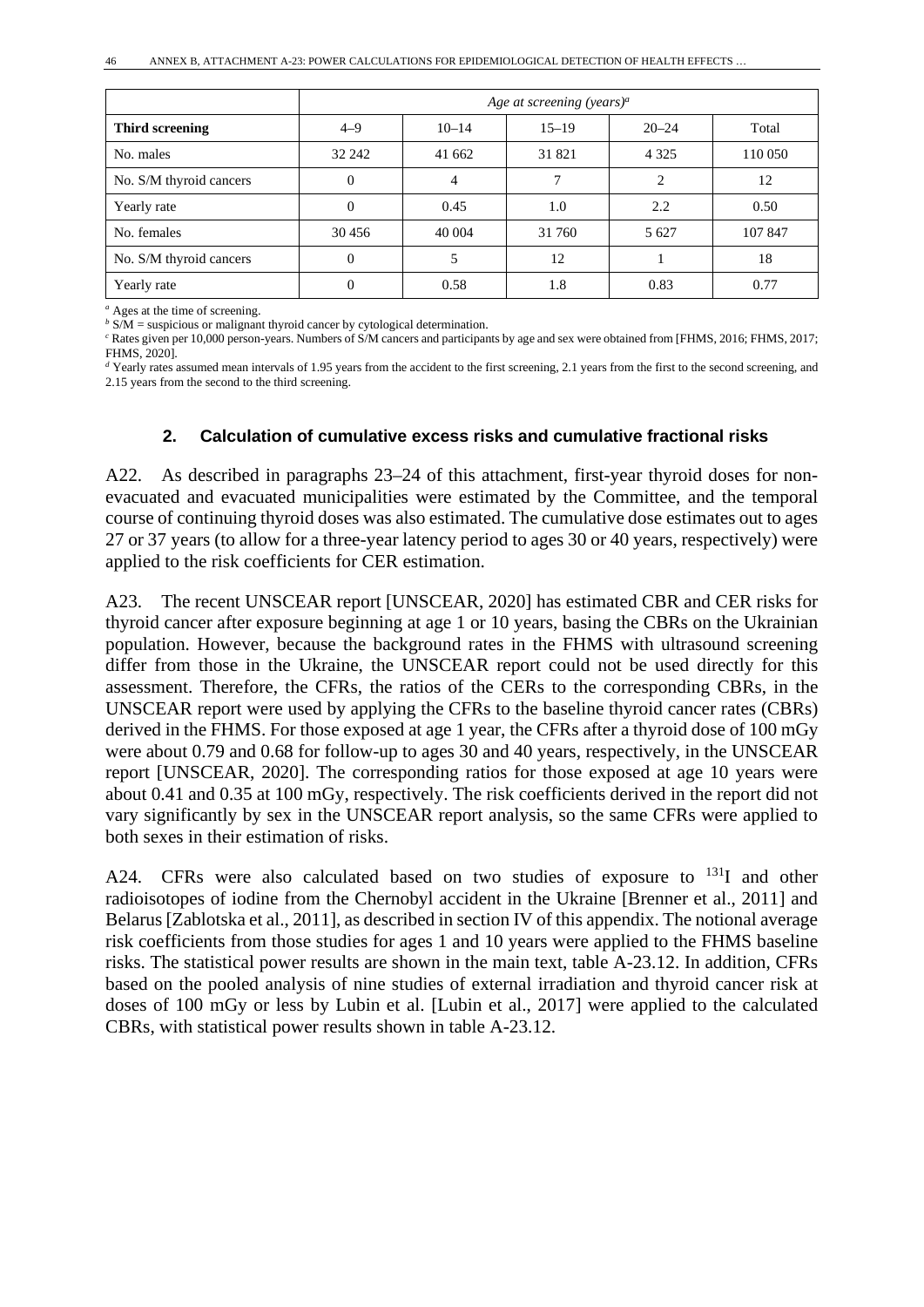## **VI. ARITHMETIC MEAN OR AVERAGE DOSES AND UPPER BOUNDS (95TH PERCENTILES) ON THE MEANS FOR MUNICIPALITIES IN FUKUSHIMA PREFECTURE AND FOR EVACUATED GROUPS**

A25. This section comprises a number of tables that contain the Committee's estimates of the arithmetic mean doses in the first year and over a lifetime, to those residing in each of the nonevacuated municipalities of Fukushima Prefecture and for those residents evacuated from one or other locations of Fukushima Prefecture. In addition, the tables provide the estimates of upper bounds (95th percentile) on the mean doses.

A26. For the non-evacuated municipalities in Fukushima Prefecture the mean first-year doses and upper bounds are tabulated for effective dose and absorbed dose in the thyroid, breast, colon and RBM for three ages at exposure: adults (table A-23.A6), 10-year-old children (table A-23.A7) and 1-year-old infants (table A-23.A8). In addition, the means and upper bounds on the absorbed dose to thyroid and to the RBM for a fetus in the first year after the accident are tabulated (table A-23.A9). Table A-23.A10 shows the means and upper coverage bounds on the effective dose over a lifetime for adults, 10-year-old children and 1-year-old infants for Fukushima Prefecture (excluding evacuated areas).

A27. For the evacuated locations, the arithmetic mean and upper bound doses in the first year are tabulated for effective dose and absorbed dose in the thyroid for three ages at exposure: adults (table A-23.A11), 10-year-old children (table A-23.A12) and 1-year-old infants (table A-23.A13).

|                   | Effective dose<br>(mSv) |                |      | Thyroid dose<br>(mGy) |      | <b>Breast</b> dose<br>(mGy) |      | Colon dose<br>(mGy) |      | <b>RBM</b> dose<br>(mGy) |  |
|-------------------|-------------------------|----------------|------|-----------------------|------|-----------------------------|------|---------------------|------|--------------------------|--|
| Municipality      | Mean                    | Upper<br>bound | Mean | Upper<br>bound        | Mean | Upper<br>bound              | Mean | Upper<br>bound      | Mean | Upper<br>bound           |  |
| Aizubange Machi   | 0.69                    | 1.1            | 1.2  | 2.5                   | 0.75 | 1.2                         | 0.69 | 1.1                 | 0.68 | 1.1                      |  |
| Aizumisato Machi  | 0.30                    | 0.53           | 0.82 | 2.0                   | 0.30 | 0.50                        | 0.29 | 0.49                | 0.28 | 0.46                     |  |
| Aizuwakamatsu Shi | 0.55                    | 0.94           | 1.1  | 2.5                   | 0.59 | 0.94                        | 0.55 | 0.89                | 0.53 | 0.85                     |  |
| Asakawa Machi     | 0.47                    | 0.76           | 1.0  | 2.1                   | 0.49 | 0.76                        | 0.47 | 0.72                | 0.45 | 0.69                     |  |
| Bandai Machi      | 0.49                    | 0.81           | 1.3  | 2.8                   | 0.51 | 0.79                        | 0.48 | 0.75                | 0.46 | 0.72                     |  |
| Date Shi          | 2.6                     | 4.4            | 6.2  | 17                    | 2.8  | 4.4                         | 2.5  | 4.0                 | 2.5  | 3.9                      |  |
| Fukushima Shi     | 3.8                     | 6.2            | 7.2  | 15                    | 4.1  | 6.2                         | 3.7  | 5.7                 | 3.7  | 5.6                      |  |
| Furudono Machi    | 0.43                    | 0.72           | 1.2  | 2.5                   | 0.44 | 0.69                        | 0.43 | 0.67                | 0.40 | 0.63                     |  |
| Hanawa Machi      | 0.41                    | 0.69           | 1.2  | 2.5                   | 0.42 | 0.64                        | 0.40 | 0.62                | 0.38 | 0.59                     |  |
| Hinoemata Mura    | 0.079                   | 0.17           | 0.46 | 1.3                   | 0.07 | 0.11                        | 0.07 | 0.13                | 0.07 | 0.12                     |  |
| Hirata Mura       | 0.40                    | 0.67           | 1.0  | 2.1                   | 0.42 | 0.65                        | 0.40 | 0.62                | 0.39 | 0.60                     |  |
| Inawashiro Machi  | 0.49                    | 0.88           | 1.9  | 5.3                   | 0.48 | 0.77                        | 0.45 | 0.73                | 0.43 | 0.71                     |  |
| Ishikawa Machi    | 0.24                    | 0.42           | 0.73 | 1.7                   | 0.24 | 0.38                        | 0.24 | 0.38                | 0.22 | 0.36                     |  |
| Iwaki Shi         | 0.84                    | 1.5            | 2.6  | 7.5                   | 0.87 | 1.4                         | 0.84 | 1.3                 | 0.79 | 1.2                      |  |
| Izumizaki Mura    | 0.95                    | 1.5            | 1.5  | 2.9                   | 1.0  | 1.6                         | 0.96 | 1.5                 | 0.94 | 1.4                      |  |
| Kagamiishi Machi  | 0.97                    | 1.6            | 1.5  | 3.1                   | 1.1  | 1.7                         | 0.98 | 1.5                 | 0.95 | 1.5                      |  |
| Kaneyama Machi    | 0.084                   | 0.17           | 0.47 | 1.2                   | 0.07 | 0.12                        | 0.08 | 0.14                | 0.07 | 0.12                     |  |

**Table A-23.A6. Mean and upper bound***<sup>a</sup>* **on the effective dose, absorbed dose to thyroid, absorbed dose to breast, absorbed dose to colon and absorbed dose to red bone marrow for adults in the first year after the accident for municipalities in Fukushima Prefecture (excluding evacuated areas)**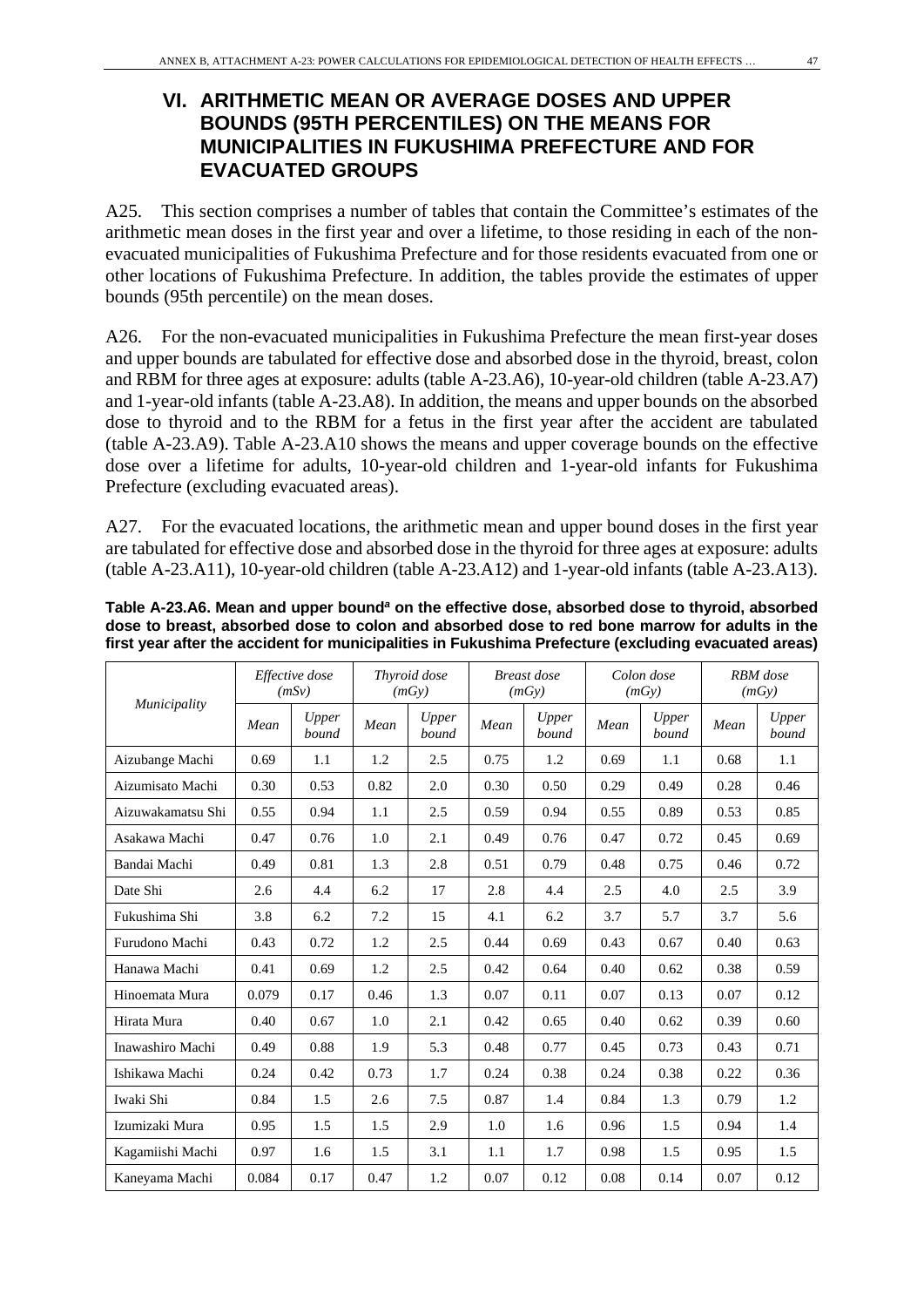|                   |      | Effective dose<br>(mSv) |      | Thyroid dose<br>(mGy) |         | Breast dose<br>(mGy) |      | Colon dose<br>(mGy) |          | RBM dose<br>(mGy) |  |
|-------------------|------|-------------------------|------|-----------------------|---------|----------------------|------|---------------------|----------|-------------------|--|
| Municipality      | Mean | Upper<br>bound          | Mean | Upper<br>bound        | Mean    | Upper<br>bound       | Mean | Upper<br>bound      | Mean     | Upper<br>bound    |  |
| Kawamata Machi    | 1.6  | 2.7                     | 3.5  | 9.3                   | 1.7     | 2.7                  | 1.6  | 2.5                 | 1.6      | 2.4               |  |
| Kitakata Shi      | 0.41 | 0.69                    | 0.93 | 2.0                   | 0.44    | 0.67                 | 0.41 | 0.64                | 0.40     | 0.62              |  |
| Kitashiobara Mura | 0.89 | 1.4                     | 1.9  | 3.9                   | 0.95    | 1.5                  | 0.88 | 1.4                 | 0.86     | 1.3               |  |
| Koori Machi       | 3.5  | 5.6                     | 8.6  | 20                    | 3.7     | 5.6                  | 3.4  | 5.1                 | 3.3      | 5.0               |  |
| Koriyama Shi      | 2.6  | 4.1                     | 3.5  | 6.3                   | 2.9     | 4.4                  | 2.6  | 4.0                 | 2.6      | 3.9               |  |
| Kunimi Machi      | 1.6  | 2.6                     | 4.5  | 11                    | 1.7     | 2.5                  | 1.5  | 2.3                 | 1.5      | 2.2               |  |
| Miharu Machi      | 1.4  | 2.2                     | 2.0  | 3.7                   | 1.5     | 2.3                  | 1.4  | 2.2                 | 1.4      | 2.1               |  |
| Minamiaizu Machi  | 0.12 | 0.25                    | 0.52 | 1.4                   | 0.12    | 0.20                 | 0.12 | 0.22                | 0.11     | 0.20              |  |
| Minamisoma Shi    | 2.3  | 4.0                     | 11   | 37                    | 2.1     | 3.2                  | 2.0  | 3.3                 | 1.9      | 2.9               |  |
| Mishima Machi     | 0.26 | 0.46                    | 0.67 | 1.5                   | 0.27    | 0.43                 | 0.26 | 0.42                | 0.25     | 0.40              |  |
| Motomiya Shi      | 2.1  | 3.4                     | 3.3  | 6.4                   | 2.3     | 3.5                  | 2.1  | 3.2                 | 2.1      | 3.1               |  |
| Nakajima Mura     | 0.48 | 0.80                    | 1.0  | 2.1                   | 0.52    | 0.80                 | 0.49 | 0.76                | 0.47     | 0.73              |  |
| Nihonmatsu Shi    | 3.1  | 5.1                     | 5.6  | 12                    | 3.4     | 5.2                  | 3.1  | 4.7                 | 3.0      | 4.6               |  |
| Nishiaizu Machi   | 0.14 | 0.27                    | 0.57 | 1.4                   | 0.13    | 0.22                 | 0.13 | 0.23                | 0.12     | 0.21              |  |
| Nishigo Mura      | 1.5  | 2.5                     | 2.2  | 4.1                   | 1.7     | 2.6                  | 1.6  | 2.4                 | 1.5      | 2.4               |  |
| Ono Machi         | 0.42 | 0.74                    | 1.1  | 2.8                   | 0.45    | 0.70                 | 0.43 | 0.69                | 0.41     | 0.64              |  |
| Otama Mura        | 2.6  | 4.4                     | 4.6  | 9.4                   | 2.9     | 4.6                  | 2.7  | 4.3                 | 2.7      | 4.2               |  |
| Samegawa Mura     | 0.44 | 0.74                    | 1.1  | 2.5                   | 0.45    | 0.70                 | 0.43 | 0.68                | 0.41     | 0.64              |  |
| Shimogo Machi     | 0.23 | 0.40                    | 0.64 | 1.5                   | 0.24    | 0.37                 | 0.23 | 0.37                | 0.21     | 0.34              |  |
| Shinchi Machi     | 1.1  | 2.0                     | 4.3  | 14                    | $1.1\,$ | 1.7                  | 1.1  | 1.7                 | 1.0      | 1.6               |  |
| Shirakawa Shi     | 1.3  | 2.1                     | 2.0  | 3.7                   | 1.4     | 2.2                  | 1.3  | 2.0                 | 1.3      | 2.0               |  |
| Showa Mura        | 0.25 | 0.46                    | 0.66 | 1.6                   | 0.26    | 0.42                 | 0.25 | 0.42                | 0.24     | 0.39              |  |
| Soma Shi          | 1.2  | 2.2                     | 5.4  | 19                    | 1.1     | 1.7                  | 1.1  | 1.8                 | 1.0      | 1.6               |  |
| Sukagawa Shi      | 1.2  | $2.0\,$                 | 1.9  | 3.5                   | 1.4     | 2.1                  | 1.3  | 1.9                 | $1.2\,$  | 1.9               |  |
| Tadami Machi      | 0.16 | 0.29                    | 0.55 | 1.3                   | 0.16    | 0.25                 | 0.16 | $0.26\,$            | 0.15     | 0.24              |  |
| Tamakawa Mura     | 0.31 | 0.54                    | 0.81 | 1.9                   | 0.32    | 0.50                 | 0.31 | 0.49                | 0.29     | 0.46              |  |
| Tamura Shi        | 0.65 | 1.1                     | 1.4  | 3.5                   | 0.70    | 1.1                  | 0.66 | 1.1                 | 0.64     | 1.0               |  |
| Tanagura Machi    | 0.79 | 1.3                     | 1.7  | 3.6                   | 0.84    | 1.3                  | 0.79 | 1.2                 | 0.76     | 1.2               |  |
| Ten-ei Mura       | 1.8  | 3.1                     | 2.6  | 4.9                   | 2.1     | 3.3                  | 1.9  | 3.0                 | 1.9      | 2.9               |  |
| Yabuki Machi      | 0.63 | 1.0                     | 1.1  | 2.3                   | 0.69    | 1.0                  | 0.64 | 0.98                | $0.62\,$ | 0.95              |  |
| Yamatsuri Machi   | 0.32 | 0.55                    | 0.79 | 1.8                   | 0.33    | 0.53                 | 0.31 | 0.51                | 0.30     | 0.48              |  |
| Yanaizu Machi     | 0.26 | 0.45                    | 0.71 | 1.6                   | 0.26    | 0.41                 | 0.25 | 0.41                | 0.24     | 0.39              |  |
| Yugawa Mura       | 0.67 | 1.1                     | 1.2  | 2.4                   | 0.73    | $1.1\,$              | 0.68 | $1.0\,$             | 0.66     | 1.0               |  |

*<sup>a</sup>* Upper bound is the 95th percentile of the mean dose.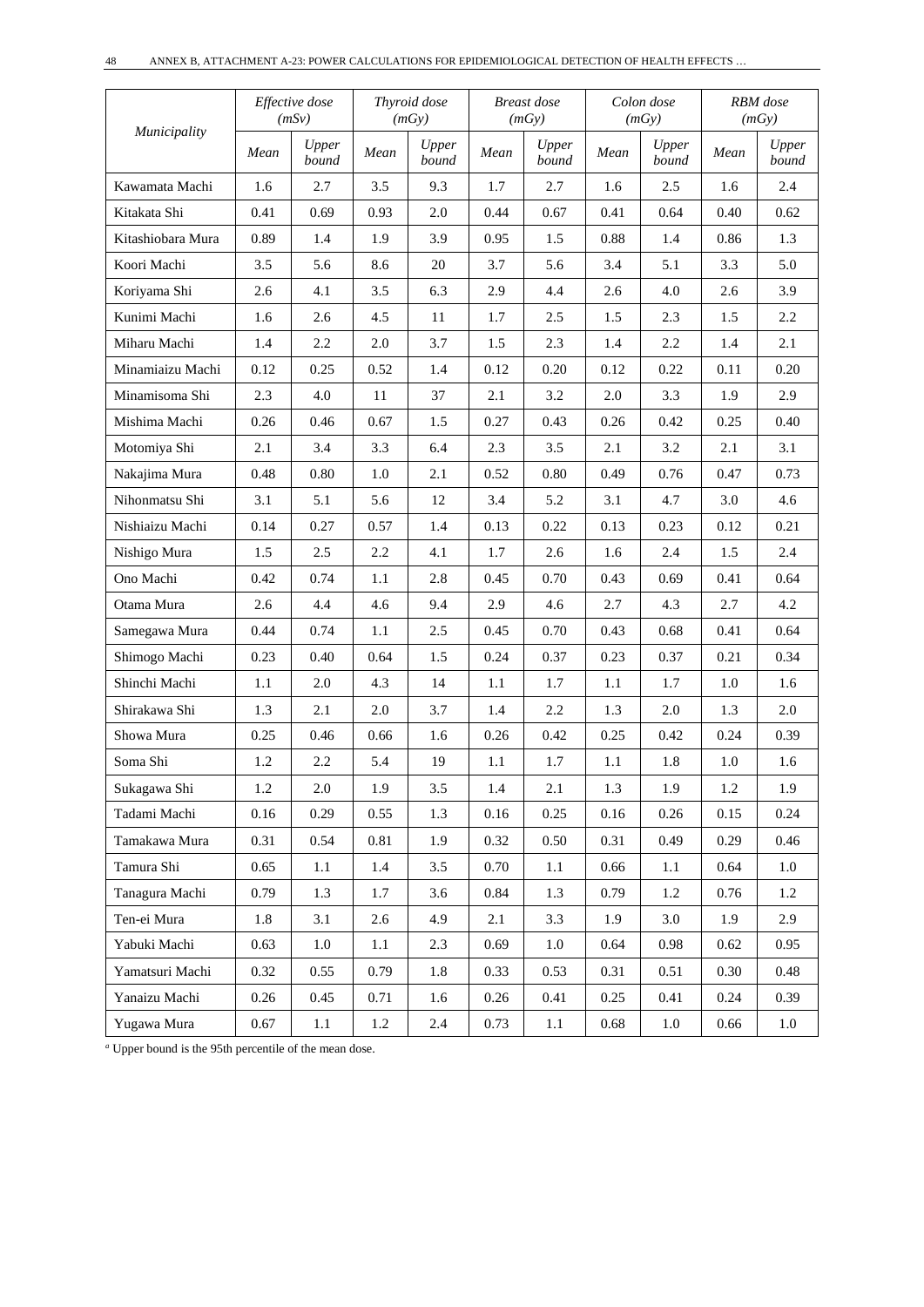| Table A-23.A7. Mean and upper bound on the effective dose, absorbed dose to thvroid, absorbed       |
|-----------------------------------------------------------------------------------------------------|
| dose to breast, absorbed dose to colon and absorbed dose to red bone marrow for 10-year-old         |
| children in the first year after the accident for municipalities in Fukushima Prefecture (excluding |
| evacuated areas)                                                                                    |

|                     | Effective dose<br>(mSv) |                |         | Thyroid dose<br>(mGy) |      | Breast dose<br>(mGy) | Colon dose<br>(mGy) |                | RBM dose<br>(mGv) |                |
|---------------------|-------------------------|----------------|---------|-----------------------|------|----------------------|---------------------|----------------|-------------------|----------------|
| <i>Municipality</i> | Mean                    | Upper<br>bound | Mean    | Upper<br>bound        | Mean | Upper<br>bound       | Mean                | Upper<br>bound | Mean              | Upper<br>bound |
| Aizubange Machi     | 0.84                    | 1.4            | 2.0     | 4.3                   | 0.84 | 1.3                  | 0.86                | 1.3            | 0.80              | 1.2            |
| Aizumisato Machi    | 0.36                    | 0.66           | 1.5     | 3.8                   | 0.34 | 0.54                 | 0.35                | 0.57           | 0.32              | 0.53           |
| Aizuwakamatsu Shi   | 0.66                    | 1.1            | 1.8     | 4.4                   | 0.66 | 1.0                  | 0.68                | 1.1            | 0.64              | 1.0            |
| Asakawa Machi       | 0.56                    | 0.93           | 1.7     | 3.9                   | 0.55 | 0.83                 | 0.57                | 0.87           | 0.53              | 0.80           |
| Bandai Machi        | 0.60                    | 1.0            | 2.1     | 4.8                   | 0.57 | 0.87                 | 0.59                | 0.90           | 0.55              | 0.84           |
| Date Shi            | 3.1                     | 5.3            | 9.2     | 27                    | 3.1  | 4.9                  | 3.2                 | 5.0            | 3.0               | 4.7            |
| Fukushima Shi       | 4.5                     | 7.4            | 10      | 23                    | 4.6  | 7.0                  | 4.7                 | 7.1            | 4.4               | 6.7            |
| Furudono Machi      | 0.53                    | 0.90           | $2.0\,$ | 4.6                   | 0.49 | 0.75                 | 0.52                | $0.80\,$       | 0.47              | 0.73           |
| Hanawa Machi        | 0.50                    | 0.85           | 2.0     | 4.6                   | 0.46 | 0.70                 | 0.49                | 0.75           | 0.44              | 0.68           |
| Hinoemata Mura      | 0.10                    | 0.22           | 1.0     | 2.7                   | 0.07 | 0.11                 | 0.08                | 0.13           | 0.07              | 0.11           |
| Hirata Mura         | 0.49                    | 0.83           | 1.7     | 3.9                   | 0.47 | 0.71                 | 0.49                | 0.75           | 0.45              | 0.69           |
| Inawashiro Machi    | 0.61                    | 1.1            | 3.2     | 9.0                   | 0.53 | 0.84                 | 0.55                | 0.88           | 0.51              | 0.82           |
| Ishikawa Machi      | 0.30                    | 0.52           | 1.4     | 3.3                   | 0.27 | 0.41                 | 0.28                | 0.44           | 0.26              | 0.40           |
| Iwaki Shi           | 1.0                     | 1.8            | 4.2     | 12                    | 0.97 | 1.5                  | 1.1                 | 1.6            | 0.94              | 1.4            |
| Izumizaki Mura      | 1.1                     | 1.9            | 2.2     | 4.8                   | 1.2  | 1.8                  | 1.2                 | 1.8            | 1.1               | 1.7            |
| Kagamiishi Machi    | 1.2                     | 1.9            | 2.3     | 5.1                   | 1.2  | 1.8                  | 1.2                 | 1.9            | 1.1               | 1.8            |
| Kaneyama Machi      | 0.11                    | 0.23           | 1.0     | 2.7                   | 0.07 | 0.12                 | 0.08                | 0.14           | 0.07              | 0.12           |
| Kawamata Machi      | 2.0                     | 3.3            | 5.2     | 14                    | 2.0  | 3.0                  | $2.0\,$             | 3.1            | 1.9               | 2.9            |
| Kitakata Shi        | 0.50                    | 0.84           | 1.6     | 3.6                   | 0.49 | 0.74                 | 0.50                | 0.77           | 0.47              | 0.71           |
| Kitashiobara Mura   | 1.1                     | 1.7            | 2.9     | 6.2                   | 1.1  | 1.6                  | 1.1                 | 1.7            | 1.0               | 1.6            |
| Koori Machi         | 4.2                     | 6.8            | 13      | 31                    | 4.2  | 6.2                  | 4.3                 | 6.4            | 4.0               | 6.0            |
| Koriyama Shi        | 3.1                     | 4.9            | 4.7     | 8.9                   | 3.2  | 4.9                  | 3.3                 | 5.0            | 3.1               | 4.7            |
| Kunimi Machi        | 1.9                     | 3.2            | 6.9     | 17                    | 1.9  | 2.8                  | 1.9                 | 2.9            | 1.8               | 2.7            |
| Miharu Machi        | 1.7                     | 2.7            | 2.9     | 5.7                   | 1.7  | 2.6                  | 1.8                 | 2.7            | 1.7               | $2.5\,$        |
| Minamiaizu Machi    | 0.16                    | 0.32           | 1.1     | 3.0                   | 0.12 | 0.20                 | 0.13                | 0.23           | 0.12              | 0.20           |
| Minamisoma Shi      | 2.8                     | 5.3            | 17      | 60                    | 2.3  | 3.5                  | 2.6                 | 4.0            | $2.2\,$           | 3.4            |
| Mishima Machi       | 0.32                    | 0.56           | 1.3     | 3.0                   | 0.30 | 0.46                 | 0.32                | 0.49           | 0.29              | 0.45           |
| Motomiya Shi        | 2.5                     | 4.0            | 4.6     | 9.5                   | 2.6  | 3.9                  | 2.6                 | 4.0            | 2.5               | 3.7            |
| Nakajima Mura       | 0.59                    | 0.97           | 1.7     | 3.7                   | 0.58 | 0.88                 | $0.60\,$            | 0.92           | 0.55              | 0.85           |
| Nihonmatsu Shi      | 3.7                     | 6.0            | 7.9     | 18                    | 3.8  | 5.8                  | 3.9                 | 5.9            | 3.7               | 5.5            |
| Nishiaizu Machi     | 0.17                    | 0.34           | 1.1     | 3.0                   | 0.14 | 0.23                 | 0.15                | 0.25           | 0.14              | 0.22           |
| Nishigo Mura        | 1.8                     | 3.0            | 3.1     | 6.2                   | 1.9  | 2.9                  | 2.0                 | 3.0            | 1.8               | 2.8            |
| Ono Machi           | 0.51                    | 0.91           | 1.9     | 5.0                   | 0.50 | 0.77                 | 0.52                | 0.82           | 0.48              | 0.74           |
| Otama Mura          | $3.2\,$                 | 5.3            | 6.5     | 14                    | 3.3  | 5.2                  | 3.4                 | 5.3            | $3.2\,$           | 5.0            |
| Samegawa Mura       | 0.53                    | 0.91           | 1.9     | 4.3                   | 0.50 | 0.77                 | 0.53                | 0.82           | 0.49              | 0.75           |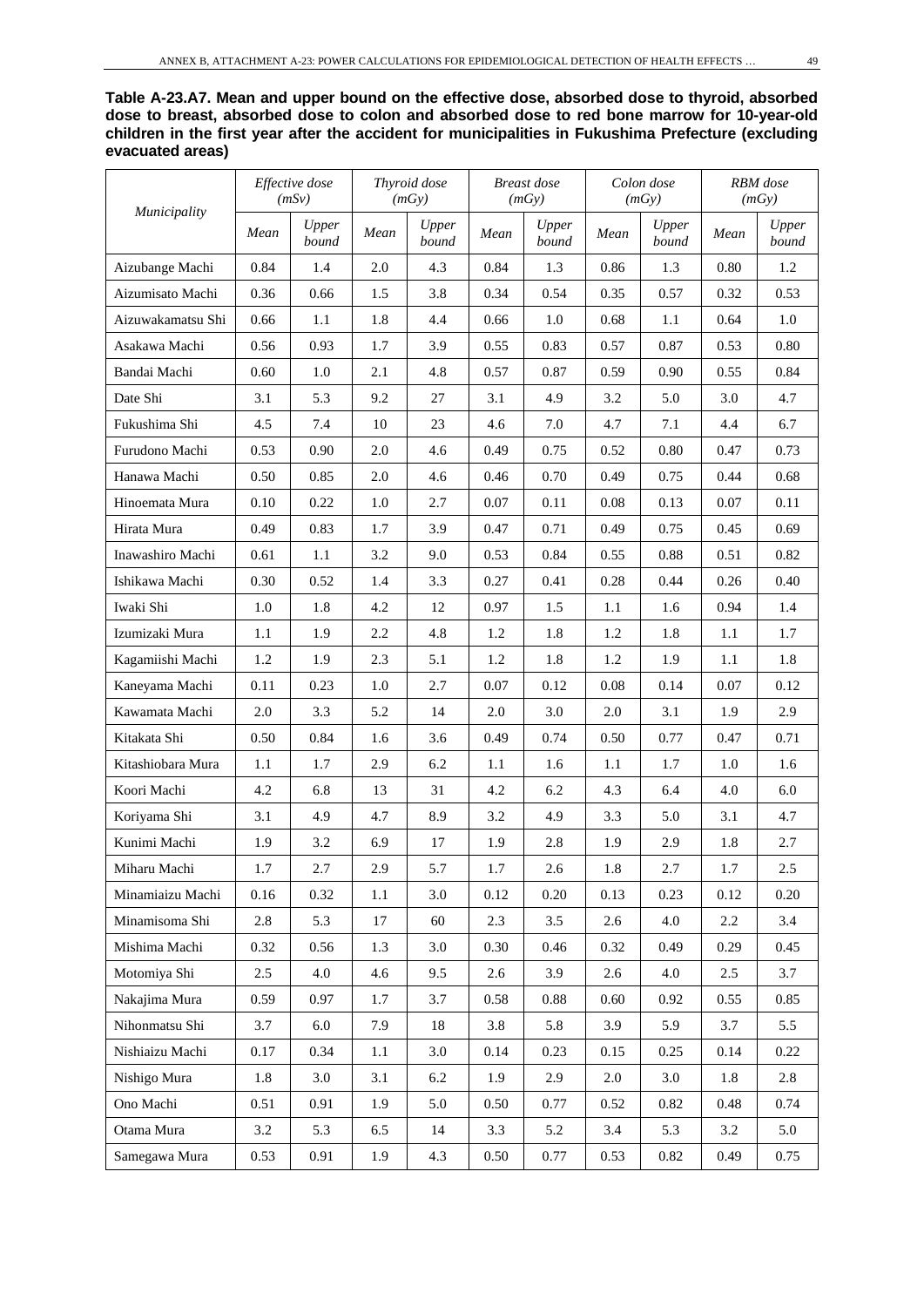|                 | Effective dose<br>(mSv) |                |      | Thyroid dose<br>(mGy) |      | <b>Breast</b> dose<br>(mGy) |      | Colon dose<br>(mGy) |      | RBM dose<br>(mGy) |  |
|-----------------|-------------------------|----------------|------|-----------------------|------|-----------------------------|------|---------------------|------|-------------------|--|
| Municipality    | Mean                    | Upper<br>bound | Mean | Upper<br>bound        | Mean | Upper<br>bound              | Mean | Upper<br>bound      | Mean | Upper<br>bound    |  |
| Shimogo Machi   | 0.28                    | 0.51           | 1.2  | 2.9                   | 0.26 | 0.40                        | 0.27 | 0.43                | 0.25 | 0.39              |  |
| Shinchi Machi   | 1.4                     | 2.6            | 6.9  | 23                    | 1.2  | 1.8                         | 1.3  | 2.1                 | 1.2  | 1.8               |  |
| Shirakawa Shi   | 1.6                     | 2.5            | 2.8  | 5.8                   | 1.6  | 2.4                         | 1.6  | 2.5                 | 1.5  | 2.3               |  |
| Showa Mura      | 0.30                    | 0.57           | 1.2  | 3.3                   | 0.28 | 0.45                        | 0.30 | 0.48                | 0.27 | 0.44              |  |
| Soma Shi        | 1.4                     | 2.9            | 8.7  | 32                    | 1.2  | 1.9                         | 1.4  | 2.2                 | 1.2  | 1.8               |  |
| Sukagawa Shi    | 1.5                     | 2.4            | 2.7  | 5.4                   | 1.5  | 2.3                         | 1.6  | 2.4                 | 1.5  | 2.2               |  |
| Tadami Machi    | 0.20                    | 0.37           | 1.1  | 2.8                   | 0.17 | 0.27                        | 0.18 | 0.29                | 0.17 | 0.26              |  |
| Tamakawa Mura   | 0.38                    | 0.67           | 1.5  | 3.6                   | 0.35 | 0.54                        | 0.37 | 0.58                | 0.34 | 0.53              |  |
| Tamura Shi      | 0.78                    | 1.4            | 2.3  | 5.8                   | 0.78 | 1.2                         | 0.81 | 1.3                 | 0.75 | 1.2               |  |
| Tanagura Machi  | 0.95                    | 1.6            | 2.7  | 6.0                   | 0.94 | 1.4                         | 0.98 | 1.5                 | 0.90 | 1.4               |  |
| Ten-ei Mura     | 2.2                     | 3.7            | 3.6  | 7.3                   | 2.3  | 3.7                         | 2.4  | 3.7                 | 2.2  | 3.5               |  |
| Yabuki Machi    | 0.76                    | 1.2            | 1.8  | 4.0                   | 0.77 | 1.2                         | 0.79 | 1.2                 | 0.74 | 1.1               |  |
| Yamatsuri Machi | 0.39                    | 0.68           | 1.4  | 3.4                   | 0.36 | 0.57                        | 0.38 | 0.60                | 0.35 | 0.56              |  |
| Yanaizu Machi   | 0.31                    | 0.56           | 1.3  | 3.2                   | 0.29 | 0.45                        | 0.30 | 0.48                | 0.28 | 0.44              |  |
| Yugawa Mura     | 0.81                    | 1.3            | 1.9  | 4.2                   | 0.82 | 1.2                         | 0.84 | 1.3                 | 0.79 | 1.2               |  |

| Table A-23.A8. Mean and upper bound on the effective dose, absorbed dose to thyroid, absorbed                          |
|------------------------------------------------------------------------------------------------------------------------|
| dose to breast, absorbed dose to colon and absorbed dose to red bone marrow for 1-year-old                             |
| infants in the first year after the accident for municipalities in Fukushima Prefecture (excluding<br>evacuated areas) |

| Municipality      |      | Effective dose<br>(mSv) | Thyroid dose<br>(mGy) |                | <b>Breast</b> dose<br>(mGy) |                | Colon dose<br>(mGy) |                | RBM dose<br>(mGy) |                |
|-------------------|------|-------------------------|-----------------------|----------------|-----------------------------|----------------|---------------------|----------------|-------------------|----------------|
|                   | Mean | Upper<br>bound          | Mean                  | Upper<br>bound | Mean                        | Upper<br>bound | Mean                | Upper<br>bound | Mean              | Upper<br>bound |
| Aizubange Machi   | 0.98 | 1.6                     | 2.3                   | 5.1            | 0.98                        | 1.5            | 0.99                | 1.5            | 0.91              | 1.4            |
| Aizumisato Machi  | 0.42 | 0.76                    | 1.8                   | 4.5            | 0.39                        | 0.63           | 0.40                | 0.66           | 0.36              | 0.58           |
| Aizuwakamatsu Shi | 0.78 | 1.3                     | 2.1                   | 5.2            | 0.77                        | 1.2            | 0.79                | 1.2            | 0.72              | 1.1            |
| Asakawa Machi     | 0.66 | 1.1                     | 2.1                   | 4.7            | 0.64                        | 0.97           | 0.66                | 1.0            | 0.59              | 0.90           |
| Bandai Machi      | 0.70 | 1.2                     | 2.5                   | 5.7            | 0.67                        | 1.0            | 0.68                | 1.1            | 0.62              | 0.95           |
| Date Shi          | 3.7  | 6.2                     | 11                    | 32             | 3.6                         | 5.7            | 3.7                 | 5.8            | 3.4               | 5.3            |
| Fukushima Shi     | 5.3  | 8.7                     | 12                    | 27             | 5.4                         | 8.3            | 5.4                 | 8.3            | 5.0               | 7.6            |
| Furudono Machi    | 0.62 | 1.0                     | 2.4                   | 5.5            | 0.57                        | 0.88           | 0.61                | 0.93           | 0.53              | 0.81           |
| Hanawa Machi      | 0.58 | 0.99                    | 2.4                   | 5.5            | 0.54                        | 0.82           | 0.57                | 0.87           | 0.50              | 0.76           |
| Hinoemata Mura    | 0.12 | 0.24                    | 1.2                   | 3.2            | 0.072                       | 0.12           | 0.087               | 0.15           | 0.068             | 0.11           |
| Hirata Mura       | 0.57 | 0.97                    | 2.1                   | 4.6            | 0.55                        | 0.83           | 0.57                | 0.87           | 0.51              | 0.77           |
| Inawashiro Machi  | 0.70 | 1.3                     | 3.7                   | 10             | 0.62                        | 0.98           | 0.63                | 1.0            | 0.57              | 0.91           |
| Ishikawa Machi    | 0.34 | 0.60                    | 1.6                   | 4.0            | 0.31                        | 0.47           | 0.33                | 0.51           | 0.28              | 0.44           |
| Iwaki Shi         | 1.2  | 2.1                     | 5.1                   | 15             | 1.1                         | 1.7            | 1.2                 | 1.9            | 1.1               | 1.6            |
| Izumizaki Mura    | 1.3  | 2.2                     | 2.7                   | 5.7            | 1.4                         | 2.1            | 1.4                 | 2.1            | 1.3               | 1.9            |
| Kagamiishi Machi  | 1.4  | 2.2                     | 2.7                   | 6.0            | 1.4                         | 2.2            | 1.4                 | 2.2            | 1.3               | 2.0            |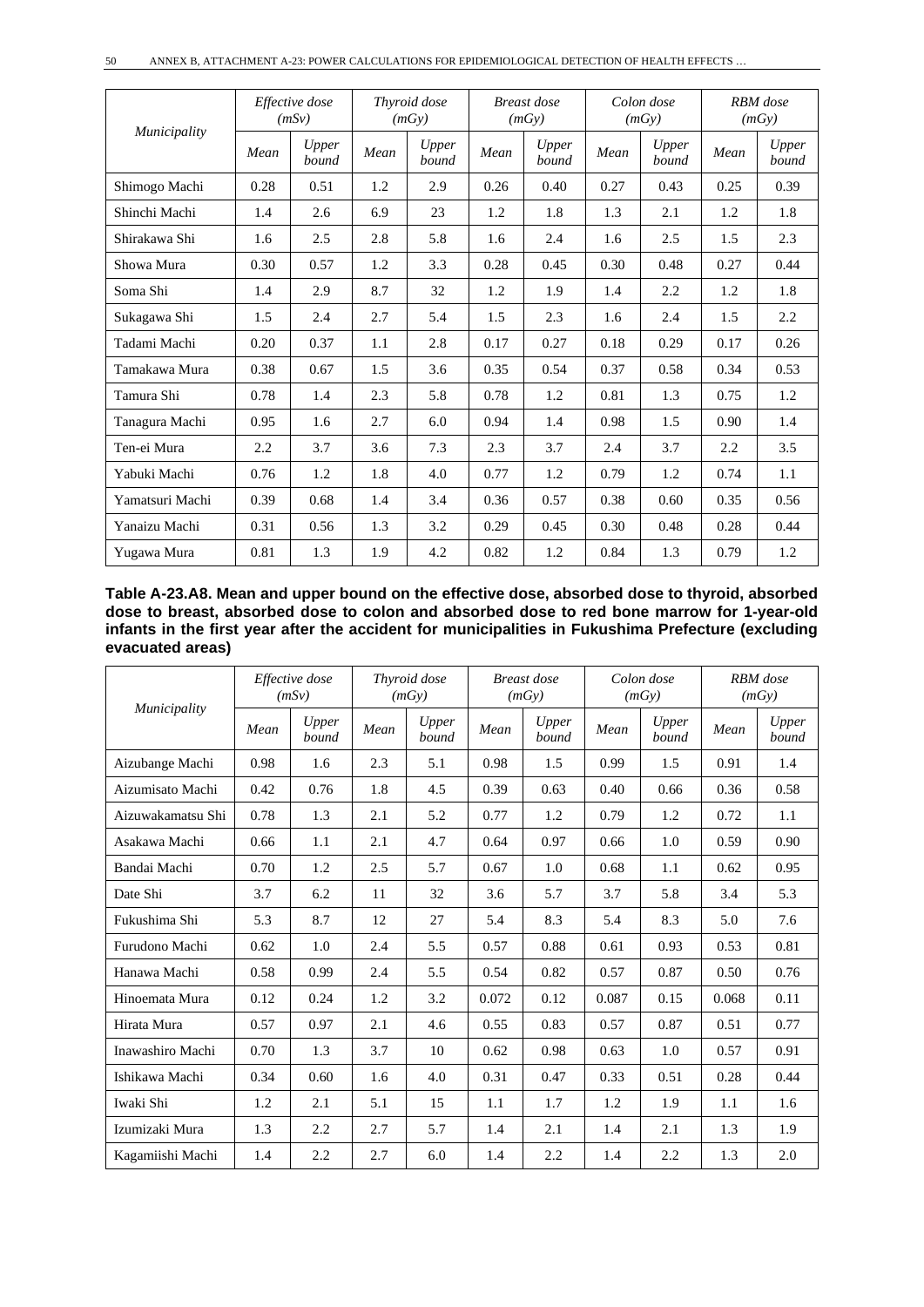|                   |      | Effective dose<br>(mSv) |        | Thyroid dose<br>(mGy) | <b>Breast</b> dose<br>(mGy) |                | Colon dose<br>(mGy) |                | RBM dose<br>(mGy) |                |
|-------------------|------|-------------------------|--------|-----------------------|-----------------------------|----------------|---------------------|----------------|-------------------|----------------|
| Municipality      | Mean | Upper<br>bound          | Mean   | Upper<br>bound        | Mean                        | Upper<br>bound | Mean                | Upper<br>bound | Mean              | Upper<br>bound |
| Kaneyama Machi    | 0.12 | 0.25                    | 1.2    | 3.2                   | 0.079                       | 0.13           | 0.093               | 0.16           | 0.074             | 0.12           |
| Kawamata Machi    | 2.3  | 3.8                     | 6.1    | 16                    | 2.3                         | 3.5            | 2.3                 | 3.6            | 2.1               | 3.2            |
| Kitakata Shi      | 0.59 | 0.98                    | 1.9    | 4.3                   | 0.57                        | 0.86           | 0.58                | 0.89           | 0.53              | 0.80           |
| Kitashiobara Mura | 1.3  | 2.0                     | 3.3    | 7.1                   | 1.3                         | 1.9            | 1.3                 | 1.9            | 1.2               | 1.8            |
| Koori Machi       | 5.0  | 8.0                     | 15     | 37                    | 4.9                         | 7.4            | 4.9                 | 7.4            | 4.5               | 6.8            |
| Koriyama Shi      | 3.6  | 5.7                     | 5.5    | 10                    | 3.8                         | 5.8            | 3.8                 | 5.8            | 3.5               | 5.3            |
| Kunimi Machi      | 2.3  | 3.7                     | 8.2    | 20                    | 2.2                         | 3.3            | 2.2                 | 3.3            | 2.0               | 3.0            |
| Miharu Machi      | 2.0  | 3.1                     | 3.4    | 6.7                   | 2.0                         | 3.1            | 2.1                 | 3.1            | 1.9               | 2.8            |
| Minamiaizu Machi  | 0.18 | 0.37                    | 1.3    | 3.6                   | 0.14                        | 0.23           | 0.15                | 0.26           | 0.13              | 0.21           |
| Minamisoma Shi    | 3.3  | 6.2                     | 21     | 72                    | 2.7                         | 4.1            | 3.0                 | 4.7            | 2.5               | 3.8            |
| Mishima Machi     | 0.38 | 0.65                    | 1.5    | 3.6                   | 0.35                        | 0.53           | 0.36                | 0.56           | 0.32              | 0.50           |
| Motomiya Shi      | 2.9  | 4.7                     | 5.4    | 11                    | 3.0                         | 4.6            | 3.0                 | 4.6            | 2.8               | 4.3            |
| Nakajima Mura     | 0.69 | 1.1                     | 2.0    | 4.4                   | 0.67                        | 1.0            | 0.69                | $1.1\,$        | 0.62              | 0.95           |
| Nihonmatsu Shi    | 4.4  | 7.1                     | 9.2    | 21                    | 4.5                         | 6.8            | 4.5                 | 6.9            | 4.1               | 6.3            |
| Nishiaizu Machi   | 0.20 | 0.38                    | 1.4    | 3.6                   | 0.16                        | 0.25           | 0.17                | 0.29           | 0.15              | 0.24           |
| Nishigo Mura      | 2.2  | 3.5                     | 3.6    | 7.2                   | 2.3                         | 3.5            | 2.3                 | 3.5            | 2.1               | 3.2            |
| Ono Machi         | 0.60 | 1.1                     | 2.3    | 6.1                   | 0.58                        | 0.89           | 0.61                | 0.95           | 0.53              | 0.83           |
| Otama Mura        | 3.7  | 6.2                     | 7.6    | 16                    | 3.9                         | 6.2            | 3.9                 | 6.2            | 3.6               | 5.7            |
| Samegawa Mura     | 0.62 | 1.1                     | 2.3    | 5.2                   | 0.59                        | 0.90           | 0.61                | 0.94           | 0.54              | 0.83           |
| Shimogo Machi     | 0.33 | 0.58                    | 1.4    | 3.5                   | 0.30                        | 0.46           | 0.32                | 0.50           | 0.28              | 0.44           |
| Shinchi Machi     | 1.6  | 3.0                     | 8.3    | 28                    | 1.4                         | 2.1            | 1.6                 | 2.4            | 1.3               | 2.0            |
| Shirakawa Shi     | 1.8  | 3.0                     | 3.4    | 6.9                   | 1.9                         | 2.9            | 1.9                 | 2.9            | 1.7               | 2.6            |
| Showa Mura        | 0.35 | 0.66                    | 1.5    | 4.0                   | 0.33                        | 0.52           | 0.34                | 0.56           | 0.30              | 0.48           |
| Soma Shi          | 1.7  | 3.3                     | $10\,$ | 39                    | 1.4                         | 2.2            | 1.6                 | 2.5            | 1.3               | $2.0\,$        |
| Sukagawa Shi      | 1.7  | 2.8                     | 3.2    | 6.4                   | 1.8                         | 2.7            | 1.8                 | 2.8            | 1.7               | 2.5            |
| Tadami Machi      | 0.23 | 0.43                    | 1.3    | 3.4                   | 0.19                        | 0.30           | 0.21                | 0.33           | 0.18              | 0.28           |
| Tamakawa Mura     | 0.44 | 0.77                    | 1.7    | 4.3                   | 0.41                        | 0.63           | 0.43                | 0.67           | 0.38              | 0.58           |
| Tamura Shi        | 0.92 | 1.6                     | 2.8    | 6.7                   | 0.91                        | 1.4            | 0.94                | 1.5            | 0.85              | 1.3            |
| Tanagura Machi    | 1.1  | 1.9                     | 3.2    | 7.1                   | 1.1                         | 1.7            | 1.1                 | 1.7            | 1.0               | 1.5            |
| Ten-ei Mura       | 2.6  | 4.3                     | 4.2    | 8.5                   | 2.7                         | 4.3            | 2.8                 | 4.3            | $2.5\,$           | 4.0            |
| Yabuki Machi      | 0.89 | 1.4                     | 2.1    | 4.7                   | 0.90                        | 1.4            | 0.91                | 1.4            | 0.83              | 1.3            |
| Yamatsuri Machi   | 0.45 | 0.79                    | 1.7    | 4.0                   | 0.42                        | 0.66           | 0.44                | 0.70           | 0.39              | 0.62           |
| Yanaizu Machi     | 0.37 | 0.64                    | 1.6    | 3.9                   | 0.34                        | 0.52           | 0.35                | 0.55           | 0.31              | 0.48           |
| Yugawa Mura       | 0.94 | 1.6                     | 2.3    | 5.0                   | 0.96                        | 1.5            | 0.97                | 1.5            | 0.89              | 1.3            |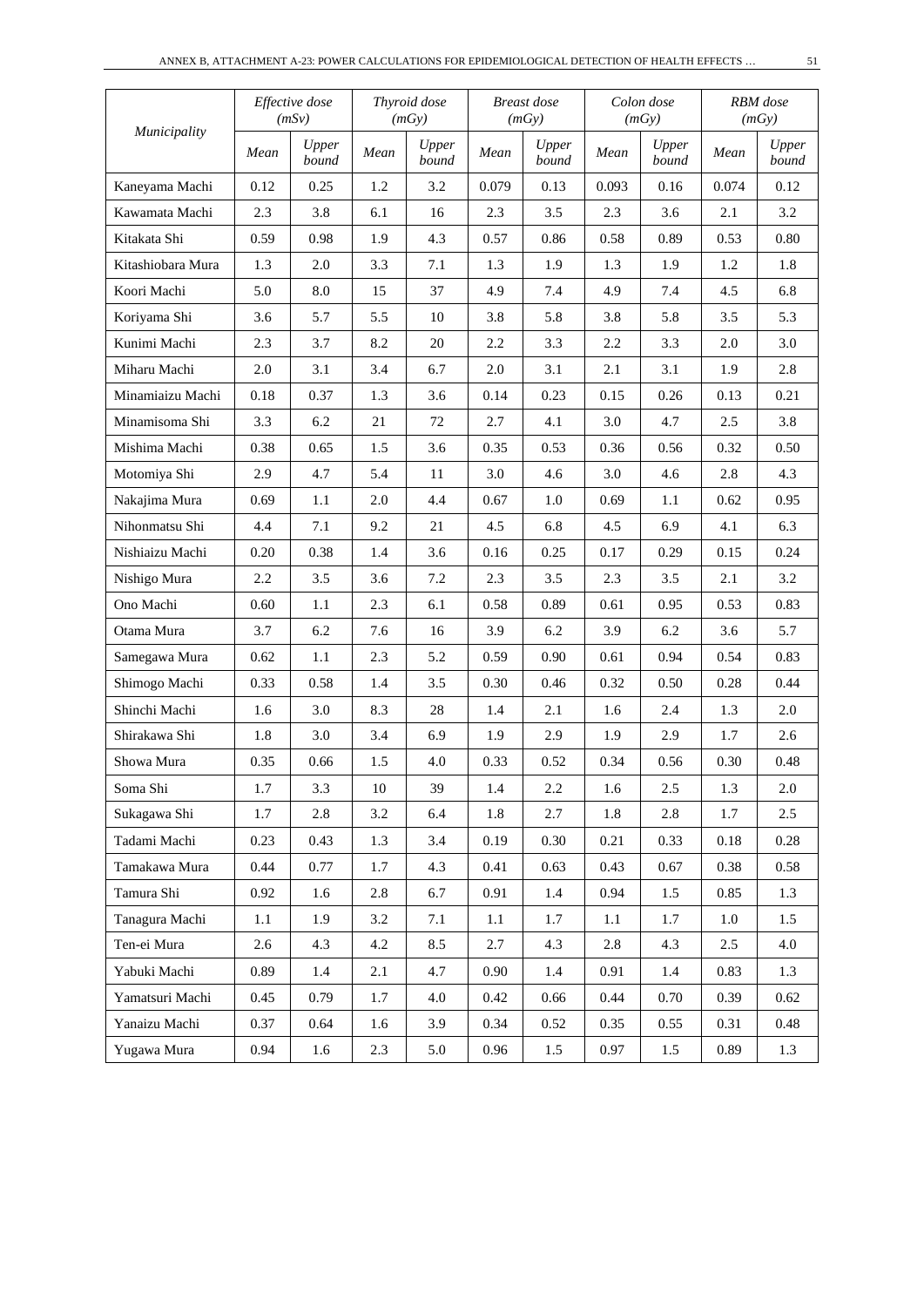#### **Table A-23.A9. Mean and upper bound on the absorbed dose to thyroid and absorbed dose to red bone marrow for a fetus in the first year after the accident for municipalities in Fukushima Prefecture (excluding evacuated areas)**

| Municipality      | Absorbed dose to thyroid of fetus (mGy) |             | Absorbed dose to RBM of fetus (mGy) |             |  |
|-------------------|-----------------------------------------|-------------|-------------------------------------|-------------|--|
|                   | Mean                                    | Upper bound | Mean                                | Upper bound |  |
| Aizubange Machi   | 0.89                                    | 1.7         | 0.41                                | 0.67        |  |
| Aizumisato Machi  | 0.65                                    | 1.4         | 0.18                                | 0.28        |  |
| Aizuwakamatsu Shi | 0.84                                    | 1.6         | 0.36                                | 0.58        |  |
| Asakawa Machi     | 0.78                                    | 1.5         | 0.28                                | 0.46        |  |
| Bandai Machi      | 0.97                                    | 1.9         | 0.31                                | 0.50        |  |
| Date Shi          | 4.3                                     | 10          | 1.4                                 | 2.3         |  |
| Fukushima Shi     | 4.8                                     | 10          | 2.1                                 | 3.4         |  |
| Furudono Machi    | 0.89                                    | 1.8         | 0.25                                | 0.40        |  |
| Hanawa Machi      | 0.88                                    | 1.8         | 0.23                                | 0.38        |  |
| Hinoemata Mura    | 0.41                                    | 1.1         | 0.047                               | 0.070       |  |
| Hirata Mura       | 0.77                                    | 1.5         | 0.24                                | 0.39        |  |
| Inawashiro Machi  | 1.4                                     | 3.4         | 0.26                                | 0.42        |  |
| Ishikawa Machi    | 0.59                                    | 1.3         | 0.14                                | 0.23        |  |
| Iwaki Shi         | 2.0                                     | 4.7         | 0.56                                | 0.91        |  |
| Izumizaki Mura    | 1.0                                     | 1.8         | 0.56                                | 0.91        |  |
| Kagamiishi Machi  | 1.1                                     | 1.9         | 0.56                                | 0.92        |  |
| Kaneyama Machi    | 0.42                                    | 1.1         | 0.051                               | 0.076       |  |
| Kawamata Machi    | 0.72                                    | 1.4         | 0.25                                | 0.41        |  |
| Kitakata Shi      | 1.3                                     | 2.6         | 0.52                                | 0.85        |  |
| Kitashiobara Mura | 5.9                                     | 14          | 1.9                                 | 3.1         |  |
| Koori Machi       | 2.2                                     | 3.7         | 1.5                                 | 2.4         |  |
| Koriyama Shi      | 3.2                                     | 7.8         | 0.87                                | 1.4         |  |
| Kunimi Machi      | 1.3                                     | 2.3         | 0.81                                | 1.3         |  |
| Miharu Machi      | 0.45                                    | 1.1         | 0.074                               | 0.11        |  |
| Minamiaizu Machi  | $7.8\,$                                 | $23\,$      | 1.0                                 | 1.7         |  |
| Minamisoma Shi    | 0.54                                    | 1.2         | 0.16                                | 0.25        |  |
| Mishima Machi     | 2.1                                     | 3.9         | 1.2                                 | 1.9         |  |
| Motomiya Shi      | 0.74                                    | 1.5         | 0.30                                | 0.48        |  |
| Nakajima Mura     | 3.7                                     | 7.6         | 1.7                                 | 2.9         |  |
| Nihonmatsu Shi    | 0.48                                    | 1.2         | 0.083                               | 0.13        |  |
| Nishiaizu Machi   | 1.4                                     | 2.4         | 0.89                                | 1.5         |  |
| Nishigo Mura      | 0.85                                    | 1.8         | 0.24                                | 0.39        |  |
| Ono Machi         | 3.03                                    | 6.0         | 1.47                                | $2.4\,$     |  |
| Otama Mura        | 0.85                                    | 1.7         | 0.26                                | 0.42        |  |
| Samegawa Mura     | 0.57                                    | 1.2         | 0.19                                | 0.30        |  |
| Shimogo Machi     | 3.1                                     | 8.4         | 0.58                                | 0.94        |  |
| Shinchi Machi     | 1.3                                     | $2.2\,$     | 0.75                                | $1.2\,$     |  |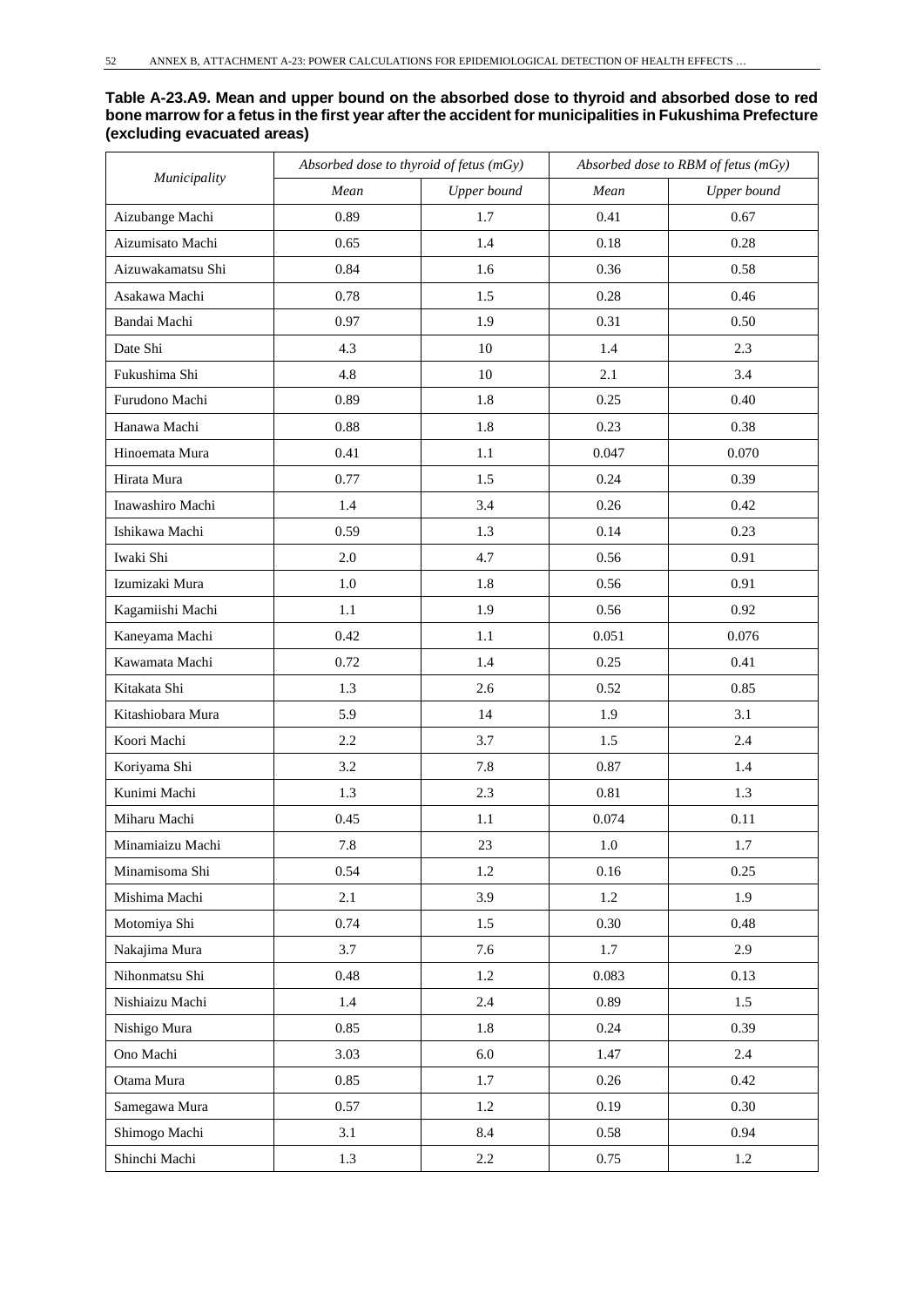|                 | Absorbed dose to thyroid of fetus $(mGy)$ |             | Absorbed dose to RBM of fetus (mGy) |             |  |
|-----------------|-------------------------------------------|-------------|-------------------------------------|-------------|--|
| Municipality    | Mean                                      | Upper bound | Mean                                | Upper bound |  |
| Shirakawa Shi   | 0.54                                      | 1.2         | 0.15                                | 0.23        |  |
| Showa Mura      | 3.9                                       | 11          | 0.55                                | 0.90        |  |
| Soma Shi        | 1.3                                       | 2.1         | 0.72                                | 1.2         |  |
| Sukagawa Shi    | 0.48                                      | 1.1         | 0.11                                | 0.17        |  |
| Tadami Machi    | 0.64                                      | 1.3         | 0.18                                | 0.29        |  |
| Tamakawa Mura   | 1.2                                       | 2.4         | 0.44                                | 0.72        |  |
| Tamura Shi      | 1.7                                       | 2.8         | 1.1                                 | 1.7         |  |
| Tanagura Machi  | 0.82                                      | 1.5         | 0.39                                | 0.63        |  |
| Ten-ei Mura     | 0.68                                      | 1.4         | 0.25                                | 0.40        |  |
| Yabuki Machi    | 0.57                                      | 1.2         | 0.15                                | 0.24        |  |
| Yamatsuri Machi | 0.88                                      | 1.6         | 0.40                                | 0.64        |  |
| Yanaizu Machi   | 0.89                                      | 1.7         | 0.41                                | 0.67        |  |
| Yugawa Mura     | 0.65                                      | 1.4         | 0.18                                | 0.28        |  |

#### **Table A-23.A10. Mean and upper bound on the effective dose over a lifetime for adults, 10-year-old children and 1-year-old infants for Fukushima Prefecture (excluding evacuated areas)**

| Municipality      |      | Effective dose over a<br>lifetime to adults $(mSv)$ |      | Effective dose over a lifetime to<br>10-year-old children (mSv) | Effective dose over a lifetime<br>to 1-year-old infants $(mSv)$ |             |  |
|-------------------|------|-----------------------------------------------------|------|-----------------------------------------------------------------|-----------------------------------------------------------------|-------------|--|
|                   | Mean | Upper bound                                         | Mean | Upper bound                                                     | Mean                                                            | Upper bound |  |
| Aizubange Machi   | 2.8  | 4.6                                                 | 3.2  | 5.1                                                             | 3.6                                                             | 5.8         |  |
| Aizumisato Machi  | 1.1  | 1.9                                                 | 1.2  | 2.1                                                             | 1.4                                                             | 2.4         |  |
| Aizuwakamatsu Shi | 2.0  | 3.2                                                 | 2.2  | 3.6                                                             | 2.5                                                             | 4.1         |  |
| Asakawa Machi     | 1.8  | 2.8                                                 | 2.0  | 3.1                                                             | 2.2                                                             | 3.5         |  |
| Bandai Machi      | 1.7  | 2.8                                                 | 1.9  | 3.1                                                             | 2.2                                                             | 3.5         |  |
| Date Shi          | 11   | 18                                                  | 12   | 20                                                              | 14                                                              | 23          |  |
| Fukushima Shi     | 16   | 26                                                  | 18   | 29                                                              | 21                                                              | 33          |  |
| Furudono Machi    | 1.6  | 2.6                                                 | 1.8  | 2.9                                                             | 2.1                                                             | 3.3         |  |
| Hanawa Machi      | 1.5  | 2.4                                                 | 1.7  | 2.7                                                             | 1.9                                                             | 3.1         |  |
| Hinoemata Mura    | 0.24 | 0.42                                                | 0.27 | 0.48                                                            | 0.30                                                            | 0.53        |  |
| Hirata Mura       | 1.5  | 2.4                                                 | 1.7  | 2.7                                                             | 1.9                                                             | 3.0         |  |
| Inawashiro Machi  | 1.9  | 3.1                                                 | 2.1  | 3.5                                                             | 2.4                                                             | 3.9         |  |
| Ishikawa Machi    | 0.90 | 1.5                                                 | 1.0  | 1.6                                                             | 1.1                                                             | 1.8         |  |
| Iwaki Shi         | 2.4  | 3.9                                                 | 2.7  | 4.4                                                             | 3.1                                                             | 5.0         |  |
| Izumizaki Mura    | 4.0  | 6.3                                                 | 4.4  | 7.0                                                             | 5.0                                                             | 8.0         |  |
| Kagamiishi Machi  | 4.1  | 6.6                                                 | 4.5  | 7.4                                                             | 5.1                                                             | 8.4         |  |
| Kaneyama Machi    | 0.27 | 0.47                                                | 0.30 | 0.53                                                            | 0.34                                                            | 0.58        |  |
| Kawamata Machi    | 6.7  | 11                                                  | 7.4  | 12                                                              | 8.5                                                             | 13          |  |
| Kitakata Shi      | 1.6  | 2.5                                                 | 1.8  | 2.8                                                             | 2.0                                                             | 3.2         |  |
| Kitashiobara Mura | 3.6  | 5.7                                                 | 4.0  | 6.4                                                             | 4.5                                                             | 7.2         |  |
| Koori Machi       | 15   | 23                                                  | 17   | 26                                                              | 19                                                              | 29          |  |
| Koriyama Shi      | 11   | 18                                                  | 13   | 20                                                              | 14                                                              | 23          |  |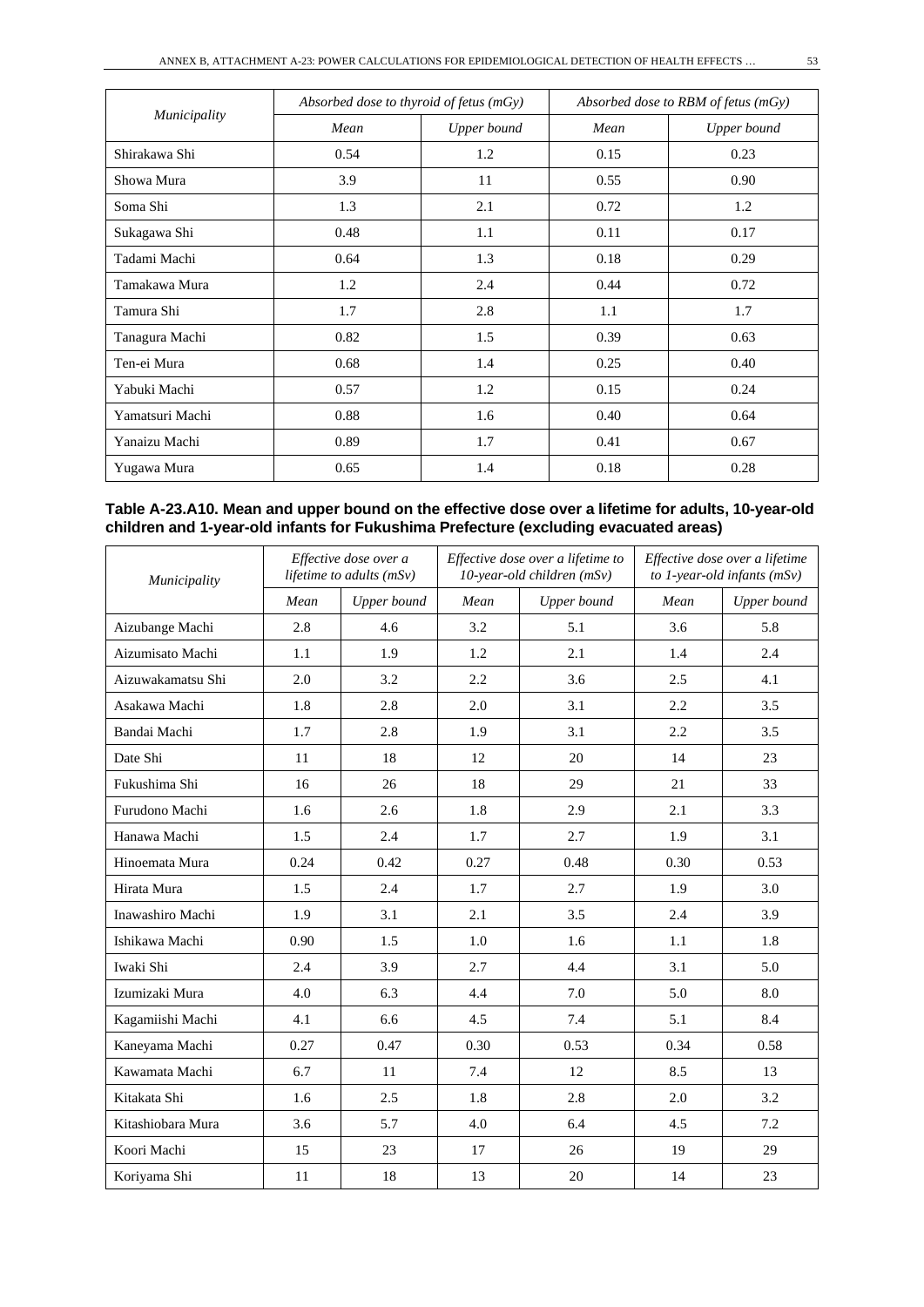| Municipality     |      | Effective dose over a<br><i>lifetime to adults (mSv)</i> |      | Effective dose over a lifetime to<br>10-year-old children (mSv) | Effective dose over a lifetime<br>to 1-year-old infants $(mSv)$ |             |  |
|------------------|------|----------------------------------------------------------|------|-----------------------------------------------------------------|-----------------------------------------------------------------|-------------|--|
|                  | Mean | Upper bound                                              | Mean | Upper bound                                                     | Mean                                                            | Upper bound |  |
| Kunimi Machi     | 6.5  | 10                                                       | 7.2  | 11                                                              | 8.2                                                             | 13          |  |
| Miharu Machi     | 6.0  | 9.4                                                      | 6.6  | 10                                                              | 7.6                                                             | 12          |  |
| Minamiaizu Machi | 0.43 | 0.76                                                     | 0.48 | 0.86                                                            | 0.54                                                            | 0.95        |  |
| Minamisoma Shi   | 8.3  | 13                                                       | 9.4  | 15                                                              | 11                                                              | 17          |  |
| Mishima Machi    | 1.0  | 1.6                                                      | 1.1  | 1.8                                                             | 1.3                                                             | 2.1         |  |
| Motomiya Shi     | 9.1  | 14                                                       | 10.1 | 16                                                              | 11                                                              | 18          |  |
| Nakajima Mura    | 1.9  | 3.0                                                      | 2.1  | 3.3                                                             | 2.4                                                             | 3.8         |  |
| Nihonmatsu Shi   | 14   | 22                                                       | 15   | 24                                                              | 17                                                              | 27          |  |
| Nishiaizu Machi  | 0.49 | 0.84                                                     | 0.55 | 0.94                                                            | 0.62                                                            | 1.1         |  |
| Nishigo Mura     | 6.8  | 11                                                       | 7.5  | 12                                                              | 8.5                                                             | 14          |  |
| Ono Machi        | 1.7  | 2.7                                                      | 1.9  | 3.0                                                             | 2.1                                                             | 3.4         |  |
| Otama Mura       | 12   | 19                                                       | 13   | 22                                                              | 15                                                              | 25          |  |
| Samegawa Mura    | 1.6  | 2.6                                                      | 1.8  | 2.9                                                             | 2.1                                                             | 3.3         |  |
| Shimogo Machi    | 0.45 | 0.75                                                     | 0.52 | 0.87                                                            | 0.59                                                            | 0.99        |  |
| Shinchi Machi    | 4.2  | 6.8                                                      | 4.7  | 7.6                                                             | 5.4                                                             | 8.7         |  |
| Shirakawa Shi    | 5.4  | 8.5                                                      | 6.0  | 9.5                                                             | 6.8                                                             | 11          |  |
| Showa Mura       | 1.0  | 1.6                                                      | 1.1  | 1.8                                                             | 1.2                                                             | 2.1         |  |
| Soma Shi         | 4.3  | 7.0                                                      | 4.9  | 8.0                                                             | 5.6                                                             | 9.0         |  |
| Sukagawa Shi     | 5.3  | 8.3                                                      | 5.9  | 9.2                                                             | 6.7                                                             | 11          |  |
| Tadami Machi     | 0.48 | 0.79                                                     | 0.54 | 0.90                                                            | 0.60                                                            | 1.0         |  |
| Tamakawa Mura    | 1.2  | 1.9                                                      | 1.3  | 2.1                                                             | 1.5                                                             | 2.4         |  |
| Tamura Shi       | 2.3  | 3.9                                                      | 2.8  | 4.6                                                             | 3.2                                                             | 5.4         |  |
| Tanagura Machi   | 3.3  | 5.2                                                      | 3.6  | 5.8                                                             | 4.1                                                             | 6.5         |  |
| Ten-ei Mura      | 8.3  | 14                                                       | 9.1  | 15                                                              | 10                                                              | 17          |  |
| Yabuki Machi     | 2.5  | 3.9                                                      | 2.8  | 4.4                                                             | 3.1                                                             | 5.0         |  |
| Yamatsuri Machi  | 0.69 | 1.2                                                      | 0.8  | 1.3                                                             | 0.91                                                            | 1.5         |  |
| Yanaizu Machi    | 1.0  | 1.6                                                      | 1.1  | 1.8                                                             | 1.2                                                             | 2.0         |  |
| Yugawa Mura      | 2.8  | 4.4                                                      | 3.1  | 4.9                                                             | 3.5                                                             | 5.5         |  |

| Table A-23.A11. Mean and upper bound on the effective dose in the first year to adults evacuated   |
|----------------------------------------------------------------------------------------------------|
| from localities in Fukushima Prefecture, including doses received before and during the evacuation |
| and at the destination                                                                             |

| Location |                 | Scenario destination |              | <i>Effective dose</i> $(mSv)$ | Thyroid dose $(mGv)$ |      |                |
|----------|-----------------|----------------------|--------------|-------------------------------|----------------------|------|----------------|
|          | <i>Scenario</i> | Prefecture           | Location     | Mean                          | Upper<br>bound       | Mean | Upper<br>bound |
| Futaba   | 01(FT1)         | Saitama Ken          | Saitama Shi  | 0.36                          | 1.0                  | 1.7  | 3.8            |
| Futaba   | 02(FT2)         | Ibaraki Ken          | Kasama Shi   | 0.79                          | 2.1                  | 8.3  | 28             |
| Futaba   | 03(FT3)         | Ibaraki Ken          | Yuki Shi     | 0.59                          | 1.3                  | 4.9  | 15             |
| Futaba   | 04(FT4)         | Fukushima Ken        | Koriyama Shi | 2.5                           | 4.3                  | 7.1  | 19             |
| Futaba   | 05(FT5)         | Tochigi Ken          | Sano Shi     | 0.61                          | 1.0                  | 1.6  | 2.4            |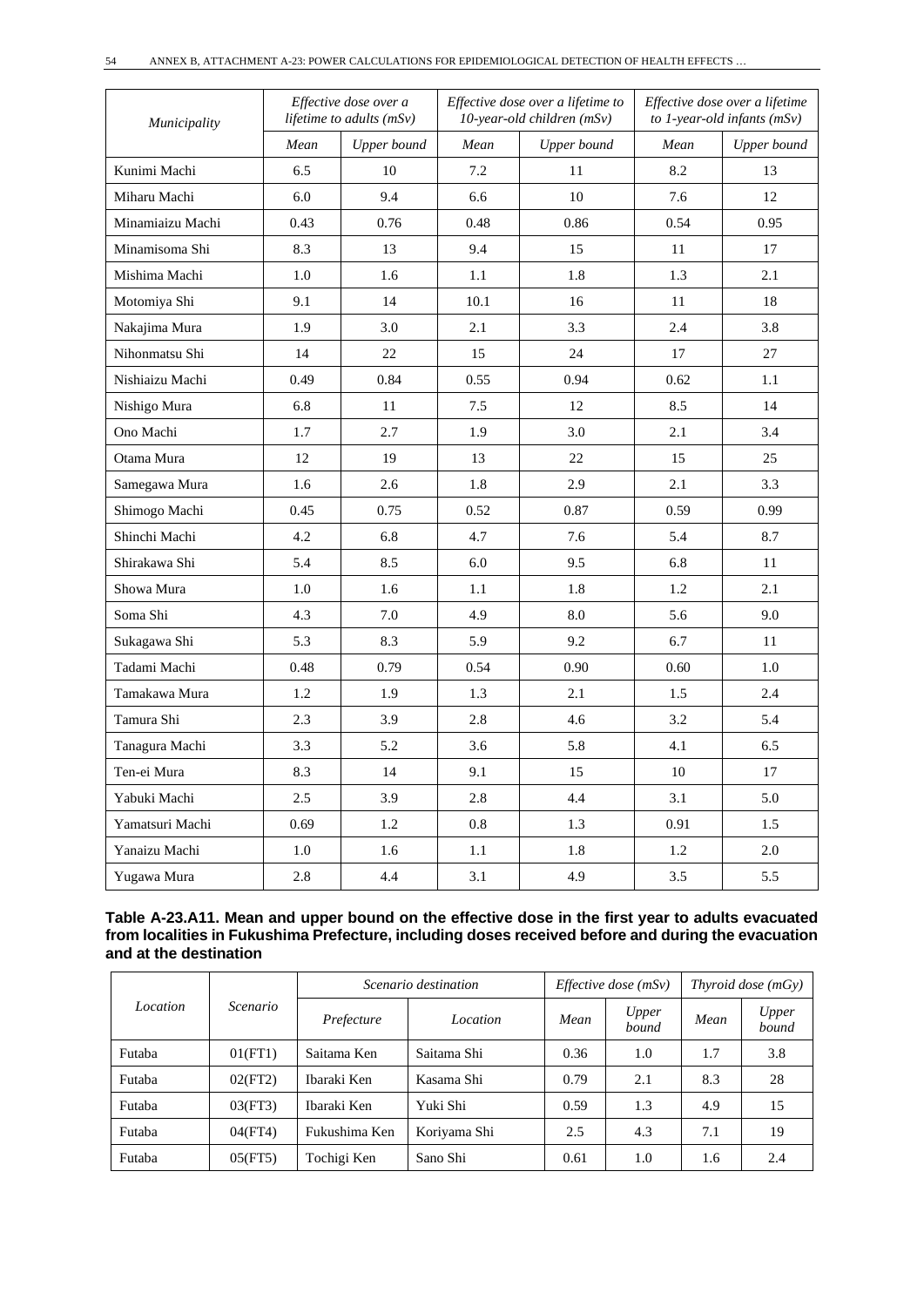|                            |              | Scenario destination |                   | <i>Effective dose</i> $(mSv)$ | Thyroid dose $(mGy)$ |           |                |
|----------------------------|--------------|----------------------|-------------------|-------------------------------|----------------------|-----------|----------------|
| Location                   | Scenario     | Prefecture           | Location          | Mean                          | Upper<br>bound       | Mean      | Upper<br>bound |
| Kawauchi                   | 06(TM1)      | Niigata Ken          | Niigata Shi       | 0.046                         | 0.072                | 1.1       | 1.7            |
| Tomioka                    | 07(TM2)      | Chiba Ken            | Chiba Shi         | 0.50                          | 1.0                  | 2.3       | 5.0            |
| Tomioka                    | 08(TM3)      | Chiba Ken            | Chiba Shi         | 0.39                          | 0.65                 | 2.0       | 3.9            |
| Tomioka                    | 09(TM4)      | Fukushima Ken        | Iwaki Shi         | 0.78                          | 1.8                  | 5.5       | 17             |
| Naraha                     | 10(NR1)      | Tochigi Ken          | Nasushiobara Shi  | 0.79                          | 1.3                  | 2.1       | 3.6            |
| Naraha                     | 11(NR2)      | Chiba Ken            | Chiba Shi         | 0.47                          | 1.0                  | 3.0       | 8.0            |
| Naraha                     | 12(NR3)      | Fukushima Ken        | Iwaki Shi         | 0.78                          | 1.8                  | 5.4       | 17             |
| Naraha                     | 13(NR4)      | Tochigi Ken          | Mooka Shi         | 0.60                          | 1.0                  | 1.6       | 2.3            |
| Naraha                     | 14(NR5)      | Fukushima Ken        | Iwaki Shi         | 0.66                          | 1.4                  | 3.7       | 11             |
| Okuma                      | 15(OK1)      | Fukushima Ken        | Aizuwakamatsu Shi | 0.65                          | 1.5                  | 3.4       | 9.0            |
| Okuma                      | 16(OK2)      | Fukushima Ken        | Tamura Shi        | 0.81                          | 1.7                  | 3.3       | 8.2            |
| Futaba                     | 17(OK3)      | Tokyo Ken            | Shinjuku Ku       | 0.33                          | 0.87                 | 2.4       | 6.6            |
| Tamura                     | 18(OK4)      | Fukushima Ken        | Tamura Shi        | 1.2                           | 3.1                  | 2.6       | 5.5            |
| Odaka                      | 19(OK5)      | Tochigi Ken          | Nasushiobara Shi  | 0.95                          | 1.7                  | 3.6       | 9.1            |
| Namie                      | 20(NM1)      | Tokyo Ken            | Shinjuku Ku       | 0.25                          | 0.56                 | 2.5       | 7.1            |
| Namie                      | 21(NM2)      | Fukushima Ken        | Soma Shi          | 1.1                           | 2.3                  | 7.0       | 22             |
| Namie                      | 22(NM3)      | Fukushima Ken        | Koriyama Shi      | 2.3                           | 3.8                  | 3.3       | 5.4            |
| Tsushima                   | 23(NM4)      | Fukushima Ken        | Nihonmatsu Shi    | 3.1                           | 5.6                  | 8.0       | 21             |
| Namie                      | 24(NM5)      | Yamagata Ken         | Yonezawa Shi      | 0.38                          | 1.2                  | 5.9       | 20             |
| Iitate                     | 25(1T1)      | Fukushima Ken        | Koriyama Shi      | 2.6                           | 4.5                  | 9.2       | 25             |
| <b>I</b> itate             | 26(IT2)      | Fukushima Ken        | Kitashiobara Mura | 0.41                          | 0.64                 | 2.0       | 3.0            |
| Iitate                     | 27(1T3)      | Saitama Ken          | Saitama Shi       | 0.37                          | 1.0                  | 3.5       | 8.6            |
| Iitate                     | 28(1T4)      | Fukushima Ken        | Iitate Mura       | 5.5                           | 9.0                  | 9.1       | 16             |
| Odaka                      | 29(OD1)      | Tokyo Ken            | Shinjuku Ku       | 1.2                           | 3.9                  | 15.2      | 54             |
| Odaka                      | 30(OD2)      | Yamagata Ken         | Tsuruoka Shi      | 0.10                          | 0.16                 | 0.8       | 1.3            |
| Haramachi                  | 31(OD3)      | Kanagawa Ken         | Yokohama Shi      | 0.22                          | 0.57                 | 1.4       | 2.3            |
| Odaka                      | 32(OD4)      | Tokyo Ken            | Shinjuku Ku       | 0.73                          | 2.3                  | 11.6      | 40             |
| Odaka                      | 33(OD5)      | Saitama Ken          | Saitama Shi       | 0.52                          | 1.6                  | 6.2       | 20             |
| Haramachi                  | 34(HK1)      | Kanagawa Ken         | Yokohama Shi      | 0.32                          | 0.91                 | 2.9       | 7.7            |
| Iitate                     | 35(HK2)      | Yamagata Ken         | Yamagata Shi      | 0.21                          | 0.44                 | 1.9       | 3.2            |
| Kashima                    | 36(HK3)      | Kanagawa Ken         | Yokohama Shi      | 1.1                           | 2.4                  | 5.9       | 18             |
| Haramachi                  | 37(HK4)      | Fukushima Ken        | Soma Shi          | 1.2                           | 2.7                  | 8.1       | 25             |
| Hirono Town                | 38 (NIRS 10) | Fukushima Ken        | Ono Shi           | 0.76                          | 2.0                  | 2.2       | 5.1            |
| Katsurao<br>Village        | 39 (NIRS 12) | Fukushima Ken        | Fukushima Shi     | 2.9                           | 4.7                  | 3.6       | 5.6            |
| Katsurao<br>Village Office | 40 (NIRS 14) | Fukushima Ken        | Fukushima Shi     | 3.9                           | 7.3                  | $\rm 8.0$ | 21             |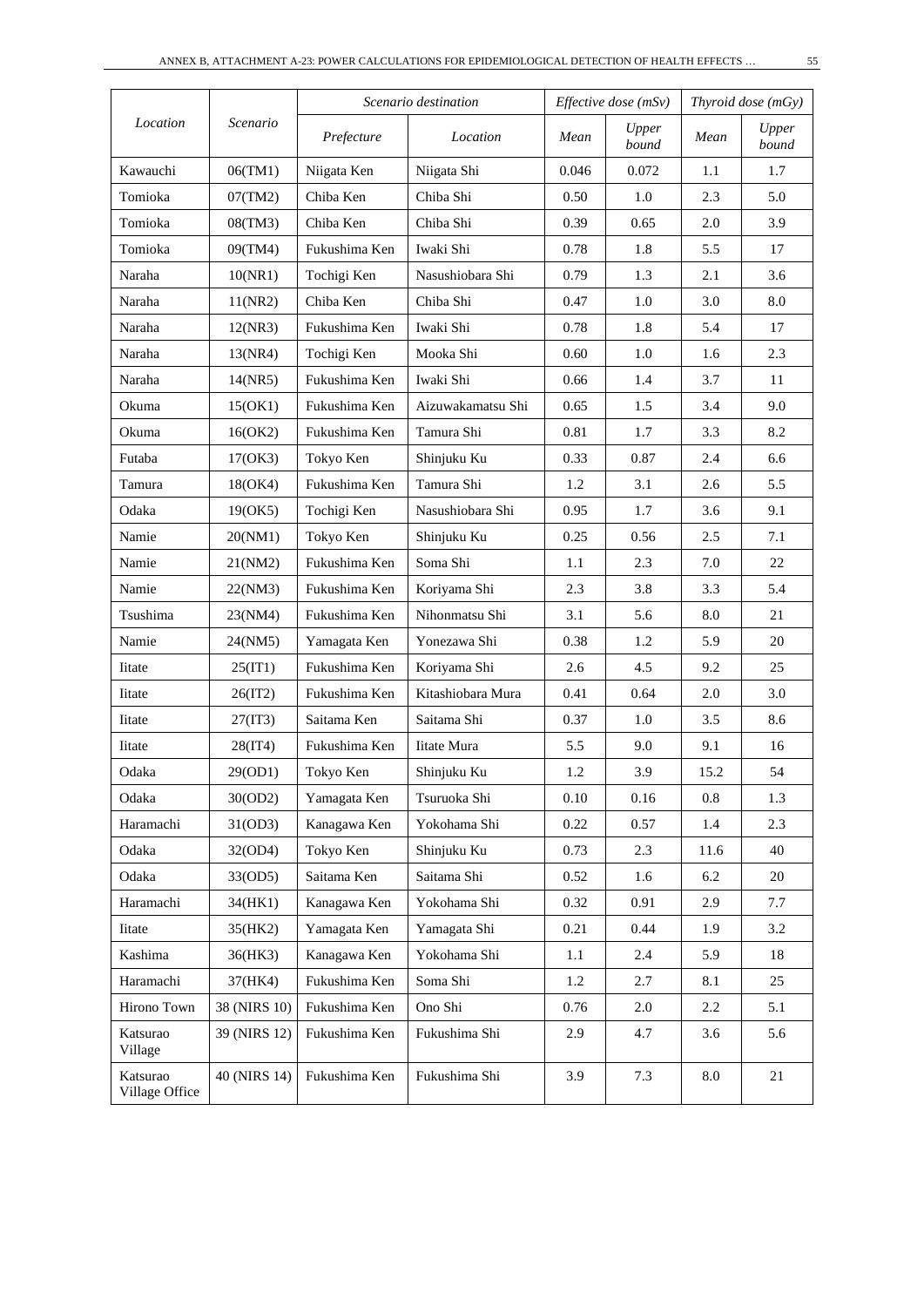**Table A-23.A12. Mean and upper bound on the effective dose in the first year to 10-year-old children evacuated from localities in Fukushima Prefecture, including doses received before and during the evacuation and at the destination**

|           |          |               | Scenario destination |       | Effective dose (mSv) |      | Thyroid dose (mGy) |
|-----------|----------|---------------|----------------------|-------|----------------------|------|--------------------|
| Location  | Scenario | Prefecture    | Location             | Mean  | Upper<br>bound       | Mean | Upper<br>bound     |
| Futaba    | 01(FT1)  | Saitama Ken   | Saitama Shi          | 0.44  | 1.2                  | 3.0  | 6.3                |
| Futaba    | 02(FT2)  | Ibaraki Ken   | Kasama Shi           | 0.99  | 2.5                  | 12   | 38                 |
| Futaba    | 03(FT3)  | Ibaraki Ken   | Yuki Shi             | 0.79  | 1.8                  | 8.3  | 25                 |
| Futaba    | 04(FT4)  | Fukushima Ken | Koriyama Shi         | 3.006 | 5.3                  | 11   | 29                 |
| Futaba    | 05(FT5)  | Tochigi Ken   | Sano Shi             | 0.75  | 1.2                  | 2.8  | 4.2                |
| Kawauchi  | 06(TM1)  | Niigata Ken   | Niigata Shi          | 0.10  | 0.16                 | 2.4  | 3.8                |
| Tomioka   | 07(TM2)  | Chiba Ken     | Chiba Shi            | 0.65  | 1.3                  | 4.2  | 8.5                |
| Tomioka   | 08(TM3)  | Chiba Ken     | Chiba Shi            | 0.51  | 0.84                 | 3.7  | 6.8                |
| Tomioka   | 09(TM4)  | Fukushima Ken | Iwaki Shi            | 1.0   | 2.3                  | 9.4  | 28                 |
| Naraha    | 10(NR1)  | Tochigi Ken   | Nasushiobara Shi     | 0.96  | 1.6                  | 3.5  | 6.0                |
| Naraha    | 11(NR2)  | Chiba Ken     | Chiba Shi            | 0.62  | 1.3                  | 5.2  | 13                 |
| Naraha    | 12(NR3)  | Fukushima Ken | Iwaki Shi            | 1.0   | 2.4                  | 9.0  | 27                 |
| Naraha    | 13(NR4)  | Tochigi Ken   | Mooka Shi            | 0.74  | 1.2                  | 2.8  | 4.1                |
| Naraha    | 14(NR5)  | Fukushima Ken | Iwaki Shi            | 0.84  | 1.8                  | 6.4  | 17                 |
| Okuma     | 15(OK1)  | Fukushima Ken | Aizuwakamatsu Shi    | 0.80  | 1.8                  | 5.3  | 13                 |
| Okuma     | 16(OK2)  | Fukushima Ken | Tamura Shi           | 1.0   | 2.1                  | 5.4  | 13                 |
| Futaba    | 17(OK3)  | Tokyo Ken     | Shinjuku Ku          | 0.44  | 1.1                  | 4.3  | 11                 |
| Tamura    | 18(OK4)  | Fukushima Ken | Tamura Shi           | 1.4   | 3.5                  | 4.1  | 8.0                |
| Odaka     | 19(OK5)  | Tochigi Ken   | Nasushiobara Shi     | 1.2   | 2.2                  | 6.2  | 15                 |
| Namie     | 20(NM1)  | Tokyo Ken     | Shinjuku Ku          | 0.36  | 0.82                 | 4.6  | 12                 |
| Namie     | 21(NM2)  | Fukushima Ken | Soma Shi             | 1.4   | 3.1                  | 12   | 37                 |
| Namie     | 22(NM3)  | Fukushima Ken | Koriyama Shi         | 2.7   | 4.4                  | 4.8  | 7.6                |
| Tsushima  | 23(NM4)  | Fukushima Ken | Nihonmatsu Shi       | 3.7   | 6.6                  | 11   | 29                 |
| Namie     | 24(NM5)  | Yamagata Ken  | Yonezawa Shi         | 0.58  | 1.8                  | 10   | 33                 |
| Iitate    | 25(IT1)  | Fukushima Ken | Koriyama Shi         | 3.1   | 5.3                  | 13   | 32                 |
| Iitate    | 26(IT2)  | Fukushima Ken | Kitashiobara Mura    | 0.54  | 0.82                 | 3.9  | 5.9                |
| Iitate    | 27(IT3)  | Saitama Ken   | Saitama Shi          | 0.51  | 1.3                  | 6.3  | 15                 |
| Iitate    | 28(1T4)  | Fukushima Ken | Iitate Mura          | 6.5   | 11                   | 13   | 24                 |
| Odaka     | 29(OD1)  | Tokyo Ken     | Shinjuku Ku          | 1.5   | 5.0                  | 22   | 75                 |
| Odaka     | 30(OD2)  | Yamagata Ken  | Tsuruoka Shi         | 0.14  | 0.20                 | 1.6  | 2.6                |
| Haramachi | 31(OD3)  | Kanagawa Ken  | Yokohama Shi         | 0.30  | 0.70                 | 2.8  | 4.4                |
| Odaka     | 32(OD4)  | Tokyo Ken     | Shinjuku Ku          | 0.96  | 3.0                  | 17   | 55                 |
| Odaka     | 33(OD5)  | Saitama Ken   | Saitama Shi          | 0.74  | $2.2\,$              | 11   | 34                 |
| Haramachi | 34(HK1)  | Kanagawa Ken  | Yokohama Shi         | 0.44  | 1.2                  | 5.3  | 13                 |
| Iitate    | 35(HK2)  | Yamagata Ken  | Yamagata Shi         | 0.32  | 0.59                 | 3.9  | 6.2                |
| Kashima   | 36(HK3)  | Kanagawa Ken  | Yokohama Shi         | 1.4   | 3.1                  | 9.9  | 29                 |
| Haramachi | 37(HK4)  | Fukushima Ken | Soma Shi             | 1.6   | 3.6                  | 14   | 42                 |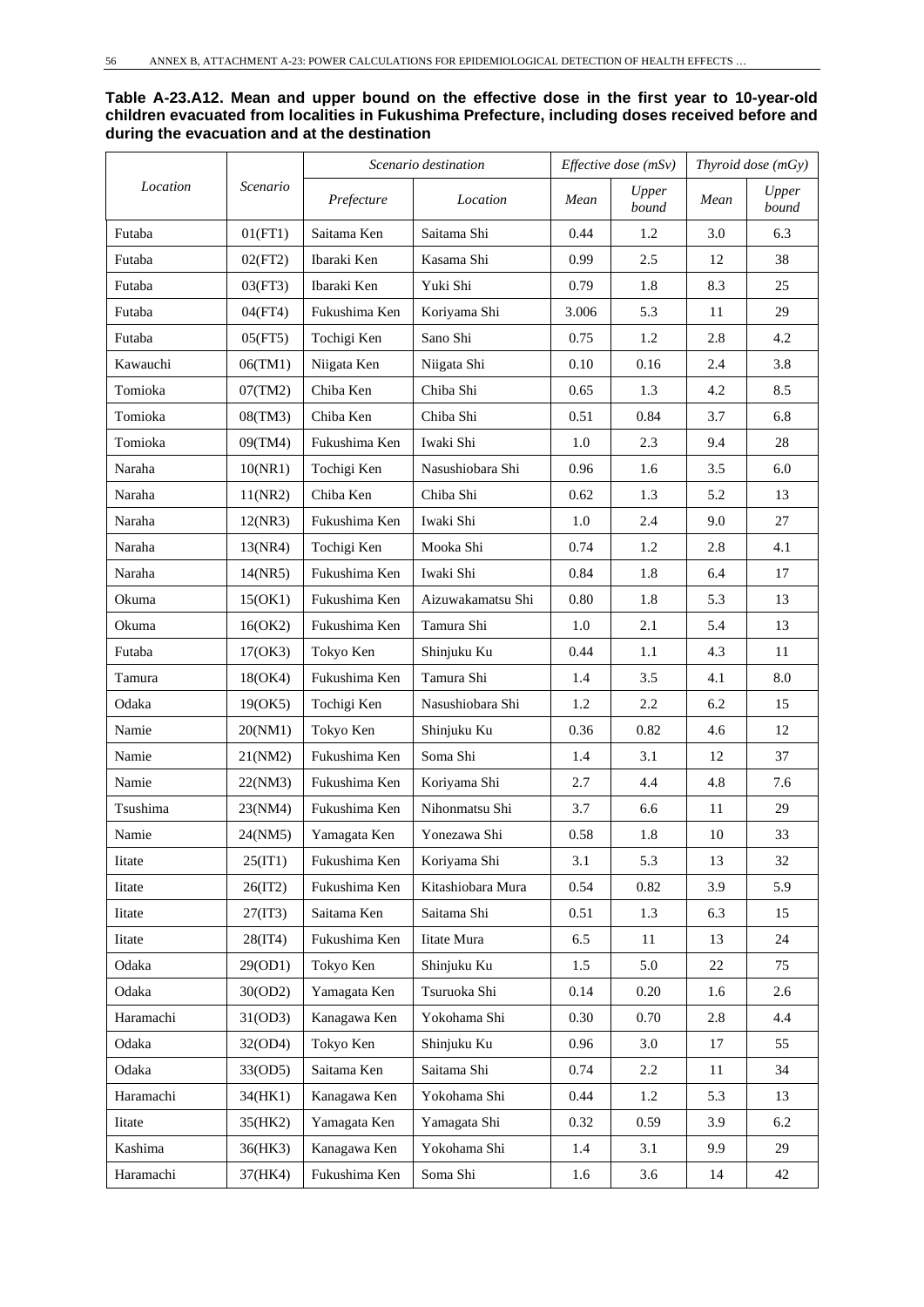| Location                   | Scenario | Scenario destination       |               | <i>Effective dose</i> $(mSv)$ | Thyroid dose $(mGy)$ |      |                |
|----------------------------|----------|----------------------------|---------------|-------------------------------|----------------------|------|----------------|
|                            |          | Prefecture                 | Location      | Mean                          | Upper<br>bound       | Mean | Upper<br>bound |
| Hirono Town                |          | 38 (NIRS 10) Fukushima Ken | Ono Shi       | 0.92                          | 2.3                  | 3.7  | 7.8            |
| Katsurao Village           |          | 39 (NIRS 12) Fukushima Ken | Fukushima Shi | 3.5                           | 5.6                  | 4.8  | 7.2            |
| Katsurao Village<br>Office |          | 40 (NIRS 14) Fukushima Ken | Fukushima Shi | 4.6                           | 8.7                  | 12   | 31             |

#### **Table A-23.A13. Mean and upper bound on the effective dose in the first year to 1-year-old infants evacuated from localities in Fukushima Prefecture, including doses received before and during the evacuation and at the destination**

| Location       | Scenario | Scenario destination |                    | Effective dose (mSv) |                | Thyroid dose (mGy) |                |
|----------------|----------|----------------------|--------------------|----------------------|----------------|--------------------|----------------|
|                |          | Prefecture           | Location           | Mean                 | Upper<br>bound | Mean               | Upper<br>bound |
| Futaba         | 01(FT1)  | Saitama Ken          | Saitama Shi        | 0.54                 | 1.4            | 3.9                | 7.9            |
| Futaba         | 02(FT2)  | Ibaraki Ken          | Kasama Shi         | 1.2                  | 3.1            | 16                 | 50             |
| Futaba         | 03(FT3)  | Ibaraki Ken          | Yuki Shi           | 0.95                 | 2.2            | 11                 | 33             |
| Futaba         | 04(FT4)  | Fukushima Ken        | Koriyama Shi       | 3.6                  | 6.5            | 16                 | 44             |
| Futaba         | 05(FT5)  | Tochigi Ken          | Sano Shi           | 0.91                 | 1.4            | 3.8                | 6.1            |
| Kawauchi       | 06(TM1)  | Niigata Ken          | Niigata Shi        | 0.15                 | 0.24           | 3.6                | 5.9            |
| Tomioka        | 07(TM2)  | Chiba Ken            | Chiba Shi          | 0.78                 | 1.6            | 5.7                | 11             |
| Tomioka        | 08(TM3)  | Chiba Ken            | Chiba Shi          | 0.62                 | 1.0            | 5.1                | 9.2            |
| Tomioka        | 09(TM4)  | Fukushima Ken        | Iwaki Shi          | 1.2                  | 2.7            | 12                 | 34             |
| Naraha         | 10(NR1)  | Tochigi Ken          | Nasushiobara Shi   | 1.2                  | 1.9            | 4.6                | 7.9            |
| Naraha         | 11(NR2)  | Chiba Ken            | Chiba Shi          | 0.74                 | 1.5            | 6.6                | 16             |
| Naraha         | 12(NR3)  | Fukushima Ken        | Iwaki Shi          | 1.2                  | 2.7            | 11                 | 34             |
| Naraha         | 13(NR4)  | Tochigi Ken          | Mooka Shi          | 0.89                 | 1.4            | 3.8                | 5.8            |
| Naraha         | 14(NR5)  | Fukushima Ken        | Iwaki Shi          | 1.0                  | 2.1            | 8.1                | 21             |
| Okuma          | 15(OK1)  | Fukushima Ken        | Aizuwakamatsu Shi  | 0.98                 | 2.1            | 7.0                | 17             |
| Okuma          | 16(OK2)  | Fukushima Ken        | Tamura Shi         | 1.2                  | 2.6            | 7.7                | 19             |
| Futaba         | 17(OK3)  | Tokyo Ken            | Shinjuku Ku        | 0.53                 | 1.3            | 5.6                | 14             |
| Tamura         | 18(OK4)  | Fukushima Ken        | Tamura Shi         | 1.7                  | 4.1            | 5.4                | 10             |
| Odaka          | 19(OK5)  | Tochigi Ken          | Nasushiobara Shi   | 1.5                  | 2.6            | 8.6                | 21             |
| Namie          | 20(NM1)  | Tokyo Ken            | Shinjuku Ku        | 0.44                 | 1.0            | 5.9                | 15             |
| Namie          | 21(NM2)  | Fukushima Ken        | Soma Shi           | 1.7                  | 3.6            | 15                 | 45             |
| Namie          | 22(NM3)  | Fukushima Ken        | Koriyama Shi       | 3.2                  | 5.3            | 6.3                | 10             |
| Tsushima       | 23(NM4)  | Fukushima Ken        | Nihonmatsu Shi     | 4.4                  | 7.7            | 13                 | 34             |
| Namie          | 24(NM5)  | Yamagata Ken         | Yonezawa Shi       | 0.69                 | 2.1            | 13                 | 41             |
| <b>I</b> itate | 25(IT1)  | Fukushima Ken        | Koriyama Shi       | 3.6                  | 6.3            | 16                 | 39             |
| <b>I</b> itate | 26(1T2)  | Fukushima Ken        | Kitashiobara Mura  | 0.69                 | 1.0            | 5.7                | 9.3            |
| <b>I</b> itate | 27(1T3)  | Saitama Ken          | Saitama Shi        | 0.64                 | 1.5            | 8.5                | 18             |
| Iitate         | 28(1T4)  | Fukushima Ken        | <b>Iitate Mura</b> | 7.8                  | 13             | 16                 | 29             |
| Odaka          | 29(OD1)  | Tokyo Ken            | Shinjuku Ku        | 1.9                  | 6.3            | 30                 | 103            |
| Odaka          | 30(OD2)  | Yamagata Ken         | Tsuruoka Shi       | 0.17                 | 0.25           | $2.2\,$            | 3.5            |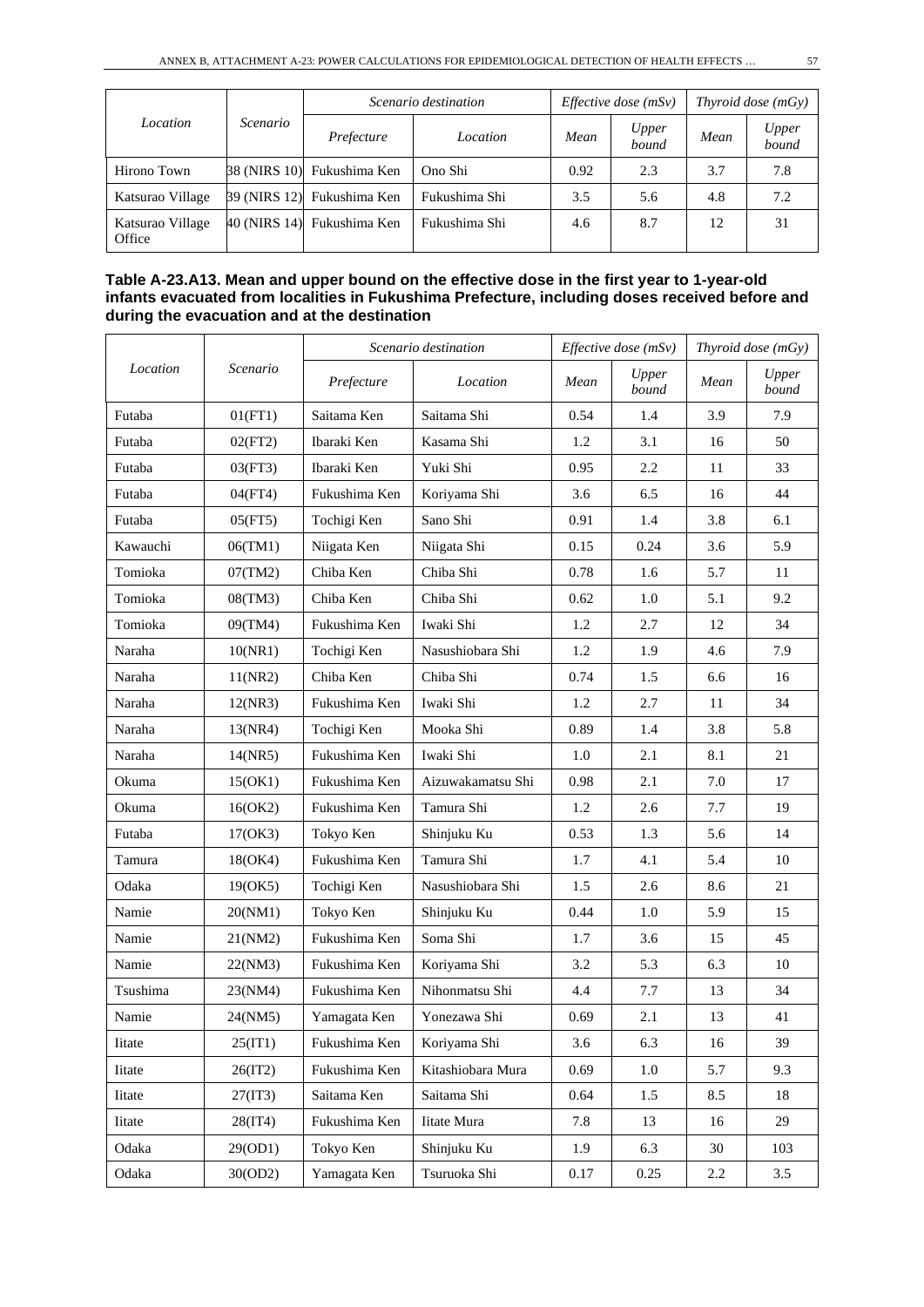| Location                   | Scenario     | Scenario destination |               | <i>Effective dose</i> $(mSv)$ |                | Thyroid dose (mGy) |                |
|----------------------------|--------------|----------------------|---------------|-------------------------------|----------------|--------------------|----------------|
|                            |              | Prefecture           | Location      | Mean                          | Upper<br>bound | Mean               | Upper<br>bound |
| Haramachi                  | 31(OD3)      | Kanagawa Ken         | Yokohama Shi  | 0.39                          | 0.85           | 4.0                | 6.6            |
| Odaka                      | 32(OD4)      | Tokyo Ken            | Shinjuku Ku   | 1.2                           | 3.8            | 23                 | 77             |
| Odaka                      | 33(OD5)      | Saitama Ken          | Saitama Shi   | 0.93                          | 2.8            | 15                 | 45             |
| Haramachi                  | 34(HK1)      | Kanagawa Ken         | Yokohama Shi  | 0.55                          | 1.5            | 7.2                | 17             |
| <b>I</b> itate             | 35(HK2)      | Yamagata Ken         | Yamagata Shi  | 0.42                          | 0.74           | 5.7                | 9.7            |
| Kashima                    | 36(HK3)      | Kanagawa Ken         | Yokohama Shi  | 1.6                           | 3.6            | 12                 | 35             |
| Haramachi                  | 37(HK4)      | Fukushima Ken        | Soma Shi      | 2.0                           | 4.5            | 19                 | 58             |
| Hirono Town                | 38 (NIRS 10) | Fukushima Ken        | Ono Shi       | 1.1                           | 2.8            | 4.7                | 9.8            |
| Katsurao<br>Village        | 39 (NIRS 12) | Fukushima Ken        | Fukushima Shi | 4.1                           | 6.6            | 5.5                | 8.3            |
| Katsurao<br>Village Office | 40 (NIRS 14) | Fukushima Ken        | Fukushima Shi | 5.4                           | 10             | 14                 | 37             |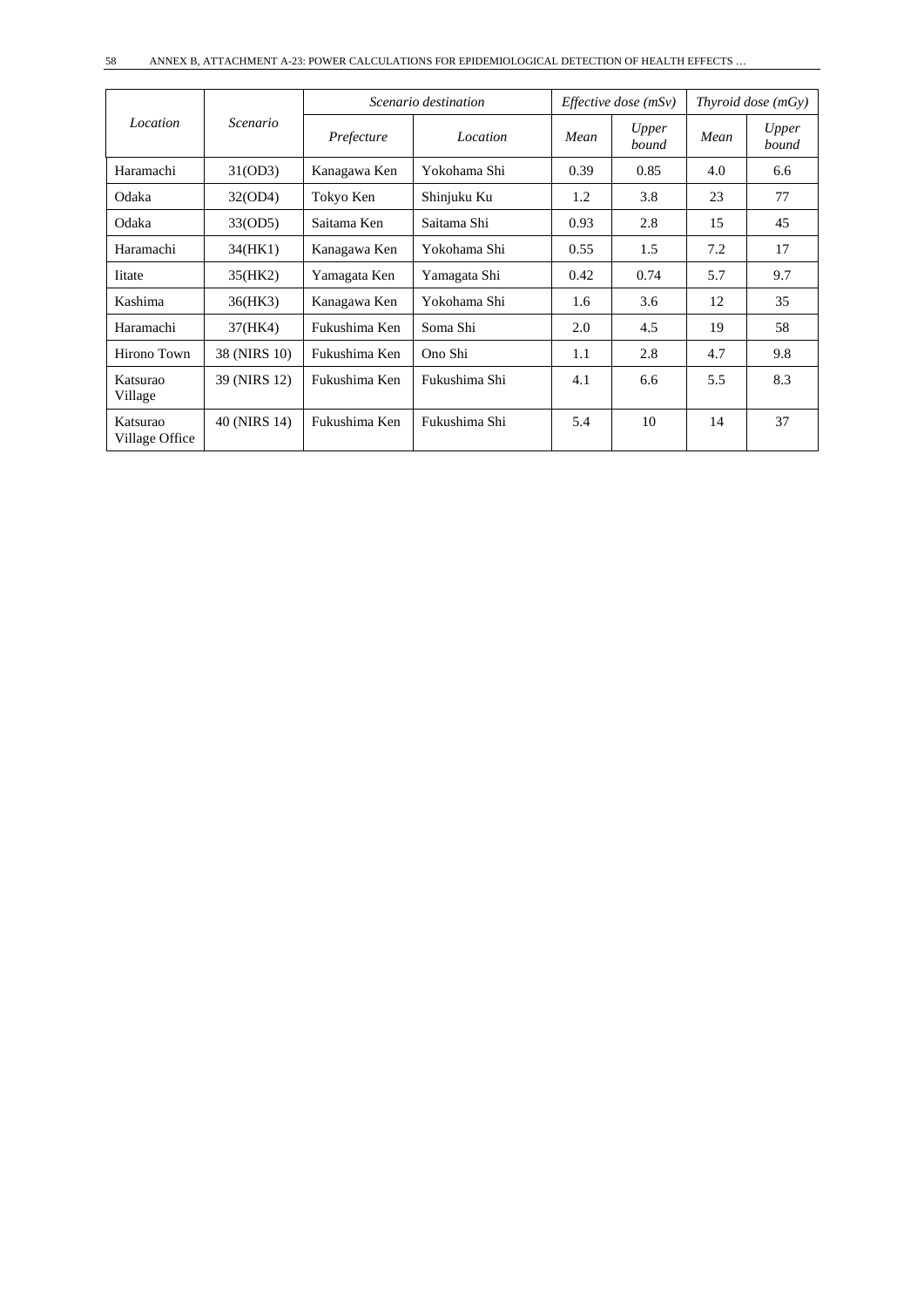- Averbeck, D. Does scientific evidence support a change from the LNT model for low-dose radiation risk extrapolation? Health Phys 97(5): 493-504 (2009).
- Berrington de Gonzaléz, A., J.A. Salotti, K. McHugh et al. Relationship between paediatric CT scans and subsequent risk of leukaemia and brain tumours: assessment of the impact of underlyng conditions. Br J Cancer 114(4): 388-394 (2016).
- Brenner, A.V., D.L. Preston, R. Sakata et al. Incidence of breast cancer in the Life Span Study of atomic bomb survivors: 1958-2005. Radiat Res 190(4): 433-444 (2018).
- Brenner, A.V, M.D. Tronko, M. Hatch et al. I-131 dose response for incident thyroid cancers in Ukraine related to the Chornobyl accident. Environ Health Perspect 119(7): 933-939 (2011).
- Faul, F., E. Erdfelder, A. Buchner et al. Statistical power analyses using G\*Power 3.1: Tests for correlation and regression analyses. Behav Res Methods 41(4): 1149-1160 (2009).
- Faul, F., E. Erdfelder, A-G. Lang et al. G\*Power 3: A flexible statistical power analysis program for the social, behavioral, and biomedical sciences. Behav Res Methods 39(2): 175-191 (2007).
- FHMS Thyroid ultrasound examination (preliminary baseline screening). Supplemental report of the FY 2015 survey. Proceedings of the 23rd Prefectural Oversight Committee Meeting for Fukushima Health Management Survey, Fukushima Medical University. [Internet] Available from (http://fmu-global.jp/download/thyroid-ultrasoundexamination-supplemental-report-of-the-fy-2015-survey/?wpdmdl=1632) on 6 June 2016.
- FHMS. Report of second-round thyroid ultrasound examinations (first full-scale thyroid screening program). Proceedings of the 28th Prefectural Oversight Committee Meeting for Fukushima Health Management Survey, Fukushima Medical University. [Internet] Available from (http://fmu-global.jp/download/thyroid-ultrasound-examinations-firstfull-scale-thyroid-screening-program/?wpdmdl=3608) on 23 October 2017.
- FHMS. Summary results of thyroid screening (1st to 4th rounds). Proceedings of the 39th Prefectural Oversight Committee Meeting for Fukushima Health Management Survey, Fukushima Medical University. Available from (http://www.pref.fukushima.lg.jp/ uploaded/attachment/401334.pdf) on 31 August 2020. (Japanese).
- Fujimori, K., H. Kyozuka, S. Yasuda et al. Pregnancy and birth survey after the Great East Japan Earthquake and Fukushima Daiichi Nuclear Power Plant accident in Fukushima prefecture. Fukushima J Med Sci 60(1): 75-81 (2014).
- Furukawa, K., D. Preston, S. Funamoto et al. Long-term trend of thyroid cancer risk among Japanese atomic-bomb survivors: 60 years after exposure. Int J Cancer 132(5): 1222- 1226 (2013).
- Gilbert, E.S., M.P. Little, D.L. Preston et al. Issues in interpreting epidemiologic studies of populations exposed to low-dose, high-energy photon radiation. J Natl Cancer Inst Monogr 2020(56): 176-187 (2020).
- Grant, E.J., A. Brenner, H. Sugiyama et al. Solid cancer incidence among the life span study of atomic bomb survivors: 1958-2009. Radiat Res 187(5): 513-537 (2017).
- Hauptmann, M., R.D. Daniels, E. Cardis et al. Epidemiological studies of low-dose ionizing radiation and cancer: summary bias assessment and meta-analysis. J Natl Cancer Inst Monogr 2020(56): 188-200 (2020).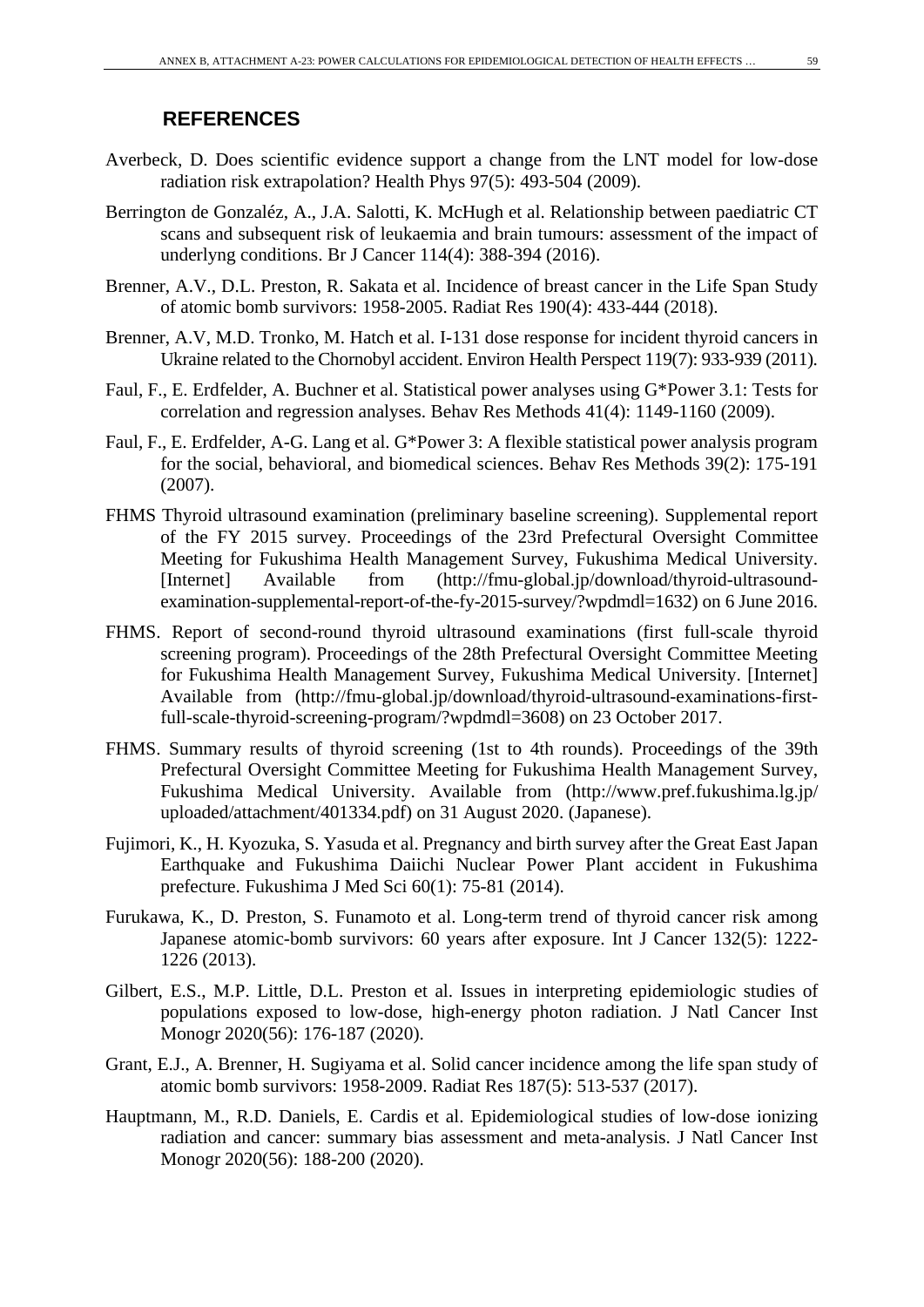- Haylock, R.G.E., M. Gillies, N. Hunter et al. Cancer mortality and incidence following external occupational radiation exposure: an update of the 3rd analysis of the UK national registry for radiation workers. Br J Cancer 119(5): 631-637 (2018).
- HHU. G\*Power: Statistical power analyses for Mac and Windows. [Internet] Available from (http://www.psychologie.hhu.de/arbeitsgruppen/allgemeine-psychologie-undarbeitspsychologie/gpower.html ) on 22 April 2020.
- Hsu, W.L., D.L. Preston, M. Soda et al. The incidence of leukemia, lymphoma and multiple myeloma among atomic bomb survivors: 1950-2001. Radiat Res 179(3): 361-382 (2013).
- Hunter, N., I.S. Kuznetsova, E.V. Labutina et al. Solid cancer incidence other than lung, liver and bone in Mayak workers: 1948-2004. Br J Cancer 109(7): 1989-1996 (2013).
- IARC. Cancer incidence in five continents. Vol. X: IARC Scientific Publication No. 164. International Agency for Research on Cancer, Lyon, 2013.
- IARC. Cancer incidence in five continents. Vol. XI: IARC Scientific Publication No. 166. International Agency for Research on Cancer, Lyon, 2017.
- Jacob, P., T.I. Bogdanova, E. Buglova et al. Thyroid cancer risk in areas of Ukraine and Belarus affected by the Chernobyl accident. Radiat Res 165(1): 1-8 (2006).
- Jacob, P., J.C. Kaiser and A. Ulanovsky. Ultrasonography survey and thyroid cancer in the Fukushima Prefecture. Radiat Environ Biophys 53(2): 391-401 (2014).
- JNIOSH. Epidemiological study on the health effects in radiation workers. The first period (FY2014 to FY2018), Third Party Committee Report. National Institute of Occupational Safety and Health, Japan, 2020.
- Kaiser, J.C. and L. Walsh. Independent analysis of the radiation risk for leukaemia in children and adults with mortality data (1950–2003) of Japanese A-bomb survivors. Radiat Environ Biophys 52(1): 17-27 (2013).
- Katanoda, K., W. Ajiki, T. Matsuda et al. Trend analysis of cancer incidence in Japan using data from selected population-based cancer registries. Cancer Sci 103(2): 360-368 (2012).
- Kesminiene, A., A-S. Evrard, V.K. Ivanov et al. Risk of thyroid cancer among Chernobyl liquidators. Radiat Res 178(5): 425-436 (2012).
- Kitahara, C.M., D.L. Preston, G. Neta et al. Occupational radiation exposure and thyroid cancer incidence in a cohort of U.S. radiologic technologists, 1983-2013. Int J Cancer 143(9): 2145-2149 (2018).
- Kitamura, H., T. Okubo, K. Kodama et al. Epidemiological study of health effects in Fukushima nuclear emergency workers–study design and progress report. Radiat Prot Dosim 182(1): 40-48 (2018).
- Lee, W.J., D.L. Preston, E.S. Cha et al. Thyroid cancer risks among medical radiation workers in South Korea, 1996–2015. Environ Health 18(1): 19 (2019).
- Leuraud, K., D.B. Richardson, E. Cardis et al. Ionising radiation and risk of death from leukaemia and lymphoma in radiation-monitored workers (INWORKS): an international cohort study. Lancet Haematol 2(7): e276-e281 (2015).
- Likhtarov, I., L. Kovgan, S. Masiuk et al. Thyroid cancer study among Ukrainian children exposed to radiation after the Chornobyl accident: improved estimates of the thyroid doses to the cohort members. Health Phys 106(3): 370-396 (2014).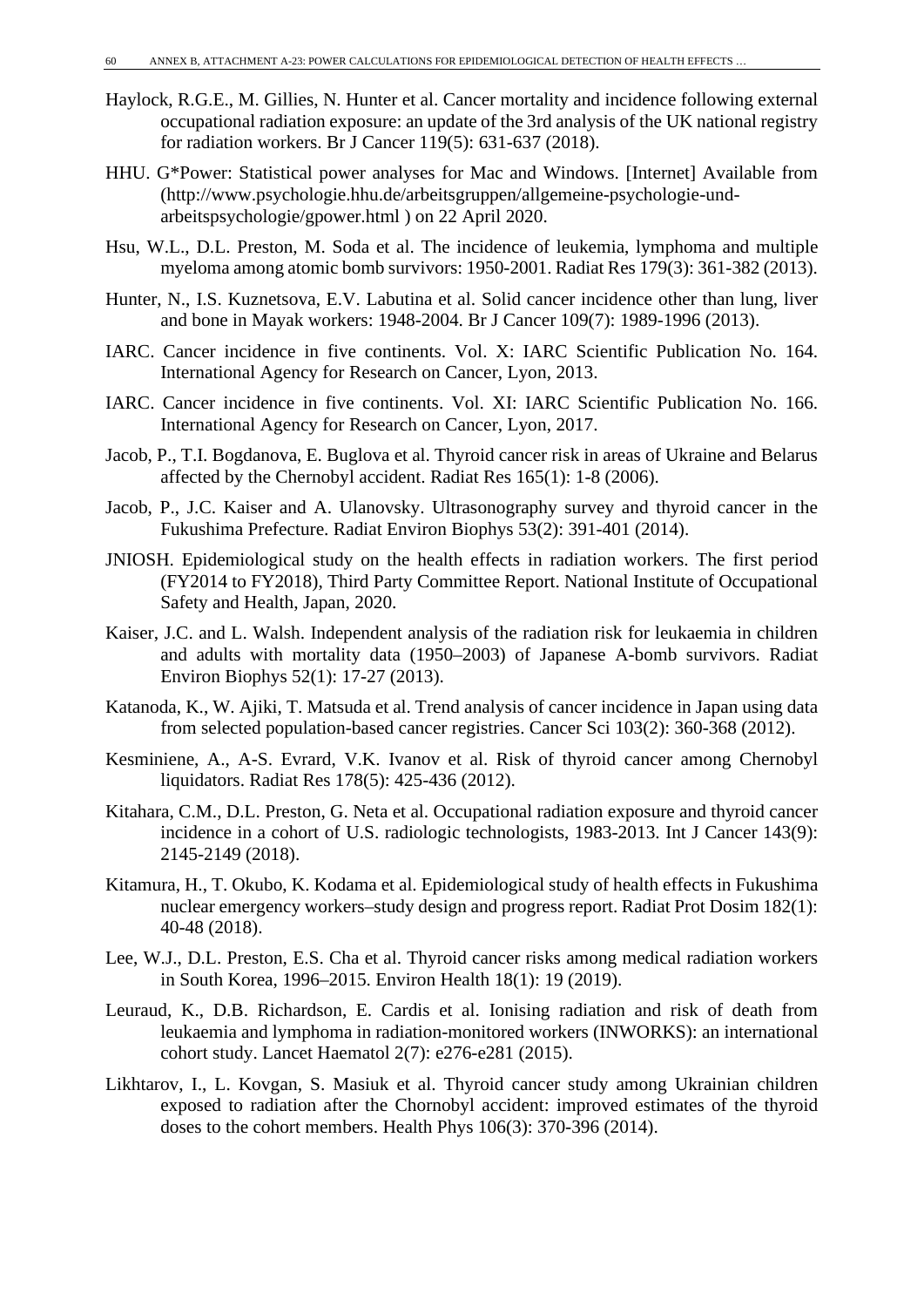- Little, M.P., R. Wakeford, D. Borrego et al. Leukaemia and myeloid malignancy among people exposed to low doses (<100 mSv) of ionising radiation during childhood: a pooled analysis of nine historical cohort studies. Lancet Haematol 5(8): e346-e358 (2018).
- Little, M.P., R. Wakeford, J.H. Lubin et al. The statistical power of epidemiological studies analyzing the relationship between exposure to ionizing radiation and cancer, with special reference to childhood leukemia and natural background radiation. Radiat Res 174(3): 387-402 (2010).
- Lubin, J.H., M.J. Adams, R. Shore et al. Thyroid cancer following childhood low-dose radiation exposure: a pooled analysis of nine cohorts. J Clin Endocrinol Metab 102(7): 2575-2583 (2017).
- Meulepas, J.M., C.M. Ronckers, A. Smets et al. Radiation exposure from pediatric CT scans and subsequent cancer risk in the Netherlands. J Natl Cancer Inst 111(3): 256-263 (2019).
- NCRP. NCRP Commentary No. 27: Implications of recent epidemiologic studies for the linear nonthreshold model and radiation protection. National Council on Radiation Protection and Measurements, Bethesda, MD, 2018
- Pearce, M.S., J.A. Salotti, M.P. Little et al. Radiation exposure from CT scans in childhood and subsequent risk of leukaemia and brain tumours: a retrospective cohort study. Lancet 380(9840): 499-505 (2012).
- Poole, C. Beyond the confidence interval. Am J Public Health 77(2): 195-199 (1987).
- Preston, D.L., H. Cullings, A. Suyama et al. Solid cancer incidence in atomic bomb survivors exposed in utero or as young children. J Natl Cancer Inst 100(6): 428-436 (2008).
- Preston, D.L., E. Ron, S. Tokuoka et al. Solid cancer incidence in atomic bomb survivors: 1958- 1998. Radiat Res 168(1): 1-64 (2007).
- Shimura, T., I. Yamaguchi, H. Terada et al. Radiation occupational health interventions offered to radiation workers in response to the complex catastrophic disaster at the Fukushima Daiichi Nuclear Power Plant. J Radiat Res 56(3): 413-421 (2015).
- Statistics Bureau of Japan. 2010 Population Census: Basic complete tabulation on population and households. Table 3-1: Population (total and Japanese population), by age (single years) and sex, percentage by age, average age and median age - Japan, all Shi, all Gun, Prefectures and 20 major cities. [Internet] Available from (https://www.e-stat.go.jp/en/ stat-search/files?page=1&layout=datalist&toukei=00200521&tstat=000001039448& cycle=0&year=20100&tclass1=000001045009&tclass2=000001046265) on 28 April 2020. (2011).
- Tajima, K. and the T- and B-cell Malignancy Study Group. The 4th nation-wide study of adult T-cell leukemia/lymphoma (ATL) in Japan: estimates of risk of ATL and its geographical and clinical features. Int J Cancer 45(2): 237-243 (1990).
- UNSCEAR. Effects of Ionizing Radiation. Volume I: Report to the General Assembly, Scientific Annexes A and B. UNSCEAR 2006 Report. United Nations Scientific Committee on the Effects of Atomic Radiation. United Nations sales publication E.08.IX.06. United Nations, New York, 2008.
- UNSCEAR. Sources, Effects and Risks of Ionizing Radiation. Volume II: Scientific Annex B. UNSCEAR 2013 Report. United Nations Scientific Committee on the Effects of Atomic Radiation. United Nations sales publication E.14.IX.2. United Nations, New York, 2013.